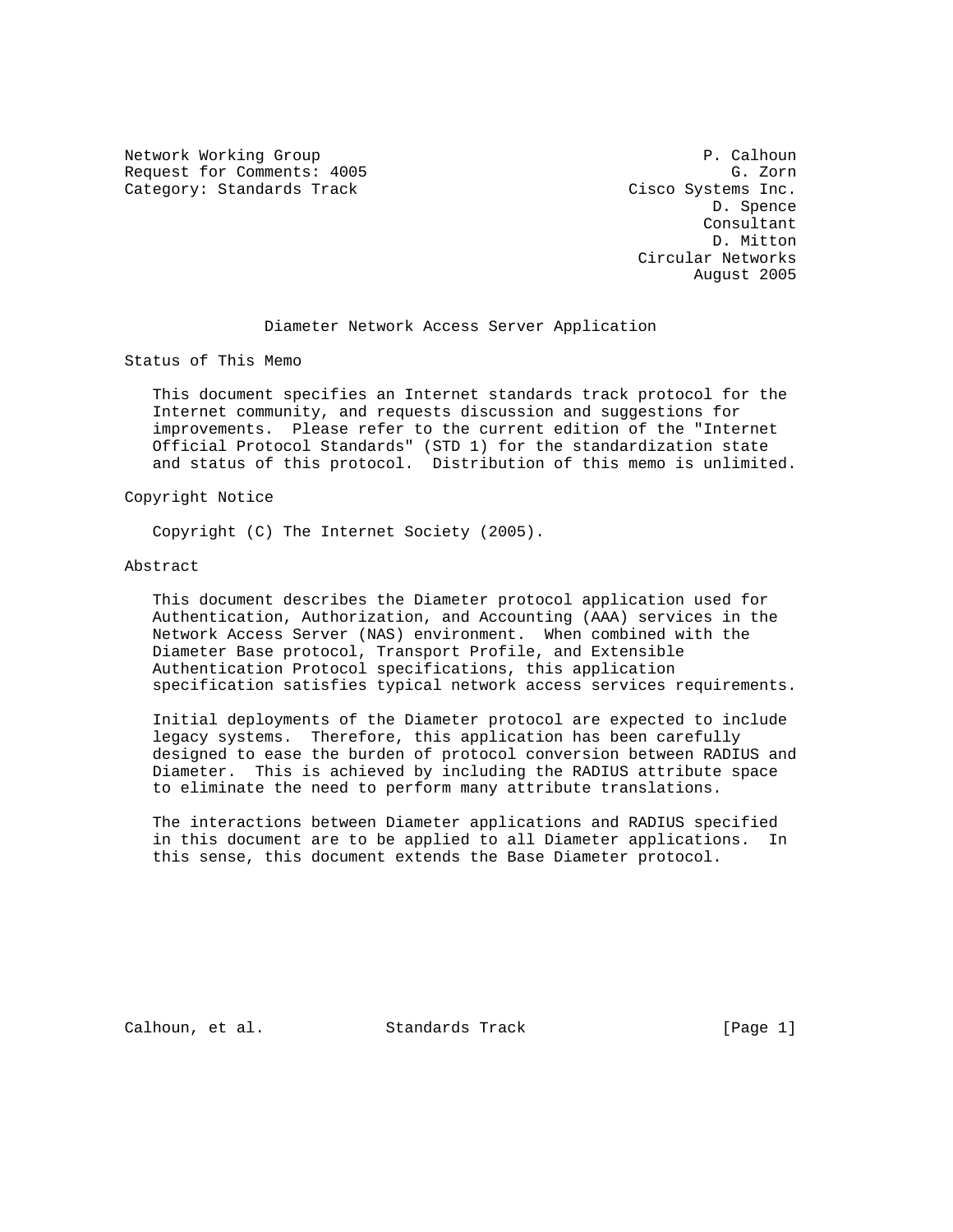Table of Contents

| 1.   | 5                                                                              |
|------|--------------------------------------------------------------------------------|
|      | 5<br>1.1.                                                                      |
|      | $6\phantom{1}$<br>Requirements Language<br>1.2.                                |
|      | $\overline{6}$<br>Advertising Application Support<br>1.3.                      |
| 2.   | $\overline{6}$<br>NAS Calls, Ports, and Sessions                               |
|      | 7<br>Diameter Session Establishment<br>2.1.                                    |
|      | $\overline{7}$<br>Diameter Session Reauthentication or Reauthorization<br>2.2. |
|      | Diameter Session Termination<br>8<br>2.3.                                      |
| 3.   | 9                                                                              |
|      | $\overline{9}$<br>3.1.<br>AA-Request (AAR) Command                             |
|      | 3.2.<br>AA-Answer (AAA) Command 11                                             |
|      | Re-Auth-Request (RAR) Command<br>3.3.<br>13                                    |
|      | Re-Auth-Answer (RAA) Command<br>3.4.<br>14                                     |
|      | Session-Termination-Request (STR) Command 15<br>3.5.                           |
|      | Session-Termination-Answer (STA) Command 15<br>3.6.                            |
|      |                                                                                |
|      | Abort-Session-Request (ASR) Command 16<br>3.7.                                 |
|      | Abort-Session-Answer (ASA) Command 17<br>3.8.                                  |
|      | Accounting-Request (ACR) Command 17<br>3.9.                                    |
|      | 3.10. Accounting-Answer (ACA) Command.<br>19                                   |
| 4.   | 20                                                                             |
|      | Call and Session Information 21<br>4.1.                                        |
|      | 22<br>4.2.                                                                     |
|      | 4.3.<br>22                                                                     |
|      | NAS-Port-Type AVP 22<br>4.4.                                                   |
|      | Called-Station-Id AVP 23<br>4.5.                                               |
|      | 4.6.<br>Calling-Station-Id AVP 23                                              |
|      | 4.7.<br>24                                                                     |
|      | Originating-Line-Info AVP<br>24<br>4.8.                                        |
|      | 4.9.<br>Reply-Message AVP 25                                                   |
| $5.$ | NAS Authentication AVPs 26                                                     |
|      | 5.1.<br>26                                                                     |
|      | 5.2.<br>27                                                                     |
|      | 27<br>5.3.                                                                     |
|      | 5.4.                                                                           |
|      | 5.5.<br>28                                                                     |
|      | 5.6.<br>28                                                                     |
|      | CHAP-Response AVP 28<br>5.7.                                                   |
|      | 28<br>5.8.                                                                     |
|      | 5.9.<br>28                                                                     |
|      | 5.10. ARAP-Challenge-Response AVP.<br>28                                       |
|      | 29                                                                             |
|      |                                                                                |
|      | 5.12. ARAP-Security-Data AVP 29                                                |
| б.   | 29                                                                             |
|      | 6.1.<br>30                                                                     |
|      | Callback-Number AVP 32<br>6.2.                                                 |
|      | 6.3.                                                                           |

Calhoun, et al. Standards Track [Page 2]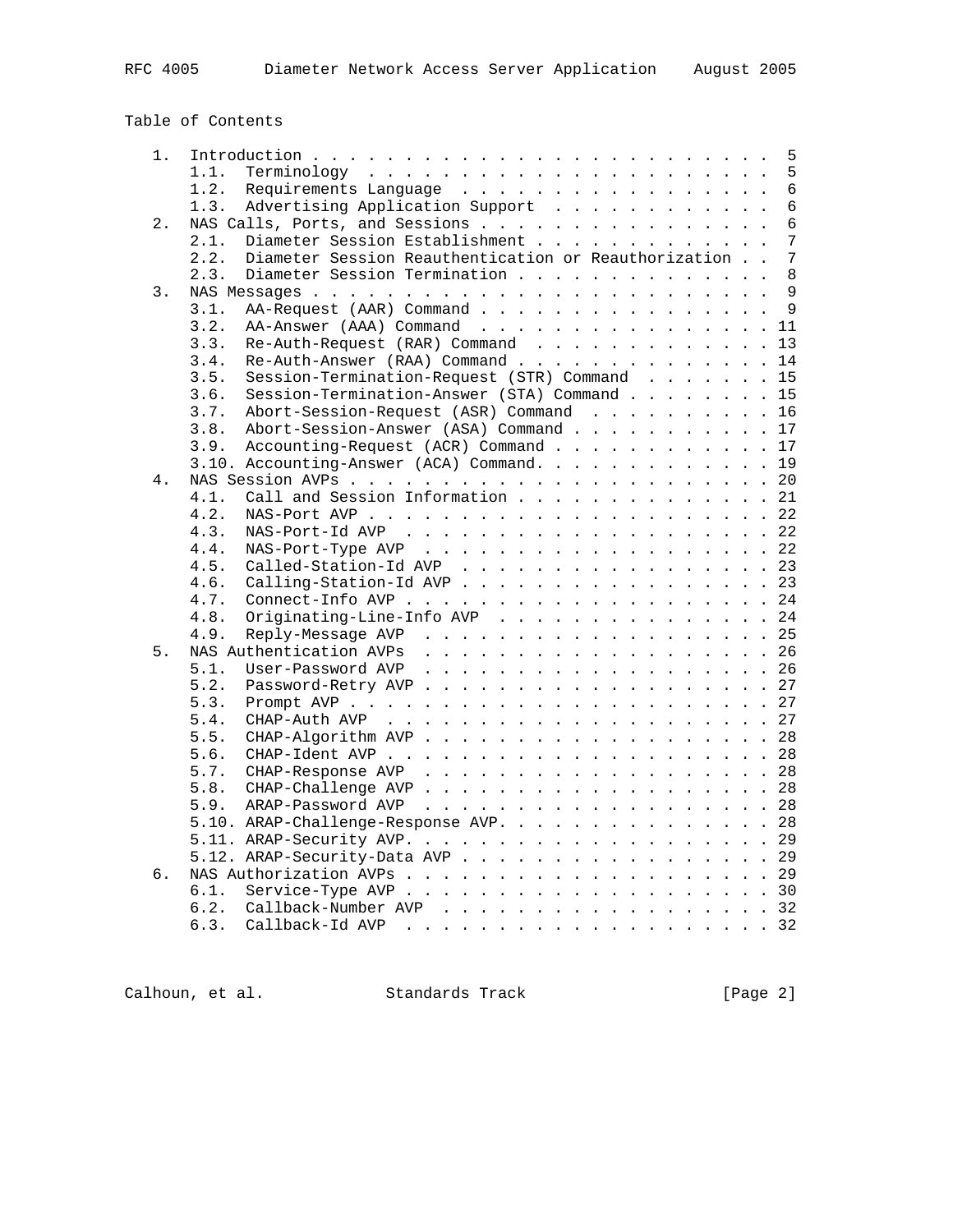|       | 6.4.  |                                                                                                                                                                                                                                                             |  |
|-------|-------|-------------------------------------------------------------------------------------------------------------------------------------------------------------------------------------------------------------------------------------------------------------|--|
|       | 6.5.  |                                                                                                                                                                                                                                                             |  |
|       | 6.6.  | NAS-Filter-Rule AVP 32                                                                                                                                                                                                                                      |  |
|       | 6.7.  | 33<br>Filter-Id AVP                                                                                                                                                                                                                                         |  |
|       | 6.8.  | Configuration-Token AVP<br>33                                                                                                                                                                                                                               |  |
|       | 6.9.  | 33<br>OoS-Filter-Rule AVP<br>the contract of the contract of the contract of the contract of the contract of the contract of the contract of the contract of the contract of the contract of the contract of the contract of the contract of the contract o |  |
|       |       | 6.10. Framed Access Authorization AVPs 35                                                                                                                                                                                                                   |  |
|       |       | Framed-Protocol AVP 35<br>6.10.1.                                                                                                                                                                                                                           |  |
|       |       | Framed-Routing AVP. 35<br>6.10.2.                                                                                                                                                                                                                           |  |
|       |       | 35<br>6.10.3.<br>Framed-MTU AVP.                                                                                                                                                                                                                            |  |
|       |       | 36<br>6.10.4.<br>Framed-Compression AVP.                                                                                                                                                                                                                    |  |
|       |       | 6.11. IP Access Authorization AVPs<br>36                                                                                                                                                                                                                    |  |
|       |       |                                                                                                                                                                                                                                                             |  |
|       |       | 6.11.1.<br>Framed-IP-Address AVP 36                                                                                                                                                                                                                         |  |
|       |       | Framed-IP-Netmask AVP 36<br>6.11.2.                                                                                                                                                                                                                         |  |
|       |       | Framed-Route AVP. 37<br>6.11.3.                                                                                                                                                                                                                             |  |
|       |       | 6.11.4.<br>Framed-Pool AVP<br>37                                                                                                                                                                                                                            |  |
|       |       | Framed-Interface-Id AVP<br>37<br>6.11.5.                                                                                                                                                                                                                    |  |
|       |       | 6.11.6.<br>Framed-IPv6-Prefix AVP. 38                                                                                                                                                                                                                       |  |
|       |       | 6.11.7.<br>Framed-IPv6-Route AVP 38                                                                                                                                                                                                                         |  |
|       |       | Framed-IPv6-Pool AVP. 38<br>6.11.8.                                                                                                                                                                                                                         |  |
|       |       |                                                                                                                                                                                                                                                             |  |
|       |       | 6.12.1.<br>Framed-IPX-Network AVP. 39                                                                                                                                                                                                                       |  |
|       |       | 6.13. AppleTalk Network Access 39                                                                                                                                                                                                                           |  |
|       |       | Framed-AppleTalk-Link AVP 39<br>6.13.1.                                                                                                                                                                                                                     |  |
|       |       | 39<br>6.13.2.<br>Framed-AppleTalk-Network AVP                                                                                                                                                                                                               |  |
|       |       | Framed-AppleTalk-Zone AVP 40<br>6.13.3.                                                                                                                                                                                                                     |  |
|       |       | 6.14. AppleTalk Remote Access. 40                                                                                                                                                                                                                           |  |
|       |       | 40<br>6.14.1.<br>ARAP-Features AVP                                                                                                                                                                                                                          |  |
|       |       | 40<br>6.14.2.<br>ARAP-Zone-Access AVP.                                                                                                                                                                                                                      |  |
|       |       | 6.15. Non-Framed Access Authorization AVPs 40                                                                                                                                                                                                               |  |
|       |       |                                                                                                                                                                                                                                                             |  |
|       |       | 6.15.1. Login-IP-Host AVP 40                                                                                                                                                                                                                                |  |
|       |       | 6.15.2. Login-IPv6-Host AVP 41                                                                                                                                                                                                                              |  |
|       |       | Login-Service AVP 41<br>6.15.3.                                                                                                                                                                                                                             |  |
|       | 6.16. |                                                                                                                                                                                                                                                             |  |
|       |       | Login-TCP-Port AVP<br>42<br>6.16.1.                                                                                                                                                                                                                         |  |
|       |       |                                                                                                                                                                                                                                                             |  |
|       |       | 6.17.1.<br>Login-LAT-Service AVP 42                                                                                                                                                                                                                         |  |
|       |       | Login-LAT-Node AVP. 43<br>6.17.2.                                                                                                                                                                                                                           |  |
|       |       | Login-LAT-Group AVP 43<br>6.17.3.                                                                                                                                                                                                                           |  |
|       |       | Login-LAT-Port AVP. 43<br>6.17.4.                                                                                                                                                                                                                           |  |
| $7$ . |       | 44<br>NAS Tunneling<br>. The contract of the contract of the contract of the contract of the contract of the contract of the contract of the contract of the contract of the contract of the contract of the contract of the contract of the contrac        |  |
|       | 7.1.  | 44                                                                                                                                                                                                                                                          |  |
|       | 7.2.  | 45<br>Tunnel-Type AVP<br>$\cdot$ $\cdot$ $\cdot$ $\cdot$                                                                                                                                                                                                    |  |
|       | 7.3.  | 46<br>Tunnel-Medium-Type AVP                                                                                                                                                                                                                                |  |
|       | 7.4.  | 46<br>Tunnel-Client-Endpoint AVP                                                                                                                                                                                                                            |  |
|       | 7.5.  | Tunnel-Server-Endpoint AVP<br>47                                                                                                                                                                                                                            |  |
|       | 7.6.  | Tunnel-Password AVP<br>48                                                                                                                                                                                                                                   |  |
|       |       | $\mathcal{L}^{\mathcal{A}}$ . The contribution of the contribution of the contribution of $\mathcal{L}^{\mathcal{A}}$                                                                                                                                       |  |
|       | 7.7.  | Tunnel-Private-Group-Id AVP 48                                                                                                                                                                                                                              |  |

Calhoun, et al. Standards Track [Page 3]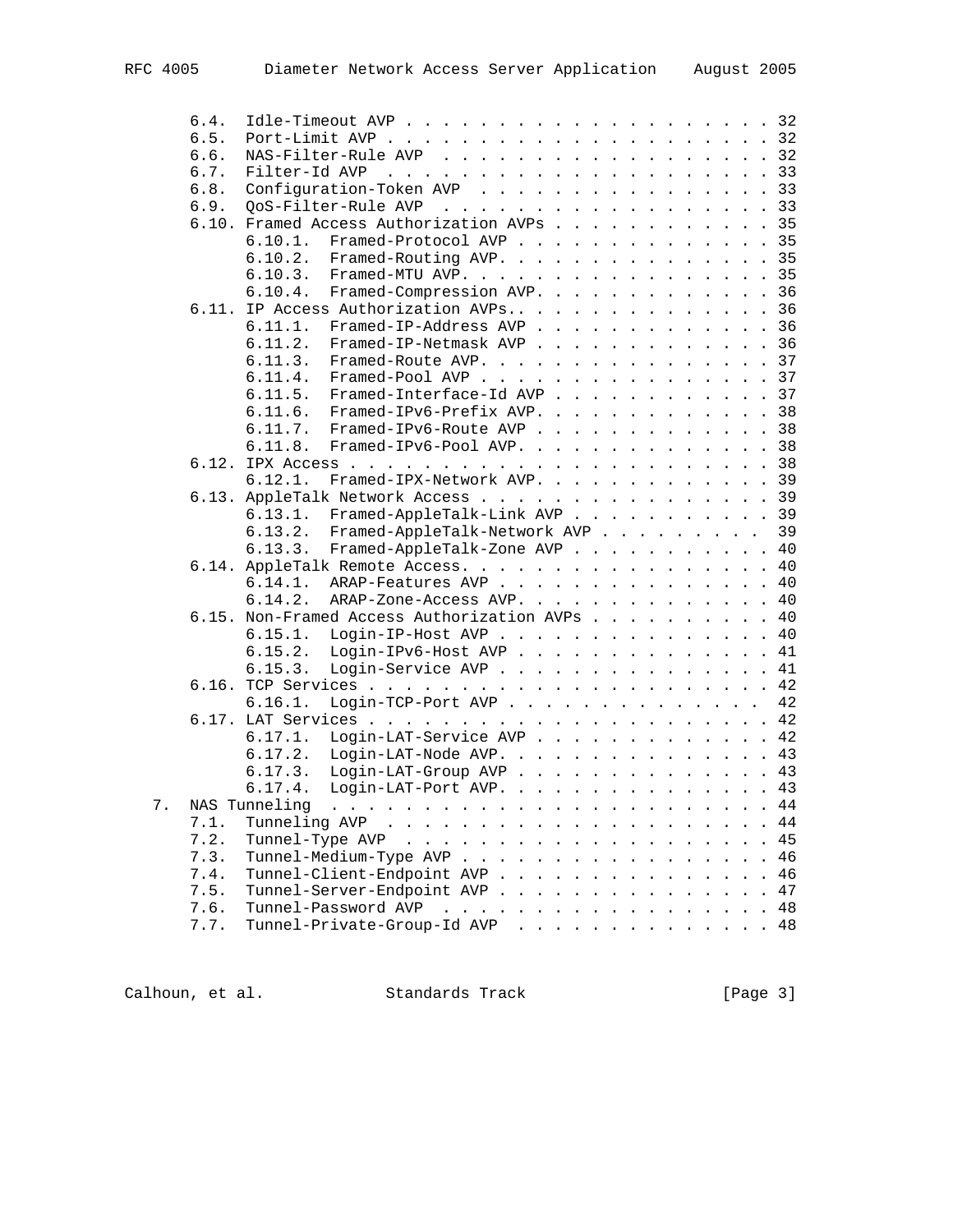|    | Tunnel-Assignment-Id AVP 48<br>7.8.                      |    |
|----|----------------------------------------------------------|----|
|    | Tunnel-Preference AVP 49<br>7.9.                         |    |
|    | 7.10. Tunnel-Client-Auth-Id AVP. 50                      |    |
|    | 7.11. Tunnel-Server-Auth-Id AVP. 50                      |    |
| 8. |                                                          |    |
|    | Accounting-Input-Octets AVP 51<br>8.1.                   |    |
|    | Accounting-Output-Octets AVP 52<br>8.2.                  |    |
|    | Accounting-Input-Packets AVP 52<br>8.3.                  |    |
|    | Accounting-Output-Packets AVP 52<br>8.4.                 |    |
|    | Acct-Session-Time AVP 52<br>8.5.                         |    |
|    | Acct-Authentic AVP 52<br>8.6.                            |    |
|    | Accounting-Auth-Method AVP 53<br>8.7.                    |    |
|    |                                                          |    |
|    |                                                          |    |
|    | 8.10. Acct-Tunnel-Connection AVP 54                      |    |
|    | 8.11. Acct-Tunnel-Packets-Lost AVP 55                    |    |
| 9. | RADIUS/Diameter Protocol Interactions 55                 |    |
|    | RADIUS Request Forwarded as Diameter Request 55<br>9.1.  |    |
|    | RADIUS Dynamic Authorization Considerations 59<br>9.1.1. |    |
|    |                                                          |    |
|    | Diameter Request Forwarded as RADIUS Request 60<br>9.2.  |    |
|    | RADIUS Dynamic Authorization Considerations 62<br>9.2.1. |    |
|    | AVPs Used Only for Compatibility 63<br>9.3.              |    |
|    | NAS-Identifier AVP. 63<br>9.3.1.                         |    |
|    | 9.3.2.<br>NAS-IP-Address AVP. 64                         |    |
|    | NAS-IPv6-Address AVP. 65<br>9.3.3.                       |    |
|    |                                                          |    |
|    | 9.3.5. Termination-Cause AVP Code Values 66              |    |
|    | Origin-AAA-Protocol 68<br>9.3.6.                         |    |
|    | Prohibited RADIUS Attributes 69<br>9.4.                  |    |
|    | Translatable Diameter AVPs 69<br>9.5.                    |    |
|    | RADIUS Vendor-Specific Attributes 69<br>9.6.             |    |
|    | Forwarding a Diameter Vendor Specific AVP as a<br>9.6.1. |    |
|    |                                                          |    |
|    | Forwarding a RADIUS VSA as a Diameter Vendor<br>9.6.2.   |    |
|    | Specific AVP 70                                          |    |
|    |                                                          |    |
|    | 10.1. AA-Request/Answer AVP Table. 71                    |    |
|    | 10.2. Accounting AVP Tables. 73                          |    |
|    | 10.2.1. Accounting Framed Access AVP Table. 74           |    |
|    | 10.2.2. Accounting Non-Framed Access AVP Table. 76       |    |
|    |                                                          | 77 |
|    | 11.1. Command Codes.                                     | 77 |
|    | 11.2. AVP Codes.                                         | 78 |
|    | 11.3. Application Identifier                             | 78 |
|    | 11.4. CHAP-Algorithm AVP Values.                         | 78 |
|    | 11.5. Accounting-Auth-Method AVP Values.                 | 78 |
|    | 11.6. Origin-AAA-Protocol AVP Values<br>78               |    |
|    |                                                          |    |
|    |                                                          |    |

Calhoun, et al. Standards Track [Page 4]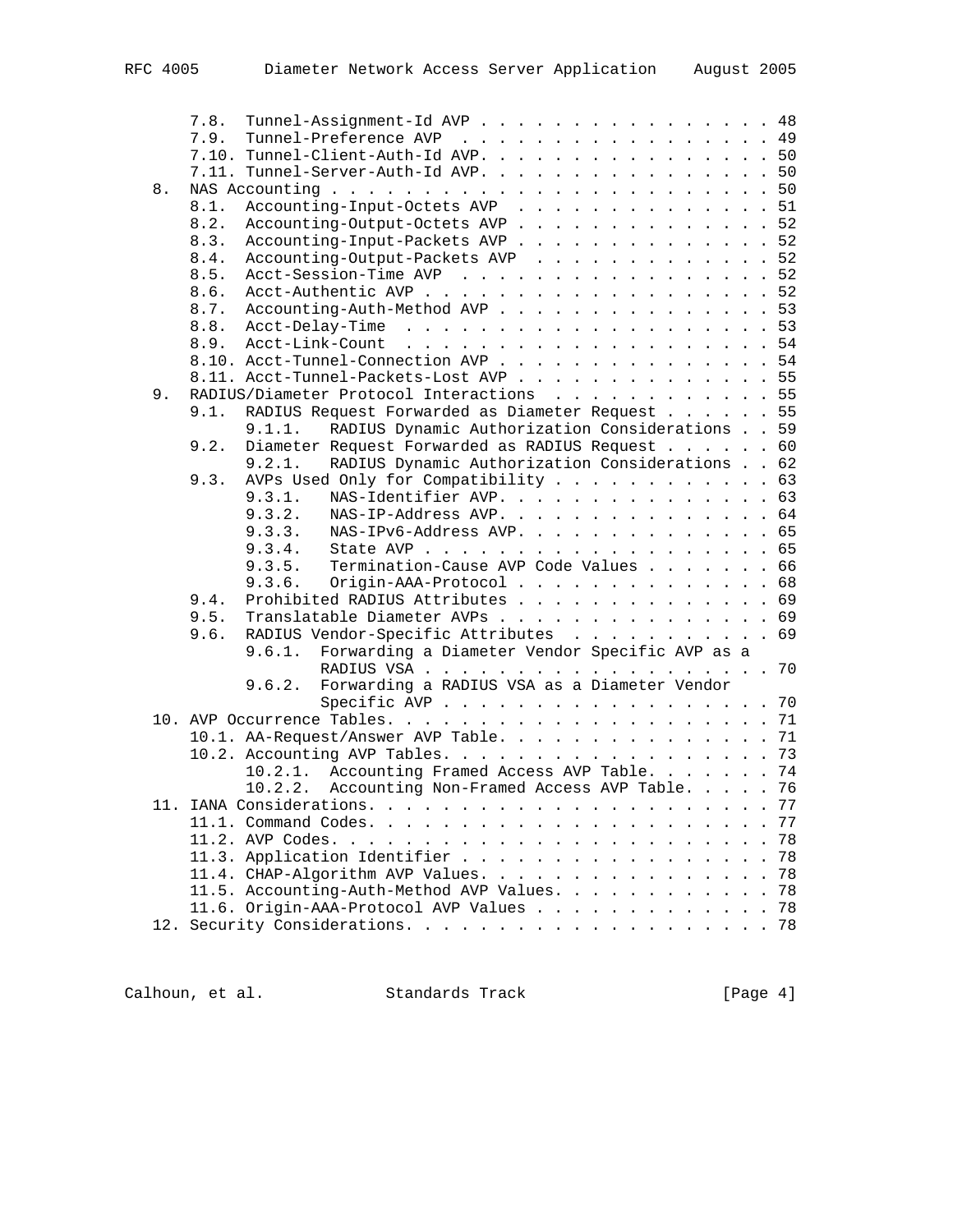|  | 13.1. Normative References 79   |  |  |  |  |  |  |  |  |  |  |  |  |
|--|---------------------------------|--|--|--|--|--|--|--|--|--|--|--|--|
|  | 13.2. Informative References 80 |  |  |  |  |  |  |  |  |  |  |  |  |
|  |                                 |  |  |  |  |  |  |  |  |  |  |  |  |
|  |                                 |  |  |  |  |  |  |  |  |  |  |  |  |
|  |                                 |  |  |  |  |  |  |  |  |  |  |  |  |

#### 1. Introduction

 This document describes the Diameter protocol application used for AAA in the Network Access Server (NAS) environment. When combined with the Diameter Base protocol [BASE], Transport Profile [DiamTrans], and EAP [DiamEAP] specifications, this Diameter NAS application specification satisfies NAS-related requirements defined in RFC 2989 [AAACriteria] and RFC 3169 [NASCriteria].

 Initial deployments of the Diameter protocol are expected to include legacy systems. Therefore, this application has been carefully designed to ease the burden of protocol conversion between RADIUS and Diameter. This is achieved by including the RADIUS attribute space to eliminate the need to perform many attribute translations.

 The interactions specified in this document between Diameter applications and RADIUS are to be applied to all Diameter applications. In this sense, this document extends the Base Diameter protocol [BASE].

 First, this document describes the operation of a Diameter NAS application. Then it defines the Diameter message Command-Codes. The following sections list the AVPs used in these messages, grouped by common usage. These are session identification, authentication, authorization, tunneling, and accounting. The authorization AVPs are further broken down by service type. Interaction and backward compatibility issues with RADIUS are discussed in later sections.

### 1.1. Terminology

 The base Diameter [BASE] specification section 1.4 defines most of the terminology used in this document. Additionally, the following terms and acronyms are used in this application:

 NAS (Network Access Server) - A device that provides an access service for a user to a network. The service may be a network connection or a value-added service such as terminal emulation [NASModel].

Calhoun, et al. Standards Track [Page 5]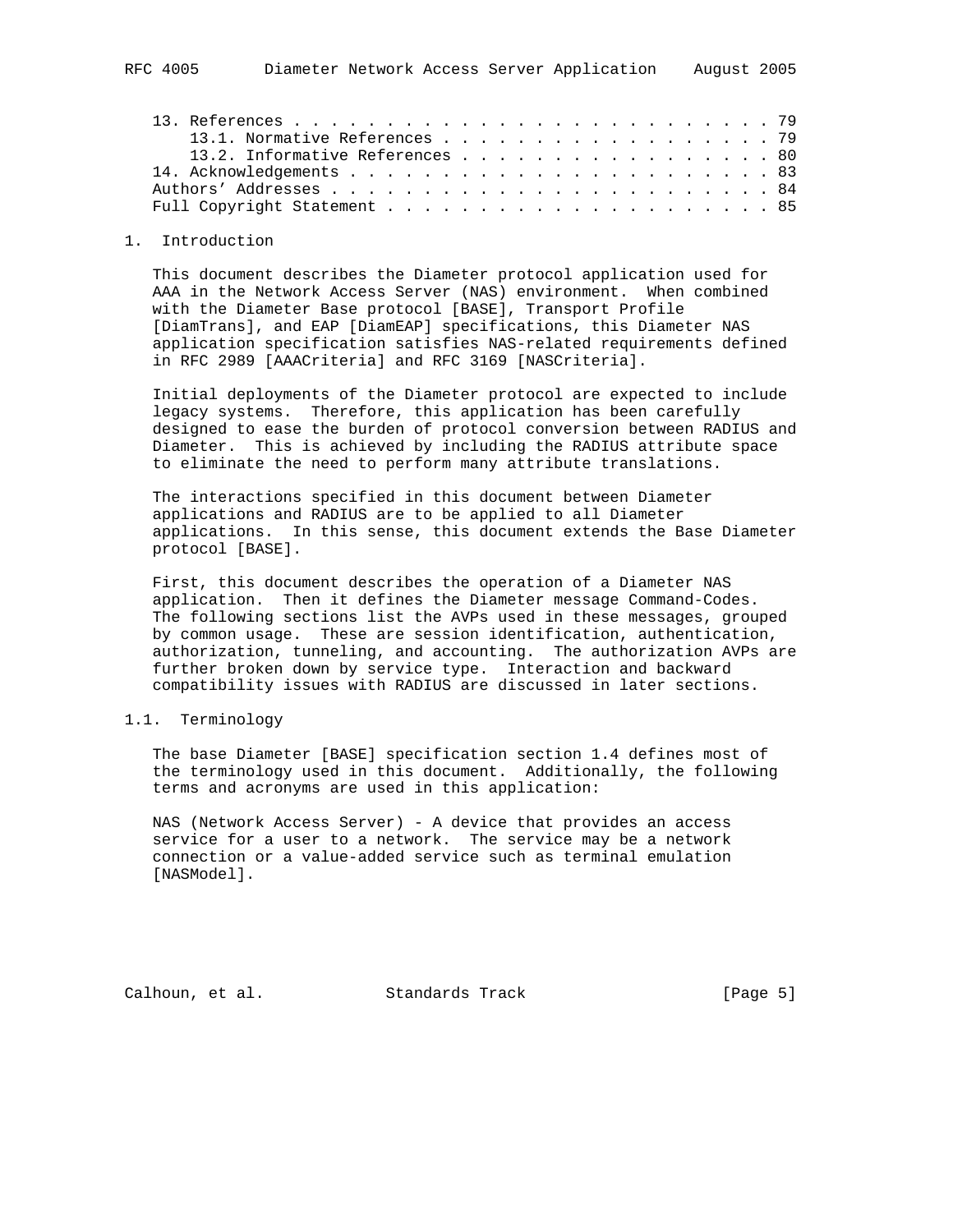PPP (Point-to-Point Protocol) - A multiprotocol serial datalink. PPP is the primary IP datalink used for dial-in NAS connection service [PPP].

 CHAP (Challenge Handshake Authentication Protocol) - An authentication process used in PPP [PPPCHAP].

 PAP (Password Authentication Protocol) - A deprecated PPP authentication process, but often used for backward compatibility [PAP].

 SLIP (Serial Line Interface Protocol) - A serial datalink that only supports IP. A design prior to PPP.

 ARAP (Appletalk Remote Access Protocol) - A serial datalink for accessing Appletalk networks [ARAP].

 IPX (Internet Packet Exchange) - The network protocol used by NetWare networks [IPX].

 LAT (Local Area Transport) - A Digital Equipment Corp. LAN protocol for terminal services [LAT].

 VPN (Virtual Private Network) - In this document, this term is used to describe access services that use tunneling methods.

1.2. Requirements Language

 In this document, the key words "MAY", "MUST", "MUST NOT", "OPTIONAL", "RECOMMENDED", "SHOULD", and "SHOULD NOT" are to be interpreted as described in [Keywords].

1.3. Advertising Application Support

 Diameter applications conforming to this specification MUST advertise support by including the value of one (1) in the Auth-Application-Id of Capabilities-Exchange-Request (CER), AA-Request (AAR), and AA- Answer (AAA) messages. All other messages are defined by [BASE] and use the Base application id value.

2. NAS Calls, Ports, and Sessions

 The arrival of a new call or service connection at a port of a Network Access Server (NAS) starts a Diameter NAS message exchange. Information about the call, the identity of the user, and the user's authentication information are packaged into a Diameter AA-Request (AAR) message and sent to a server.

Calhoun, et al. Standards Track [Page 6]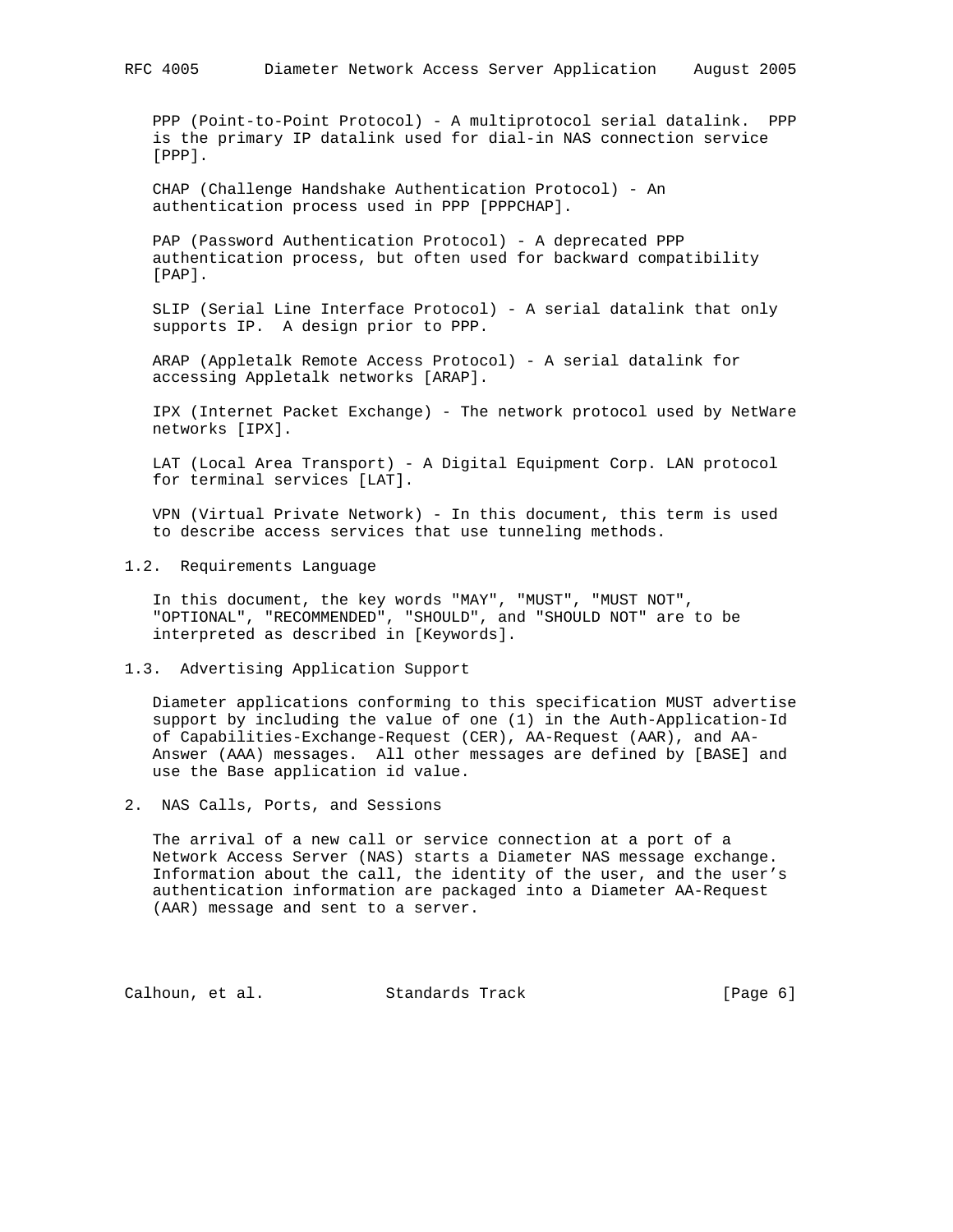The server processes the information and responds with a Diameter AA-Answer (AAA) message that contains authorization information for the NAS, or a failure code (Result-Code AVP). A value of DIAMETER\_MULTI\_ROUND\_AUTH indicates an additional authentication exchange, and several AAR and AAA messages may be exchanged until the transaction completes.

 Depending on the Auth-Request-Type AVP, the Diameter protocol allows authorization-only requests that contain no authentication information from the client. This capability goes beyond the Call Check capabilities described in section 5.6 of [RADIUS] in that no access decision is requested. As a result, service cannot be started as a result of a response to an authorization-only request without introducing a significant security vulnerability.

 Since no equivalent capability exists in RADIUS, authorization-only requests from a NAS implementing Diameter may not be easily translated to an equivalent RADIUS message by a Diameter/RADIUS gateway. For example, when a Diameter authorization-only request cannot be translated to a RADIUS Call Check, it would be necessary for the Diameter/RADIUS gateway to add authentication information to the RADIUS Access Request. On receiving the Access-Reply, the Diameter/RADIUS gateway would need to discard the access decision (Accept/Reject). It is not clear whether these translations can be accomplished without adding significant security vulnerabilities.

## 2.1. Diameter Session Establishment

 When the authentication or authorization exchange completes successfully, the NAS application SHOULD start a session context. If the Result-Code of DIAMETER\_MULTI\_ROUND\_AUTH is returned, the exchange continues until a success or error is returned.

 If accounting is active, the application MUST also send an Accounting message [BASE]. An Accounting-Record-Type of START\_RECORD is sent for a new session. If a session fails to start, the EVENT\_RECORD message is sent with the reason for the failure described.

 Note that the return of an unsupportable Accounting-Realtime-Required value [BASE] would result in a failure to establish the session.

# 2.2. Diameter Session Reauthentication or Reauthorization

 The Diameter Base protocol allows users to be periodically reauthenticated and/or reauthorized. In such instances, the Session-Id AVP in the AAR message MUST be the same as the one present in the original authentication/authorization message.

Calhoun, et al. Standards Track [Page 7]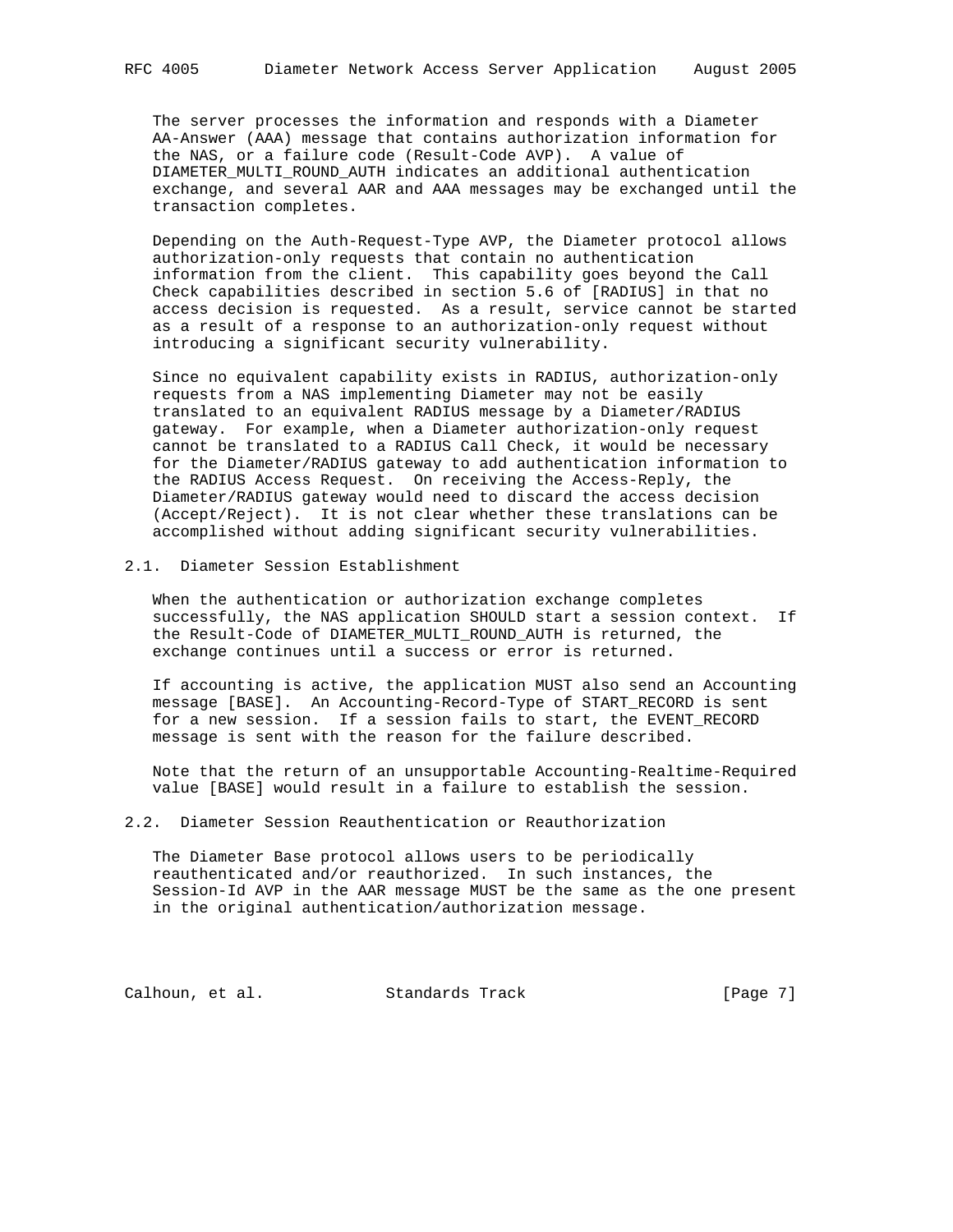A Diameter server informs the NAS of the maximum time allowed before reauthentication or reauthorization via the Authorization-Lifetime AVP [BASE]. A NAS MAY reauthenticate and/or reauthorize before the end, but A NAS MUST reauthenticate and/or reauthorize at the end of the period provided by the Authorization-Lifetime AVP. The failure of a reauthentication exchange will terminate the service.

 Furthermore, it is possible for Diameter servers to issue an unsolicited reauthentication and/or reauthorization request (e.g., Re-Auth-Request (RAR) message [BASE]) to the NAS. Upon receipt of such a message, the NAS MUST respond to the request with a Re-Auth- Answer (RAA) message [BASE].

 If the RAR properly identifies an active session, the NAS will initiate a new local reauthentication or authorization sequence as indicated by the Re-Auth-Request-Type value. This will cause the NAS to send a new AAR message using the existing Session-Id. The server will respond with an AAA message to specify the new service parameters.

 If accounting is active, every change of authentication or authorization SHOULD generate an accounting message. If the NAS service is a continuation of the prior user context, then an Accounting-Record-Type of INTERIM\_RECORD indicating the new session attributes and cumulative status would be appropriate. If a new user or a significant change in authorization is detected by the NAS, then the service may send two messages of the types STOP\_RECORD and START RECORD. Accounting may change the subsession identifiers (Acct-Session-ID, or Acct-Sub-Session-Id) to indicate such sub sessions. A service may also use a different Session-Id value for accounting (see [BASE] section 9.6).

 However, the Diameter Session-ID AVP value used for the initial authorization exchange MUST be used to generate an STR message when the session context is terminated.

# 2.3. Diameter Session Termination

 When a NAS receives an indication that a user's session is being disconnected by the client (e.g., LCP Terminate is received) or an administrative command, the NAS MUST issue a Session-Termination- Request (STR) [BASE] to its Diameter Server. This will ensure that any resources maintained on the servers are freed appropriately.

 Furthermore, a NAS that receives an Abort-Session-Request (ASR) [BASE] MUST issue an ASA if the session identified is active and disconnect the PPP (or tunneling) session.

Calhoun, et al. Standards Track [Page 8]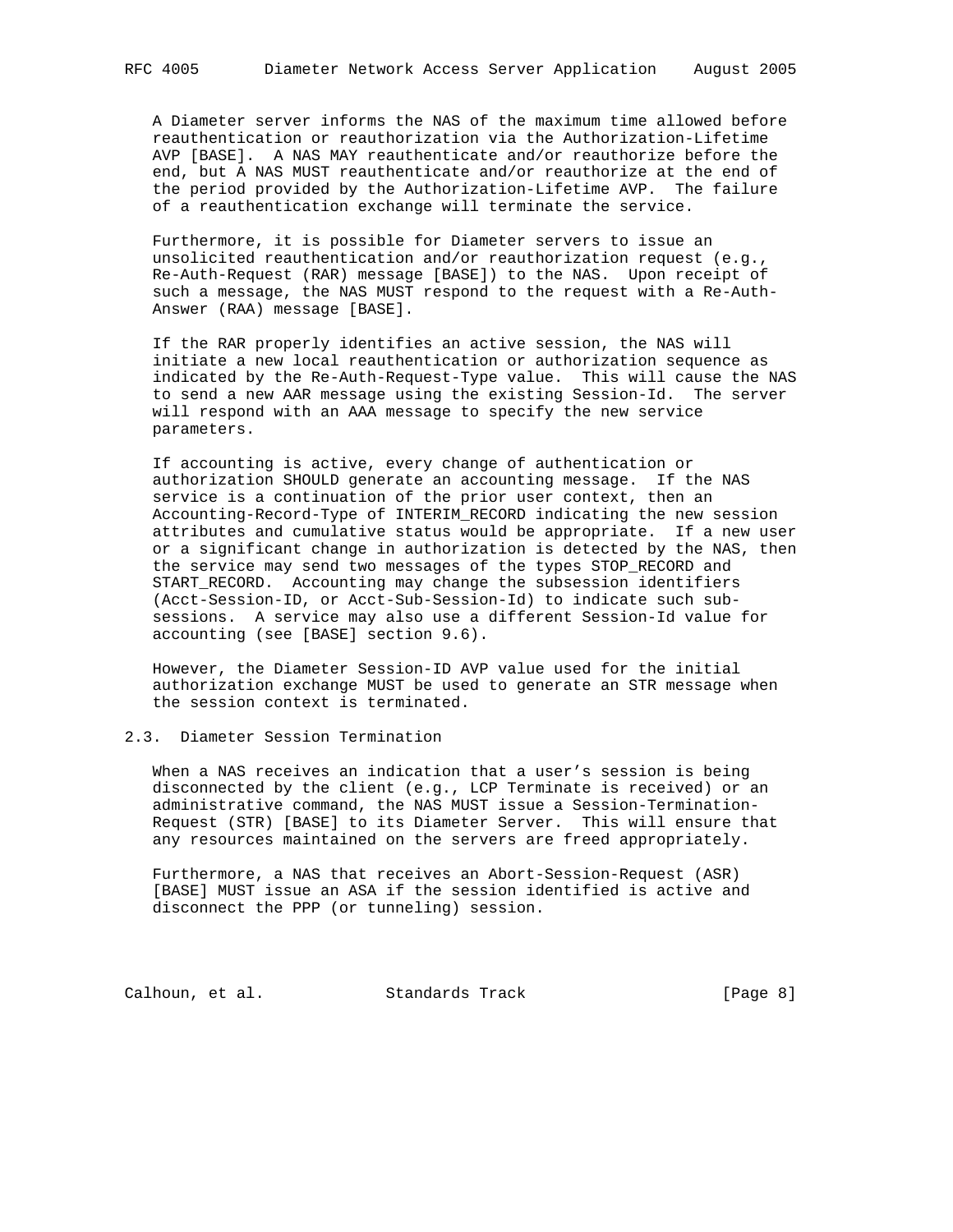If accounting is active, an Accounting STOP\_RECORD message [BASE] MUST be sent upon termination of the session context.

 More information on Diameter Session Termination is included in [BASE] sections 8.4 and 8.5.

3. NAS Messages

 This section defines the Diameter message Command-Code [BASE] values that MUST be supported by all Diameter implementations conforming to this specification. The Command Codes are as follows:

| Command-Name                | Abbrev.    | Code | Reference |
|-----------------------------|------------|------|-----------|
| AA-Request                  | AAR        | 265  | 3.1       |
| AA-Answer                   | AAA        | 265  | 3.2       |
| Re-Auth-Request             | <b>RAR</b> | 258  | 3.3       |
| Re-Auth-Answer              | RAA        | 258  | 3.4       |
| Session-Termination-Request | STR        | 275  | 3.5       |
| Session-Termination-Answer  | <b>STA</b> | 275  | 3.6       |
| Abort-Session-Request       | ASR        | 274  | 3.7       |
| Abort-Session-Answer        | ASA        | 274  | 3.8       |
| Accounting-Request          | ACR        | 271  | 3.9       |
| Accounting-Answer           | ACA        | 2.71 | 3.10      |
|                             |            |      |           |

### 3.1. AA-Request (AAR) Command

 The AA-Request (AAR), which is indicated by setting the Command-Code field to 265 and the 'R' bit in the Command Flags field, is used to request authentication and/or authorization for a given NAS user. The type of request is identified through the Auth-Request-Type AVP [BASE]. The recommended value for most RADIUS interoperabily situations is AUTHORIZE\_AUTHENTICATE.

 If Authentication is requested, the User-Name attribute SHOULD be present, as well as any additional authentication AVPs that would carry the password information. A request for authorization SHOULD only include the information from which the authorization will be performed, such as the User-Name, Called-Station-Id, or Calling- Station-Id AVPs. All requests SHOULD contain AVPs uniquely identifying the source of the call, such as Origin-Host and NAS-Port. Certain networks MAY use different AVPs for authorization purposes. A request for authorization will include some AVPs defined in section 6.

 It is possible for a single session to be authorized first and then for an authentication request to follow.

Calhoun, et al. Standards Track [Page 9]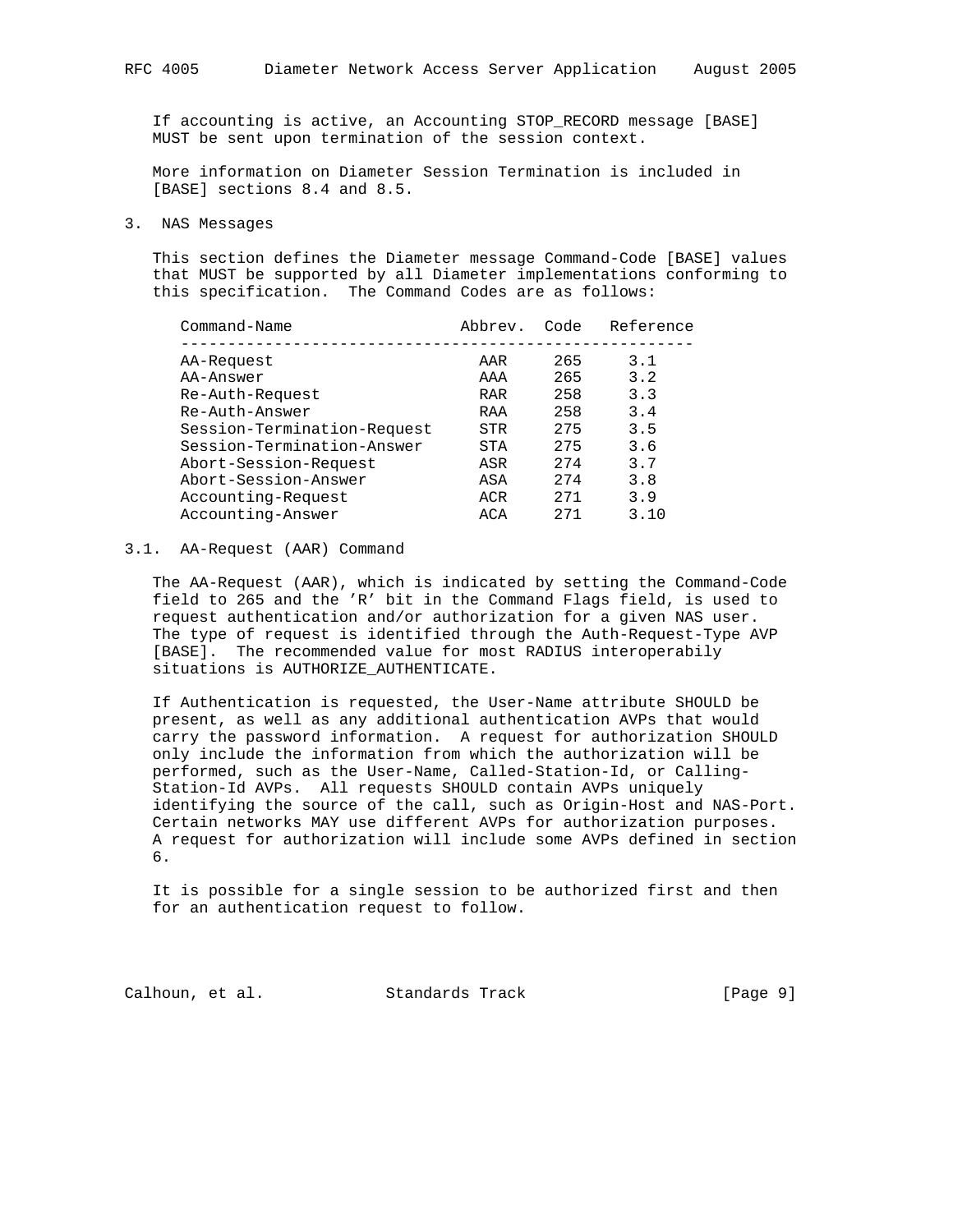This AA-Request message MAY be the result of a multi-round authentication exchange, which occurs when the AA-Answer message is received with the Result-Code AVP set to DIAMETER\_MULTI\_ROUND\_AUTH. A subsequent AAR message SHOULD be sent, with the User-Password AVP that includes the user's response to the prompt, and MUST include any State AVPs that were present in the AAA message.

```
 Message Format
```

```
 <AA-Request> ::= < Diameter Header: 265, REQ, PXY >
                      < Session-Id >
                       { Auth-Application-Id }
                       { Origin-Host }
                       { Origin-Realm }
{ Destination-Realm }
{ Auth-Request-Type }
                      [ Destination-Host ]
                      [ NAS-Identifier ]
                      [ NAS-IP-Address ]
                      [ NAS-IPv6-Address ]
                      [ NAS-Port ]
                      [ NAS-Port-Id ]
                      [ NAS-Port-Type ]
                      [ Origin-AAA-Protocol ]
                      [ Origin-State-Id ]
                      [ Port-Limit ]
                      [ User-Name ]
                      [ User-Password ]
                      [ Service-Type ]
                      [ State ]
                      [ Authorization-Lifetime ]
                      [ Auth-Grace-Period ]
                      [ Auth-Session-State ]
                       [ Callback-Number ]
                       [ Called-Station-Id ]
                       [ Calling-Station-Id ]
                       [ Originating-Line-Info ]
                      [ Connect-Info ]
                      [ CHAP-Auth ]
                       [ CHAP-Challenge ]
                     * [ Framed-Compression ]
                      [ Framed-Interface-Id ]
                      [ Framed-IP-Address ]
                     * [ Framed-IPv6-Prefix ]
                      [ Framed-IP-Netmask ]
                       [ Framed-MTU ]
                       [ Framed-Protocol ]
                      [ ARAP-Password ]
                       [ ARAP-Security ]
```
Calhoun, et al. Standards Track [Page 10]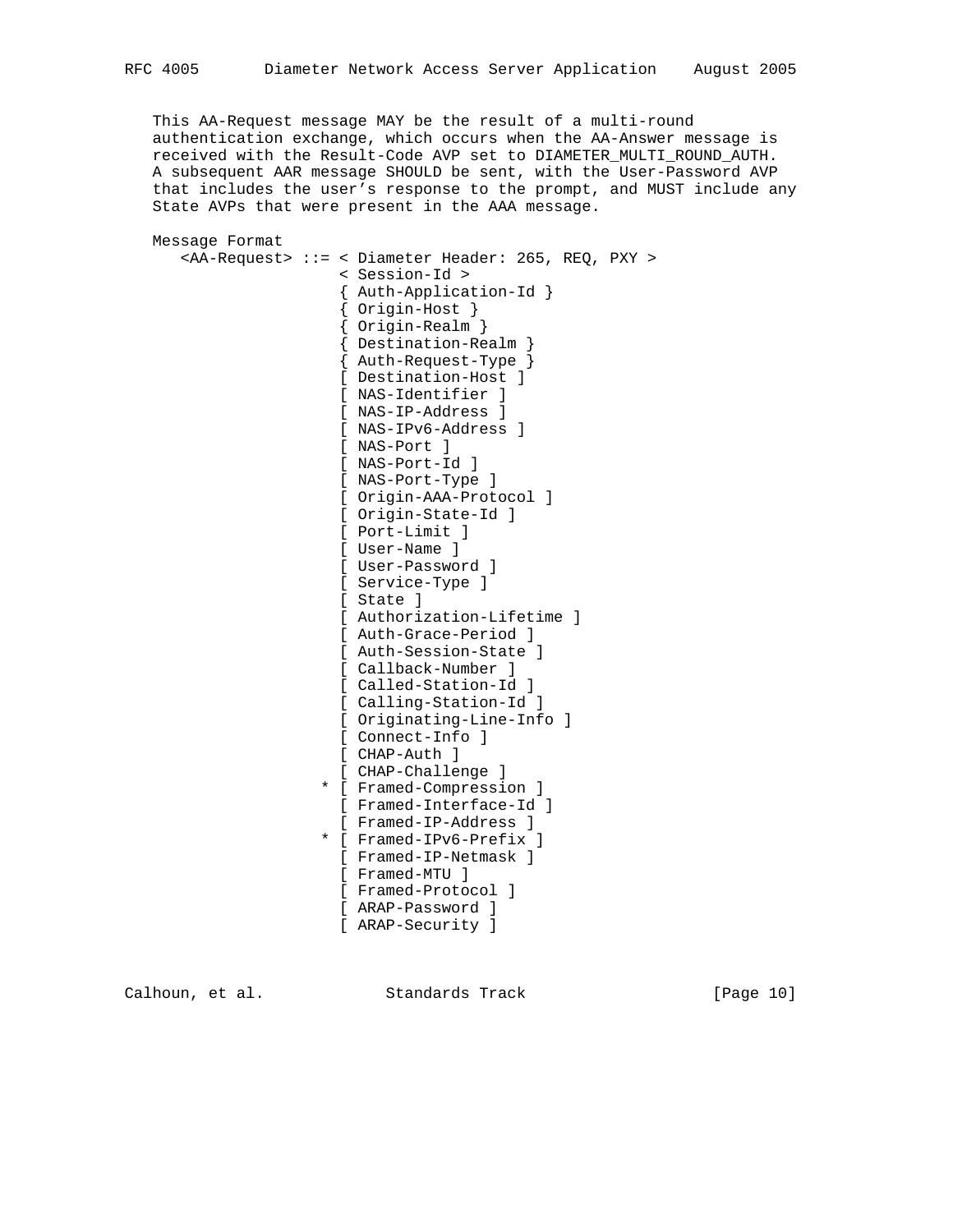- \* [ ARAP-Security-Data ]
- \* [ Login-IP-Host ]
- \* [ Login-IPv6-Host ] [ Login-LAT-Group ]
	- [ Login-LAT-Node ]
- [ Login-LAT-Port ]
	- [ Login-LAT-Service ]
- \* [ Tunneling ]
- \* [ Proxy-Info ]
- \* [ Route-Record ]
- \* [ AVP ]

### 3.2. AA-Answer (AAA) Command

 The AA-Answer (AAA) message is indicated by setting the Command-Code field to 265 and clearing the 'R' bit in the Command Flags field. It is sent in response to the AA-Request (AAR) message. If authorization was requested, a successful response will include the authorization AVPs appropriate for the service being provided, as defined in section 6.

 For authentication exchanges requiring more than a single round trip, the server MUST set the Result-Code AVP to DIAMETER\_MULTI\_ROUND\_AUTH. An AAA message with this result code MAY include one Reply-Message or more and MAY include zero or one State AVPs.

 If the Reply-Message AVP was present, the network access server SHOULD send the text to the user's client to display to the user, instructing the client to prompt the user for a response. For example, this capability can be achieved in PPP via PAP. If the access client is unable to prompt the user for a new response, it MUST treat the AA-Answer (AAA) with the Reply-Message AVP as an error and deny access.

## Message Format

```
 <AA-Answer> ::= < Diameter Header: 265, PXY >
                 < Session-Id >
                 { Auth-Application-Id }
                 { Auth-Request-Type }
                 { Result-Code }
                 { Origin-Host }
                 { Origin-Realm }
                [ User-Name ]
                [ Service-Type ]
               * [ Class ]
               * [ Configuration-Token ]
                [ Acct-Interim-Interval ]
```
Calhoun, et al. Standards Track [Page 11]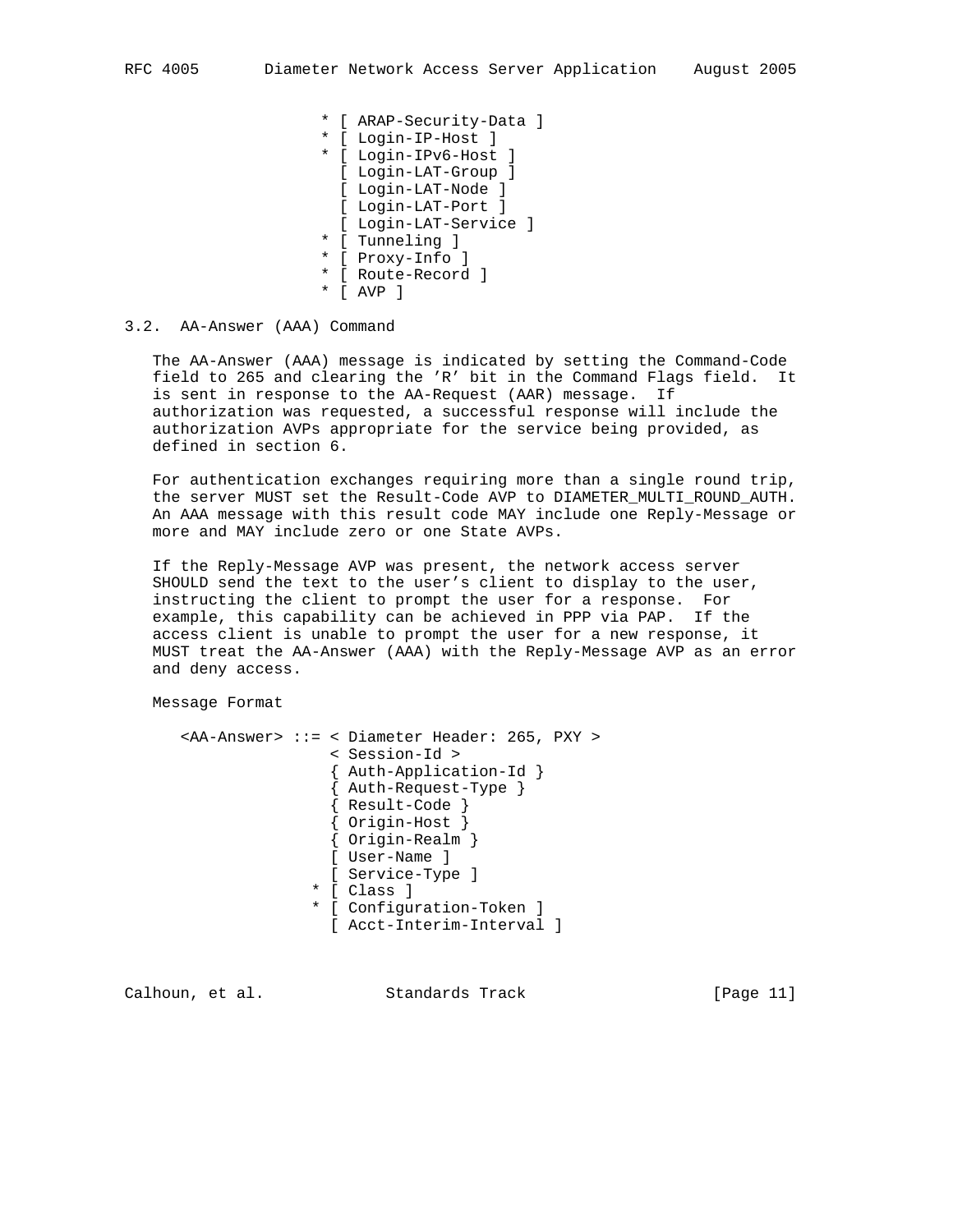[ Error-Message ] [ Error-Reporting-Host ] \* [ Failed-AVP ] [ Idle-Timeout ] [ Authorization-Lifetime ] [ Auth-Grace-Period ] [ Auth-Session-State ] [ Re-Auth-Request-Type ] [ Multi-Round-Time-Out ] [ Session-Timeout ] [ State ] \* [ Reply-Message ] [ Origin-AAA-Protocol ] [ Origin-State-Id ] \* [ Filter-Id ] [ Password-Retry ] [ Port-Limit ] [ Prompt ] [ ARAP-Challenge-Response ] [ ARAP-Features ] [ ARAP-Security ] \* [ ARAP-Security-Data ] [ ARAP-Zone-Access ] [ Callback-Id ] [ Callback-Number ] [ Framed-Appletalk-Link ] \* [ Framed-Appletalk-Network ] [ Framed-Appletalk-Zone ] \* [ Framed-Compression ] [ Framed-Interface-Id ] [ Framed-IP-Address ] \* [ Framed-IPv6-Prefix ] [ Framed-IPv6-Pool ] \* [ Framed-IPv6-Route ] [ Framed-IP-Netmask ] \* [ Framed-Route ] [ Framed-Pool ] [ Framed-IPX-Network ] [ Framed-MTU ] [ Framed-Protocol ] [ Framed-Routing ] \* [ Login-IP-Host ] \* [ Login-IPv6-Host ] [ Login-LAT-Group ] [ Login-LAT-Node ] [ Login-LAT-Port ] [ Login-LAT-Service ]

[ Login-Service ]

Calhoun, et al. Standards Track [Page 12]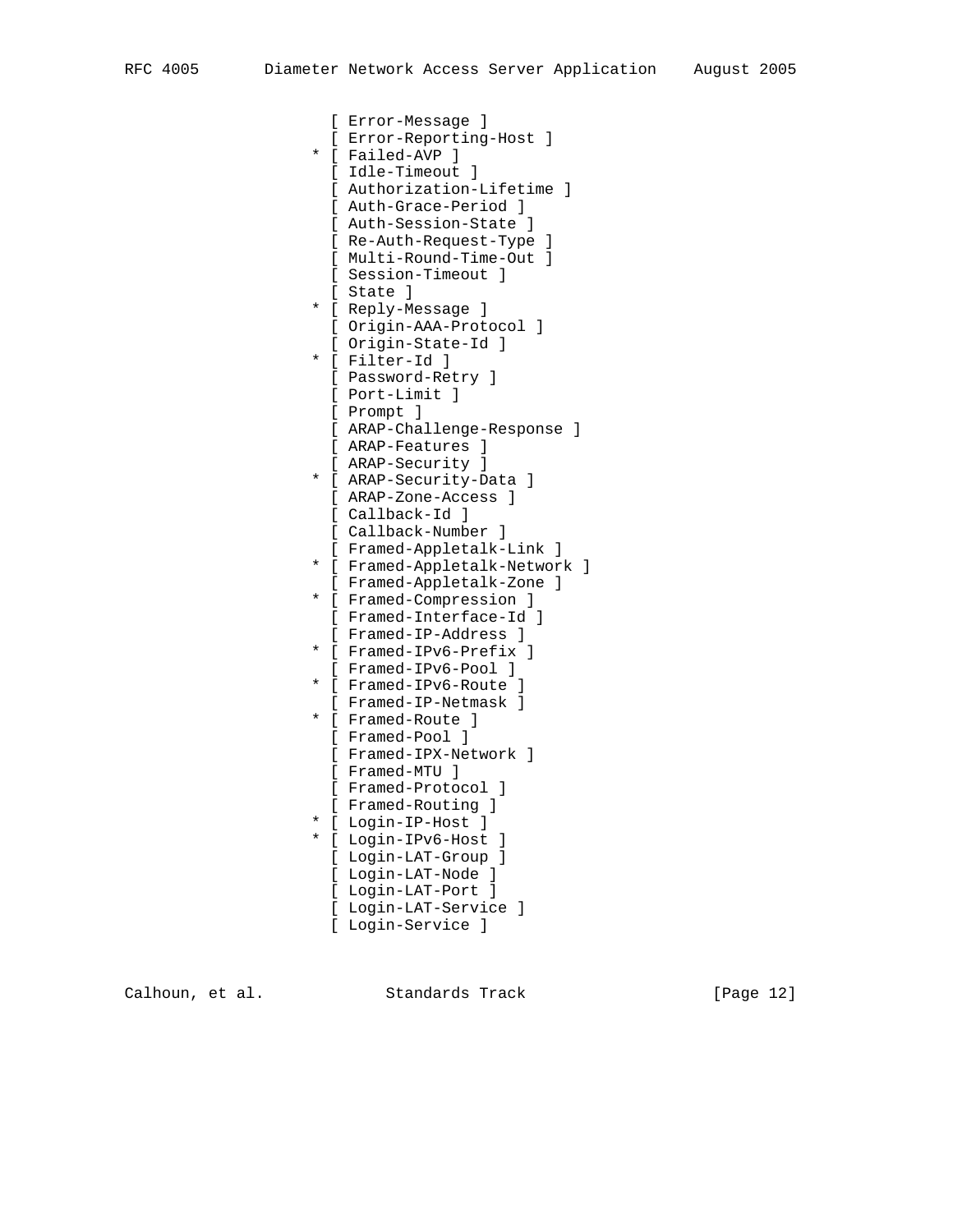[ Login-TCP-Port ] \* [ NAS-Filter-Rule ] \* [ QoS-Filter-Rule ] \* [ Tunneling ] \* [ Redirect-Host ] [ Redirect-Host-Usage ] [ Redirect-Max-Cache-Time ] \* [ Proxy-Info ] \* [ AVP ]

# 3.3. Re-Auth-Request (RAR) Command

 A Diameter server may initiate a re-authentication and/or re authorization service for a particular session by issuing a Re-Auth- Request (RAR) message [BASE].

 For example, for pre-paid services, the Diameter server that originally authorized a session may need some confirmation that the user is still using the services.

 If a NAS receives an RAR message with Session-Id equal to a currently active session and a Re-Auth-Type that includes authentication, it MUST initiate a re-authentication toward the user, if the service supports this particular feature.

Message Format

```
 <RA-Request> ::= < Diameter Header: 258, REQ, PXY >
                  < Session-Id >
                  { Origin-Host }
                  { Origin-Realm }
                  { Destination-Realm }
                  { Destination-Host }
                  { Auth-Application-Id }
                  { Re-Auth-Request-Type }
                  [ User-Name ]
                  [ Origin-AAA-Protocol ]
                 [ Origin-State-Id ]
                 [ NAS-Identifier ]
                 [ NAS-IP-Address ]
                 [ NAS-IPv6-Address ]
                 [ NAS-Port ]
                 [ NAS-Port-Id ]
                 [ NAS-Port-Type ]
                 [ Service-Type ]
                  [ Framed-IP-Address ]
                  [ Framed-IPv6-Prefix ]
                  [ Framed-Interface-Id ]
```
Calhoun, et al. Standards Track [Page 13]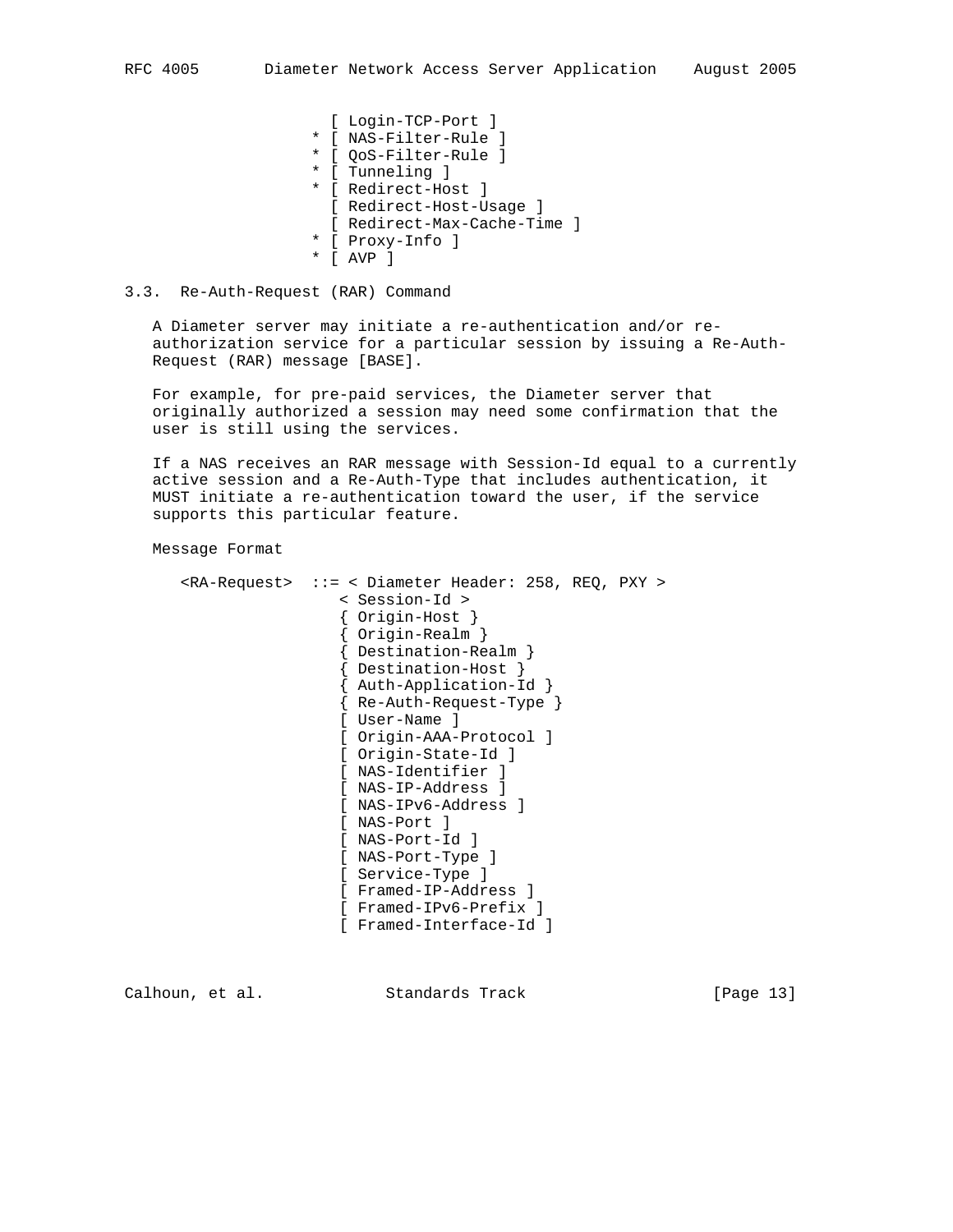- [ Called-Station-Id ] [ Calling-Station-Id ] [ Originating-Line-Info ] [ Acct-Session-Id ] [ Acct-Multi-Session-Id ] [ State ] \* [ Class ] [ Reply-Message ] \* [ Proxy-Info ]
- \* [ Route-Record ]
- \* [ AVP ]
- 3.4. Re-Auth-Answer (RAA) Command

 The Re-Auth-Answer (RAA) message [BASE] is sent in response to the RAR. The Result-Code AVP MUST be present and indicates the disposition of the request.

A successful RAA transaction MUST be followed by an AAR message.

Message Format

|  |   | <ra-answer> ::= &lt; Diameter Header: 258, PXY &gt;<br/>&lt; Session-Id &gt;<br/>Result-Code }<br/>Original<br/>Origin-Realm }<br/>[ User-Name ]<br/>[ Origin-AAA-Protocol ]<br/>[ Origin-State-Id ]<br/>[ Error-Message ]<br/>[ Error-Reporting-Host ]<br/>* [ Failed-AVP ]<br/>* [ Redirected-Host ]<br/>[ Redirected-Host-Usage ]<br/>[ Redirected-Host-Cache-Time ]<br/>[ Service-Type ]<br/>* [ Configuration-Token ]<br/>[ Idle-Timeout ]<br/>[ Authorization-Lifetime ]<br/>[ Auth-Grace-Period ]<br/>[ Re-Auth-Request-Type ]<br/>[ State ]<br/>* [ Class ]<br/>* [ Reply-Message ]<br/>[ Prompt ]<br/>* [ Proxy-Info ]</ra-answer> |
|--|---|---------------------------------------------------------------------------------------------------------------------------------------------------------------------------------------------------------------------------------------------------------------------------------------------------------------------------------------------------------------------------------------------------------------------------------------------------------------------------------------------------------------------------------------------------------------------------------------------------------------------------------------------|
|  | * | AVP 1                                                                                                                                                                                                                                                                                                                                                                                                                                                                                                                                                                                                                                       |
|  |   |                                                                                                                                                                                                                                                                                                                                                                                                                                                                                                                                                                                                                                             |

Calhoun, et al. Standards Track [Page 14]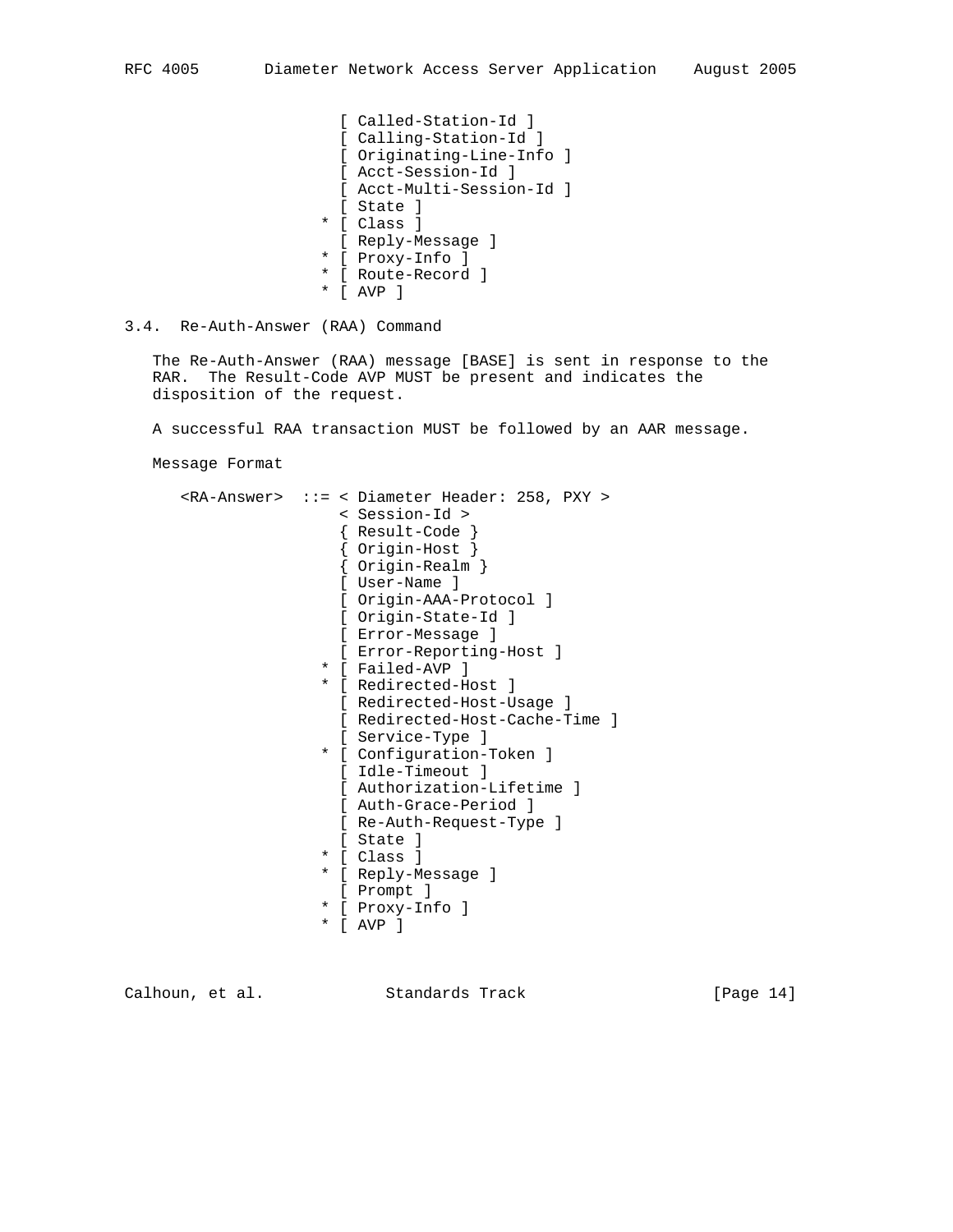3.5. Session-Termination-Request (STR) Command

 The Session-Termination-Request (STR) message [BASE] is sent by the NAS to inform the Diameter Server that an authenticated and/or authorized session is being terminated.

Message Format

```
 <ST-Request> ::= < Diameter Header: 275, REQ, PXY >
                    < Session-Id >
                    { Origin-Host }
                    { Origin-Realm }
                    { Destination-Realm }
{ Auth-Application-Id }
{ Termination-Cause }
                    [ User-Name ]
                    [ Destination-Host ]
                  * [ Class ]
                   [ Origin-AAA-Protocol ]
                    [ Origin-State-Id ]
                  * [ Proxy-Info ]
                  * [ Route-Record ]
                  * [ AVP ]
```
# 3.6. Session-Termination-Answer (STA) Command

 The Session-Termination-Answer (STA) message [BASE] is sent by the Diameter Server to acknowledge the notification that the session has been terminated. The Result-Code AVP MUST be present and MAY contain an indication that an error occurred while the STR was being serviced.

 Upon sending or receiving the STA, the Diameter Server MUST release all resources for the session indicated by the Session-Id AVP. Any intermediate server in the Proxy-Chain MAY also release any resources, if necessary.

Message Format

```
 <ST-Answer> ::= < Diameter Header: 275, PXY >
                 < Session-Id >
                  { Result-Code }
                  { Origin-Host }
                  { Origin-Realm }
                 [ User-Name ]
                * [ Class ]
                  [ Error-Message ]
                  [ Error-Reporting-Host ]
```
Calhoun, et al. Standards Track [Page 15]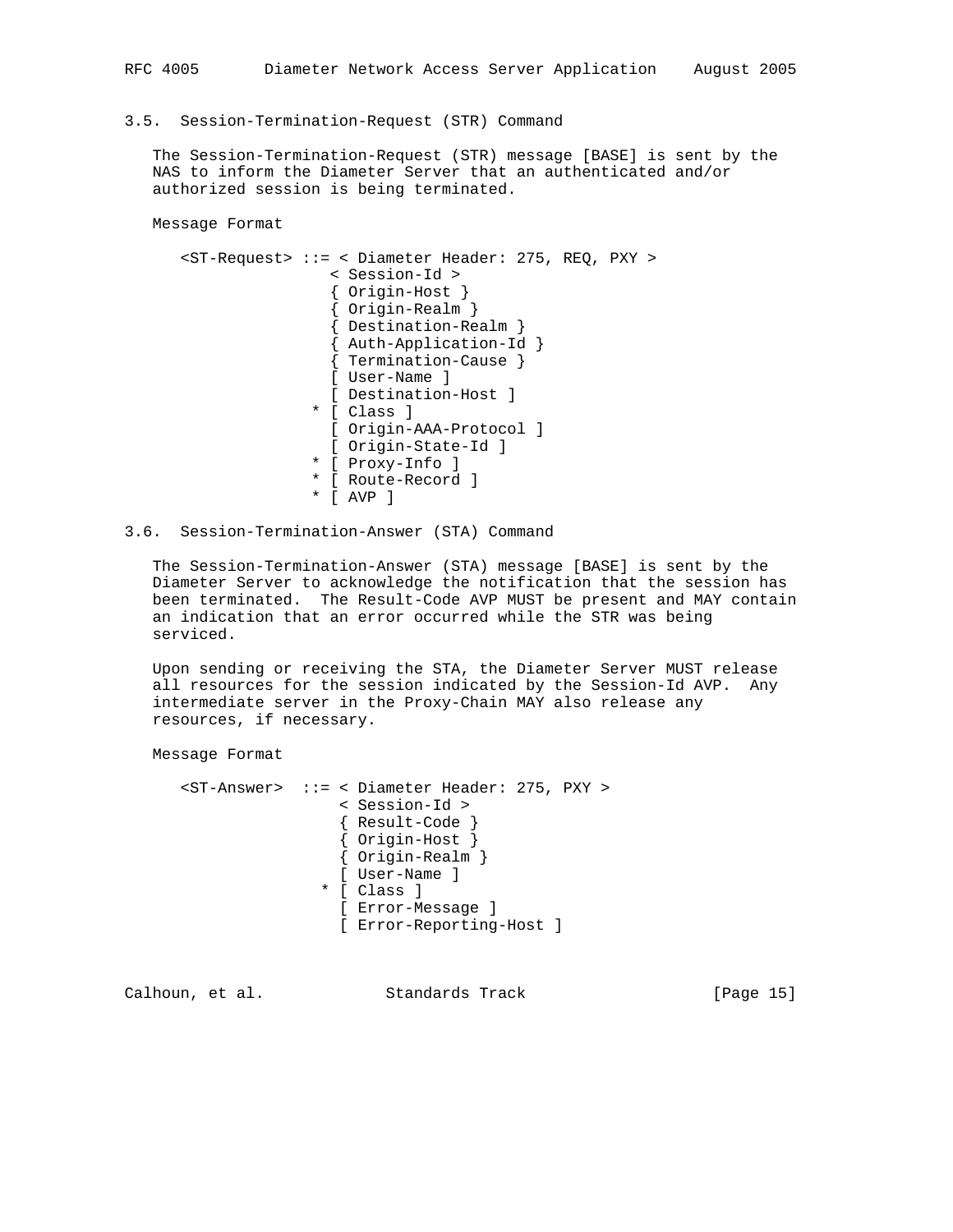- \* [ Failed-AVP ] [ Origin-AAA-Protocol ] [ Origin-State-Id ]
- \* [ Redirect-Host ]
- [ Redirect-Host-Usase ]
- [ Redirect-Max-Cache-Time ]
- \* [ Proxy-Info ]
- \* [ AVP ]

## 3.7. Abort-Session-Request (ASR) Command

 The Abort-Session-Request (ASR) message [BASE] may be sent by any server to the NAS providing session service, to request that the session identified by the Session-Id be stopped.

Message Format

 <AS-Request> ::= < Diameter Header: 274, REQ, PXY > < Session-Id > { Origin-Host } { Origin-Realm } { Destination-Realm } { Destination-Host } { Auth-Application-Id } [ User-Name ] [ Origin-AAA-Protocol ] [ Origin-State-Id ] [ NAS-Identifier ] [ NAS-IP-Address ] [ NAS-IPv6-Address ] [ NAS-Port ] [ NAS-Port-Id ] [ NAS-Port-Type ] [ Service-Type ] [ Framed-IP-Address ] [ Framed-IPv6-Prefix ] [ Framed-Interface-Id ] [ Called-Station-Id ] [ Calling-Station-Id ] [ Originating-Line-Info ] [ Acct-Session-Id ] [ Acct-Multi-Session-Id ] [ State ] \* [ Class ] \* [ Reply-Message ] \* [ Proxy-Info ] \* [ Route-Record ] \* [ AVP ]

Calhoun, et al. Standards Track [Page 16]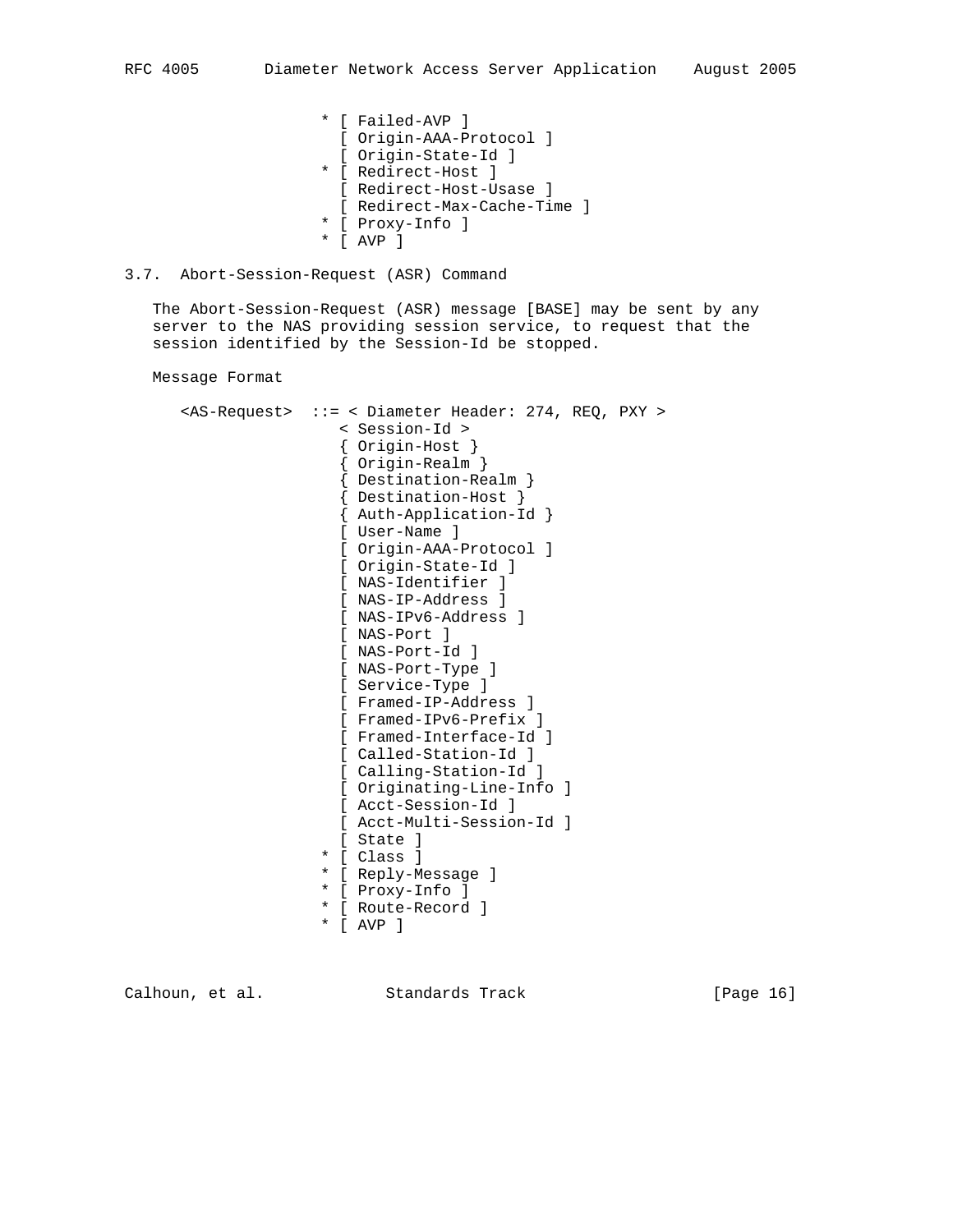#### 3.8. Abort-Session-Answer (ASA) Command

 The ASA message [BASE] is sent in response to the ASR. The Result- Code AVP MUST be present and indicates the disposition of the request.

 If the session identified by Session-Id in the ASR was successfully terminated, Result-Code is set to DIAMETER\_SUCCESS. If the session is not currently active, Result-Code is set to DIAMETER UNKNOWN SESSION ID. If the access device does not stop the session for any other reason, Result-Code is set to DIAMETER\_UNABLE\_TO\_COMPLY.

Message Format

 <AS-Answer> ::= < Diameter Header: 274, PXY > < Session-Id > { Result-Code } { Origin-Host } { Origin-Realm } [ User-Name ] [ Origin-AAA-Protocol ] [ Origin-State-Id ] [ State] [ Error-Message ] [ Error-Reporting-Host ] \* [ Failed-AVP ] \* [ Redirected-Host ] [ Redirected-Host-Usage ] [ Redirected-Max-Cache-Time ] \* [ Proxy-Info ] \* [ AVP ]

## 3.9. Accounting-Request (ACR) Command

 The ACR message [BASE] is sent by the NAS to report its session information to a target server downstream.

 Either of Acct-Application-Id or Vendor-Specific-Application-Id AVPs MUST be present. If the Vendor-Specific-Application-Id grouped AVP is present, it must have an Acct-Application-Id inside.

 The AVPs listed in the Base MUST be assumed to be present, as appropriate. NAS service-specific accounting AVPs SHOULD be present as described in section 8 and the rest of this specification.

Calhoun, et al. Standards Track [Page 17]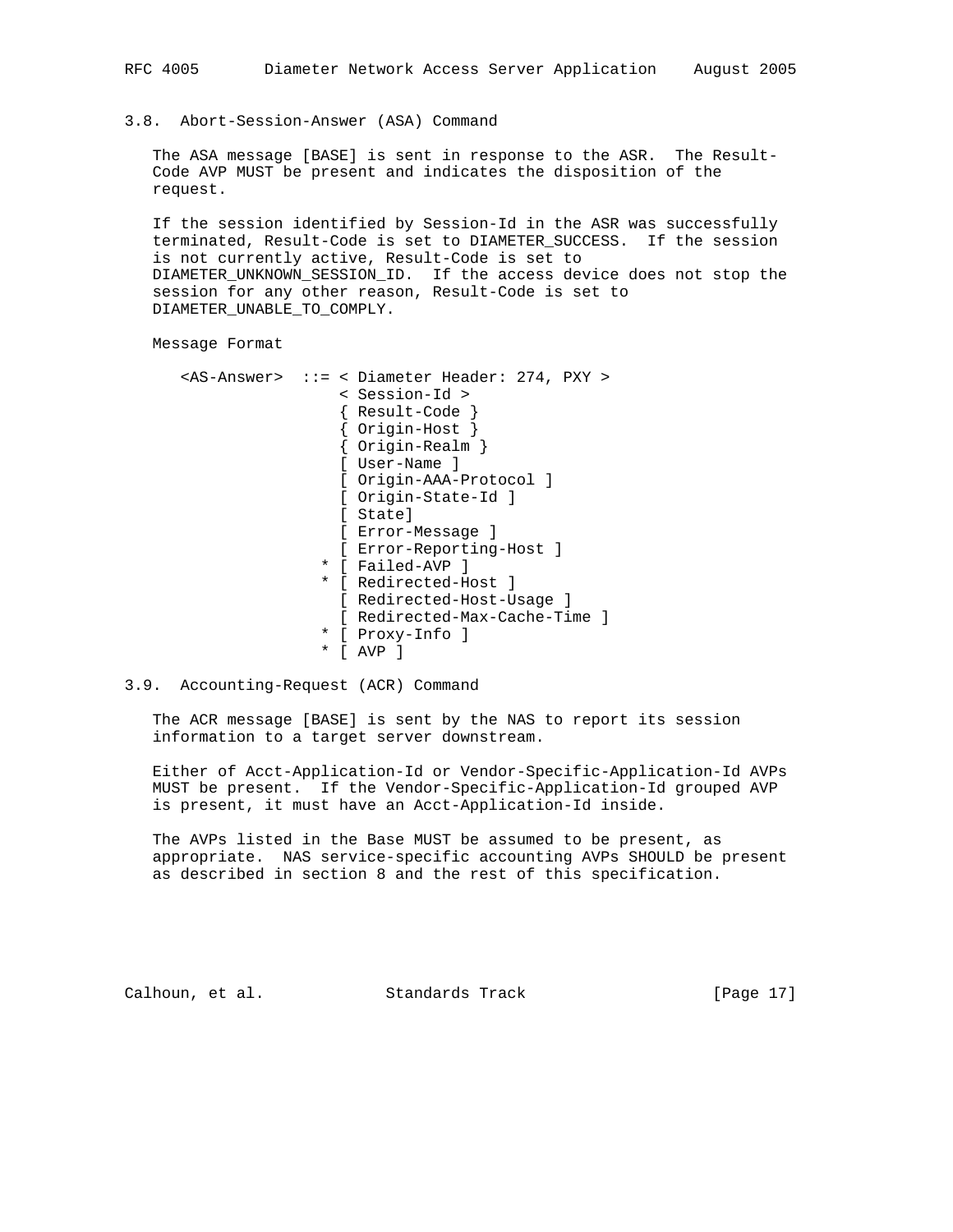```
 Message Format
      <AC-Request> ::= < Diameter Header: 271, REQ, PXY >
                      < Session-Id >
{ Origin-Host }
{ Origin-Realm }
                      { Destination-Realm }
                      { Accounting-Record-Type }
                      { Accounting-Record-Number }
                      [ Acct-Application-Id ]
                      [ Vendor-Specific-Application-Id ]
                      [ User-Name ]
                      [ Accounting-Sub-Session-Id ]
                      [ Acct-Session-Id ]
                      [ Acct-Multi-Session-Id ]
                      [ Origin-AAA-Protocol ]
                      [ Origin-State-Id ]
                      [ Destination-Host ]
                      [ Event-Timestamp ]
                      [ Acct-Delay-Time ]
                      [ NAS-Identifier ]
                      [ NAS-IP-Address ]
                      [ NAS-IPv6-Address ]
                      [ NAS-Port ]
                      [ NAS-Port-Id ]
                      [ NAS-Port-Type ]
                    * [ Class ]
                      [ Service-Type ]
                      [ Termination-Cause ]
                      [ Accounting-Input-Octets ]
                      [ Accounting-Input-Packets ]
                      [ Accounting-Output-Octets ]
                      [ Accounting-Output-Packets ]
                      [ Acct-Authentic ]
                      [ Accounting-Auth-Method ]
                      [ Acct-Link-Count ]
                      [ Acct-Session-Time ]
                      [ Acct-Tunnel-Connection ]
                      [ Acct-Tunnel-Packets-Lost ]
                      [ Callback-Id ]
                      [ Callback-Number ]
                      [ Called-Station-Id ]
                      [ Calling-Station-Id ]
                    * [ Connection-Info ]
                      [ Originating-Line-Info ]
                      [ Authorization-Lifetime ]
                      [ Session-Timeout ]
                      [ Idle-Timeout ]
```
Calhoun, et al. Standards Track [Page 18]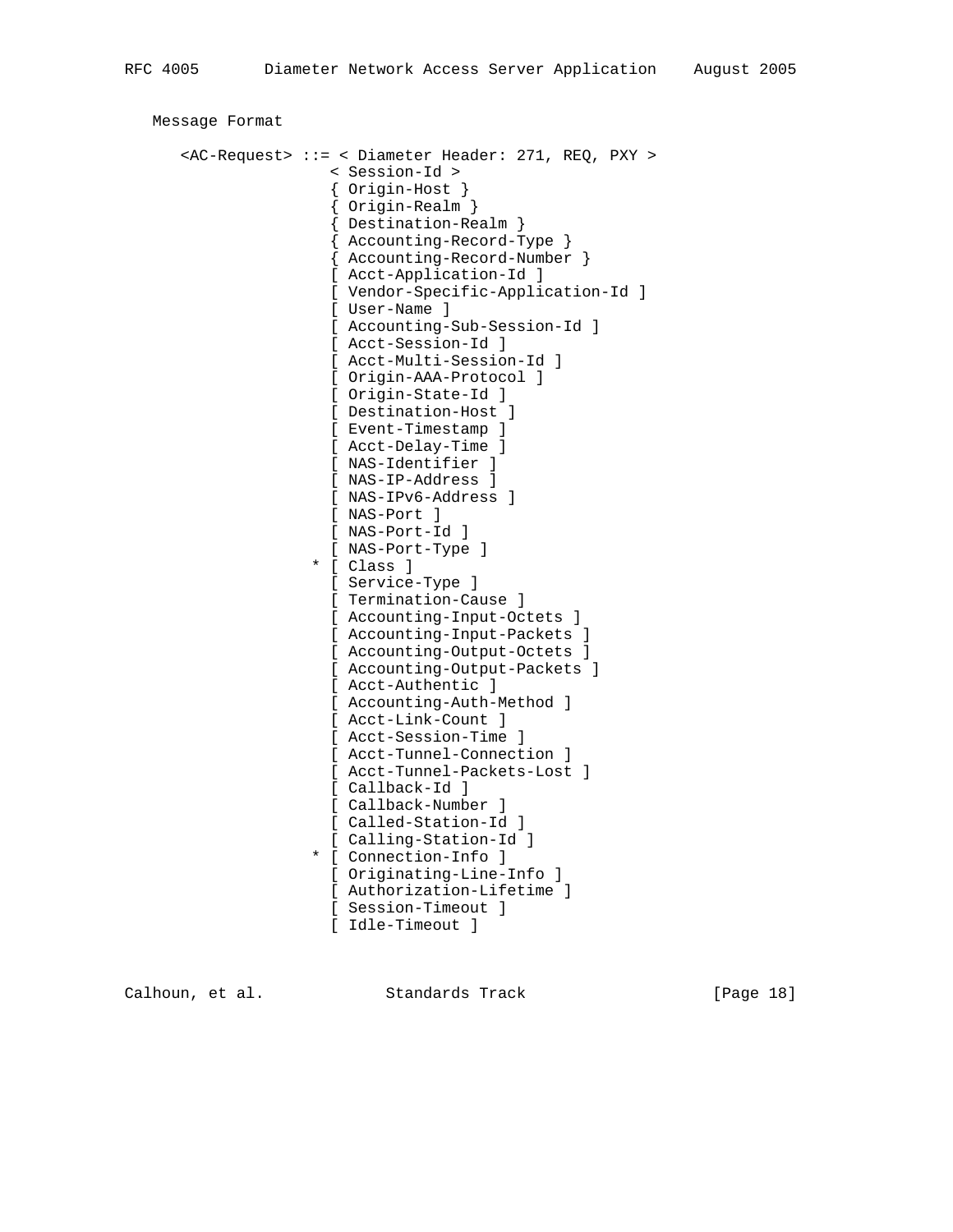[ Port-Limit ] [ Accounting-Realtime-Required ] [ Acct-Interim-Interval ] \* [ Filter-Id ] \* [ NAS-Filter-Rule ] \* [ Qos-Filter-Rule ] [ Framed-AppleTalk-Link ] [ Framed-AppleTalk-Network ] [ Framed-AppleTalk-Zone ] [ Framed-Compression ] [ Framed-Interface-Id ] [ Framed-IP-Address ] [ Framed-IP-Netmask ] \* [ Framed-IPv6-Prefix ] [ Framed-IPv6-Pool ] \* [ Framed-IPv6-Route ] [ Framed-IPX-Network ] [ Framed-MTU ] [ Framed-Pool ] [ Framed-Protocol ] \* [ Framed-Route ] [ Framed-Routing ] \* [ Login-IP-Host ] \* [ Login-IPv6-Host ] [ Login-LAT-Group ] [ Login-LAT-Node ] [ Login-LAT-Port ] [ Login-LAT-Service ] [ Login-Service ] [ Login-TCP-Port ] \* [ Tunneling ] \* [ Proxy-Info ]

- \* [ Route-Record ]
- \* [ AVP ]
- 3.10. Accounting-Answer (ACA) Command

 The ACA message [BASE] is used to acknowledge an Accounting-Request command. The Accounting-Answer command contains the same Session-Id as the Request. If the Accounting-Request was protected by end-to end security, then the corresponding ACA message MUST be protected as well.

 Only the target Diameter Server or home Diameter Server SHOULD respond with the Accounting-Answer command.

 Either Acct-Application-Id or Vendor-Specific-Application-Id AVPs MUST be present, as it was in the request.

Calhoun, et al. Standards Track [Page 19]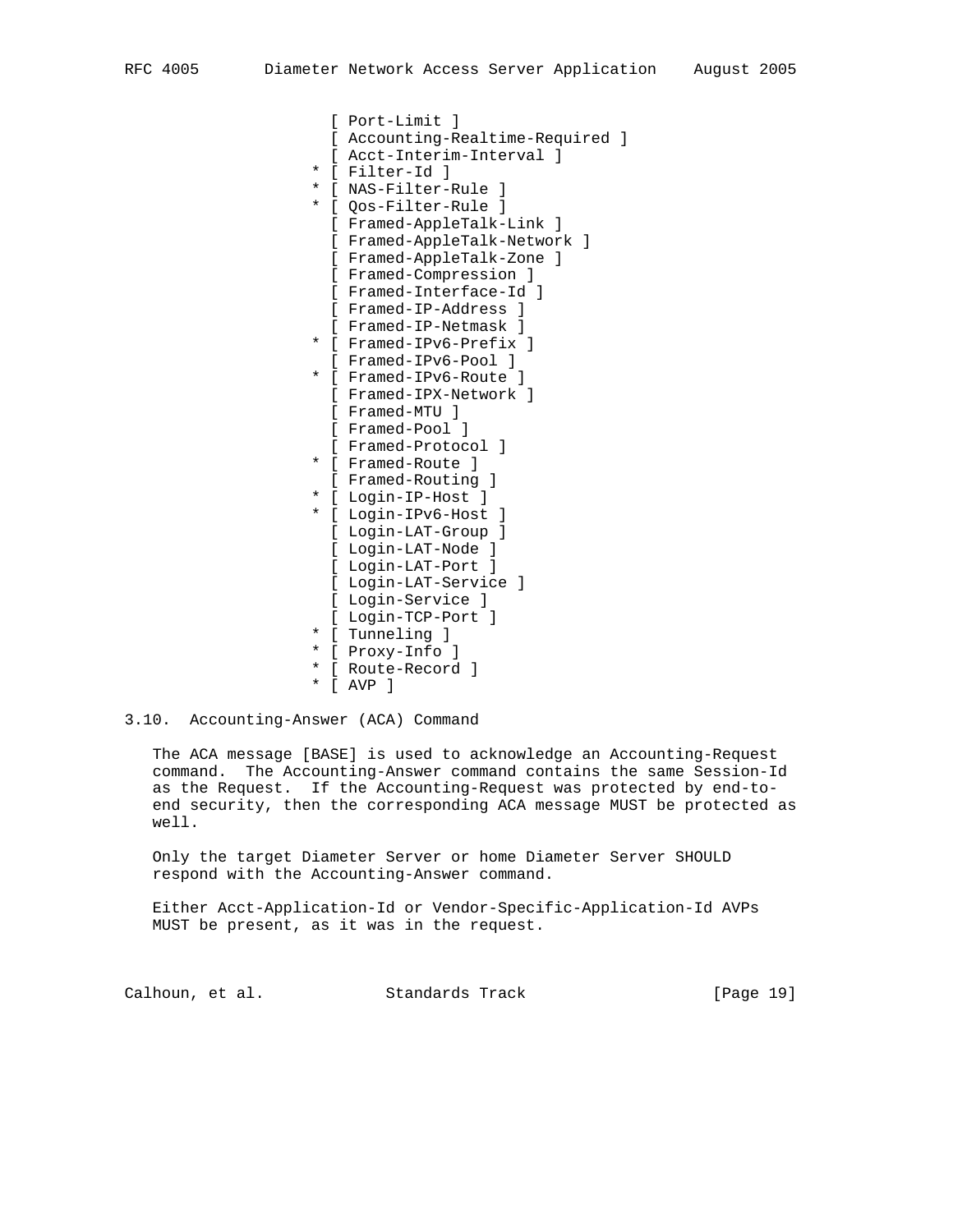The AVPs listed in the Base MUST be assumed to be present, as appropriate. NAS service-specific accounting AVPs SHOULD be present as described in section 8 and the rest of this specification.

Message Format

```
 <AC-Answer> ::= < Diameter Header: 271, PXY >
                     < Session-Id >
                      { Result-Code }
                      { Origin-Host }
{ Origin-Realm }
{ Accounting-Record-Type }
                     { Accounting-Record-Number }
                     [ Acct-Application-Id ]
                     [ Vendor-Specific-Application-Id ]
                     [ User-Name ]
                     [ Accounting-Sub-Session-Id ]
                     [ Acct-Session-Id ]
                     [ Acct-Multi-Session-Id ]
                     [ Event-Timestamp ]
                     [ Error-Message ]
                     [ Error-Reporting-Host ]
                   * [ Failed-AVP ]
                     [ Origin-AAA-Protocol ]
                     [ Origin-State-Id ]
                     [ NAS-Identifier ]
                     [ NAS-IP-Address ]
                     [ NAS-IPv6-Address ]
                     [ NAS-Port ]
                     [ NAS-Port-Id ]
                     [ NAS-Port-Type ]
                     [ Service-Type ]
                     [ Termination-Cause ]
                     [ Accounting-Realtime-Required ]
                     [ Acct-Interim-Interval ]
                   * [ Class ]
                    * [ Proxy-Info ]
                   * [ Route-Record ]
                   * [ AVP ]
```
4. NAS Session AVPs

 Diameter reserves the AVP Codes 0 - 255 for RADIUS functions that are implemented in Diameter.

 AVPs new to Diameter have code values of 256 and greater. A Diameter message that includes one of these AVPs may represent functions not present in the RADIUS environment and may cause interoperability

Calhoun, et al. Standards Track [Page 20]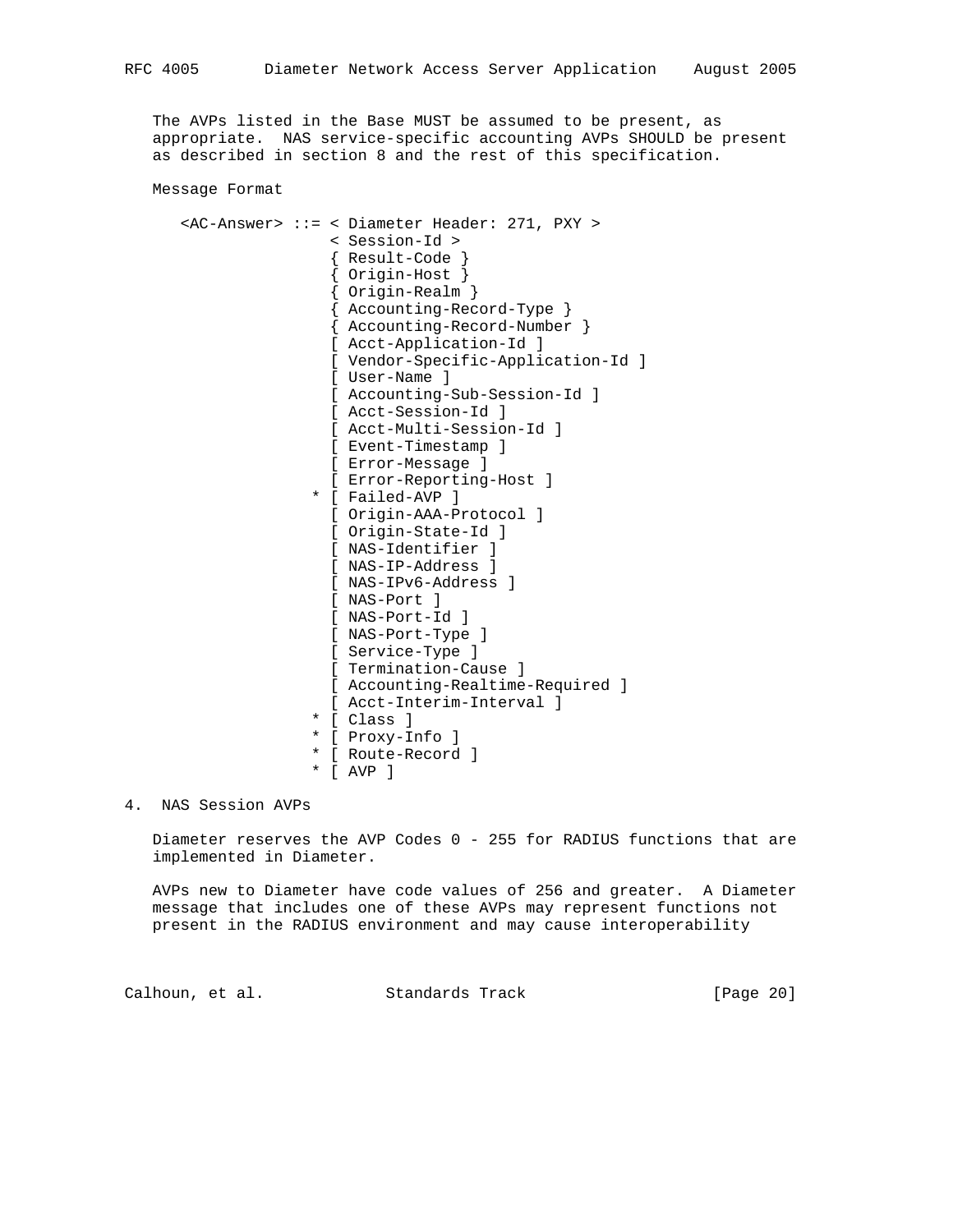issues, should the request traverse an AAA system that only supports the RADIUS protocol.

 Some RADIUS attributes are not allowed or supported directly in Diameter. See section 9 for more information.

4.1. Call and Session Information

 This section contains the AVPs specific to NAS Diameter applications that are needed to identify the call and session context and status information. On a request, this information allows the server to qualify the session.

These AVPs are used in addition to the Base AVPs of:

 Session-Id Auth-Application-Id Origin-Host Origin-Realm Auth-Request-Type Termination-Cause

 The following table describes the session level AVPs; their AVP Code values, types, and possible flag values; and whether the AVP MAY be encrypted.

|                              |     |         |             |      | AVP Flag rules |                    |                |      |  |
|------------------------------|-----|---------|-------------|------|----------------|--------------------|----------------|------|--|
| Attribute Name Code Defined  | AVP | Section | Value Type  | MUST | MAY            | <b>SHLD</b><br>NOT | MUST<br>NOT    | Encr |  |
| NAS-Port                     | 5   | 4.2     | Unsigned32  | М    | P              |                    | V              | Y    |  |
| NAS-Port-Id                  | 87  | 4.3     | UTF8String  | М    | P              |                    | V              | Y    |  |
| NAS-Port-Type                | 61  | 4.4     | Enumerated  | М    | P              |                    | $\overline{V}$ | Y    |  |
| Called-Station-Id 30         |     | 4.5     | UTF8String  | М    | P              |                    | V              | Y    |  |
| Calling-Station-<br>Гd       | 31  | 4.6     | UTF8String  | М    | P              |                    | V              | Y    |  |
| Connect-Info                 | 77  | 4.7     | UTF8String  | М    | P              |                    | V              | Y    |  |
| Originating-Line- 94<br>Tnfo |     | 4.8     | OctetString |      | M, P           |                    | V              | Y    |  |
| Reply-Message                | 18  | 4.9     | UTF8String  | M    | P              |                    | $\overline{V}$ | Y    |  |

Calhoun, et al. Standards Track [Page 21]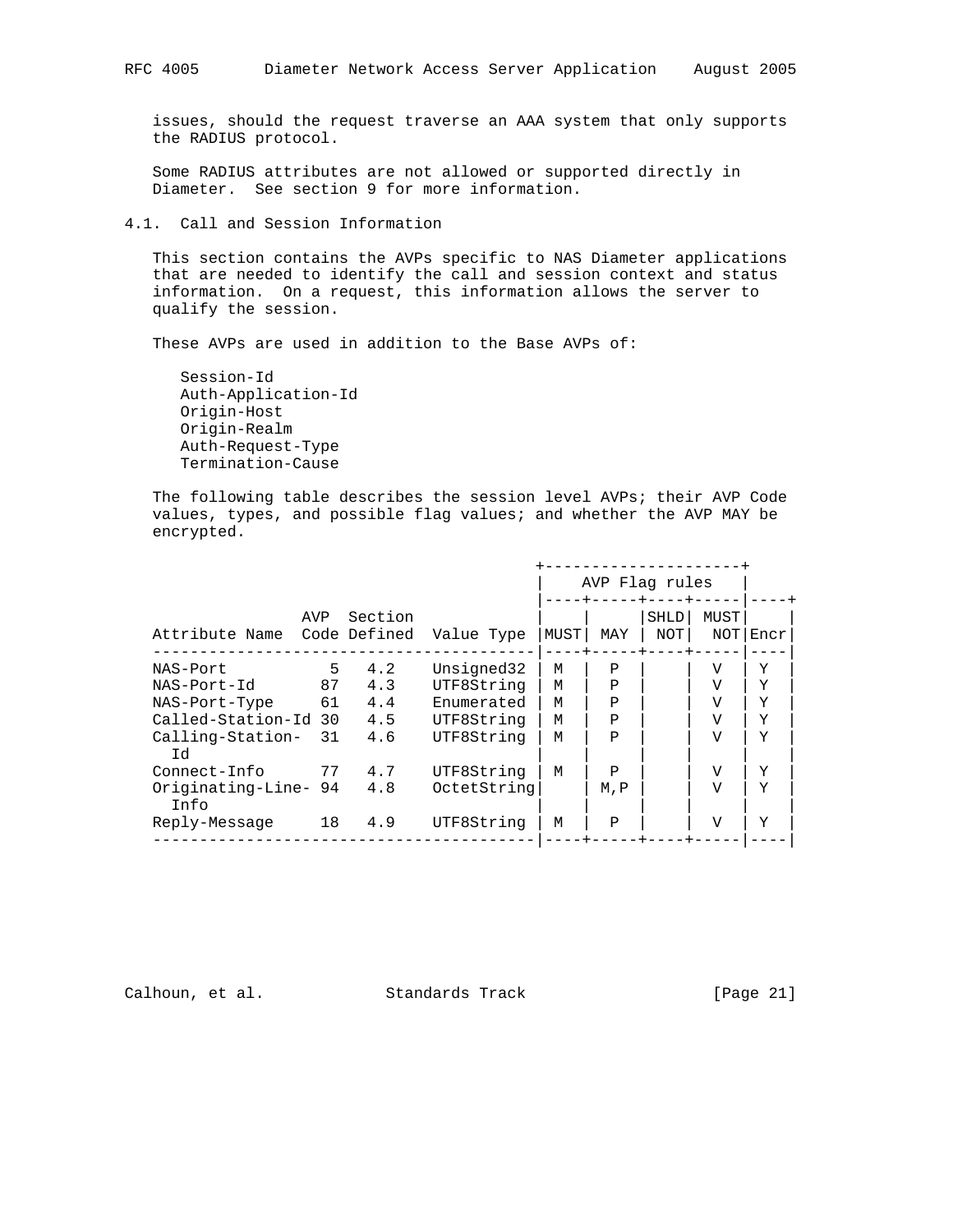## 4.2. NAS-Port AVP

 The NAS-Port AVP (AVP Code 5) is of type Unsigned32 and contains the physical or virtual port number of the NAS which is authenticating the user. Note that "port" is meant in its sense as a service connection on the NAS, not as an IP protocol identifier.

 Either NAS-Port or NAS-Port-Id (AVP Code 87) SHOULD be present in AA-Request (AAR) commands if the NAS differentiates among its ports.

#### 4.3. NAS-Port-Id AVP

 The NAS-Port-Id AVP (AVP Code 87) is of type UTF8String and consists of ASCII text identifying the port of the NAS authenticating the user. Note that "port" is meant in its sense as a service connection on the NAS, not as an IP protocol identifier.

 Either NAS-Port or NAS-Port-Id SHOULD be present in AA-Request (AAR) commands if the NAS differentiates among its ports. NAS-Port-Id is intended for use by NASes that cannot conveniently number their ports.

### 4.4. NAS-Port-Type AVP

 The NAS-Port-Type AVP (AVP Code 61) is of type Enumerated and contains the type of the port on which the NAS is authenticating the user. This AVP SHOULD be present if the NAS uses the same NAS-Port number ranges for different service types concurrently.

 The supported values are defined in [RADIUSTypes]. The following list is informational and subject to change by the IANA.

| 0               | Async                                                  |
|-----------------|--------------------------------------------------------|
| 1               | Sync                                                   |
| 2               | ISDN Sync                                              |
| 3               | ISDN Async V.120                                       |
| 4               | ISDN Async V.110                                       |
| 5               | Virtual                                                |
| 6               | PIAFS                                                  |
| 7               | HDLC Clear Channel                                     |
| 8               | X.25                                                   |
| 9               | X.75                                                   |
|                 | 10 G.3 Fax                                             |
| 11              | SDSL - Symmetric DSL                                   |
| 12 <sup>°</sup> | ADSL-CAP - Asymmetric DSL, Carrierless Amplitude Phase |
|                 | Modulation                                             |
| 13              | ADSL-DMT - Asymmetric DSL, Discrete Multi-Tone         |
| 14              | IDSL - ISDN Digital Subscriber Line                    |

Calhoun, et al. Standards Track [Page 22]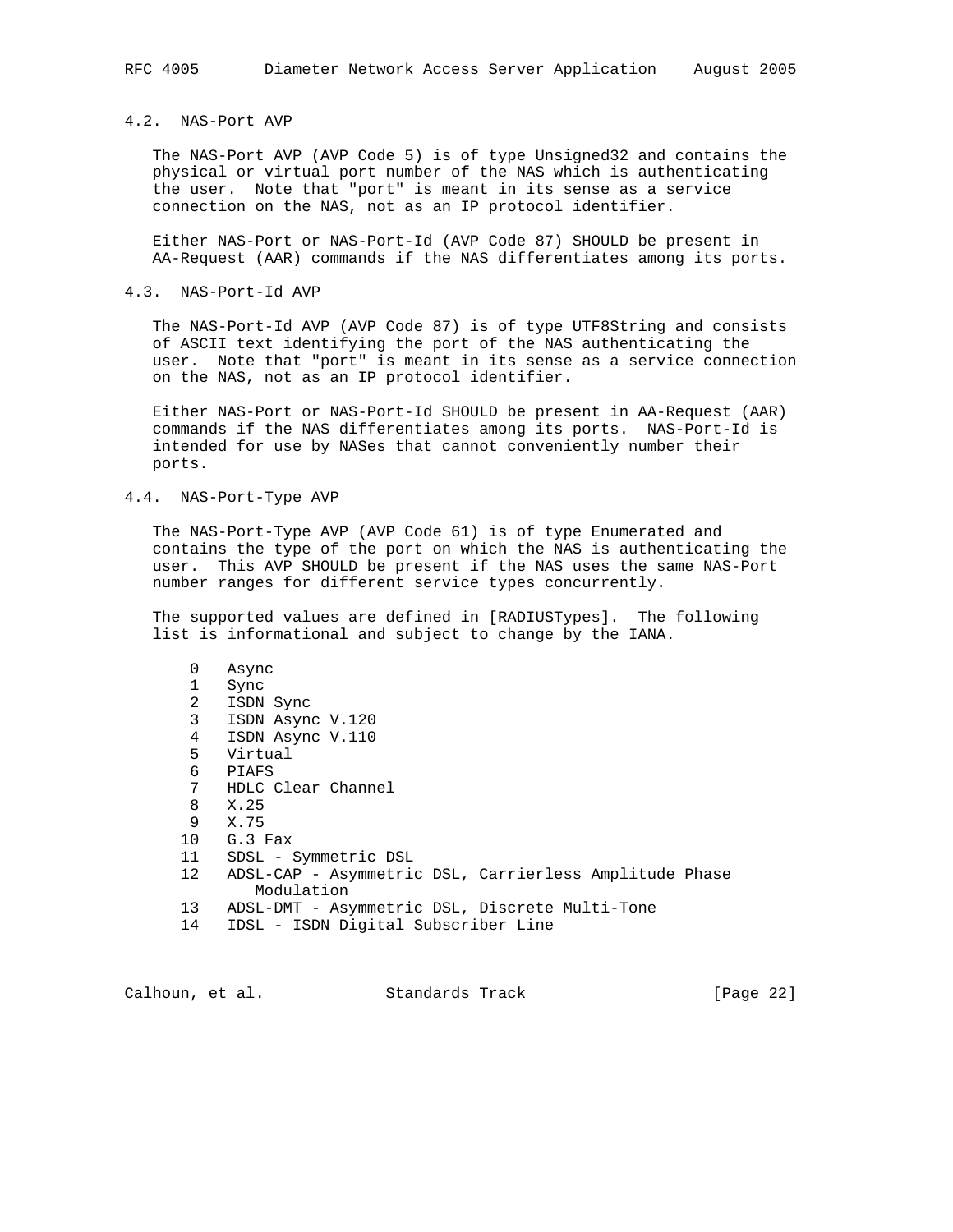15 Ethernet 16 xDSL - Digital Subscriber Line of unknown type 17 Cable 18 Wireless - Other 19 Wireless - IEEE 802.11 20 Token-Ring [RAD802.1X] 21 FDDI [RAD802.1X] 22 Wireless - CDMA2000 23 Wireless - UMTS 24 Wireless - 1X-EV 25 IAPP [IEEE 802.11f]

# 4.5. Called-Station-Id AVP

 The Called-Station-Id AVP (AVP Code 30) is of type UTF8String and allows the NAS to send the ASCII string describing the layer 2 address the user contacted in the request. For dialup access, this can be a phone number obtained by using Dialed Number Identification (DNIS) or a similar technology. Note that this may be different from the phone number the call comes in on. For use with IEEE 802 access, the Called-Station-Id MAY contain a MAC address formatted as described in [RAD802.1X]. It SHOULD only be present in authentication and/or authorization requests.

 If the Auth-Request-Type AVP is set to authorization-only and the User-Name AVP is absent, the Diameter Server MAY perform authorization based on this field. This can be used by a NAS to request whether a call should be answered based on the DNIS.

 The codification of this field's allowed usage range is outside the scope of this specification.

## 4.6. Calling-Station-Id AVP

 The Calling-Station-Id AVP (AVP Code 31) is of type UTF8String and allows the NAS to send the ASCII string describing the layer 2 address from which the user connected in the request. For dialup access, this is the phone number the call came from, using Automatic Number Identification (ANI) or a similar technology. For use with IEEE 802 access, the Calling-Station-Id AVP MAY contain a MAC address, formated as described in [RAD802.1X]. It SHOULD only be present in authentication and/or authorization requests.

 If the Auth-Request-Type AVP is set to authorization-only and the User-Name AVP is absent, the Diameter Server MAY perform authorization based on this field. This can be used by a NAS to request whether a call should be answered based on the layer 2 address (ANI, MAC Address, etc.)

Calhoun, et al. Standards Track [Page 23]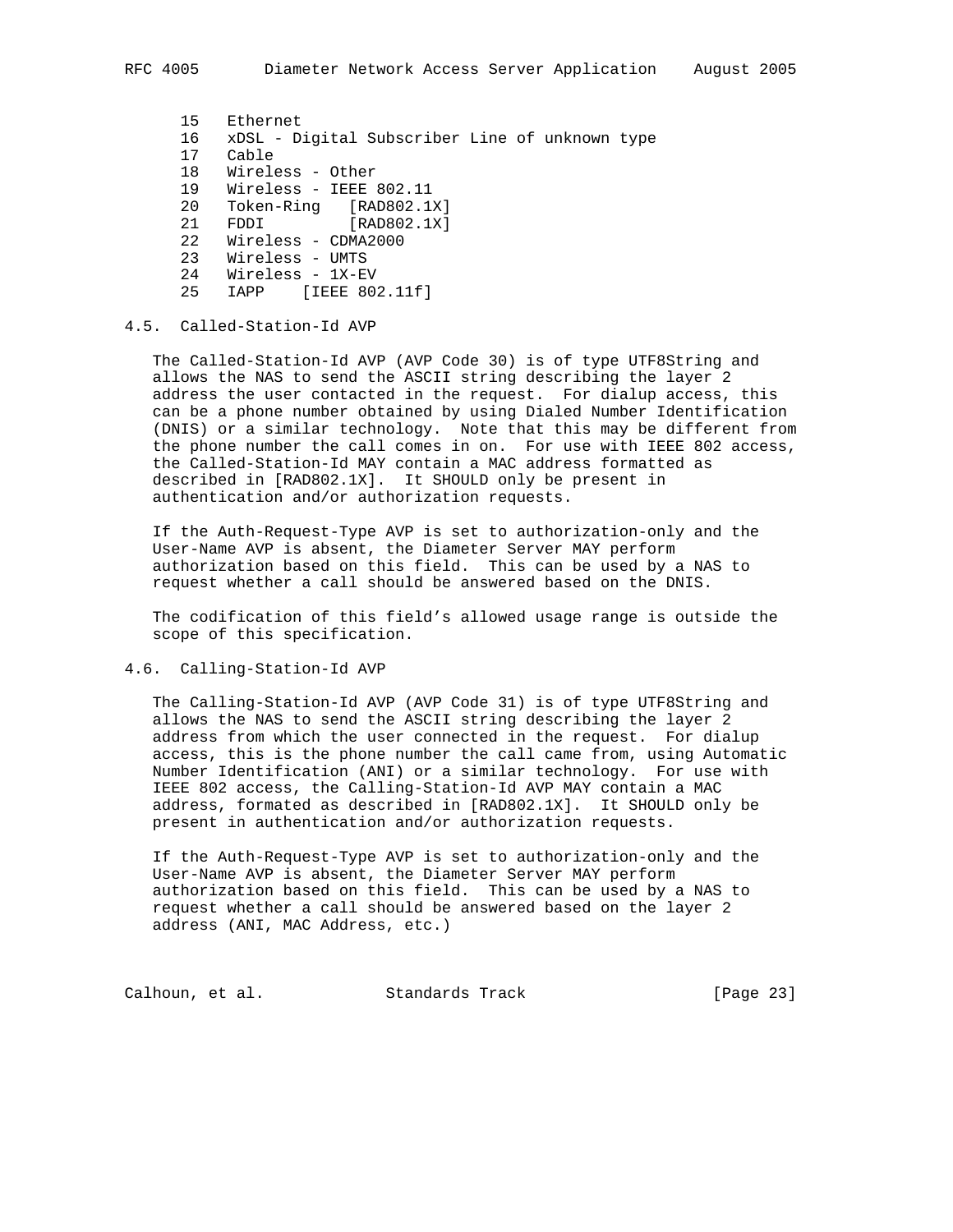The codification of this field's allowed usage range is outside the scope of this specification.

#### 4.7. Connect-Info AVP

 The Connect-Info AVP (AVP Code 77) is of type UTF8String and is sent in the AA-Request message or ACR STOP message. When sent in the Access-Request, it indicates the nature of the user's connection. The connection speed SHOULD be included at the beginning of the first Connect-Info AVP in the message. If the transmit and receive connection speeds differ, both may be included in the first AVP with the transmit speed listed first (the speed the NAS modem transmits at), then a slash (/), then the receive speed, and then other optional information.

For example: "28800 V42BIS/LAPM" or "52000/31200 V90"

 More than one Connect-Info attribute may be present in an Accounting-Request packet to accommodate expected efforts by the ITU to have modems report more connection information in a standard format that might exceed 252 octets.

 If sent in the ACR STOP, this attribute may summarize statistics relating to session quality. For example, in IEEE 802.11, the Connect-Info attribute may contain information on the number of link layer retransmissions. The exact format of this attribute is implementation specific.

4.8. Originating-Line-Info AVP

 The Originating-Line-Info AVP (AVP Code 94) is of type OctetString and is sent by the NAS system to convey information about the origin of the call from an SS7 system.

 The originating line information (OLI) element indicates the nature and/or characteristics of the line from which a call originated (e.g., pay phone, hotel, cellular). Telephone companies are starting to offer OLI to their customers as an option over Primary Rate Interface (PRI). Internet Service Providers (ISPs) can use OLI in addition to Called-Station-Id and Calling-Station-Id attributes to differentiate customer calls and to define different services.

 The Value field contains two octets (00 - 99). ANSI T1.113 and BELLCORE 394 can be used for additional information about these values and their use. For more information on current assignment values, see [ANITypes].

Calhoun, et al. Standards Track [Page 24]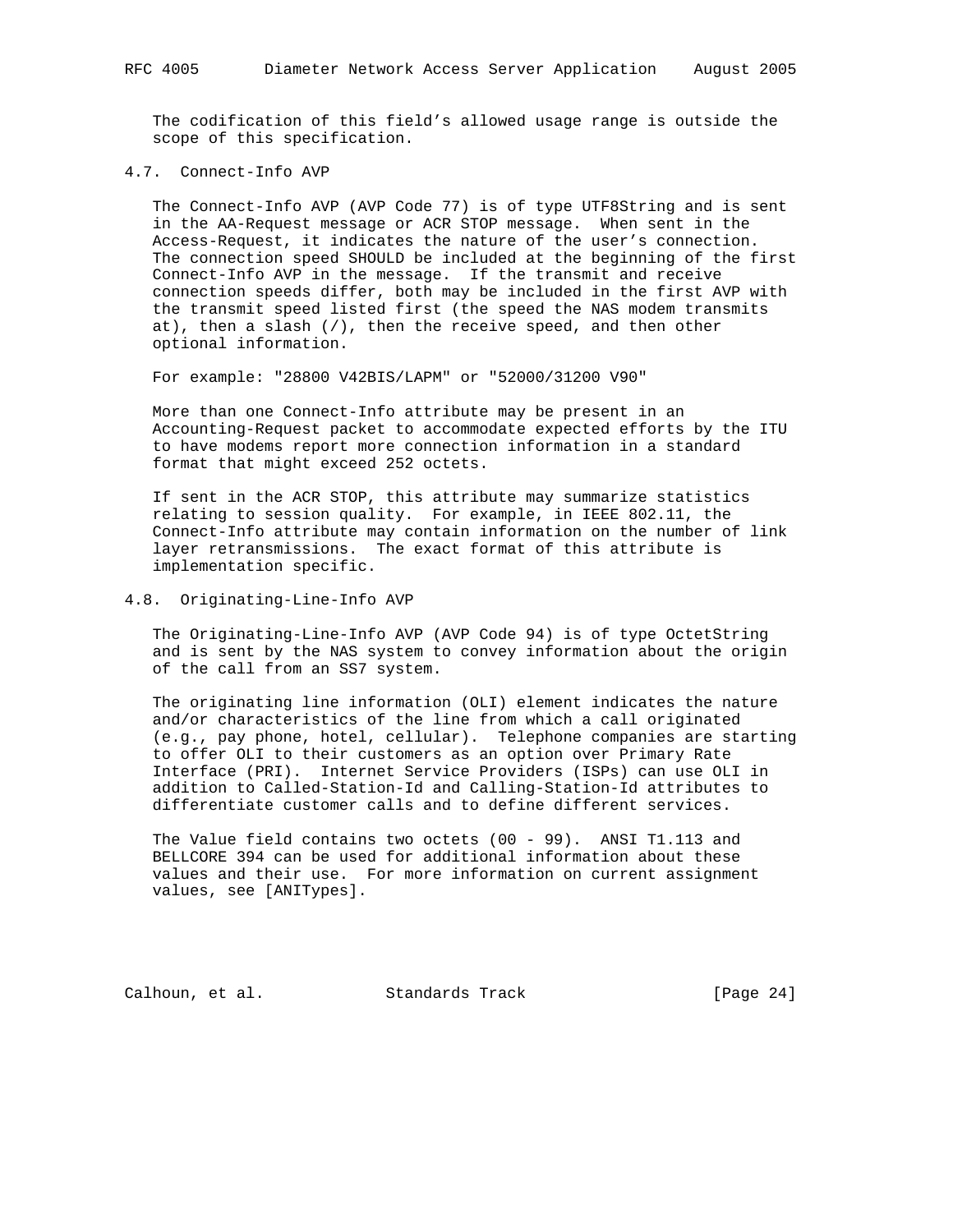Value Description ------------------------------------------------------------ 00 Plain Old Telephone Service (POTS) 01 Multiparty Line (more than 2) 02 ANI Failure 03 ANI Observed 04 ONI Observed 05 ANI Failure Observed 06 Station Level Rating 07 Special Operator Handling Required 08 InterLATA Restricted 10 Test Call 20 Automatic Identified Outward Dialing (AIOD) 23 Coin or Non-Coin 24 Toll Free Service (Non-Pay Origination) 25 Toll Free Service (Pay Origination) 27 Toll Free Service (Coin Control Origination) 29 Prison/Inmate Service 30-32 Intercept 30 Intercept (Blank) 31 Intercept (Trouble) 32 Intercept (Regular) 34 Telco Operator Handled Call 40-49 Unrestricted Use 52 Outward Wide Area Telecommunications Service (OUTWATS) 60 Telecommunications Relay Service (TRS)(Unrestricted) 61 Cellular/Wireless PCS (Type 1) 62 Cellular/Wireless PCS (Type 2) 63 Cellular/Wireless PCS (Roaming) 66 TRS (Hotel) 67 TRS (Restricted) 70 Pay Station, No Coin Control 93 Access for Private Virtual Network Service

## 4.9. Reply-Message AVP

 The Reply-Message AVP (AVP Code 18) is of type UTF8String and contains text that MAY be displayed to the user. When used in an AA-Answer message with a successful Result-Code AVP, it indicates success. When found in an AAA message with a Result-Code other than DIAMETER\_SUCCESS, the AVP contains a failure message.

 The Reply-Message AVP MAY indicate dialog text to prompt the user before another AA-Request attempt. When used in an AA-Answer with a Result-Code of DIAMETER\_MULTI\_ROUND\_AUTH or in an Re-Auth-Request message, it MAY contain a dialog text to prompt the user for a response.

Calhoun, et al. Standards Track [Page 25]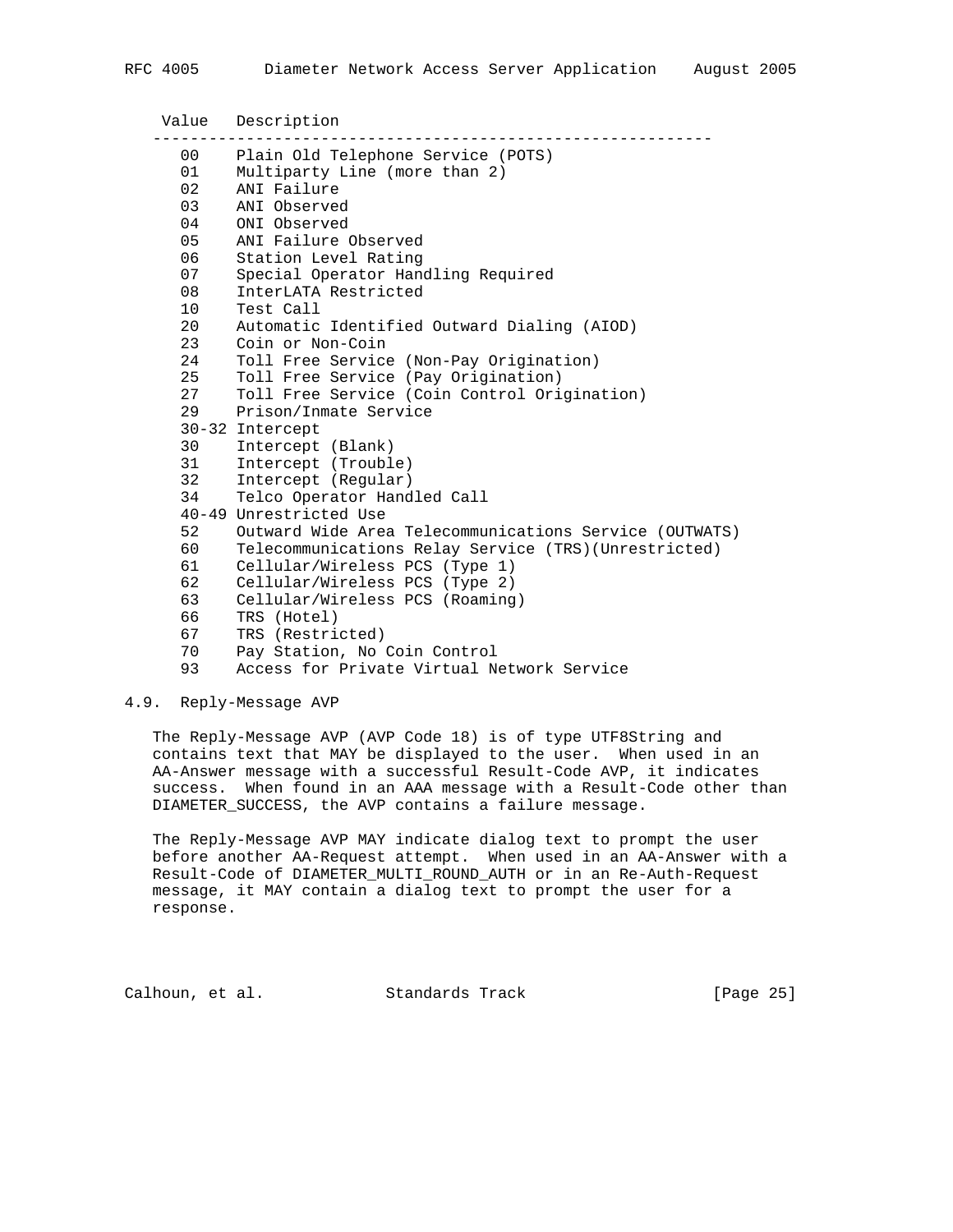Multiple Reply-Messages MAY be included, and if any are displayed, they MUST be displayed in the same order as they appear in the Diameter message.

5. NAS Authentication AVPs

 This section defines the AVPs necessary to carry the authentication information in the Diameter protocol. The functionality defined here provides a RADIUS-like AAA service over a more reliable and secure transport, as defined in the base protocol [BASE].

 The following table describes the AVPs; their AVP Code values, types, and possible flag values, and whether the AVP MAY be encrypted.

|                             |               |                         |             |      | AVP Flag rules |                    |                |      |
|-----------------------------|---------------|-------------------------|-------------|------|----------------|--------------------|----------------|------|
| Attribute Name              | AVP           | Section<br>Code Defined | Value Type  | MUST | MAY            | <b>SHLD</b><br>NOT | MUST<br>NOT    | Encr |
| User-Password               | $\mathcal{L}$ | 5.1                     | OctetString | М    | P              |                    | V              | Y    |
| Password-Retry              | 75            | 5.2                     | Unsigned32  | М    | Ρ              |                    | V              | Y    |
| Prompt                      | 76            | 5.3                     | Enumerated  | М    | P              |                    | $\overline{V}$ | Y    |
| CHAP-Auth                   | 402           | 5.4                     | Grouped     | М    | Ρ              |                    | V              | Y    |
| CHAP-Algorithm              | 403           | 5.5                     | Enumerated  | м    | $\mathsf{P}$   |                    | V              | Y    |
| CHAP-Ident                  | 404           | 5.6                     | OctetString | M    | P              |                    | V              | Y    |
| CHAP-Response               | 405           | 5.7                     | OctetString | м    | P              |                    | V              | Y    |
| CHAP-Challenge              | 60            | 5.8                     | OctetString | M    | Ρ              |                    | V              | Y    |
| ARAP-Password               | 70            | 5.9                     | OctetString | M    | P              |                    | V              | Y    |
| ARAP-Challenge-<br>Response | 84            | 5.10                    | OctetString | м    | P              |                    | V              | Y    |
| ARAP-Security               | 73            | 5.11                    | Unsigned32  | М    | P              |                    | $\overline{V}$ | Y    |
| ARAP-Security-<br>Data      | 74            | 5.12                    | OctetString | М    | $\mathsf{P}$   |                    | V              | Y    |

# 5.1. User-Password AVP

 The User-Password AVP (AVP Code 2) is of type OctetString and contains the password of the user to be authenticated, or the user's input in a multi-round authentication exchange.

 The User-Password AVP contains a user password or one-time password and therefore represents sensitive information. As required in [BASE], Diameter messages are encrypted by using IPsec or TLS. Unless this AVP is used for one-time passwords, the User-Password AVP

Calhoun, et al. Standards Track [Page 26]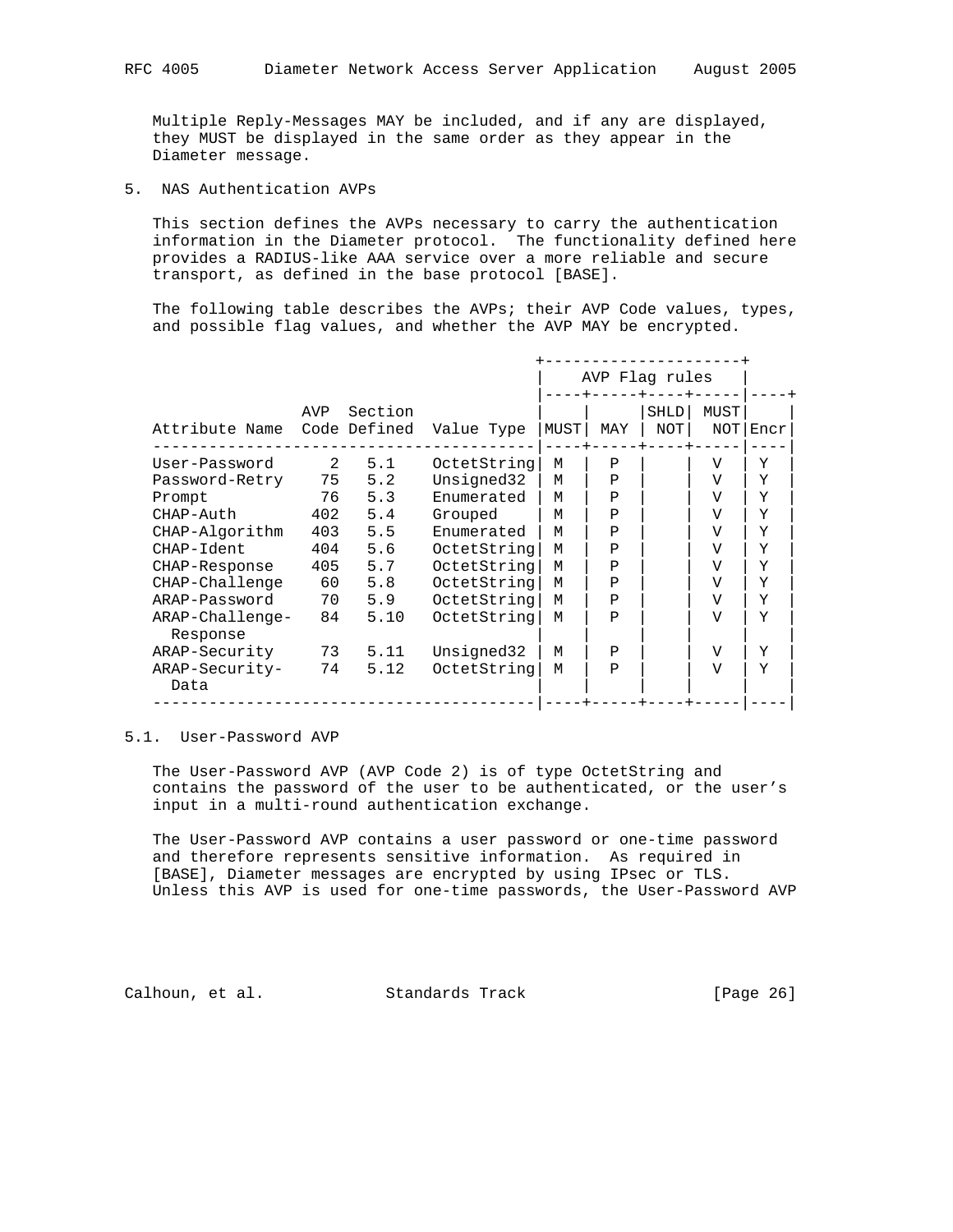SHOULD NOT be used in untrusted proxy environments without encrypting it by using end-to-end security techniques, such as the proposed CMS Security [DiamCMS].

 The clear-text password (prior to encryption) MUST NOT be longer than 128 bytes in length.

5.2. Password-Retry AVP

 The Password-Retry AVP (AVP Code 75) is of type Unsigned32 and MAY be included in the AA-Answer if the Result-Code indicates an authentication failure. The value of this AVP indicates how many authentication attempts a user is permitted before being disconnected. This AVP is primarily intended for use when the Framed-Protocol AVP (see section 6.10.1) is set to ARAP.

5.3. Prompt AVP

 The Prompt AVP (AVP Code 76) is of type Enumerated and MAY be present in the AA-Answer message. When present, it is used by the NAS to determine whether the user's response, when entered, should be echoed.

 The supported values are listed in [RADIUSTypes]. The following list is informational:

0 No Echo

1 Echo

### 5.4. CHAP-Auth AVP

 The CHAP-Auth AVP (AVP Code 402) is of type Grouped and contains the information necessary to authenticate a user using the PPP Challenge-Handshake Authentication Protocol (CHAP) [PPPCHAP]. If the CHAP-Auth AVP is found in a message, the CHAP-Challenge AVP MUST be present as well. The optional AVPs containing the CHAP response depend upon the value of the CHAP-Algorithm AVP. The grouped AVP has the following ABNF grammar:

 CHAP-Auth ::= < AVP Header: 402 > { CHAP-Algorithm } { CHAP-Ident } [ CHAP-Response ] \* [ AVP ]

Calhoun, et al. Standards Track [Page 27]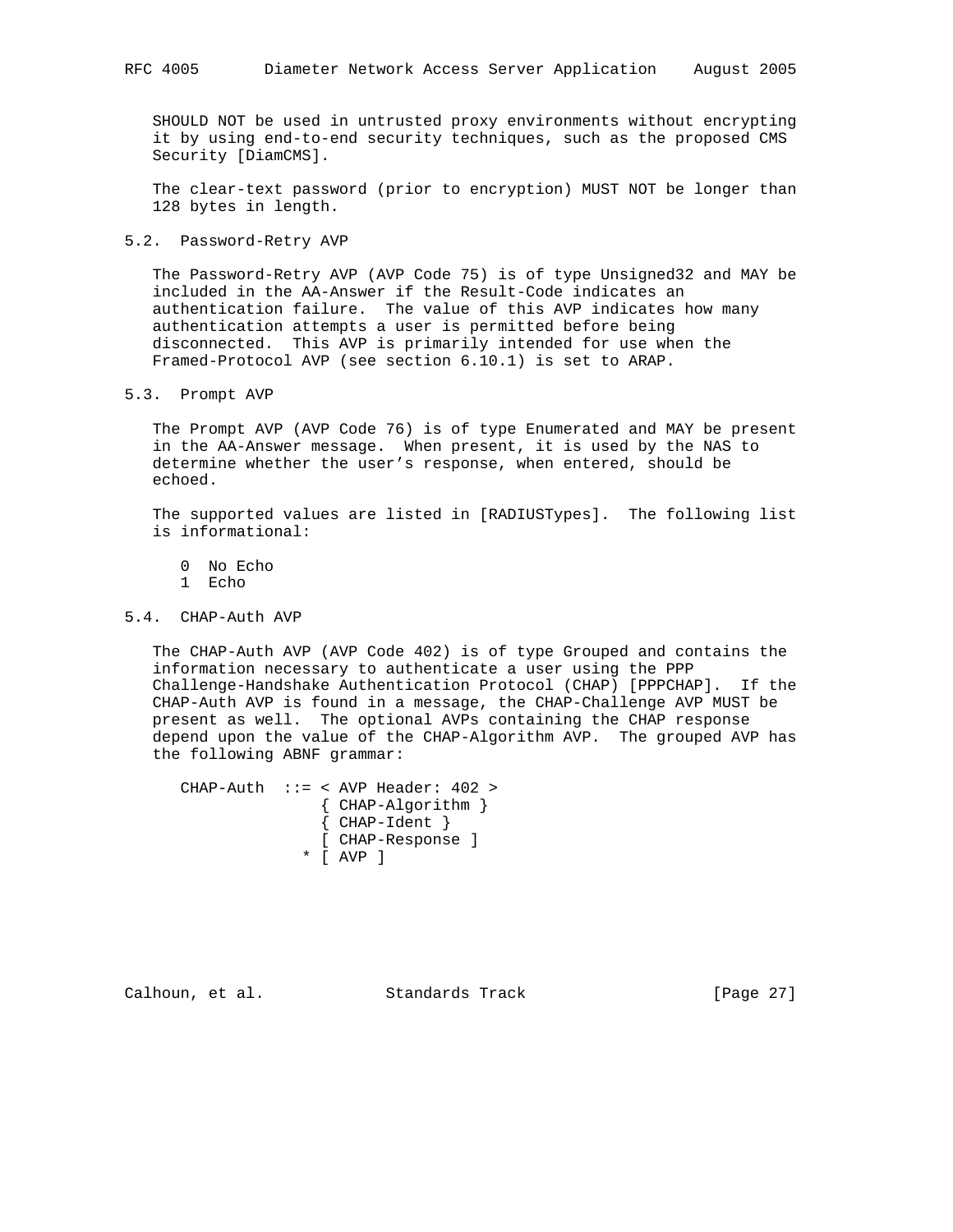#### 5.5. CHAP-Algorithm AVP

 The CHAP-Algorithm AVP (AVP Code 403) is of type Enumerated and contains the algorithm identifier used in the computation of the CHAP response [PPPCHAP]. The following values are currently supported:

CHAP with MD5 5 The CHAP response is computed by using the procedure described in [PPPCHAP]. This algorithm requires that the CHAP-Response AVP MUST be present in the CHAP-Auth AVP.

5.6. CHAP-Ident AVP

 The CHAP-Ident AVP (AVP Code 404) is of type OctetString and contains the 1 octet CHAP Identifier used in the computation of the CHAP response [PPPCHAP].

5.7. CHAP-Response AVP

 The CHAP-Response AVP (AVP Code 405) is of type OctetString and contains the 16 octet authentication data provided by the user in response to the CHAP challenge [PPPCHAP].

5.8. CHAP-Challenge AVP

 The CHAP-Challenge AVP (AVP Code 60) is of type OctetString and contains the CHAP Challenge sent by the NAS to the CHAP peer [PPPCHAP].

5.9. ARAP-Password AVP

 The ARAP-Password AVP (AVP Code 70) is of type OctetString and is only present when the Framed-Protocol AVP (see section 6.10.1) is included in the message and is set to ARAP. This AVP MUST NOT be present if either the User-Password or the CHAP-Auth AVP is present. See [RADIUSExt] for more information on the contents of this AVP.

5.10. ARAP-Challenge-Response AVP

 The ARAP-Challenge-Response AVP (AVP Code 84) is of type OctetString and is only present when the Framed-Protocol AVP (see section 6.10.1) is included in the message and is set to ARAP. This AVP contains an 8 octet response to the dial-in client's challenge. The RADIUS server calculates this value by taking the dial-in client's challenge from the high-order 8 octets of the ARAP-Password AVP and performing DES encryption on this value with the authenticating user's password

Calhoun, et al. Standards Track [Page 28]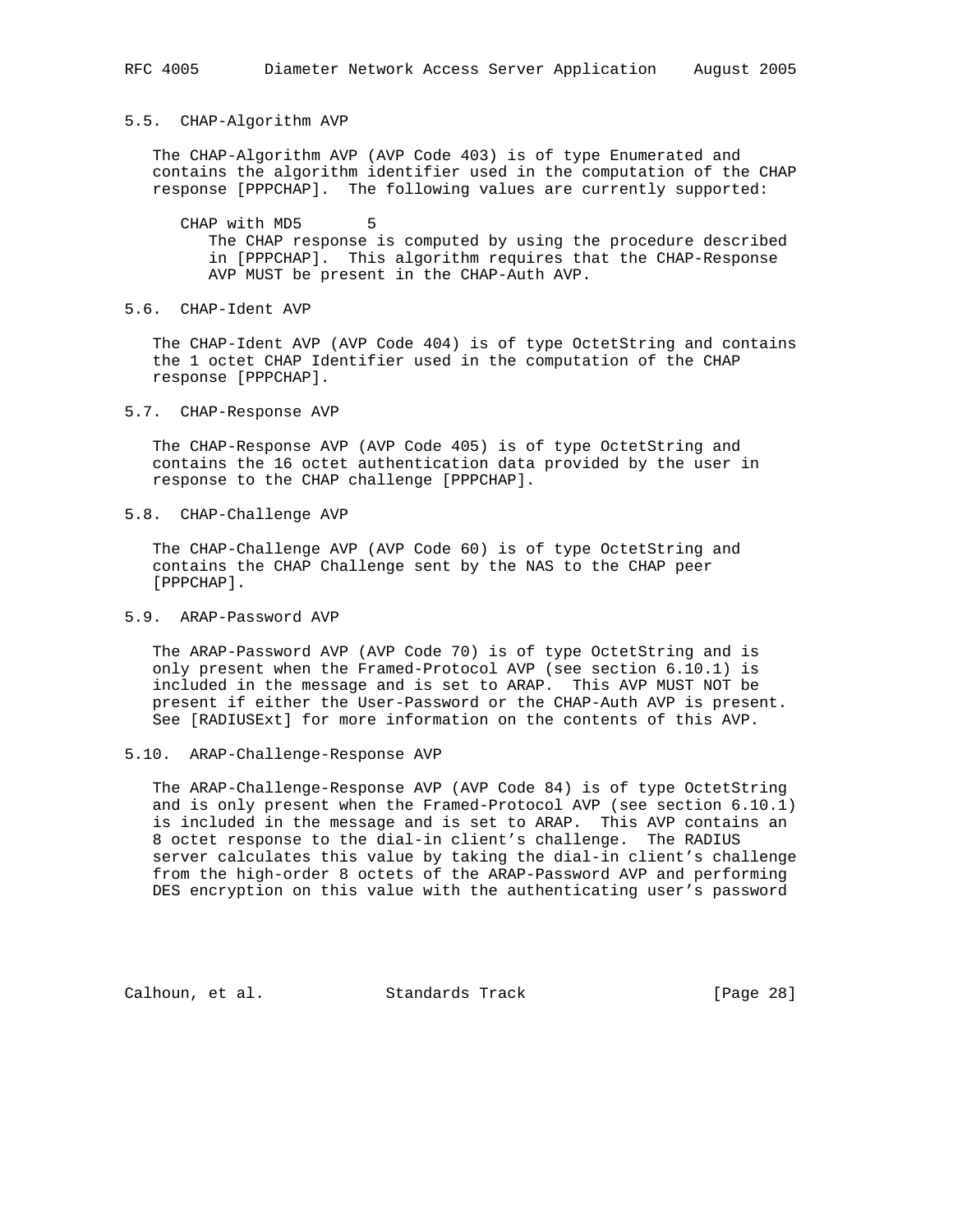as the key. If the user's password is fewer than 8 octets in length, the password is padded at the end with NULL octets to a length of 8 before it is used as a key.

5.11. ARAP-Security AVP

 The ARAP-Security AVP (AVP Code 73) is of type Unsigned32 and MAY be present in the AA-Answer message if the Framed-Protocol AVP (see section 6.10.1) is set to the value of ARAP, and the Result-Code AVP is set to DIAMETER\_MULTI\_ROUND\_AUTH. See [RADIUSExt] for more information on the format of this AVP.

5.12. ARAP-Security-Data AVP

 The ARAP-Security AVP (AVP Code 74) is of type OctetString and MAY be present in the AA-Request or AA-Answer message if the Framed-Protocol AVP is set to the value of ARAP, and the Result-Code AVP is set to DIAMETER\_MULTI\_ROUND\_AUTH. This AVP contains the security module challenge or response associated with the ARAP Security Module specified in ARAP-Security.

6. NAS Authorization AVPs

 This section contains the authorization AVPs supported in the NAS Application. The Service-Type AVP SHOULD be present in all messages, and, based on its value, additional AVPs defined in this section and in section 7 MAY be present.

 Due to space constraints, the short-form IPFltrRule is used to represent IPFilterRule, and QoSFltrRule is used for QoSFilterRule.

|                         |     |                         |             |      | AVP Flag rules |             |             |      |  |
|-------------------------|-----|-------------------------|-------------|------|----------------|-------------|-------------|------|--|
| Attribute Name          | AVP | Section<br>Code Defined | Value Type  | MUST | MAY            | SHLD<br>NOT | MUST<br>NOT | Encr |  |
| Service-Type            | 6   | 6.1                     | Enumerated  | м    | P              |             | V           | Y    |  |
| Callback-Number         | 19  | 6.2                     | UTF8String  | M    | Ρ              |             | V           | Y    |  |
| Callback-Id             | 20  | 6.3                     | UTF8String  | M    | $\mathsf{P}$   |             | V           | Y    |  |
| Idle-Timeout            | 28  | 6.4                     | Unsigned32  | M    | $\mathbf{P}$   |             | V           | Y    |  |
| Port-Limit              | 62  | 6.5                     | Unsigned32  | M    | $\mathbf{P}$   |             | V           | Y    |  |
| NAS-Filter-Rule         | 400 | 6.6                     | IPFltrRule  | M    | Р              |             | V           | Y    |  |
| Filter-Id               | 11  | 6.7                     | UTF8String  | M    | $\mathsf{P}$   |             | V           | Y    |  |
| Configuration-<br>Token | 78  | 6.8                     | OctetString | M    |                |             | P, V        |      |  |
| QoS-Filter-Rule         | 407 | 6.9                     | OoSFltrRule |      |                |             |             |      |  |
| Framed-Protocol         | 7   | 6.10.1                  | Enumerated  | М    | Ρ              |             | W           | Y    |  |

Calhoun, et al. Standards Track [Page 29]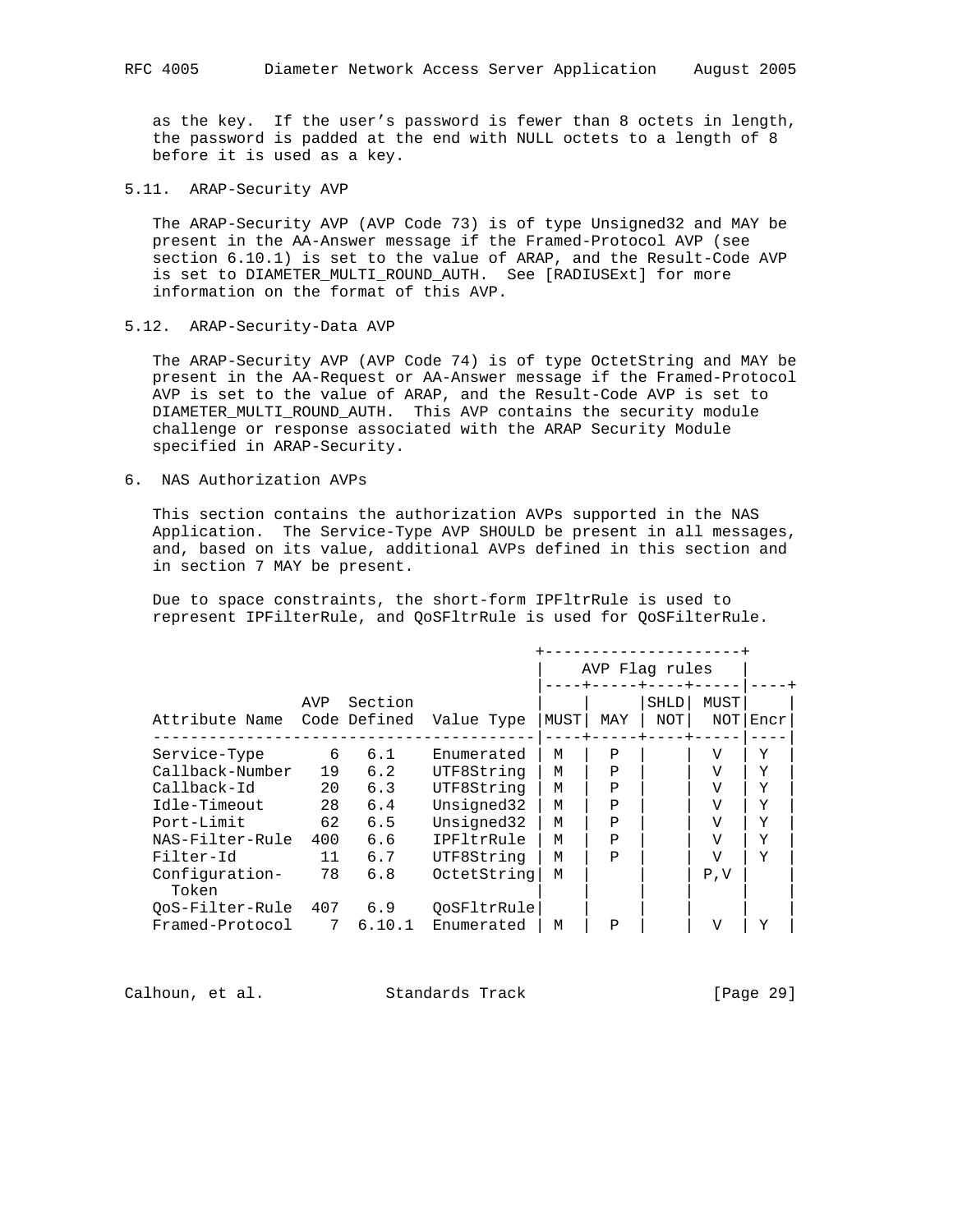| Framed-Routing                  | 10 | 6.10.2 | Enumerated  | M | P            | $\mathbf{V}$   | Y |
|---------------------------------|----|--------|-------------|---|--------------|----------------|---|
| Framed-MTU                      | 12 | 6.10.3 | Unsigned32  | M | $\rm P$      | $\overline{V}$ | Y |
| Framed-<br>Compression          | 13 | 6.10.4 | Enumerated  | M | $\mathbf P$  | $\mathbf{V}$   | Y |
| Framed-IP-Address               | 8  | 6.11.1 | OctetString | M | $\mathbf P$  | V              | Y |
| Framed-IP-Netmask               | 9  | 6.11.2 | OctetString | M | $\rm P$      | V              | Y |
| Framed-Route                    | 22 | 6.11.3 | UTF8String  | M | Ρ            | V              | Y |
| Framed-Pool                     | 88 | 6.11.4 | OctetString | M | $\mathbf{P}$ | $\mathbf{V}$   | Y |
| Framed-<br>Interface-Id         | 96 | 6.11.5 | Unsigned64  | M | P            | $\mathbf {V}$  | Y |
| $Framed-IPV6-$<br>Prefix        | 97 | 6.11.6 | OctetString | M | $\mathbf{P}$ | $\mathbf {V}$  | Y |
| Framed-IPv6-<br>Route           | 99 | 6.11.7 | UTF8String  | M | $\mathbf{P}$ | V              | Y |
| Framed-IPv6-Pool 100            |    | 6.11.8 | OctetString | M | Ρ            | $\mathbf {V}$  | Y |
| Framed-IPX-<br>Network          | 23 | 6.12.1 | UTF8String  | М | $\mathbf{P}$ | V              | Υ |
| Framed-Appletalk- 37<br>Link    |    | 6.13.1 | Unsigned32  | M | $\mathbf{P}$ | $\mathbf{V}$   | Y |
| Framed-Appletalk- 38<br>Network |    | 6.13.2 | Unsigned32  | M | $\mathbf{P}$ | V              | Y |
| Framed-Appletalk- 39<br>Zone    |    | 6.13.3 | OctetString | M | $\mathbf{P}$ | $\mathbf{V}$   | Y |
| ARAP-Features                   | 71 | 6.14.1 | OctetString | М | P            | V              | Y |
| ARAP-Zone-Access                | 72 | 6.14.2 | Enumerated  | M | Ρ            | V              | Y |
| Login-IP-Host                   | 14 | 6.15.1 | OctetString | М | $\rm P$      | V              | Y |
| Login-IPv6-Host                 | 98 | 6.15.2 | OctetString | M | $\rm P$      | V              | Y |
| Login-Service                   | 15 | 6.15.3 | Enumerated  | M | $\rm P$      | $\mathbf {V}$  | Y |
| Login-TCP-Port                  | 16 | 6.16.1 | Unsigned32  | M | Ρ            | V              | Y |
| Login-LAT-Service 34            |    | 6.17.1 | OctetString | M | Ρ            | $\mathbf{V}$   | Y |
| Login-LAT-Node                  | 35 | 6.17.2 | OctetString | М | Ρ            | $\mathbf{V}$   | Y |
| Login-LAT-Group                 | 36 | 6.17.3 | OctetString | M | Ρ            | V              | Y |
| Login-LAT-Port                  | 63 | 6.17.4 | OctetString | M | $\, {\bf P}$ | $\mathbf {V}$  | Y |
|                                 |    |        |             |   |              |                |   |

# 6.1. Service-Type AVP

 The Service-Type AVP (AVP Code 6) is of type Enumerated and contains the type of service the user has requested or the type of service to be provided. One such AVP MAY be present in an authentication and/or authorization request or response. A NAS is not required to implement all of these service types. It MUST treat unknown or unsupported Service-Types received in a response as a failure and end the session with a DIAMETER\_INVALID\_AVP\_VALUE Result-Code.

 When used in a request, the Service-Type AVP SHOULD be considered a hint to the server that the NAS believes the user would prefer the kind of service indicated. The server is not required to honor the

Calhoun, et al. Standards Track [Page 30]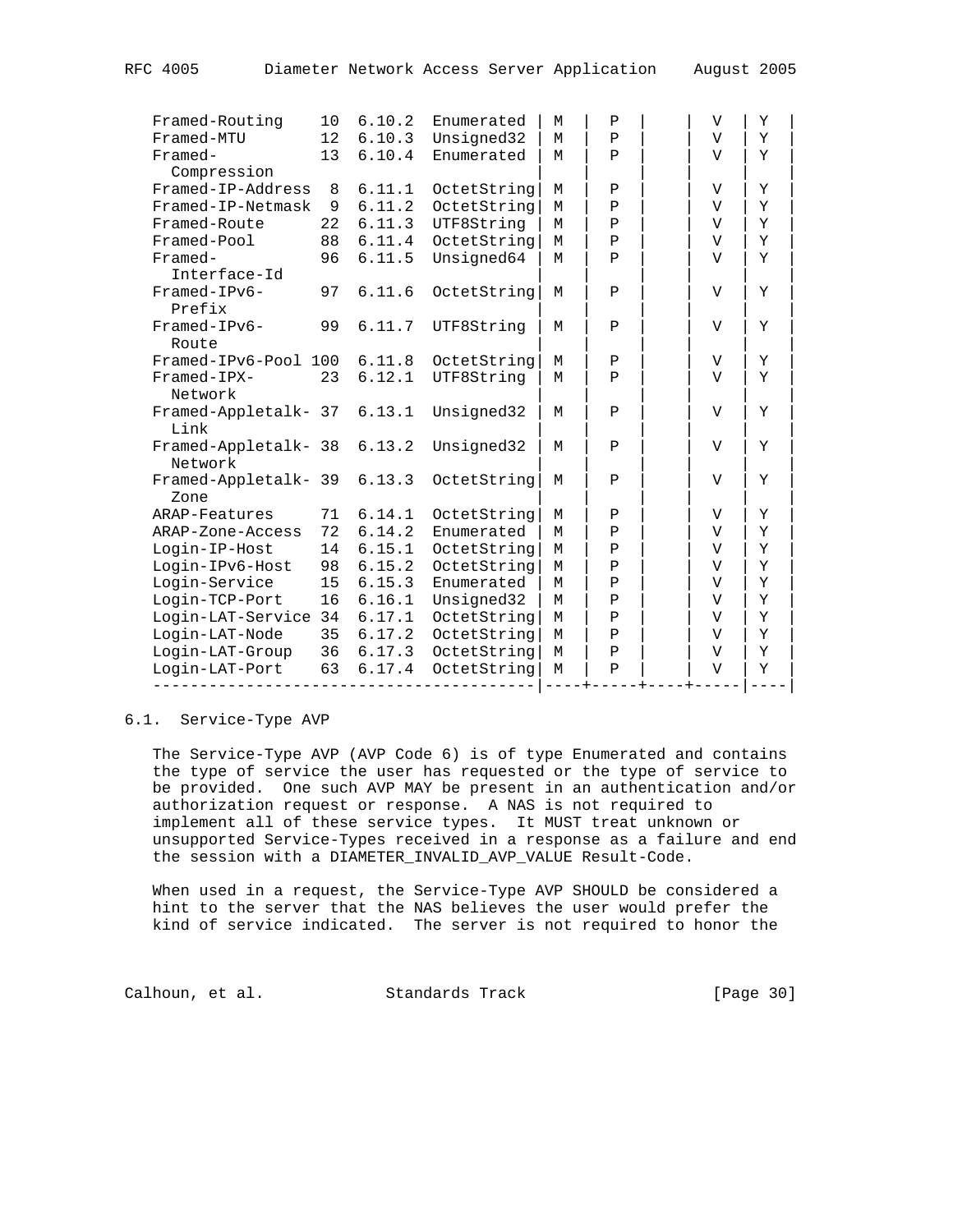hint. Furthermore, if the service specified by the server is supported, but not compatible with the current mode of access, the NAS MUST fail to start the session. The NAS MUST also generate the appropriate error message(s).

 The following values have been defined for the Service-Type AVP. The complete list of defined values can be found in [RADIUS] and [RADIUSTypes]. The following list is informational:

 1 Login 2 Framed 3 Callback Login 4 Callback Framed 5 Outbound 6 Administrative 7 NAS Prompt 8 Authenticate Only 9 Callback NAS Prompt 10 Call Check 11 Callback Administrative 12 Voice 13 Fax 14 Modem Relay 15 IAPP-Register [IEEE 802.11f] 16 IAPP-AP-Check [IEEE 802.11f] 17 Authorize Only [RADDynAuth] The following values are further qualified: Login 1 The user should be connected to a host. The message MAY include additional AVPs defined in sections 6.16 or 6.17. Framed 2 A Framed Protocol, such as PPP or SLIP, should be started for the User. The message MAY include additional AVPs defined in section 6.10, or section 7 for tunneling services. Callback Login 3 The user should be disconnected and called back, then connected to a host. The message MAY include additional AVPs defined in this section. Callback Framed 4 The user should be disconnected and called back, and then a Framed Protocol, such as PPP or SLIP, should be started for the User. The message MAY include additional AVPs defined in section 6.10, or in section 7 for tunneling services.

Calhoun, et al. Standards Track [Page 31]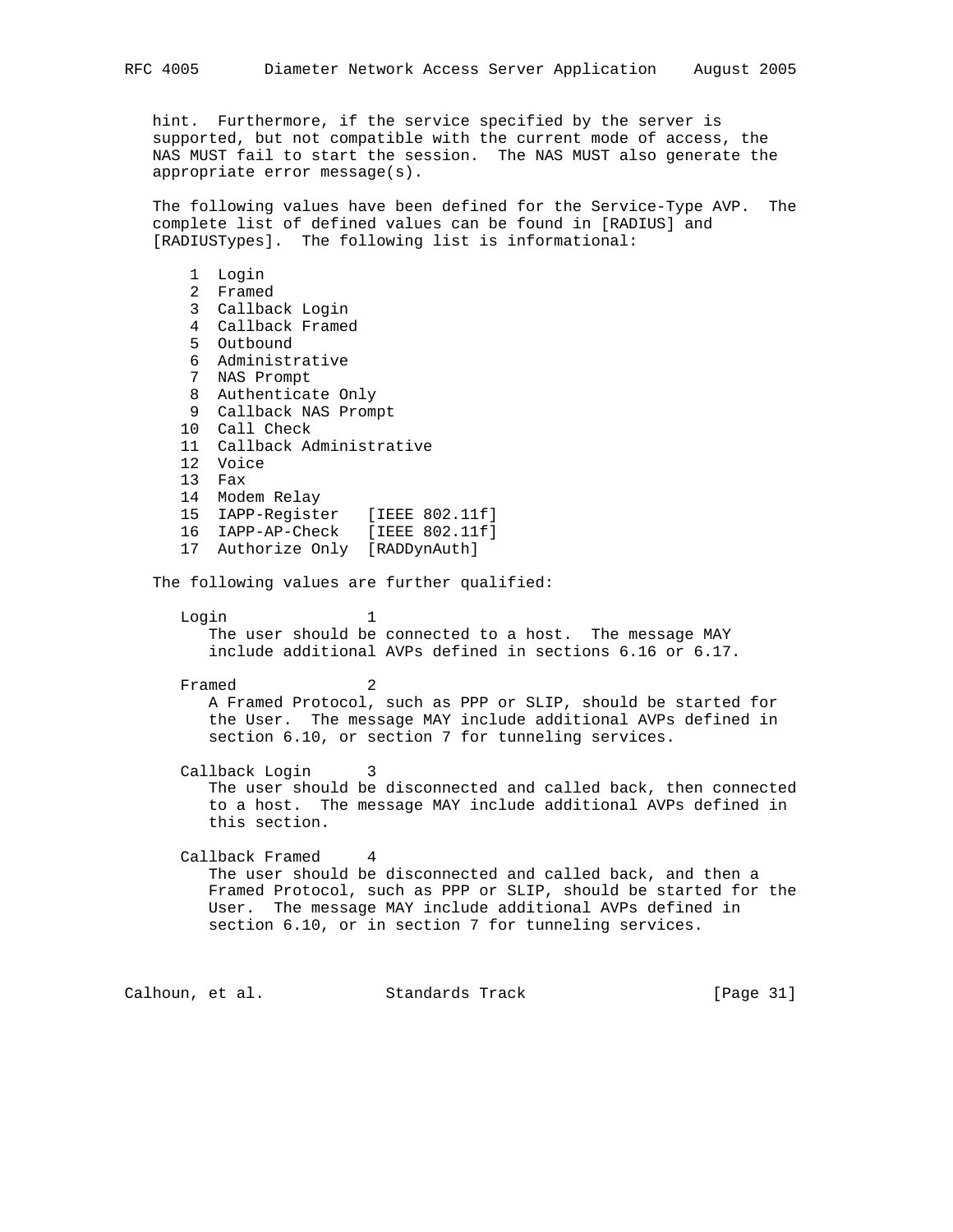## 6.2. Callback-Number AVP

 The Callback-Number AVP (AVP Code 19) is of type UTF8String and contains a dialing string to be used for callback. It MAY be used in an authentication and/or authorization request as a hint to the server that a Callback service is desired, but the server is not required to honor the hint in the corresponding response.

 The codification of this field's allowed usage range is outside the scope of this specification.

# 6.3. Callback-Id AVP

 The Callback-Id AVP (AVP Code 20) is of type UTF8String and contains the name of a place to be called, to be interpreted by the NAS. This AVP MAY be present in an authentication and/or authorization response.

 This AVP is not roaming-friendly as it assumes that the Callback-Id is configured on the NAS. Using the Callback-Number AVP therefore preferable.

## 6.4. Idle-Timeout AVP

 The Idle-Timeout AVP (AVP Code 28) is of type Unsigned32 and sets the maximum number of consecutive seconds of idle connection allowable to the user before termination of the session or before a prompt is issued. The default is none, or system specific.

#### 6.5. Port-Limit AVP

 The Port-Limit AVP (AVP Code 62) is of type Unsigned32 and sets the maximum number of ports the NAS provides to the user. It MAY be used in an authentication and/or authorization request as a hint to the server that multilink PPP [PPPMP] service is desired, but the server is not required to honor the hint in the corresponding response.

## 6.6. NAS-Filter-Rule AVP

 The NAS-Filter-Rule AVP (AVP Code 400) is of type IPFilterRule and provides filter rules that need to be configured on the NAS for the user. One or more of these AVPs MAY be present in an authorization response.

Calhoun, et al. Standards Track [Page 32]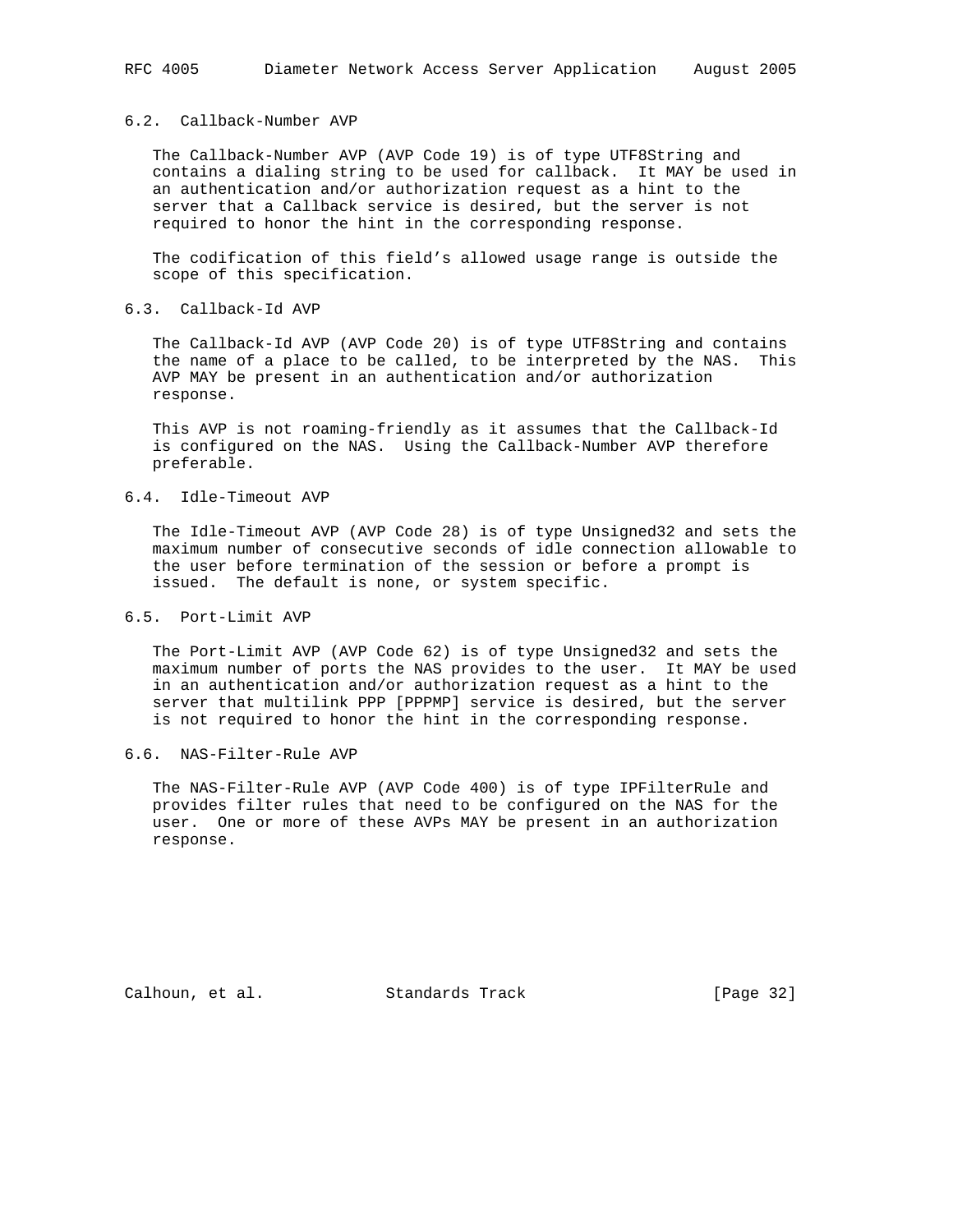## 6.7. Filter-Id AVP

 The Filter-Id AVP (AVP Code 11) is of type UTF8String and contains the name of the filter list for this user. Zero or more Filter-Id AVPs MAY be sent in an authorization answer.

 Identifying a filter list by name allows the filter to be used on different NASes without regard to filter-list implementation details. However, this AVP is not roaming friendly, as filter naming differs from one service provider to another.

 In non-RADIUS environments, it is RECOMMENDED that the NAS-Filter- Rule AVP be used instead.

#### 6.8. Configuration-Token AVP

 The Configuration-Token AVP (AVP Code 78) is of type OctetString and is sent by a Diameter Server to a Diameter Proxy Agent or Translation Agent in an AA-Answer command to indicate a type of user profile to be used. It should not be sent to a Diameter Client (NAS).

The format of the Data field of this AVP is site specific.

## 6.9. QoS-Filter-Rule AVP

 The QoS-Filter-Rule AVP (AVP Code 407) is of type QoSFilterRule and provides QoS filter rules that need to be configured on the NAS for the user. One or more such AVPs MAY be present in an authorization response.

 Note: Due to an editorial mistake in [BASE], only the AVP format is discussed. The complete QoSFilterRule definition was not included. It is reprinted here for clarification.

### QoSFilterRule

 The QosFilterRule format is derived from the OctetString AVP Base Format. It uses the ASCII charset. Packets may be marked or metered based on the following information:

| Direction   |                             | (in or out)                                         |
|-------------|-----------------------------|-----------------------------------------------------|
|             |                             | Source and destination IP address (possibly masked) |
| Protocol    |                             |                                                     |
|             | Source and destination port | (lists or ranges)                                   |
| DSCP values |                             | (no mask or range)                                  |

 Rules for the appropriate direction are evaluated in order; the first matched rule terminates the evaluation. Each packet is

Calhoun, et al. Standards Track [Page 33]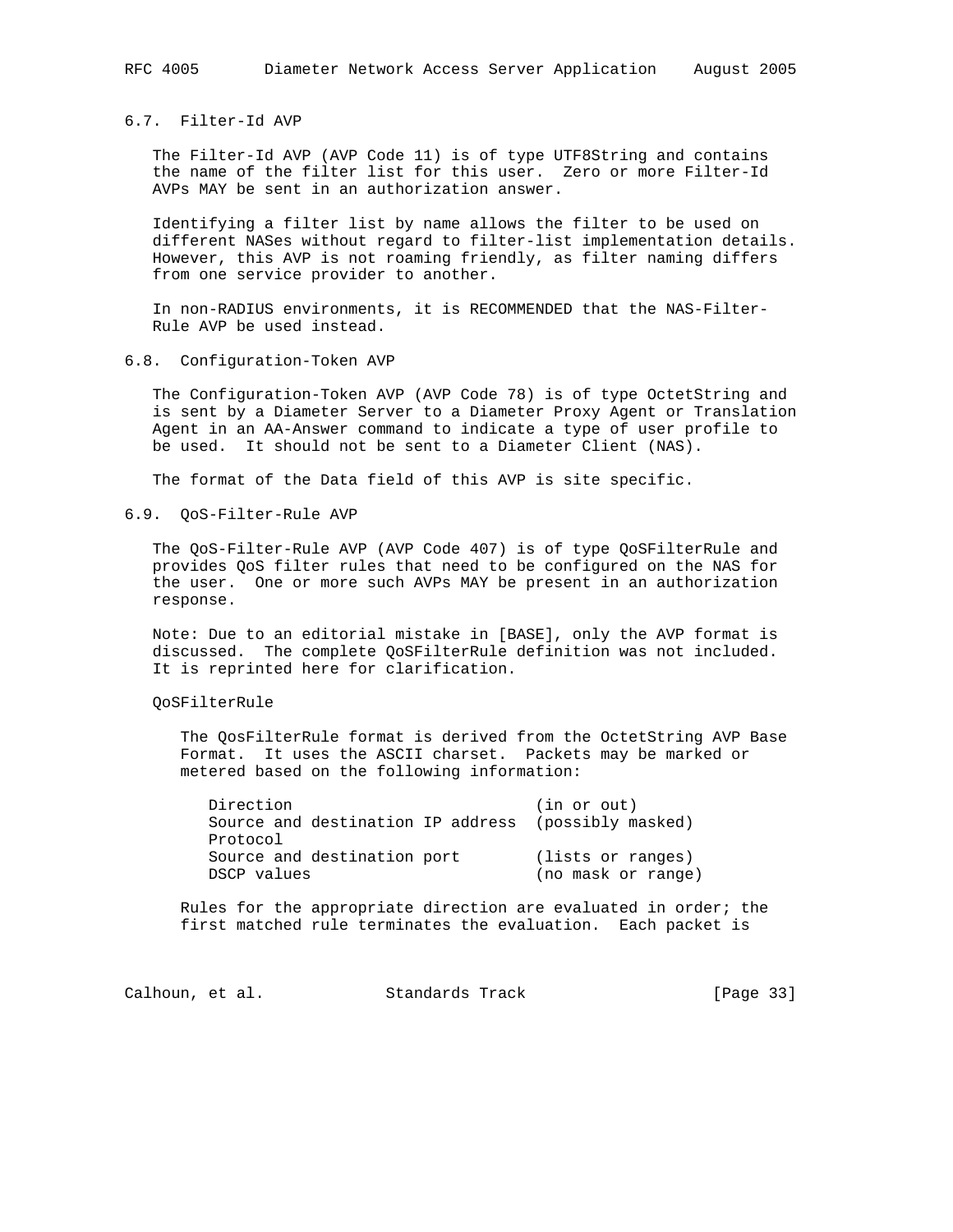evaluated once. If no rule matches, the packet is treated as best effort. An access device unable to interpret or apply a QoS rule SHOULD NOT terminate the session.

QoSFilterRule filters MUST follow the following format:

action dir proto from src to dst [options]

 tag - Mark packet with a specific DSCP [DIFFSERV]. The DSCP option MUST be included. meter - Meter traffic. The metering options MUST be included.

dir The format is as described under IPFilterRule.

proto The format is as described under IPFilterRule.

src and dst The format is as described under IPFilterRule.

options:

- DSCP <color> Color values as defined in [DIFFSERV]. Exact matching of DSCP values is required (no masks or ranges).
- metering <rate> <color\_under> <color\_over> The metering option provides Assured Forwarding, as defined in [DIFFSERVAF], and MUST be present if the action is set to meter. The rate option is the throughput, in bits per second, used by the access device to mark packets. Traffic over the rate is marked with the color over codepoint, and traffic under the rate is marked with the color\_under codepoint. The color\_under and color\_over options contain the drop preferences and MUST conform to the recommended codepoint keywords described in [DIFFSERVAF] (e.g., AF13).

 The metering option also supports the strict limit on traffic required by Expedited Forwarding, as defined in [DIFFSERVEF]. The color\_over option may contain the keyword "drop" to prevent forwarding of traffic that exceeds the rate parameter.

Calhoun, et al. Standards Track [Page 34]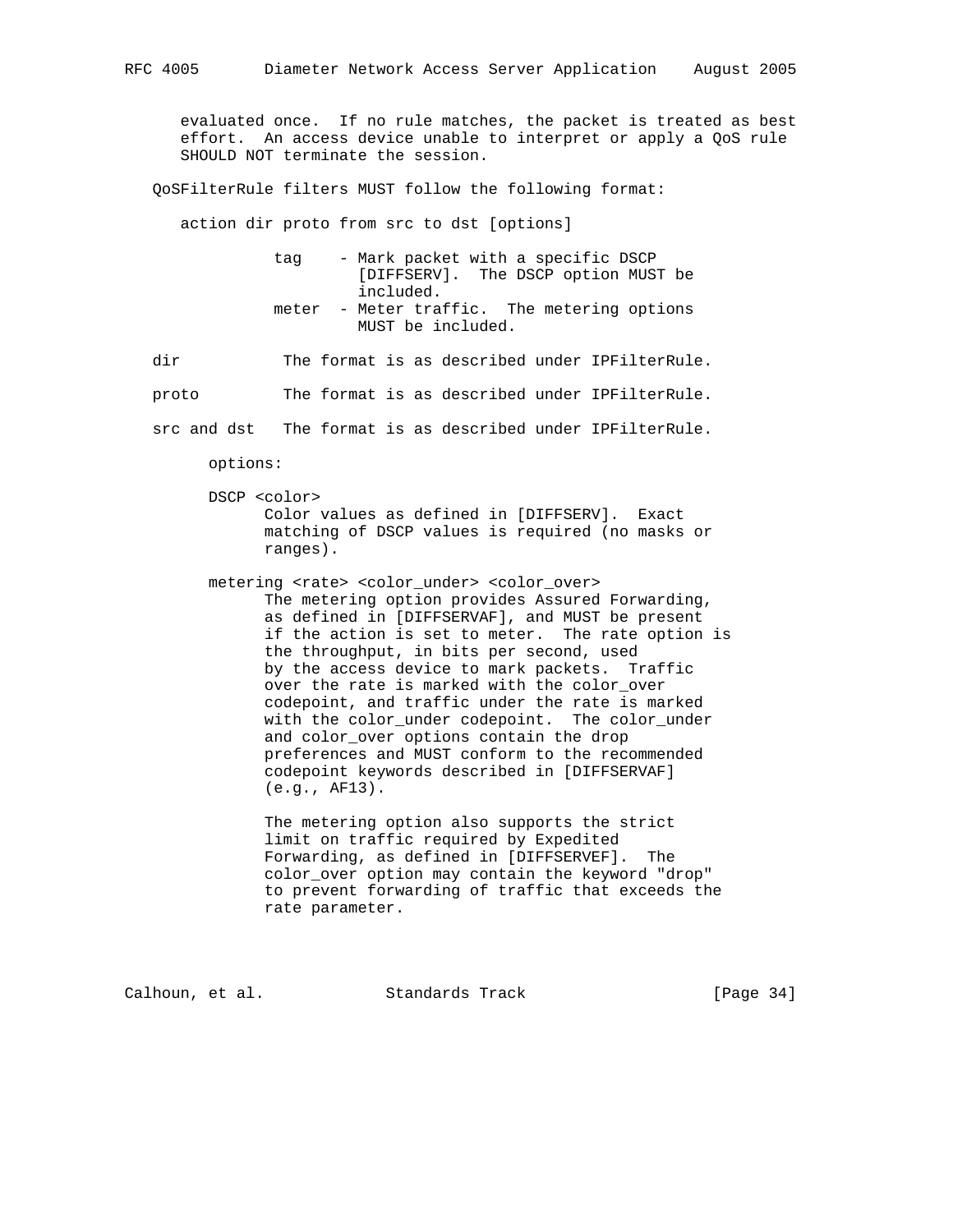The rule syntax is a modified subset of ipfw(8) from FreeBSD, and the ipfw.c code may provide a useful base for implementations.

6.10. Framed Access Authorization AVPs

 This section lists the authorization AVPs necessary to support framed access, such as PPP and SLIP. AVPs defined in this section MAY be present in a message if the Service-Type AVP was set to "Framed" or "Callback Framed".

## 6.10.1. Framed-Protocol AVP

 The Framed-Protocol AVP (AVP Code 7) is of type Enumerated and contains the framing to be used for framed access. This AVP MAY be present in both requests and responses. The supported values are listed in [RADIUSTypes]. The following list is informational:

- 1 PPP
- 2 SLIP
- 3 AppleTalk Remote Access Protocol (ARAP)
- 4 Gandalf proprietary SingleLink/MultiLink protocol
- 5 Xylogics proprietary IPX/SLIP
- 6 X.75 Synchronous

# 6.10.2. Framed-Routing AVP

 The Framed-Routing AVP (AVP Code 10) is of type Enumerated and contains the routing method for the user when the user is a router to a network. This AVP SHOULD only be present in authorization responses. The supported values are listed in [RADIUSTypes]. The following list is informational:

- 0 None
- 1 Send routing packets
- 2 Listen for routing packets
- 3 Send and Listen

# 6.10.3. Framed-MTU AVP

 The Framed-MTU AVP (AVP Code 12) is of type Unsigned32 and contains the Maximum Transmission Unit to be configured for the user, when it is not negotiated by some other means (such as PPP). This AVP SHOULD only be present in authorization responses. The MTU value MUST be in the range from 64 to 65535.

Calhoun, et al. Standards Track [Page 35]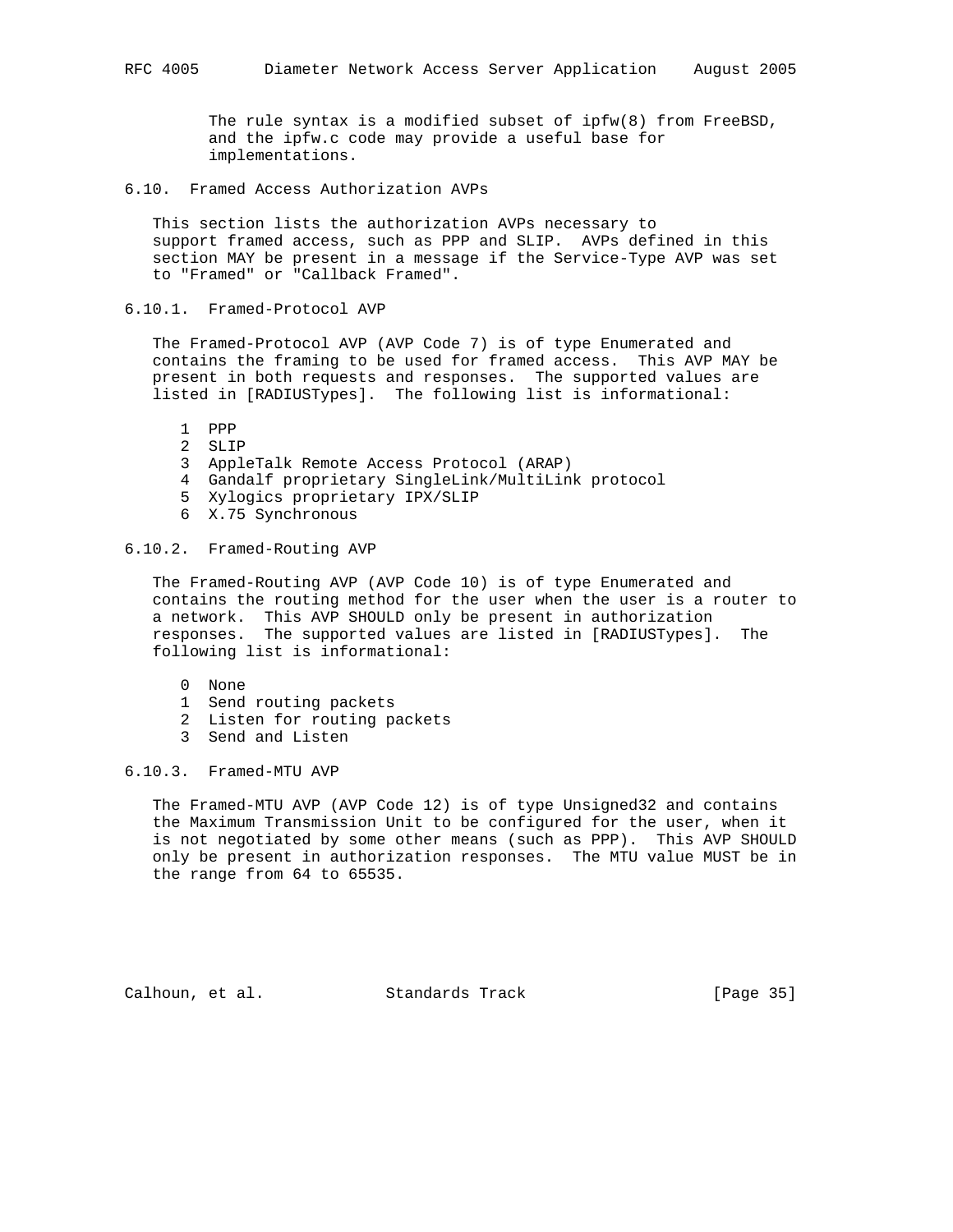## 6.10.4. Framed-Compression AVP

 The Framed-Compression AVP (AVP Code 13) is of type Enumerated and contains the compression protocol to be used for the link. It MAY be used in an authorization request as a hint to the server that a specific compression type is desired, but the server is not required to honor the hint in the corresponding response.

 More than one compression protocol AVP MAY be sent. The NAS is responsible for applying the proper compression protocol to the appropriate link traffic.

 The supported values are listed in [RADIUSTypes]. The following list is informational:

- 0 None
- 1 VJ TCP/IP header compression
- 2 IPX header compression
- 3 Stac-LZS compression
- 6.11. IP Access Authorization AVPs

 The AVPs defined in this section are used when the user requests, or is being granted, access service to IP.

### 6.11.1. Framed-IP-Address AVP

 The Framed-IP-Address AVP (AVP Code 8) [RADIUS] is of type OctetString and contains an IPv4 address of the type specified in the attribute value to be configured for the user. It MAY be used in an authorization request as a hint to the server that a specific address is desired, but the server is not required to honor the hint in the corresponding response.

Two values have special significance: 0xFFFFFFFF and 0xFFFFFFFFE. The value 0xFFFFFFFF indicates that the NAS should allow the user to select an address (i.e., negotiated). The value 0xFFFFFFFE indicates that the NAS should select an address for the user (e.g., assigned from a pool of addresses kept by the NAS).

6.11.2. Framed-IP-Netmask AVP

 The Framed-IP-Netmask AVP (AVP Code 9) is of type OctetString and contains the four octets of the IPv4 netmask to be configured for the user when the user is a router to a network. It MAY be used in an authorization request as a hint to the server that a specific netmask

Calhoun, et al. Standards Track [Page 36]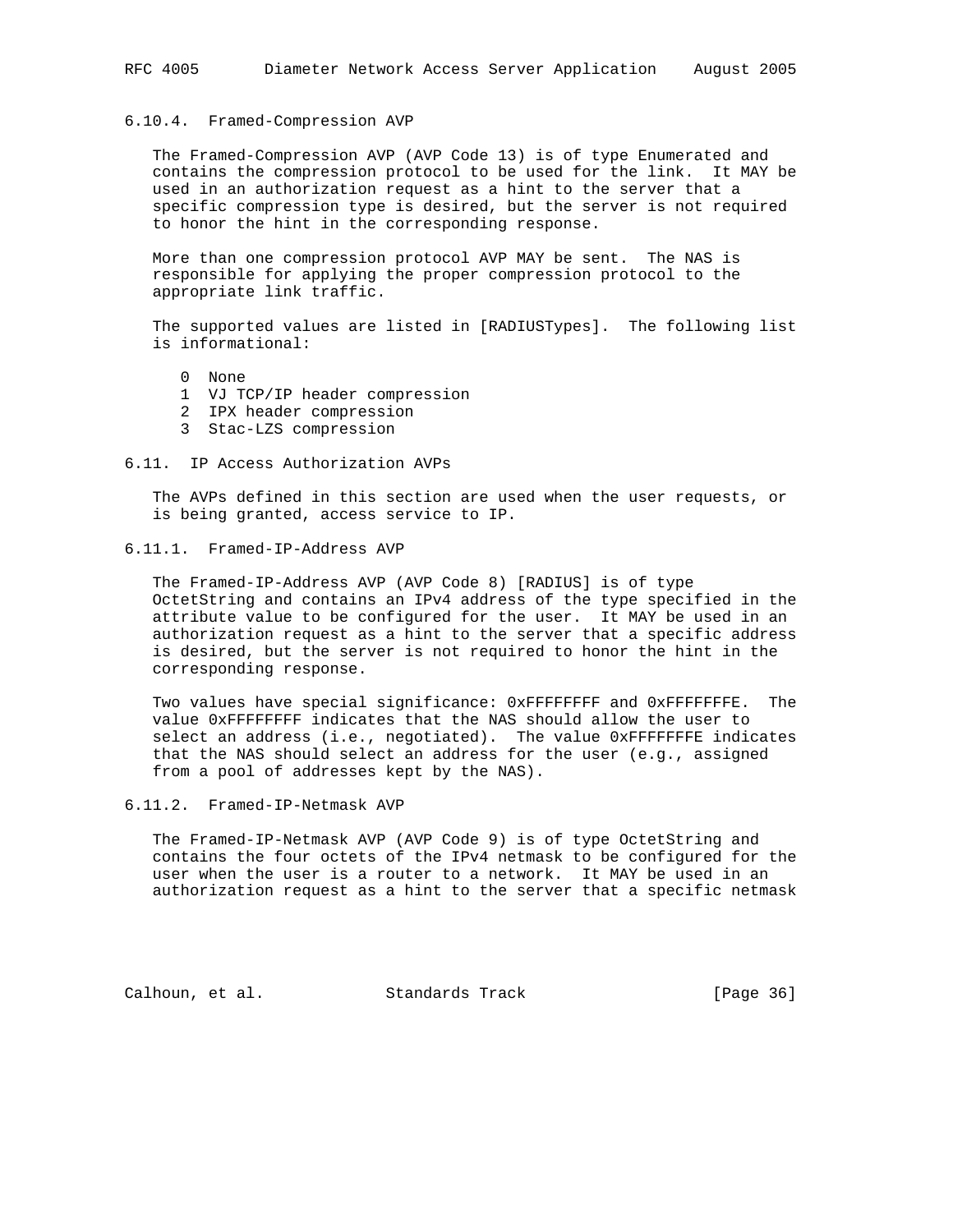is desired, but the server is not required to honor the hint in the corresponding response. This AVP MUST be present in a response if the request included this AVP with a value of 0xFFFFFFFF.

6.11.3. Framed-Route AVP

 The Framed-Route AVP (AVP Code 22) is of type UTF8String and contains the ASCII routing information to be configured for the user on the NAS. Zero or more of these AVPs MAY be present in an authorization response.

 The string MUST contain a destination prefix in dotted quad form optionally followed by a slash and a decimal length specifier stating how many high-order bits of the prefix should be used. This is followed by a space, a gateway address in dotted quad form, a space, and one or more metrics separated by spaces; for example,

"192.168.1.0/24 192.168.1.1 1".

 The length specifier may be omitted, in which case it should default to 8 bits for class A prefixes, to 16 bits for class B prefixes, and to 24 bits for class C prefixes; for example,

"192.168.1.0 192.168.1.1 1".

 Whenever the gateway address is specified as "0.0.0.0" the IP address of the user SHOULD be used as the gateway address.

6.11.4. Framed-Pool AVP

 The Framed-Pool AVP (AVP Code 88) is of type OctetString and contains the name of an assigned address pool that SHOULD be used to assign an address for the user. If a NAS does not support multiple address pools, the NAS SHOULD ignore this AVP. Address pools are usually used for IP addresses but can be used for other protocols if the NAS supports pools for those protocols.

 Although specified as type OctetString for compatibility with RADIUS [RADIUSExt], the encoding of the Data field SHOULD also conform to the rules for the UTF8String Data Format.

6.11.5. Framed-Interface-Id AVP

 The Framed-Interface-Id AVP (AVP Code 96) is of type Unsigned64 and contains the IPv6 interface identifier to be configured for the user. It MAY be used in authorization requests as a hint to the server that a specific interface id is desired, but the server is not required to honor the hint in the corresponding response.

Calhoun, et al. Standards Track [Page 37]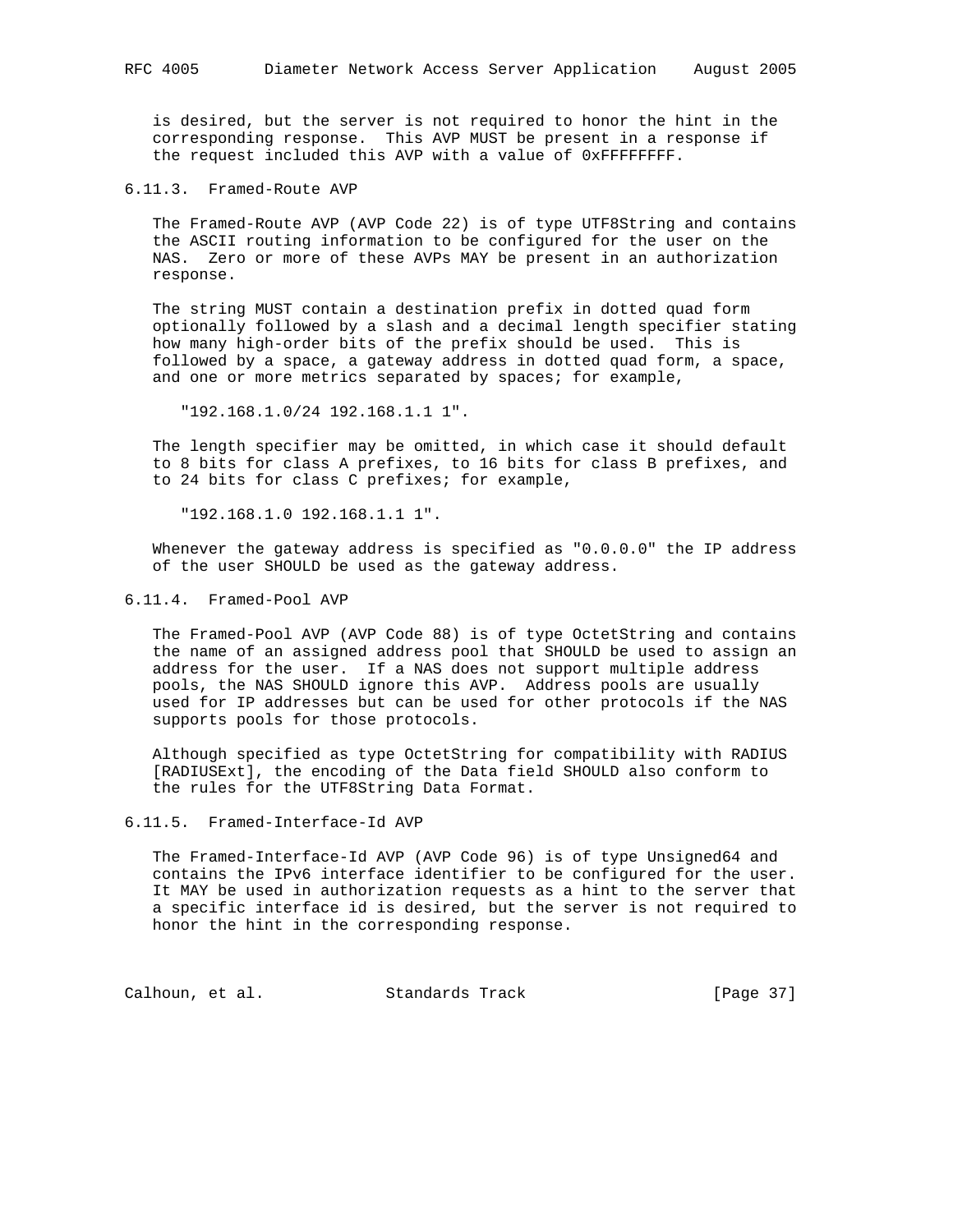## 6.11.6. Framed-IPv6-Prefix AVP

 The Framed-IPv6-Prefix AVP (AVP Code 97) is of type OctetString and contains the IPv6 prefix to be configured for the user. One or more AVPs MAY be used in authorization requests as a hint to the server that specific IPv6 prefixes are desired, but the server is not required to honor the hint in the corresponding response.

## 6.11.7. Framed-IPv6-Route AVP

 The Framed-IPv6-Route AVP (AVP Code 99) is of type UTF8String and contains the ASCII routing information to be configured for the user on the NAS. Zero or more of these AVPs MAY be present in an authorization response.

 The string MUST contain an IPv6 address prefix followed by a slash and a decimal length specifier stating how many high order bits of the prefix should be used. This is followed by a space, a gateway address in hexadecimal notation, a space, and one or more metrics separated by spaces; for example,

"2000:0:0:106::/64 2000::106:a00:20ff:fe99:a998 1".

 Whenever the gateway address is the IPv6 unspecified address, the IP address of the user SHOULD be used as the gateway address, such as in:

"2000:0:0:106::/64 :: 1".

6.11.8. Framed-IPv6-Pool AVP

 The Framed-IPv6-Pool AVP (AVP Code 100) is of type OctetString and contains the name of an assigned pool that SHOULD be used to assign an IPv6 prefix for the user. If the access device does not support multiple prefix pools, it MUST ignore this AVP.

 Although specified as type OctetString for compatibility with RADIUS [RADIUSIPv6], the encoding of the Data field SHOULD also conform to the rules for the UTF8String Data Format.

6.12. IPX Access

 The AVPs defined in this section are used when the user requests, or is being granted, access to an IPX network service.

Calhoun, et al. Standards Track [Page 38]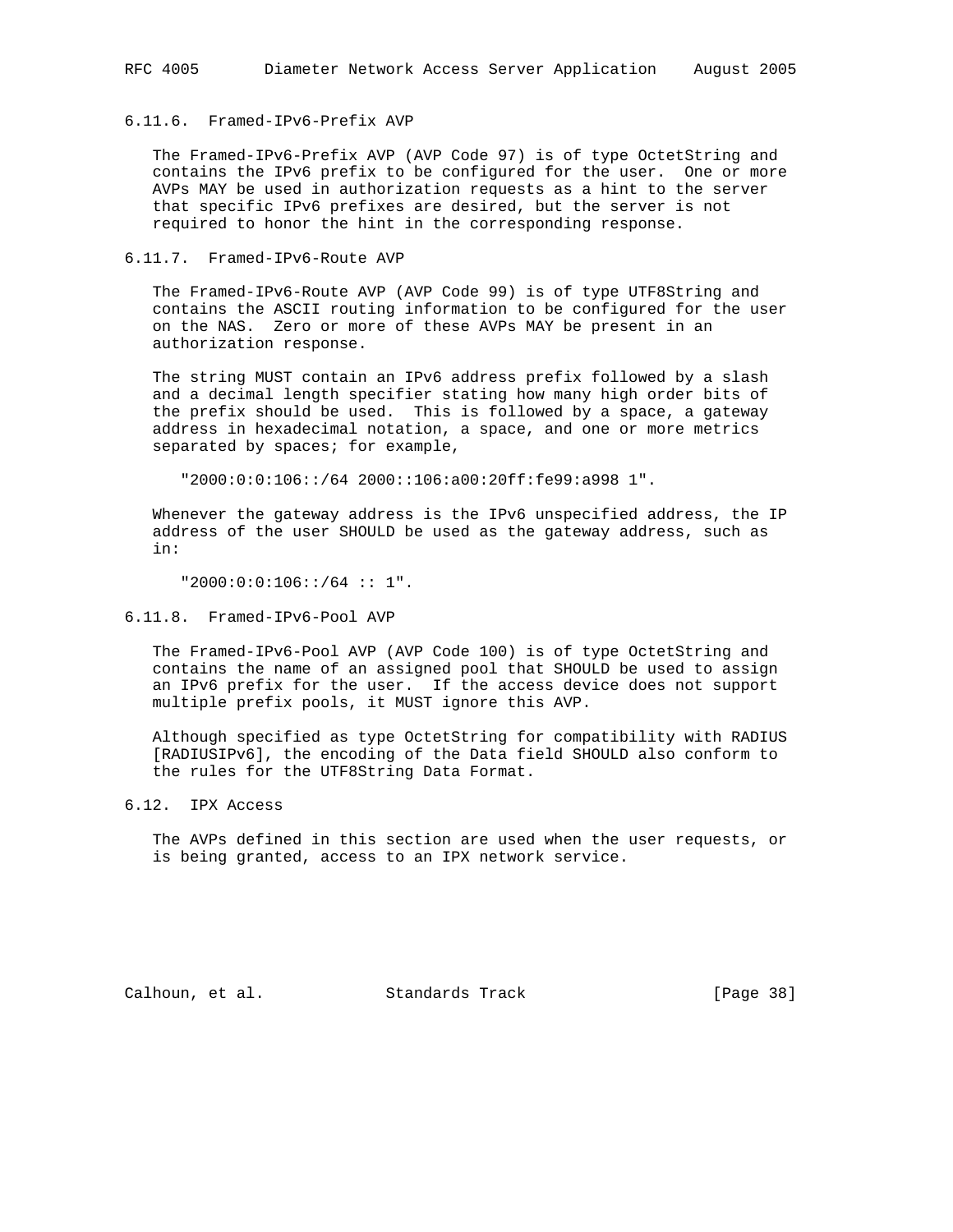## 6.12.1. Framed-IPX-Network AVP

 The Framed-IPX-Network AVP (AVP Code 23) is of type Unsigned32 and contains the IPX Network number to be configured for the user. It MAY be used in an authorization request as a hint to the server that a specific address is desired, but the server is not required to honor the hint in the corresponding response.

Two addresses have special significance: 0xFFFFFFFF and 0xFFFFFFFFE. The value 0xFFFFFFFF indicates that the NAS should allow the user to select an address (i.e., Negotiated). The value 0xFFFFFFFE indicates that the NAS should select an address for the user (e.g., assign it from a pool of one or more IPX networks kept by the NAS).

#### 6.13. AppleTalk Network Access

 The AVPs defined in this section are used when the user requests, or is being granted, access to an AppleTalk network [AppleTalk].

#### 6.13.1. Framed-AppleTalk-Link AVP

 The Framed-AppleTalk-Link AVP (AVP Code 37) is of type Unsigned32 and contains the AppleTalk network number that should be used for the serial link to the user, which is another AppleTalk router. This AVP MUST only be present in an authorization response and is never used when the user is not another router.

 Despite the size of the field, values range from 0 to 65,535. The special value of 0 indicates an unnumbered serial link. A value of 1 to 65,535 means that the serial line between the NAS and the user should be assigned that value as an AppleTalk network number.

## 6.13.2. Framed-AppleTalk-Network AVP

 The Framed-AppleTalk-Network AVP (AVP Code 38) is of type Unsigned32 and contains the AppleTalk Network number that the NAS should probe to allocate an AppleTalk node for the user. This AVP MUST only be present in an authorization response and is never used when the user is not another router. Multiple instances of this AVP indicate that the NAS may probe, using any of the network numbers specified.

 Despite the size of the field, values range from 0 to 65,535. The special value 0 indicates that the NAS should assign a network for the user, using its default cable range. A value between 1 and 65,535 (inclusive) indicates to the AppleTalk Network that the NAS should probe to find an address for the user.

Calhoun, et al. Standards Track [Page 39]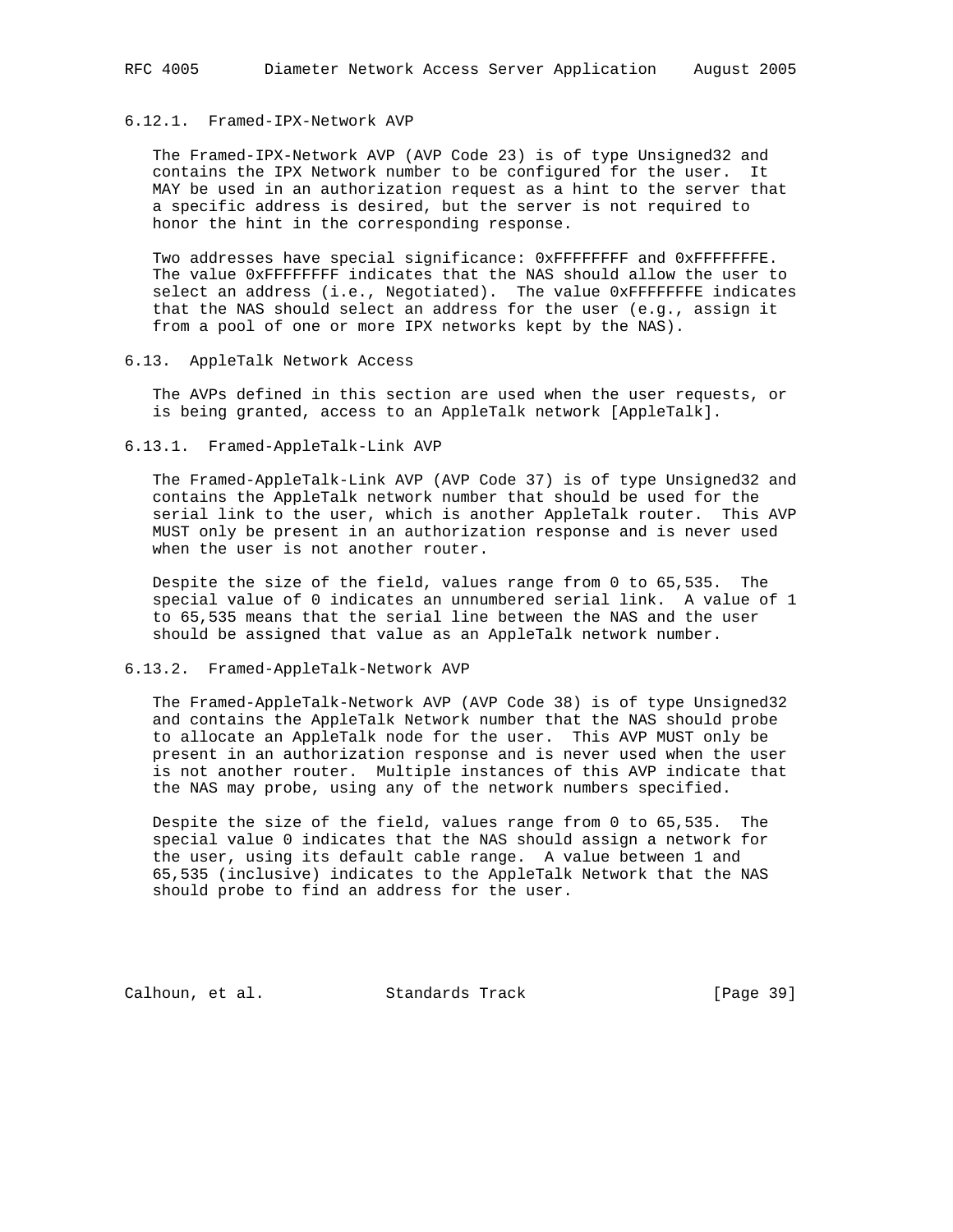#### 6.13.3. Framed-AppleTalk-Zone AVP

 The Framed-AppleTalk-Zone AVP (AVP Code 39) is of type OctetString and contains the AppleTalk Default Zone to be used for this user. This AVP MUST only be present in an authorization response. Multiple instances of this AVP in the same message are not allowed.

 The codification of this field's allowed range is outside the scope of this specification.

6.14. AppleTalk Remote Access

 The AVPs defined in this section are used when the user requests, or is being granted, access to the AppleTalk network via the AppleTalk Remote Access Protocol [ARAP]. They are only present if the Framed- Protocol AVP (see section 6.10.1) is set to ARAP. Section 2.2 of RFC 2869 [RADIUSExt] describes the operational use of these attributes.

6.14.1. ARAP-Features AVP

 The ARAP-Features AVP (AVP Code 71) is of type OctetString and MAY be present in the AA-Accept message if the Framed-Protocol AVP is set to the value of ARAP. See [RADIUSExt] for more information about the format of this AVP.

6.14.2. ARAP-Zone-Access AVP

 The ARAP-Zone-Access AVP (AVP Code 72) is of type Enumerated and MAY be present in the AA-Accept message if the Framed-Protocol AVP is set to the value of ARAP.

 The supported values are listed in [RADIUSTypes] and defined in [RADIUSExt].

6.15. Non-Framed Access Authorization AVPs

 This section contains the authorization AVPs that are needed to support terminal server functionality. AVPs defined in this section MAY be present in a message if the Service-Type AVP was set to "Login" or "Callback Login".

## 6.15.1. Login-IP-Host AVP

 The Login-IP-Host AVP (AVP Code 14) [RADIUS] is of type OctetString and contains the IPv4 address of a host with which to connect the user when the Login-Service AVP is included. It MAY be used in an AA-Request command as a hint to the Diameter Server that a specific

Calhoun, et al. Standards Track [Page 40]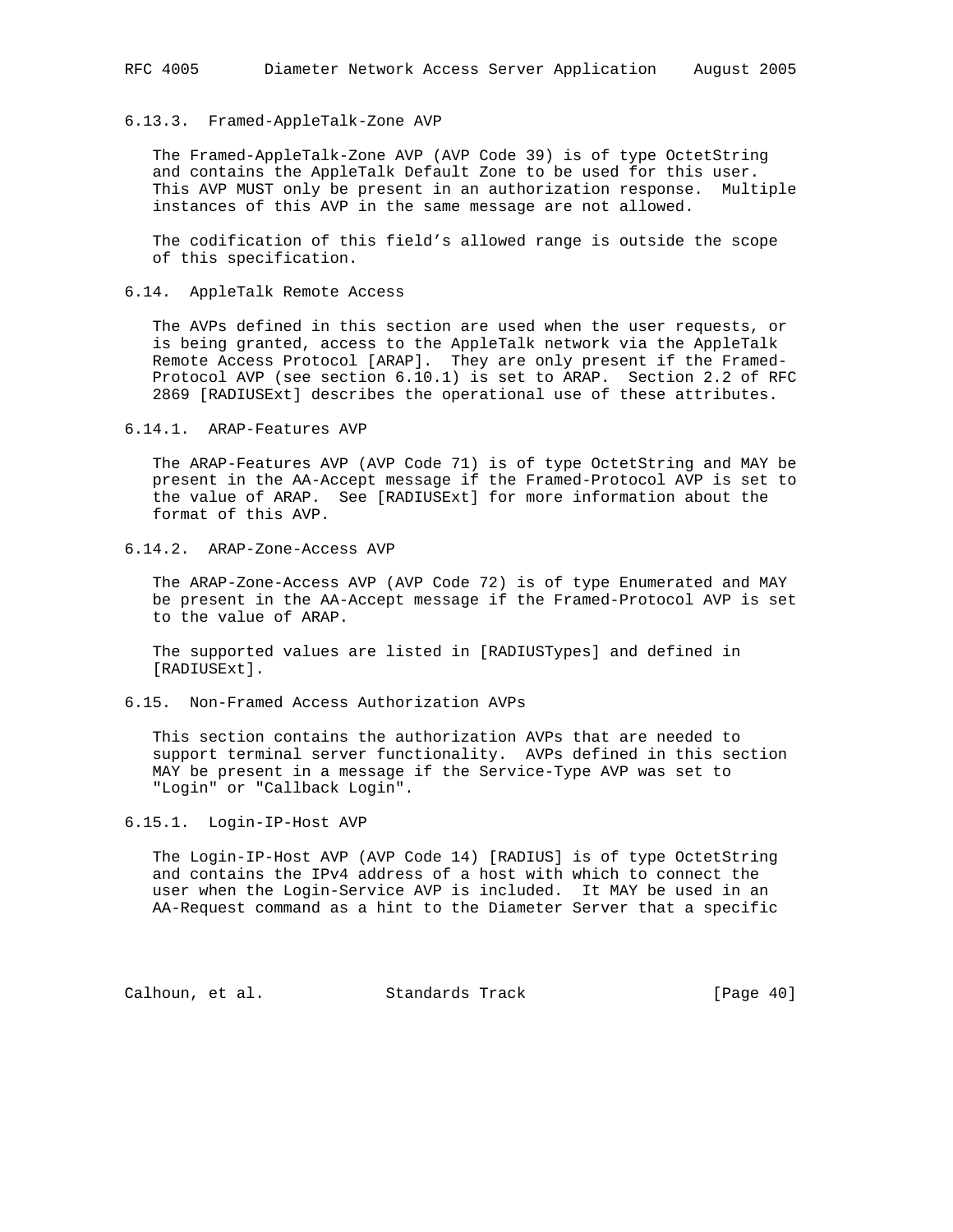host is desired, but the Diameter Server is not required to honor the hint in the AA-Answer.

 Two addresses have special significance: all ones and 0. The value of all ones indicates that the NAS SHOULD allow the user to select an address. The value 0 indicates that the NAS SHOULD select a host to connect the user to.

6.15.2. Login-IPv6-Host AVP

 The Login-IPv6-Host AVP (AVP Code 98) [RADIUSIPv6] is of type OctetString and contains the IPv6 address of a host with which to connect the user when the Login-Service AVP is included. It MAY be used in an AA-Request command as a hint to the Diameter Server that a specific host is desired, but the Diameter Server is not required to honor the hint in the AA-Answer.

Two addresses have special significance:

 0xFFFFFFFFFFFFFFFFFFFFFFFFFFFFFFFF and 0. The value 0xFFFFFFFFFFFFFFFFFFFFFFFFFFFFFFFF indicates that the NAS SHOULD allow the user to select an address. The value 0 indicates that the NAS SHOULD select a host to connect the user to.

6.15.3. Login-Service AVP

 The Login-Service AVP (AVP Code 15) is of type Enumerated and contains the service that should be used to connect the user to the login host. This AVP SHOULD only be present in authorization responses.

 The supported values are listed in [RADIUSTypes]. The following list is informational:

- 0 Telnet
- 1 Rlogin
- 2 TCP Clear
- 3 PortMaster (proprietary)
- 4 LAT
- 5 X25-PAD
- 6 X25-T3POS
- 8 TCP Clear Quiet (suppresses any NAS-generated connect string)

Calhoun, et al. Standards Track [Page 41]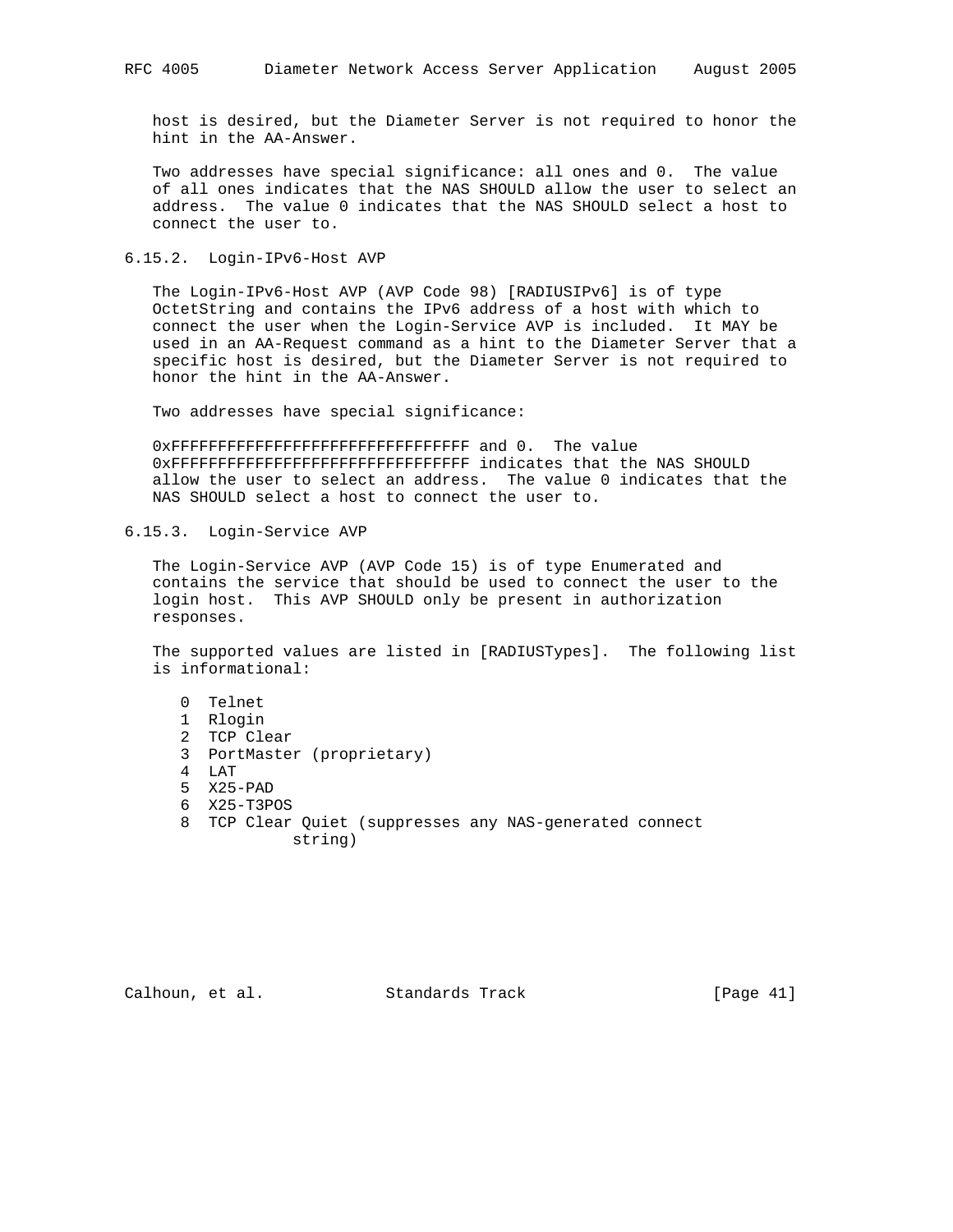## 6.16. TCP Services

 The AVPs described in this section MAY be present if the Login- Service AVP is set to Telnet, Rlogin, TCP Clear, or TCP Clear Quiet.

#### 6.16.1. Login-TCP-Port AVP

 The Login-TCP-Port AVP (AVP Code 16) is of type Unsigned32 and contains the TCP port with which the user is to be connected when the Login-Service AVP is also present. This AVP SHOULD only be present in authorization responses. The value MUST NOT be greater than 65,535.

6.17. LAT Services

 The AVPs described in this section MAY be present if the Login- Service AVP is set to LAT [LAT].

#### 6.17.1. Login-LAT-Service AVP

 The Login-LAT-Service AVP (AVP Code 34) is of type OctetString and contains the system with which the user is to be connected by LAT. It MAY be used in an authorization request as a hint to the server that a specific service is desired, but the server is not required to honor the hint in the corresponding response. This AVP MUST only be present in the response if the Login-Service AVP states that LAT is desired.

 Administrators use this service attribute when dealing with clustered systems, such as a VAX or Alpha cluster. In these environments, several different time-sharing hosts share the same resources (disks, printers, etc.), and administrators often configure each host to offer access (service) to each of the shared resources. In this case, each host in the cluster advertises its services through LAT broadcasts.

 Sophisticated users often know which service providers (machines) are faster and tend to use a node name when initiating a LAT connection. Some administrators want particular users to use certain machines as a primitive form of load balancing (although LAT knows how to do load balancing itself).

 The String field contains the identity of the LAT service to use. The LAT Architecture allows this string to contain  $\zeta$  (dollar), - (hyphen), . (period), \_ (underscore), numerics, upper- and lowercase alphabetics, and the ISO Latin-1 character set extension [ISOLatin]. All LAT string comparisons are case insensitive.

Calhoun, et al. Standards Track [Page 42]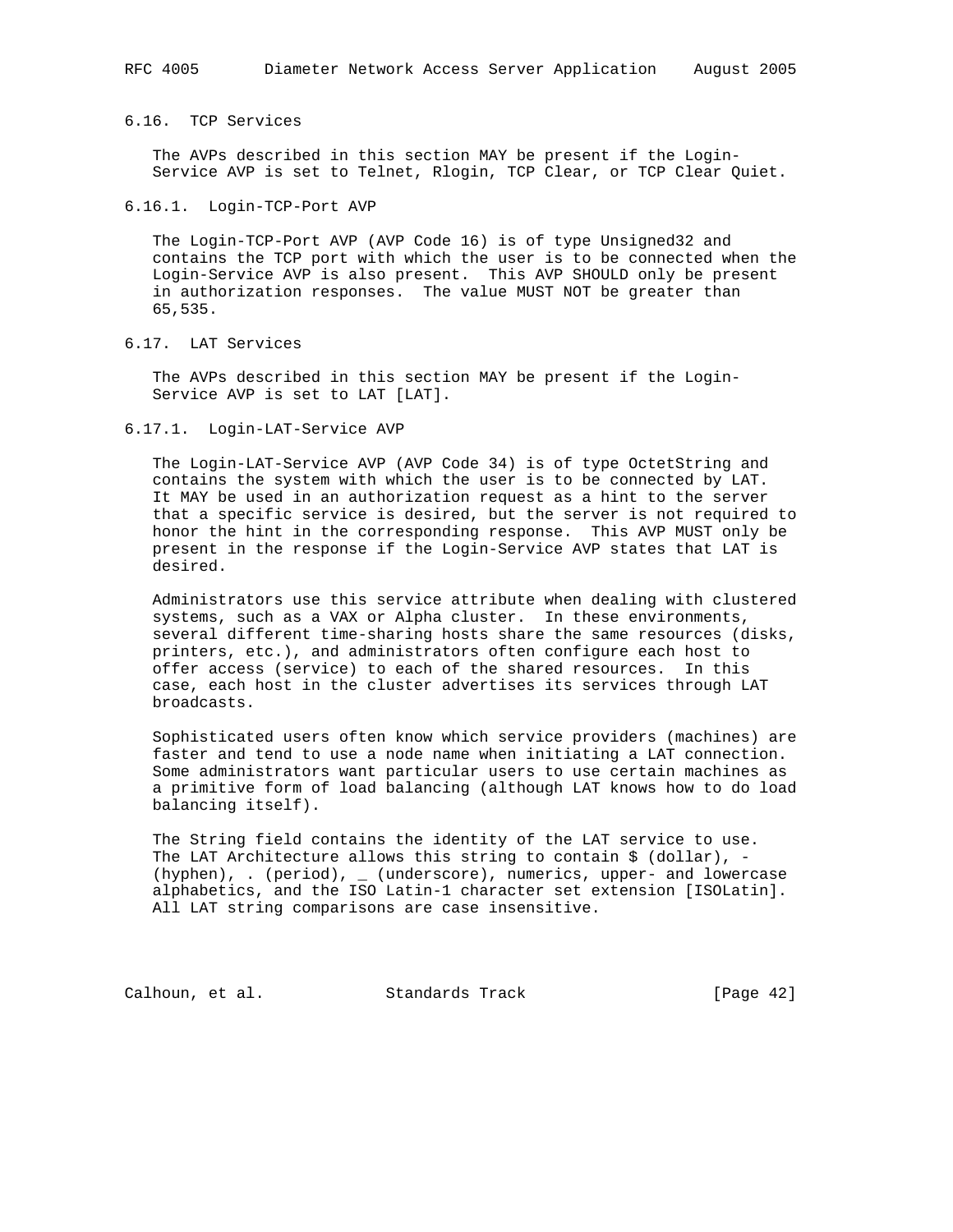# 6.17.2. Login-LAT-Node AVP

 The Login-LAT-Node AVP (AVP Code 35) is of type OctetString and contains the Node with which the user is to be automatically connected by LAT. It MAY be used in an authorization request as a hint to the server that a specific LAT node is desired, but the server is not required to honor the hint in the corresponding response. This AVP MUST only be present in a response if the Login- Service-Type AVP is set to LAT.

 The String field contains the identity of the LAT service to use. The LAT Architecture allows this string to contain  $$$  (dollar), - (hyphen), . (period), \_ (underscore), numerics, upper- and lowercase alphabetics, and the ISO Latin-1 character set extension [ISOLatin]. All LAT string comparisons are case insensitive.

#### 6.17.3. Login-LAT-Group AVP

 The Login-LAT-Group AVP (AVP Code 36) is of type OctetString and contains a string identifying the LAT group codes this user is authorized to use. It MAY be used in an authorization request as a hint to the server that a specific group is desired, but the server is not required to honor the hint in the corresponding response. This AVP MUST only be present in a response if the Login-Service-Type AVP is set to LAT.

 LAT supports 256 different group codes, which LAT uses as a form of access rights. LAT encodes the group codes as a 256-bit bitmap.

 Administrators can assign one or more of the group code bits at the LAT service provider; it will only accept LAT connections that have these group codes set in the bitmap. The administrators assign a bitmap of authorized group codes to each user. LAT gets these from the operating system and uses them in its requests to the service providers.

 The codification of the range of allowed usage of this field is outside the scope of this specification.

## 6.17.4. Login-LAT-Port AVP

 The Login-LAT-Port AVP (AVP Code 63) is of type OctetString and contains the Port with which the user is to be connected by LAT. It MAY be used in an authorization request as a hint to the server that a specific port is desired, but the server is not required to honor the hint in the corresponding response. This AVP MUST only be present in a response if the Login-Service-Type AVP is set to LAT.

Calhoun, et al. Standards Track [Page 43]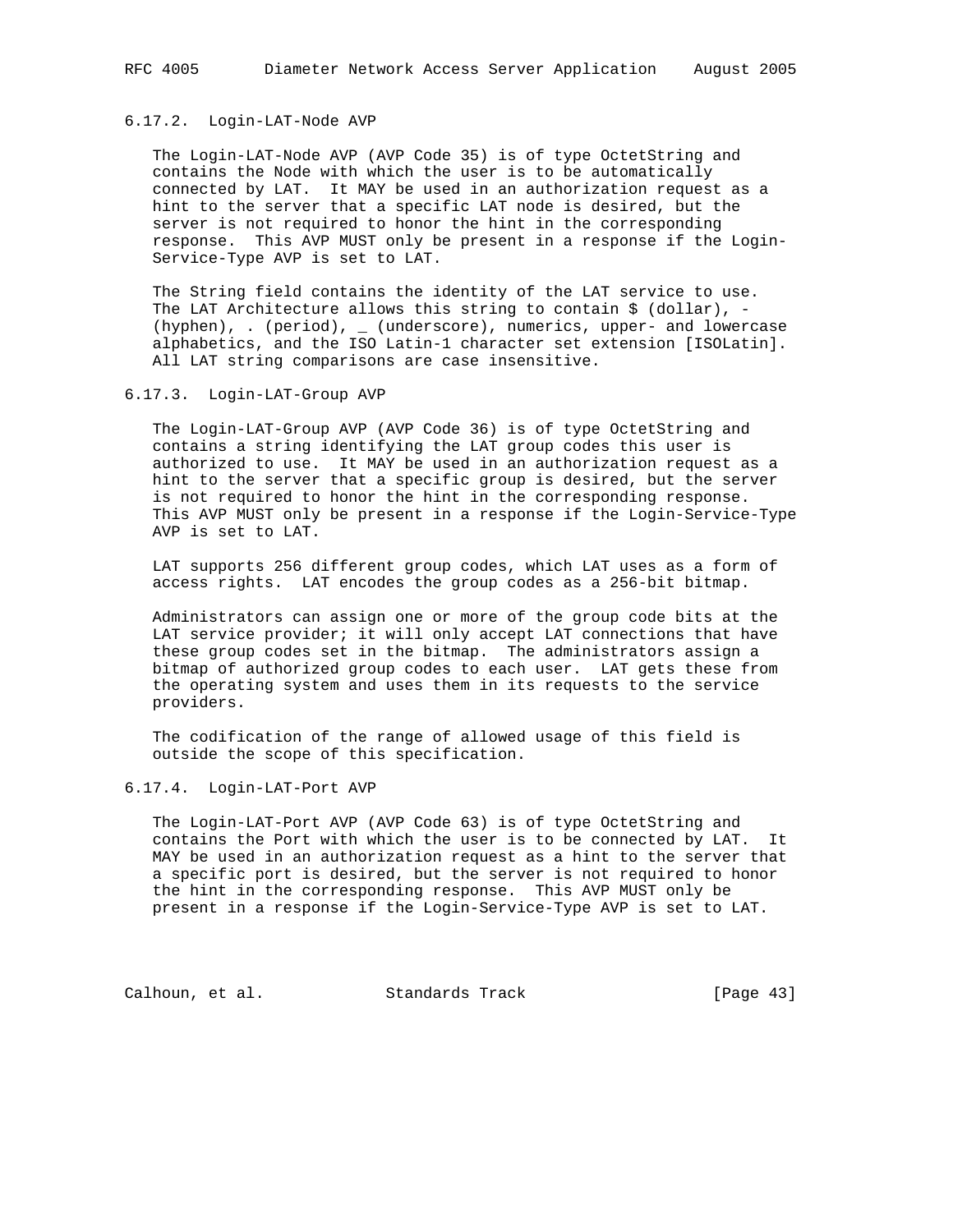The String field contains the identity of the LAT service to use. The LAT Architecture allows this string to contain  $\zeta$  (dollar), -(hyphen), . (period), \_ (underscore), numerics, upper- and lower-case alphabetics, and the ISO Latin-1 character set extension [ISOLatin]. All LAT string comparisons are case insensitive.

## 7. NAS Tunneling

 Some NASes support compulsory tunnel services in which the incoming connection data is conveyed by an encapsulation method to a gateway elsewhere in the network. This is typically transparent to the service user, and the tunnel characteristics may be described by the remote AAA server, based on the user's authorization information. Several tunnel characteristics may be returned, and the NAS implementation may choose one [RADTunnels], [RADTunlAcct].

|                                   |     |         |             |      | AVP Flag rules |                    |                |      |
|-----------------------------------|-----|---------|-------------|------|----------------|--------------------|----------------|------|
| Attribute Name Code Defined       | AVP | Section | Value Type  | MUST | MAY            | SHLD<br><b>NOT</b> | MUST<br>NOT    | Encr |
| Tunneling                         | 401 | 7.1     | Grouped     | М    | $\mathbf{P}$   |                    | V              | N    |
| Tunnel-Type                       |     | 64 7.2  | Enumerated  | М    | Ρ              |                    | V              | Y    |
| Tunnel-Medium-<br>Type            | 65  | 7.3     | Enumerated  | M    | $\mathbf{P}$   |                    | V              | Y    |
| Tunnel-Client-<br>Endpoint        | 66  | 7.4     | UTF8String  | M    | Ρ              |                    | V              | Y    |
| Tunnel-Server-<br>Endpoint        | 67  | 7.5     | UTF8String  | М    | P              |                    | V              | Y    |
| Tunnel-Password                   | 69  | 7.6     | OctetString | M    | Ρ              |                    | V              | Y    |
| Tunnel-Private-<br>Group-Id       | 81  | 7.7     | OctetString | M    | Ρ              |                    | V              | Y    |
| $T$ unne $1-$<br>Assignment-Id    | 82  | 7.8     | OctetString | м    | P              |                    | V              | Y    |
| Tunnel-Preference                 |     | 83 7.9  | Unsigned32  | M    | Ρ              |                    | V              | Y    |
| Tunnel-Client-<br>Auth-Id         | 90  | 7.10    | UTF8String  | M    | $\mathbf{P}$   |                    | $\overline{V}$ | Y    |
| Tunnel-Server- 91 7.11<br>Auth-Id |     |         | UTF8String  | М    | Ρ              |                    | $\overline{V}$ | Y    |

# 7.1. Tunneling AVP

 The Tunneling AVP (AVP Code 401) is of type Grouped and contains the following AVPs, used to describe a compulsory tunnel service: [RADTunnels], [RADTunlAcct]. Its data field has the following ABNF grammar:

Calhoun, et al. Standards Track [Page 44]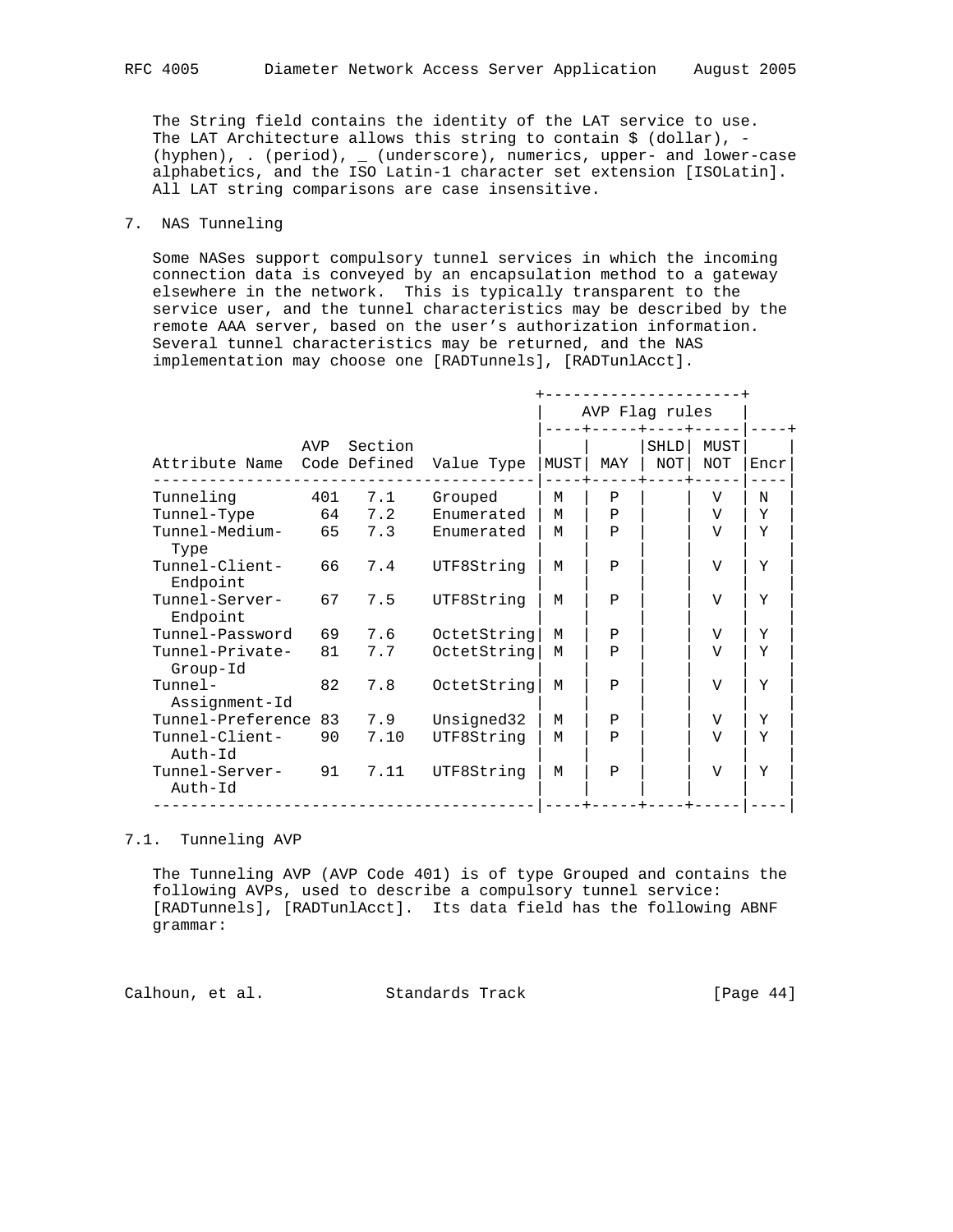Tunneling ::= < AVP Header: 401 > { Tunnel-Type } { Tunnel-Medium-Type } { Tunnel-Client-Endpoint } { Tunnel-Server-Endpoint } [ Tunnel-Preference ] [ Tunnel-Client-Auth-Id ] [ Tunnel-Server-Auth-Id ] [ Tunnel-Assignment-Id ] [ Tunnel-Password ] [ Tunnel-Private-Group-Id ]

#### 7.2. Tunnel-Type AVP

 The Tunnel-Type AVP (AVP Code 64) is of type Enumerated and contains the tunneling protocol(s) to be used (in the case of a tunnel initiator) or in use (in the case of a tunnel terminator). It MAY be used in an authorization request as a hint to the server that a specific tunnel type is desired, but the server is not required to honor the hint in the corresponding response.

 The Tunnel-Type AVP SHOULD also be included in Accounting-Request messages.

 A tunnel initiator is not required to implement any of these tunnel types. If a tunnel initiator receives a response that contains only unknown or unsupported Tunnel-Types, the tunnel initiator MUST behave as though a response were received with the Result-Code indicating a failure.

 The supported values are listed in [RADIUSTypes]. The following list is informational:

- 1 Point-to-Point Tunneling Protocol (PPTP)
- 2 Layer Two Forwarding (L2F)
- 3 Layer Two Tunneling Protocol (L2TP)
- 4 Ascend Tunnel Management Protocol (ATMP)
- 5 Virtual Tunneling Protocol (VTP)
- 6 IP Authentication Header in the Tunnel-mode (AH)
- 7 IP-in-IP Encapsulation (IP-IP)
- 8 Minimal IP-in-IP Encapsulation (MIN-IP-IP)
- 9 IP Encapsulating Security Payload in the Tunnel-mode (ESP)
- 10 Generic Route Encapsulation (GRE)
- 11 Bay Dial Virtual Services (DVS)
- 12 IP-in-IP Tunneling
- 13 Virtual LANs (VLAN)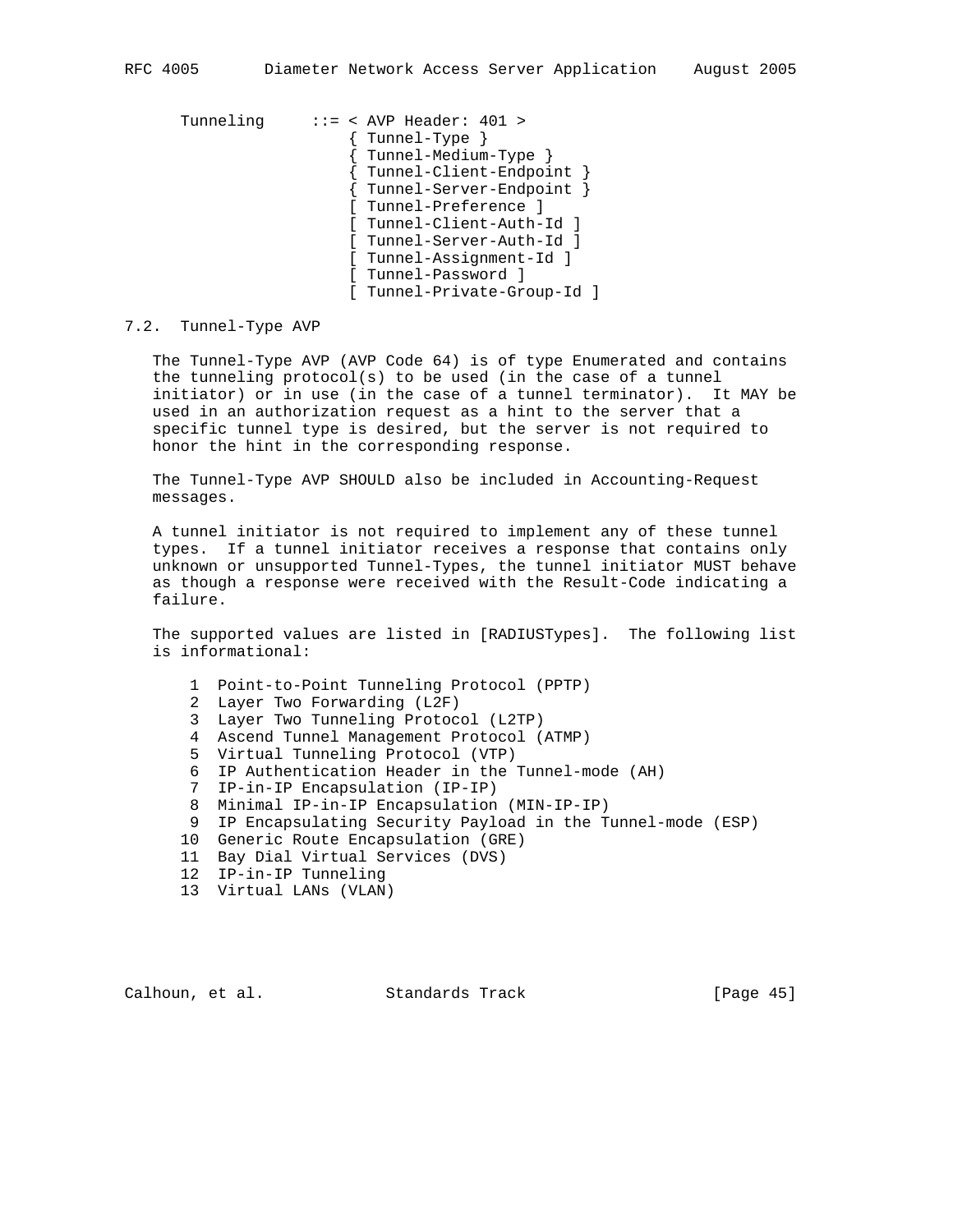#### 7.3. Tunnel-Medium-Type AVP

 The Tunnel-Medium-Type AVP (AVP Code 65) is of type Enumerated and contains the transport medium to use when creating a tunnel for protocols (such as L2TP) that can operate over multiple transports. It MAY be used in an authorization request as a hint to the server that a specific medium is desired, but the server is not required to honor the hint in the corresponding response.

 The supported values are listed in [RADIUSTypes]. The following list is informational:

- 1 IPv4 (IP version 4) 2 IPv6 (IP version 6) 3 NSAP 4 HDLC (8-bit multidrop) 5 BBN 1822 6 802 (includes all 802 media plus Ethernet "canonical format") 7 E.163 (POTS) 8 E.164 (SMDS, Frame Relay, ATM) 9 F.69 (Telex) 10 X.121 (X.25, Frame Relay) 11 IPX 12 Appletalk 13 Decnet IV 14 Banyan Vines 15 E.164 with NSAP format subaddress
- 7.4. Tunnel-Client-Endpoint AVP

 The Tunnel-Client-Endpoint AVP (AVP Code 66) is of type UTF8String and contains the address of the initiator end of the tunnel. It MAY be used in an authorization request as a hint to the server that a specific endpoint is desired, but the server is not required to honor the hint in the corresponding response.

 This AVP SHOULD be included in the corresponding Accounting-Request messages, in which case it indicates the address from which the tunnel was initiated. This AVP, along with the Tunnel-Server- Endpoint and Session-Id AVP [BASE], MAY be used to provide a globally unique means to identify a tunnel for accounting and auditing purposes.

 If Tunnel-Medium-Type is IPv4 (1), then this string is either the fully qualified domain name (FQDN) of the tunnel client machine, or a

Calhoun, et al. Standards Track [Page 46]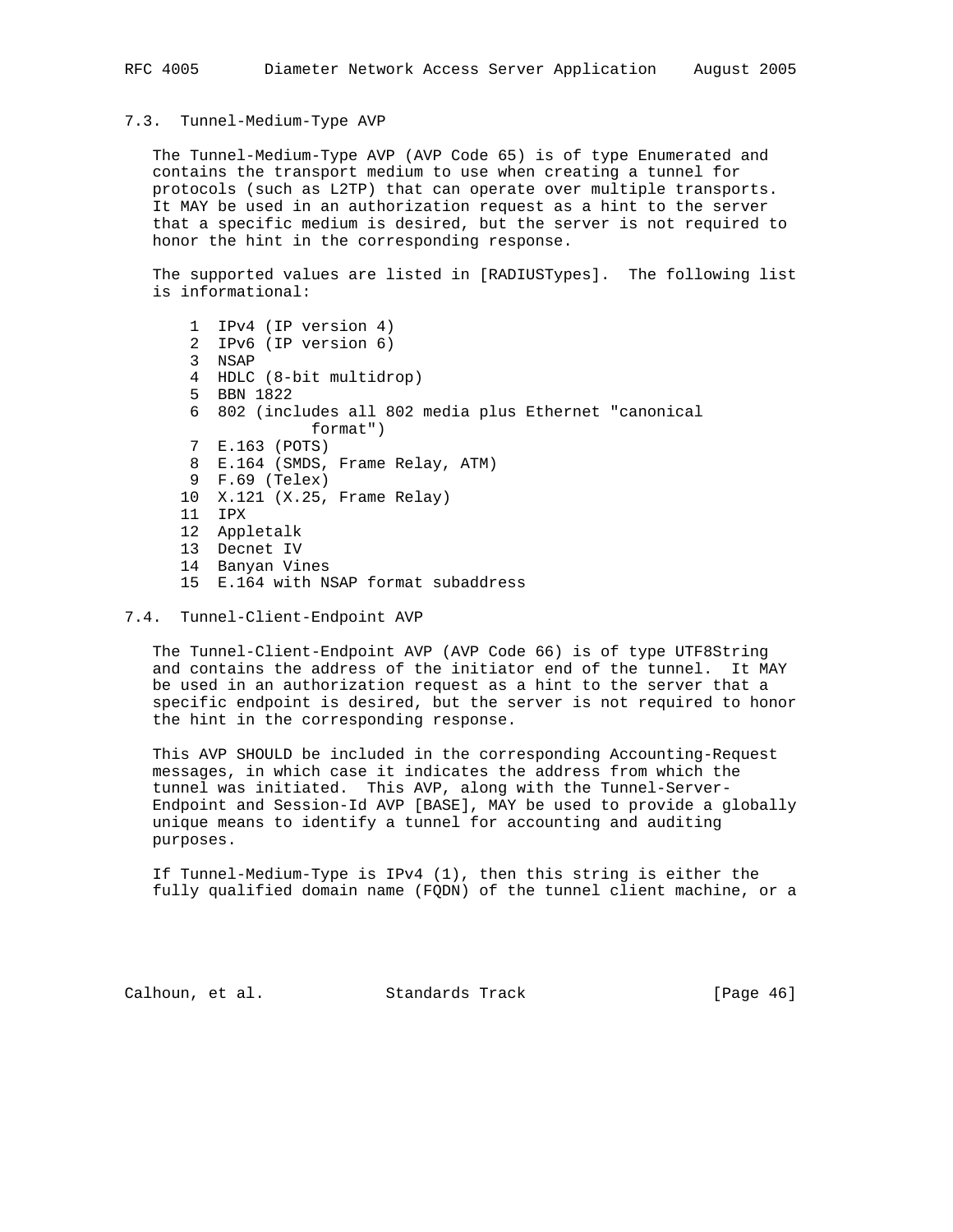"dotted-decimal" IP address. Implementations MUST support the dotted-decimal format and SHOULD support the FQDN format for IP addresses.

 If Tunnel-Medium-Type is IPv6 (2), then this string is either the FQDN of the tunnel client machine, or a text representation of the address in either the preferred or alternate form [IPv6Addr]. Conforming implementations MUST support the preferred form and SHOULD support both the alternate text form and the FQDN format for IPv6 addresses.

 If Tunnel-Medium-Type is neither IPv4 nor IPv6, then this string is a tag referring to configuration data local to the Diameter client that describes the interface or medium-specific client address to use.

#### 7.5. Tunnel-Server-Endpoint AVP

 The Tunnel-Server-Endpoint AVP (AVP Code 67) is of type UTF8String and contains the address of the server end of the tunnel. It MAY be used in an authorization request as a hint to the server that a specific endpoint is desired, but the server is not required to honor the hint in the corresponding response.

 This AVP SHOULD be included in the corresponding Accounting-Request messages, in which case it indicates the address from which the tunnel was initiated. This AVP, along with the Tunnel-Client- Endpoint and Session-Id AVP [BASE], MAY be used to provide a globally unique means to identify a tunnel for accounting and auditing purposes.

 If Tunnel-Medium-Type is IPv4 (1), then this string is either the fully qualified domain name (FQDN) of the tunnel server machine, or a "dotted-decimal" IP address. Implementations MUST support the dotted-decimal format and SHOULD support the FQDN format for IP addresses.

 If Tunnel-Medium-Type is IPv6 (2), then this string is either the FQDN of the tunnel server machine, or a text representation of the address in either the preferred or alternate form [IPv6Addr]. Implementations MUST support the preferred form and SHOULD support both the alternate text form and the FQDN format for IPv6 addresses.

 If Tunnel-Medium-Type is not IPv4 or IPv6, this string is a tag referring to configuration data local to the Diameter client that describes the interface or medium-specific server address to use.

Calhoun, et al. Standards Track [Page 47]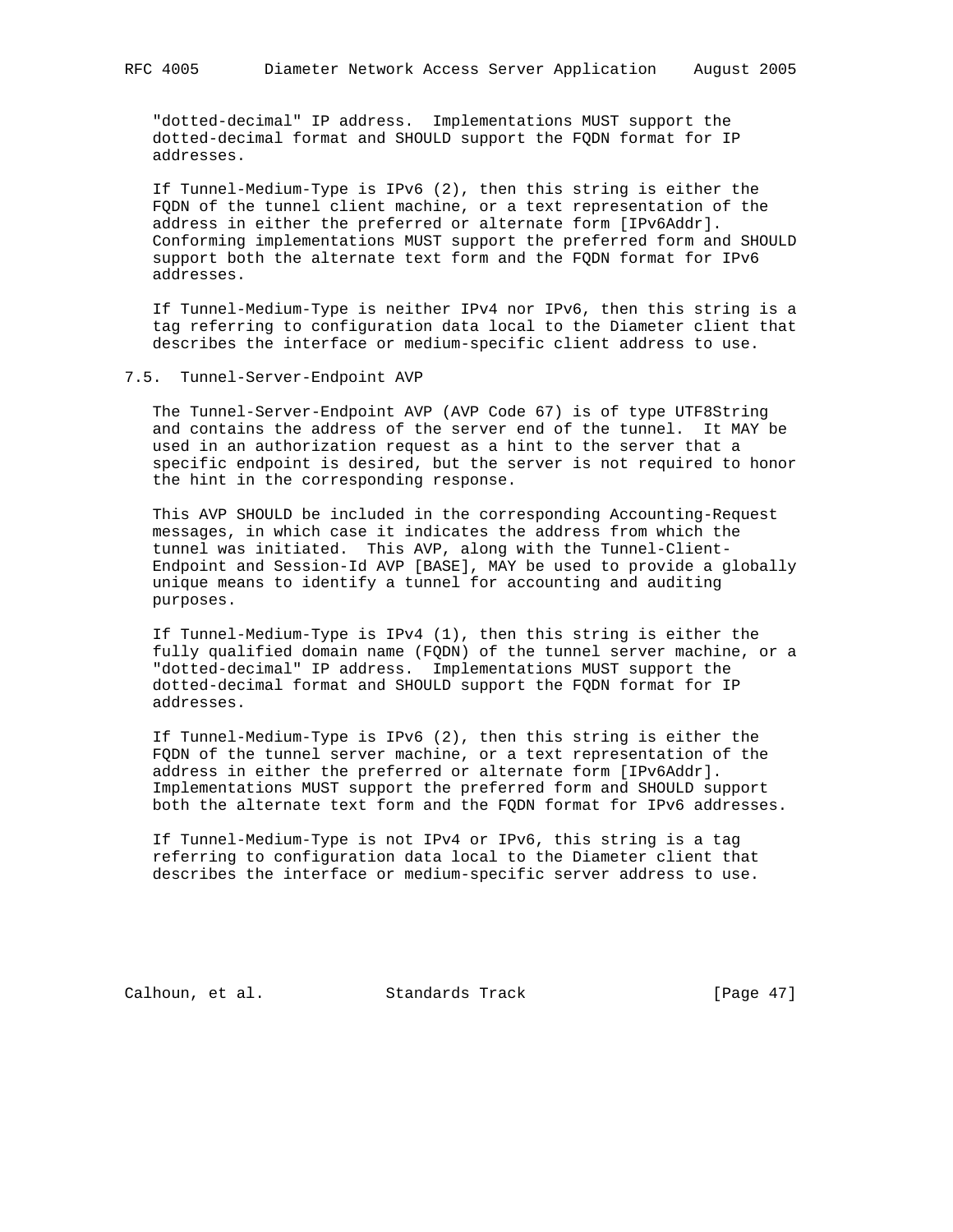## 7.6. Tunnel-Password AVP

 The Tunnel-Password AVP (AVP Code 69) is of type OctetString and may contain a password to be used to authenticate to a remote server. The Tunnel-Password AVP contains sensitive information. This value is not protected in the same manner as RADIUS [RADTunnels].

 As required in [BASE], Diameter messages are encrypted by using IPsec or TLS. The Tunnel-Password AVP SHOULD NOT be used in untrusted proxy environments without encrypting it by using end-to-end security techniques, such as CMS Security [DiamCMS].

#### 7.7. Tunnel-Private-Group-Id AVP

 The Tunnel-Private-Group-Id AVP (AVP Code 81) is of type OctetString and contains the group Id for a particular tunneled session. The Tunnel-Private-Group-Id AVP MAY be included in an authorization request if the tunnel initiator can predetermine the group resulting from a particular connection. It SHOULD be included in the authorization response if this tunnel session is to be treated as belonging to a particular private group. Private groups may be used to associate a tunneled session with a particular group of users. For example, it MAY be used to facilitate routing of unregistered IP addresses through a particular interface. This AVP SHOULD be included in the Accounting-Request messages that pertain to the tunneled session.

## 7.8. Tunnel-Assignment-Id AVP

 The Tunnel-Assignment-Id AVP (AVP Code 82) is of type OctetString and is used to indicate to the tunnel initiator the particular tunnel to which a session is to be assigned. Some tunneling protocols, such as [PPTP] and [L2TP], allow for sessions between the same two tunnel endpoints to be multiplexed over the same tunnel and also for a given session to use its own dedicated tunnel. This attribute provides a mechanism for Diameter to inform the tunnel initiator (e.g., PAC, LAC) whether to assign the session to a multiplexed tunnel or to a separate tunnel. Furthermore, it allows for sessions sharing multiplexed tunnels to be assigned to different multiplexed tunnels.

 A particular tunneling implementation may assign differing characteristics to particular tunnels. For example, different tunnels may be assigned different QoS parameters. Such tunnels may be used to carry either individual or multiple sessions. The Tunnel-Assignment-Id attribute thus allows the Diameter server to indicate that a particular session is to be assigned to a tunnel providing an appropriate level of service. It is expected that any QoS-related Diameter tunneling attributes defined in the future

Calhoun, et al. Standards Track [Page 48]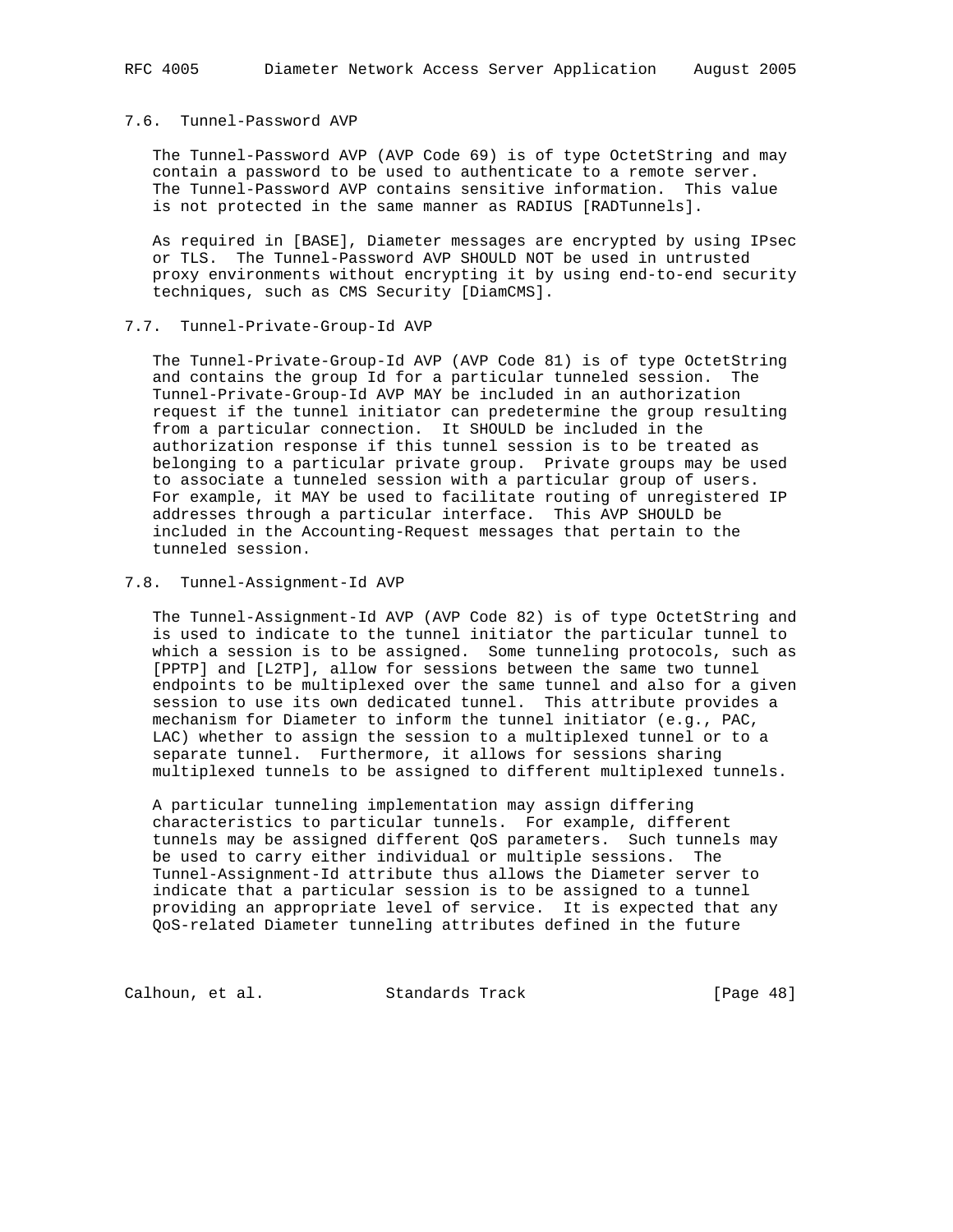accompanying this one will be associated by the tunnel initiator with the Id given by this attribute. In the meantime, any semantic given to a particular Id string is a matter left to local configuration in the tunnel initiator.

 The Tunnel-Assignment-Id AVP is of significance only to Diameter and the tunnel initiator. The Id it specifies is only intended to be of local use to Diameter and the tunnel initiator. The Id assigned by the tunnel initiator is not conveyed to the tunnel peer.

 This attribute MAY be included in authorization responses. The tunnel initiator receiving this attribute MAY choose to ignore it and to assign the session to an arbitrary multiplexed or non-multiplexed tunnel between the desired endpoints. This AVP SHOULD also be included in the Accounting-Request messages pertaining to the tunneled session.

 If a tunnel initiator supports the Tunnel-Assignment-Id AVP, then it should assign a session to a tunnel in the following manner:

- If this AVP is present and a tunnel exists between the specified endpoints with the specified Id, then the session should be assigned to that tunnel.
- If this AVP is present and no tunnel exists between the specified endpoints with the specified Id, then a new tunnel should be established for the session and the specified Id should be associated with the new tunnel.
- If this AVP is not present, then the session is assigned to an unnamed tunnel. If an unnamed tunnel does not yet exist between the specified endpoints, then it is established and used for this session and for subsequent ones established without the Tunnel-Assignment-Id attribute. A tunnel initiator MUST NOT assign a session for which a Tunnel-Assignment-Id AVP was not specified to a named tunnel (i.e., one that was initiated by a session specifying this AVP).

 Note that the same Id may be used to name different tunnels if these tunnels are between different endpoints.

# 7.9. Tunnel-Preference AVP

 The Tunnel-Preference AVP (AVP Code 83) is of type Unsigned32 and is used to identify the relative preference assigned to each tunnel when more than one set of tunneling AVPs is returned within separate Grouped-AVP AVPs. It MAY be used in an authorization request as a hint to the server that a specific preference is desired, but the

Calhoun, et al. Standards Track [Page 49]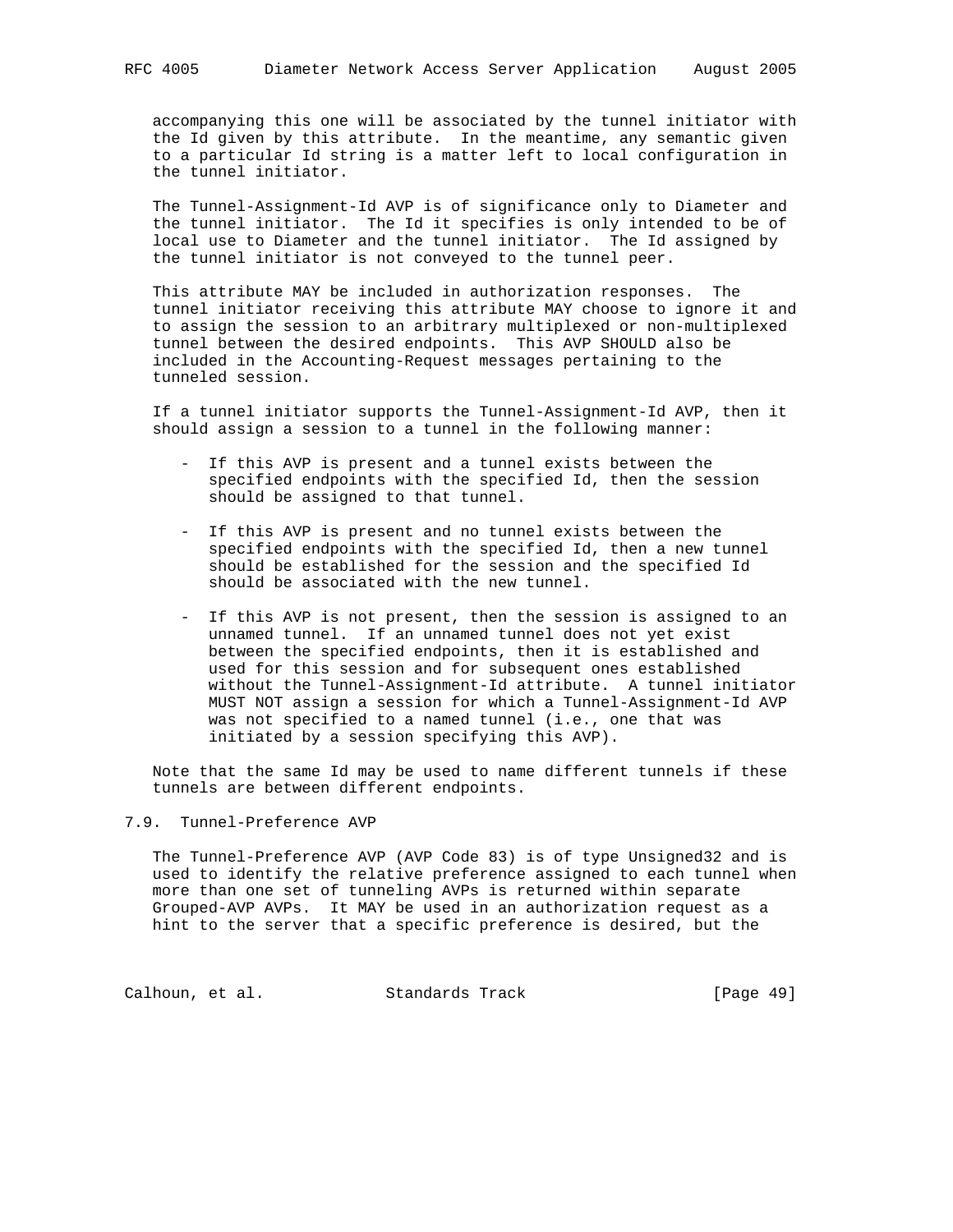server is not required to honor the hint in the corresponding response.

 For example, suppose that AVPs describing two tunnels are returned by the server, one with a Tunnel-Type of PPTP and the other with a Tunnel-Type of L2TP. If the tunnel initiator supports only one of the Tunnel-Types returned, it will initiate a tunnel of that type. If, however, it supports both tunnel protocols, it SHOULD use the value of the Tunnel-Preference AVP to decide which tunnel should be started. The tunnel with the lowest numerical value in the Value field of this AVP SHOULD be given the highest preference. The values assigned to two or more instances of the Tunnel-Preference AVP within a given authorization response MAY be identical. In this case, the tunnel initiator SHOULD use locally configured metrics to decide which set of AVPs to use.

7.10. Tunnel-Client-Auth-Id AVP

 The Tunnel-Client-Auth-Id AVP (AVP Code 90) is of type UTF8String and specifies the name used by the tunnel initiator during the authentication phase of tunnel establishment. It MAY be used in an authorization request as a hint to the server that a specific preference is desired, but the server is not required to honor the hint in the corresponding response. This AVP MUST be present in the authorization response if an authentication name other than the default is desired. This AVP SHOULD be included in the Accounting- Request messages pertaining to the tunneled session.

7.11. Tunnel-Server-Auth-Id AVP

 The Tunnel-Server-Auth-Id AVP (AVP Code 91) is of type UTF8String and specifies the name used by the tunnel terminator during the authentication phase of tunnel establishment. It MAY be used in an authorization request as a hint to the server that a specific preference is desired, but the server is not required to honor the hint in the corresponding response. This AVP MUST be present in the authorization response if an authentication name other than the default is desired. This AVP SHOULD be included in the Accounting- Request messages pertaining to the tunneled session.

8. NAS Accounting

 Applications implementing this specification use Diameter Accounting, as defined in [BASE], and the AVPs in the following section. Service-specific AVP usage is defined in the tables in section 10.

 If accounting is active, Accounting Request (ACR) messages SHOULD be sent after the completion of any Authentication or Authorization

Calhoun, et al. Standards Track [Page 50]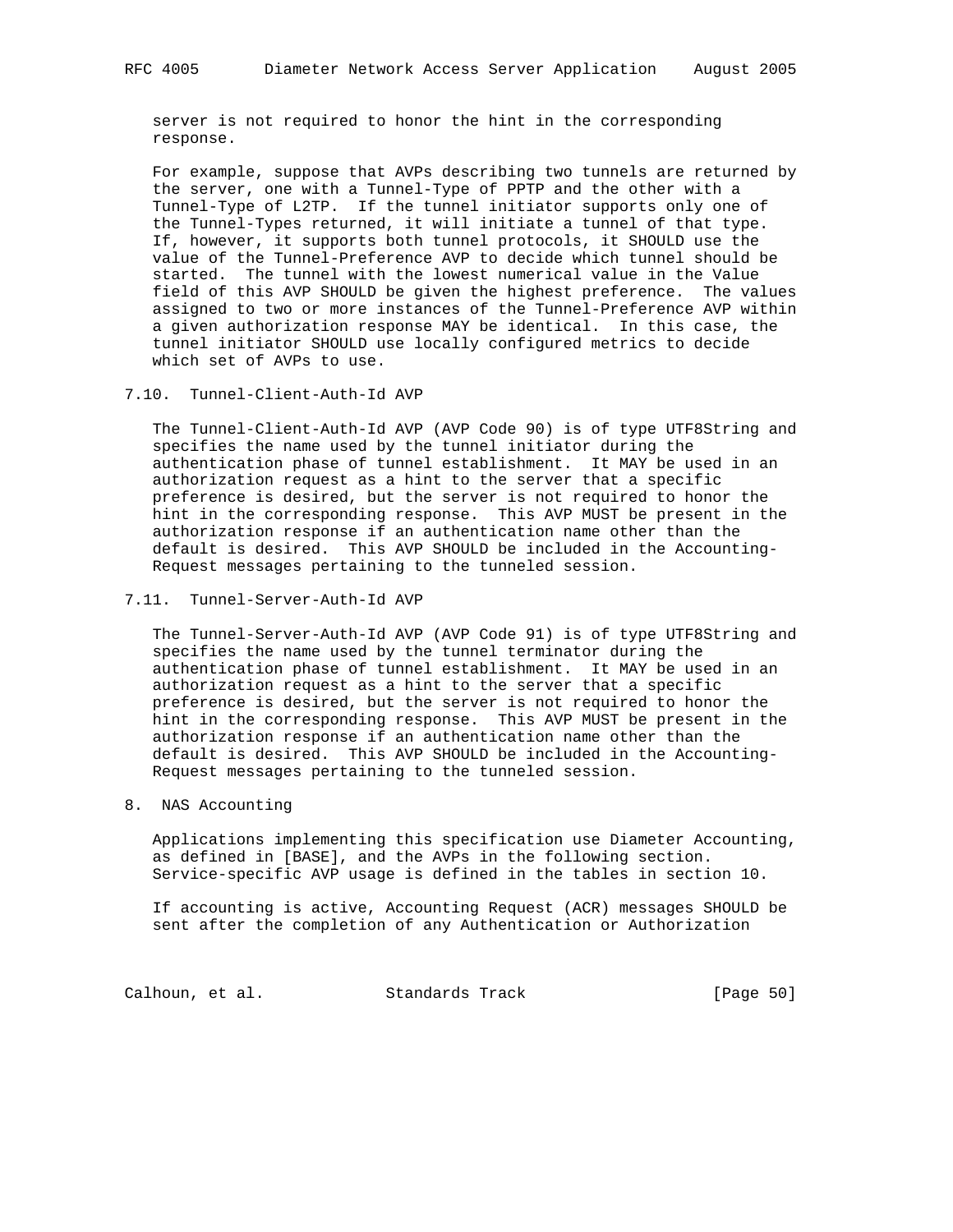transaction and at the end of a Session. The Accounting-Record-Type value indicates the type of event. All other AVPs identify the session and provide additional information relevant to the event.

 The successful completion of the first Authentication or Authorization transaction SHOULD cause a START\_RECORD to be sent. If additional Authentications or Authorizations occur in later transactions, the first exchange should generate a START\_RECORD, and the later an INTERIM\_RECORD. For a given session, there MUST only be one set of matching START and STOP records, with any number of INTERIM\_RECORDS in between, or one EVENT\_RECORD indicating the reason a session wasn't started.

The following table describes the AVPs; their AVP Code values, types, and possible flag values; and whether the AVP MAY be encrypted.

|                                      |         |         |             |      | AVP Flag rules |             |                |      |
|--------------------------------------|---------|---------|-------------|------|----------------|-------------|----------------|------|
| Attribute Name Code Defined          | AVP     | Section | Value Type  | MUST | MAY            | SHLD<br>NOT | MUST<br>NOT    | Encr |
| Accounting-<br>Input-Octets          | 363 8.1 |         | Unsigned64  | M    | $\mathbf{P}$   |             | V              | Y    |
| Accounting-<br>Output-Octets         | 364 8.2 |         | Unsigned64  | M    | $\mathbf{P}$   |             | V              | Y    |
| Accounting-<br>Input-Packets         |         | 365 8.3 | Unsigned64  | М    | Ρ              |             | $\overline{V}$ | Y    |
| Accounting-<br>Output-Packets        | 366 8.4 |         | Unsigned64  | м    | $\mathbf{P}$   |             | V              | Y    |
| Acct-Session-Time 46 8.5             |         |         | Unsigned32  | M    | Ρ              |             | V              | Y    |
| Acct-Authentic                       | 45      | 8.6     | Enumerated  | M    | $\mathbf{P}$   |             | V              | Y    |
| Acounting-Auth- 406<br>Method        |         | 8.7     | Enumerated  | M    | $\mathbf{P}$   |             | V              | Y    |
| Acct-Delay-Time                      |         | 41 8.8  | Unsigned32  | M    | Ρ              |             | V              | Y    |
| Acct-Link-Count                      |         | 51 8.9  | Unsigned32  | M    | Ρ              |             | V              | Y    |
| Acct-Tunnel-<br>Connection           | 68      | 8.10    | OctetString | M    | $\mathbf{P}$   |             | V              | Y    |
| Acct-Tunnel- 86 8.11<br>Packets-Lost |         |         | Unsigned32  | M    | $\mathbf{P}$   |             | $\overline{V}$ | Y    |

#### 8.1. Accounting-Input-Octets AVP

 The Accounting-Input-Octets AVP (AVP Code 363) is of type Unsigned64 and contains the number of octets received from the user.

Calhoun, et al. Standards Track [Page 51]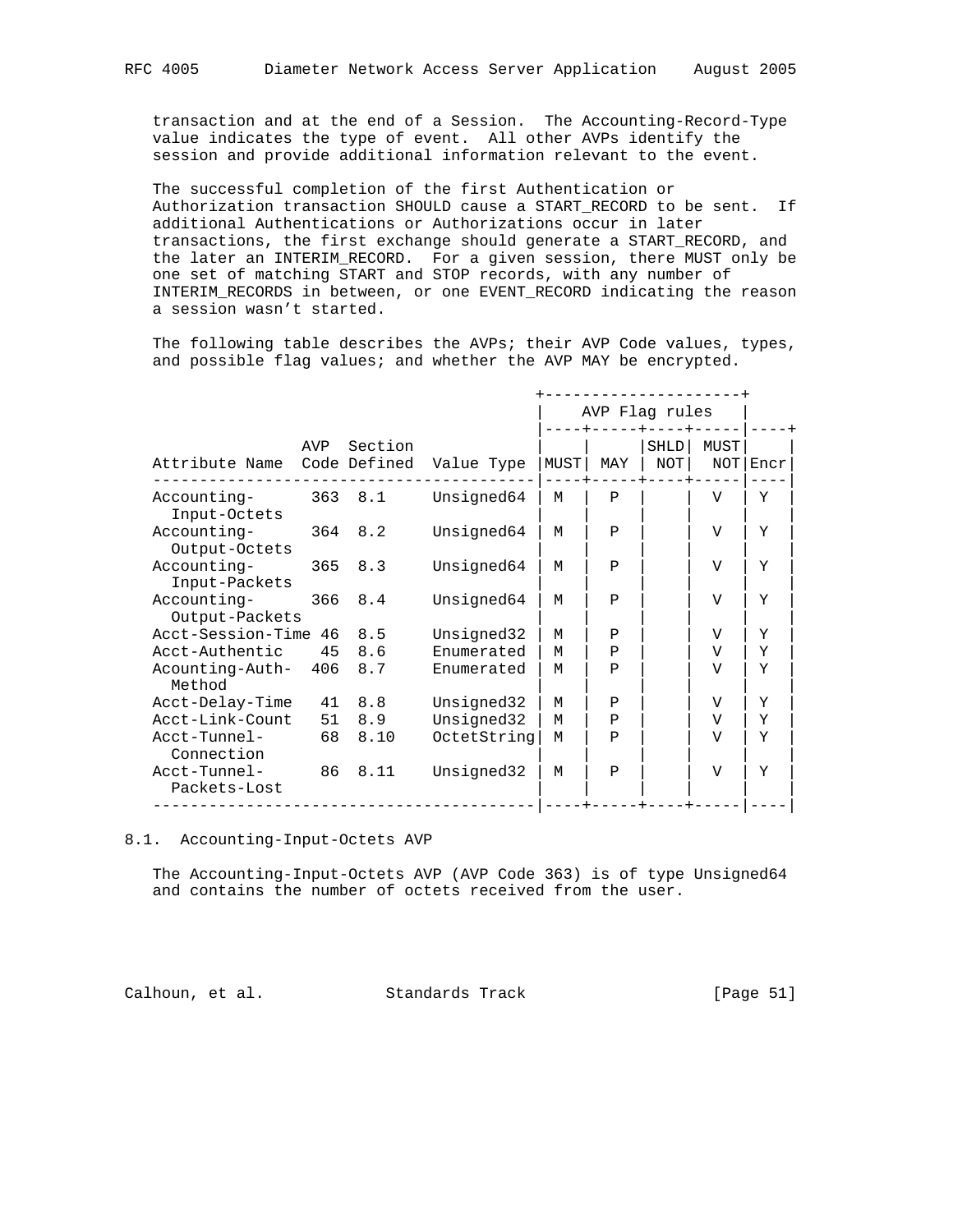For NAS usage, this AVP indicates how many octets have been received from the port in the course of this session. It can only be present in ACR messages with an Accounting-Record-Type of INTERIM\_RECORD or STOP\_RECORD.

## 8.2. Accounting-Output-Octets AVP

 The Accounting-Output-Octets AVP (AVP Code 364) is of type Unsigned64 and contains the number of octets sent to the user.

 For NAS usage, this AVP indicates how many octets have been sent to the port in the course of this session. It can only be present in ACR messages with an Accounting-Record-Type of INTERIM\_RECORD or STOP\_RECORD.

## 8.3. Accounting-Input-Packets AVP

 The Accounting-Input-Packets (AVP Code 365) is of type Unsigned64 and contains the number of packets received from the user.

 For NAS usage, this AVP indicates how many packets have been received from the port over the course of a session being provided to a Framed User. It can only be present in ACR messages with an Accounting- Record-Type of INTERIM\_RECORD or STOP\_RECORD.

## 8.4. Accounting-Output-Packets AVP

 The Accounting-Output-Packets (AVP Code 366) is of type Unsigned64 and contains the number of IP packets sent to the user.

 For NAS usage, this AVP indicates how many packets have been sent to the port over the course of a session being provided to a Framed User. It can only be present in ACR messages with an Accounting- Record-Type of INTERIM\_RECORD or STOP\_RECORD.

# 8.5. Acct-Session-Time AVP

 The Acct-Session-Time AVP (AVP Code 46) is of type Unsigned32 and indicates the length of the current session in seconds. It can only be present in ACR messages with an Accounting-Record-Type of INTERIM\_RECORD or STOP\_RECORD.

#### 8.6. Acct-Authentic AVP

 The Acct-Authentic AVP (AVP Code 45) is of type Enumerated and specifies how the user was authenticated. The supported values are listed in [RADIUSTypes]. The following list is informational:

Calhoun, et al. Standards Track [Page 52]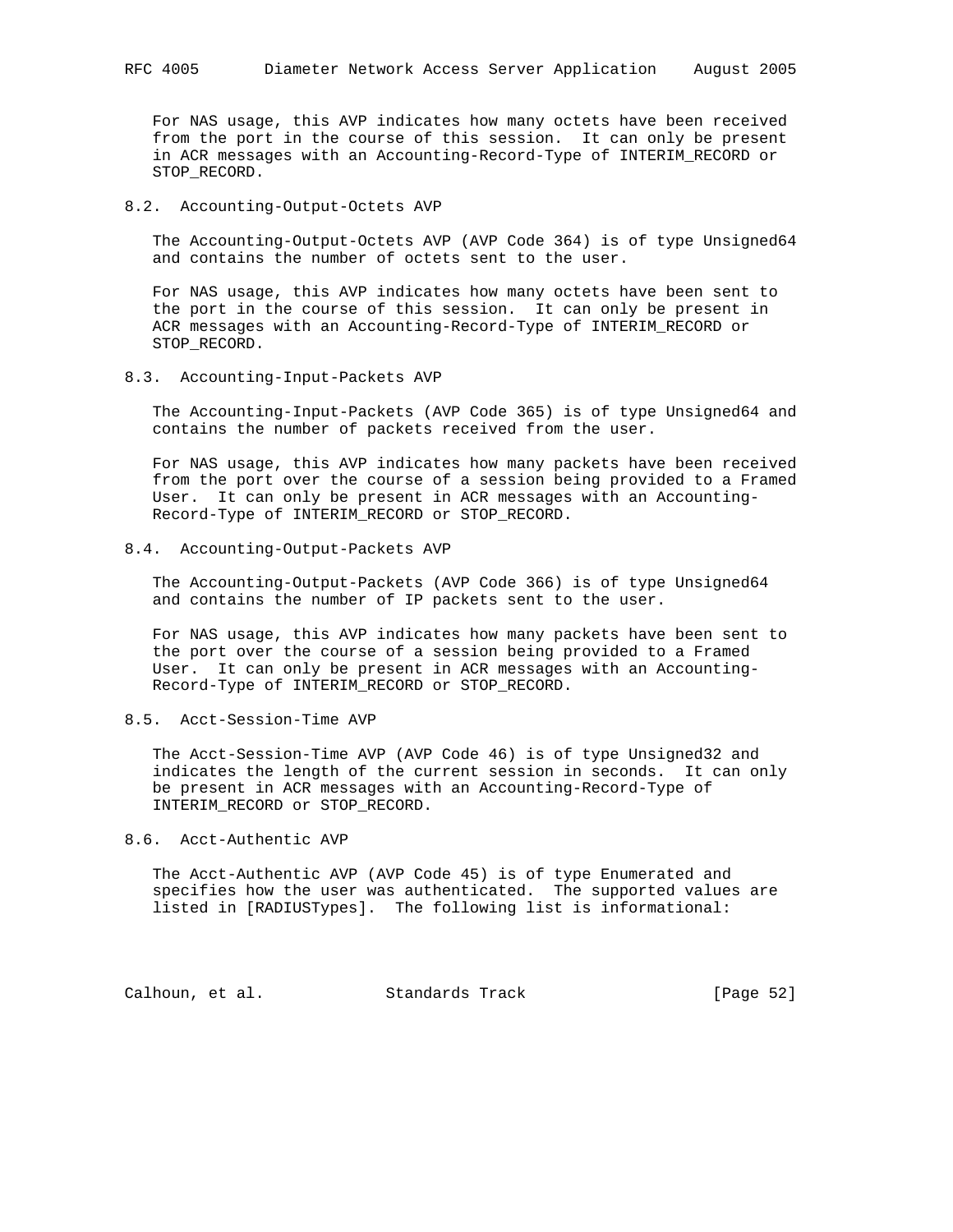- 1 RADIUS
- 2 Local
- 3 Remote
- 4 Diameter

#### 8.7. Accounting-Auth-Method AVP

 The Accounting-Auth-Method AVP (AVP Code 406) is of type Enumerated. A NAS MAY include this AVP in an Accounting-Request message to indicate the method used to authenticate the user. (Note that this is equivalent to the RADIUS MS-Acct-Auth-Type VSA attribute).

The following values are defined:

 1 PAP 2 CHAP 3 MS-CHAP-1 4 MS-CHAP-2 5 EAP 7 None

# 8.8. Acct-Delay-Time

 The Acct-Delay-Time AVP (AVP Code 41) is of type Unsigned32 and indicates the number of seconds the Diameter client has been trying to send the Accounting-Request (ACR). The accounting server may subtract this value from the time when the ACR arrives at the server to calculate the approximate time of the event that caused the ACR to be generated.

 This AVP is not used for retransmissions at the transport level (TCP or SCTP). Rather, it may be used when an ACR command cannot be transmitted because there is no appropriate peer to transmit it to or was rejected because it could not be delivered. In these cases, the command MAY be buffered and transmitted later, when an appropriate peer-connection is available or after sufficient time has passed that the destination-host may be reachable and operational. If the ACR is resent in this way, the Acct-Delay-Time AVP SHOULD be included. The value of this AVP indicates the number of seconds that elapsed between the time of the first attempt at transmission and the current attempt.

Calhoun, et al. Standards Track [Page 53]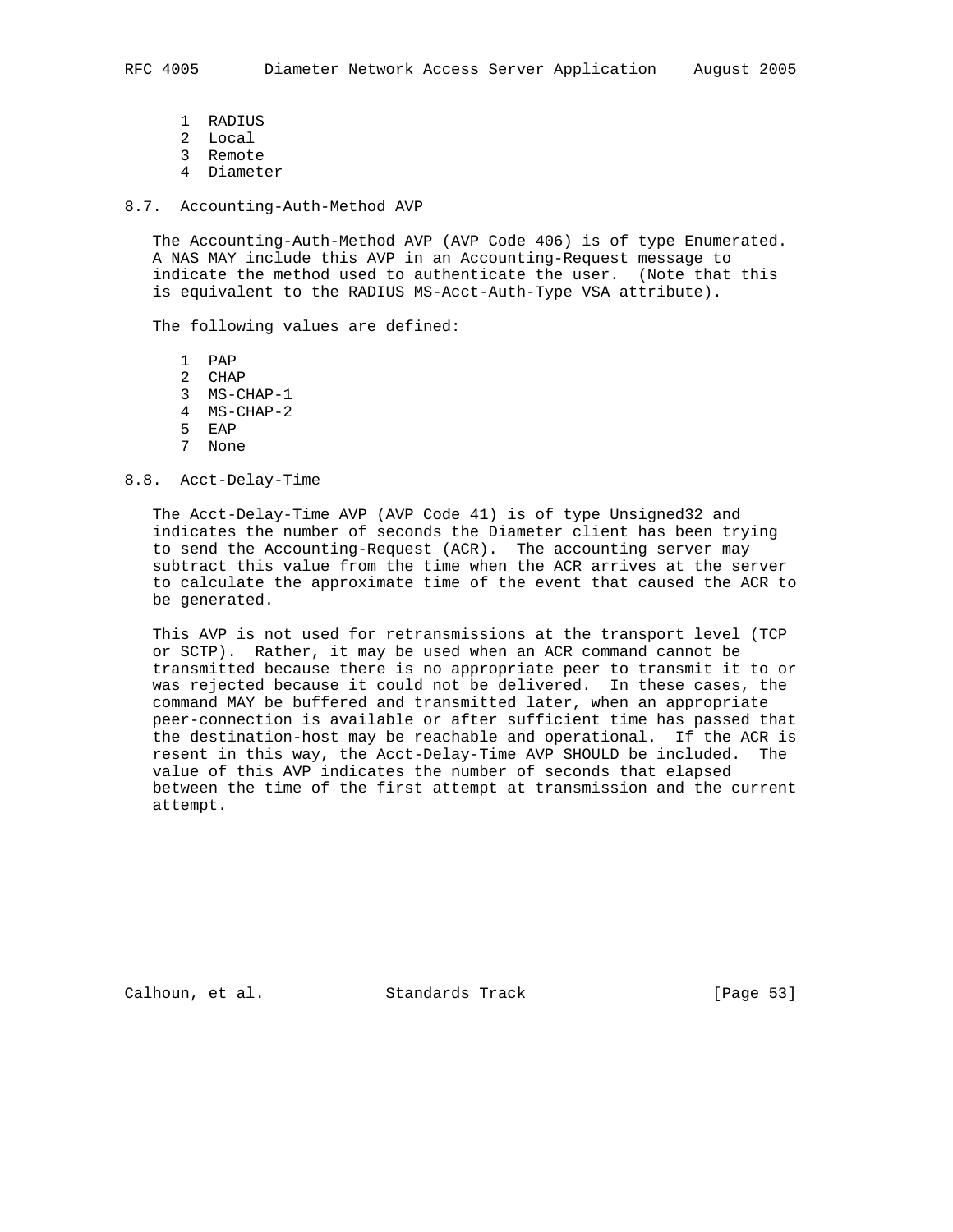## 8.9. Acct-Link-Count

 The Acct-Link-Count AVP (AVP Code 51) is of type Unsigned32 and indicates the total number of links that have been active (current or closed) in a given multilink session at the time the accounting record is generated. This AVP MAY be included in Accounting-Requests for any session that may be part of a multilink service.

 The Acct-Link-Count AVP may be used to make it easier for an accounting server to know when it has all the records for a given multilink service. When the number of Accounting-Requests received with Accounting-Record-Type = STOP\_RECORD and with the same Acct- Multi-Session-Id and unique Session-Ids equals the largest value of Acct-Link-Count seen in those Accounting-Requests, all STOP\_RECORD Accounting-Requests for that multilink service have been received.

 The following example, showing eight Accounting-Requests, illustrates how the Acct-Link-Count AVP is used. In the table below, only the relevant AVPs are shown, although additional AVPs containing accounting information will be present in the Accounting-Requests.

| Acct-Multi-<br>Session-Id | Session-Id     | Accounting-<br>Record-Type | Acct-<br>Link-Count |
|---------------------------|----------------|----------------------------|---------------------|
| $" \ldots 10"$            | $" \ldots 10"$ | START RECORD               |                     |
| $" \ldots 10"$            | $" \ldots 11"$ | START RECORD               | 2                   |
| $" \ldots 10"$            | $" \ldots 11"$ | STOP RECORD                | 2                   |
| $" \ldots 10"$            | $" \ldots 12"$ | START RECORD               | 3                   |
| $" \ldots 10"$            | $" \dots 13"$  | START RECORD               | 4                   |
| $" \dots 10"$             | $" \ldots 12"$ | STOP RECORD                | 4                   |
| $" \ldots 10"$            | $" \dots 13"$  | STOP RECORD                | 4                   |
| $" \ldots 10"$            | $" \ldots 10"$ | STOP RECORD                |                     |

## 8.10. Acct-Tunnel-Connection AVP

 The Acct-Tunnel-Connection AVP (AVP Code 68) is of type OctetString and contains the identifier assigned to the tunnel session. This AVP, along with the Tunnel-Client-Endpoint and Tunnel-Server-Endpoint AVPs, may be used to provide a means to uniquely identify a tunnel session for auditing purposes.

 The format of the identifier in this AVP depends upon the value of the Tunnel-Type AVP. For example, to identify an L2TP tunnel connection fully, the L2TP Tunnel Id and Call Id might be encoded in this field. The exact encoding of this field is implementation dependent.

Calhoun, et al. Standards Track [Page 54]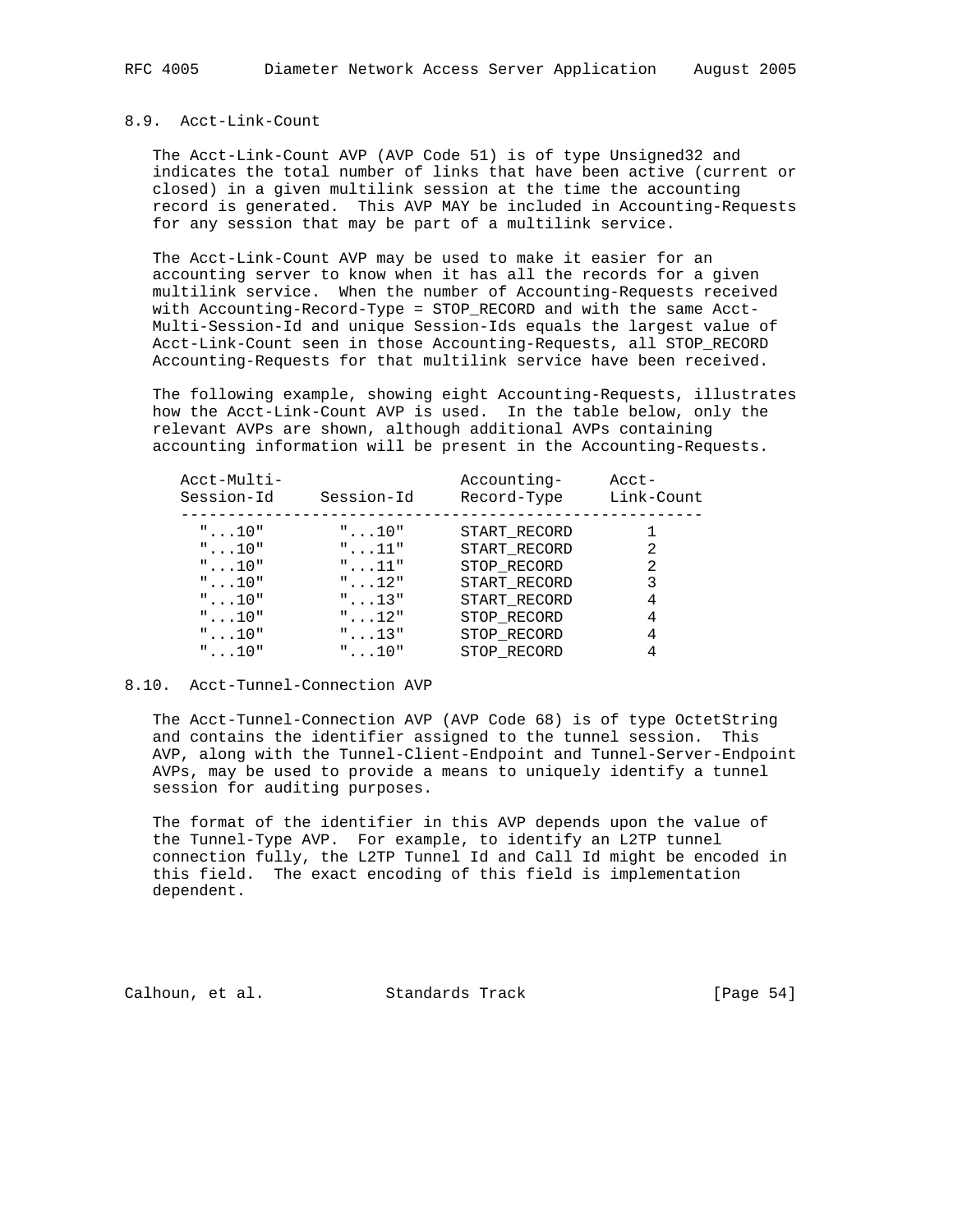# 8.11. Acct-Tunnel-Packets-Lost AVP

 The Acct-Tunnel-Packets-Lost AVP (AVP Code 86) is of type Unsigned32 and contains the number of packets lost on a given link.

## 9. RADIUS/Diameter Protocol Interactions

 This section describes some basic guidelines that servers acting as AAA Translation Agents may use. A complete description of all the differences between RADIUS and Diameter is beyond the scope of this section and document. Note that this document does not restrict implementations from creating additional translation methods, as long as the translation function doesn't violate the RADIUS or the Diameter protocols.

 Although the Diameter protocol is in many ways a superset of RADIUS functions, a number of RADIUS representations are not allowed, so that new capabilities can be used without the old problems.

 There are primarily two different situations that must be handled: one in which a RADIUS request is received that must be forwarded as a Diameter request, and another in which the inverse is true. RADIUS does not support a peer-to-peer architecture, and server-initiated operations are generally not supported. See [RADDynAuth] for an alternative.

 Some RADIUS attributes are encrypted. RADIUS security and encryption techniques are applied on a hop-per-hop basis. A Diameter agent will have to decrypt RADIUS attribute data entering the Diameter system, and if that information is forwarded, the agent MUST secure it by using Diameter specific techniques.

 Note that this section uses the two terms, "AVP" and "attribute", in a concise and specific manner. The former is used to signify a Diameter AVP, and the latter to signify a RADIUS attribute.

9.1. RADIUS Request Forwarded as Diameter Request

 This section describes the actions that should be taken when a Translation Agent receives a RADIUS message to be translated to a Diameter message.

 Note that RADIUS servers are assumed to be stateless. It is also quite possible for the RADIUS messages that comprise the session (i.e., authentication and accounting messages) to be handled by different Translation Agents in the proxy network. Therefore, a RADIUS/Diameter Translation Agent SHOULD NOT be assumed to have an accurate track on session-state information.

Calhoun, et al. Standards Track [Page 55]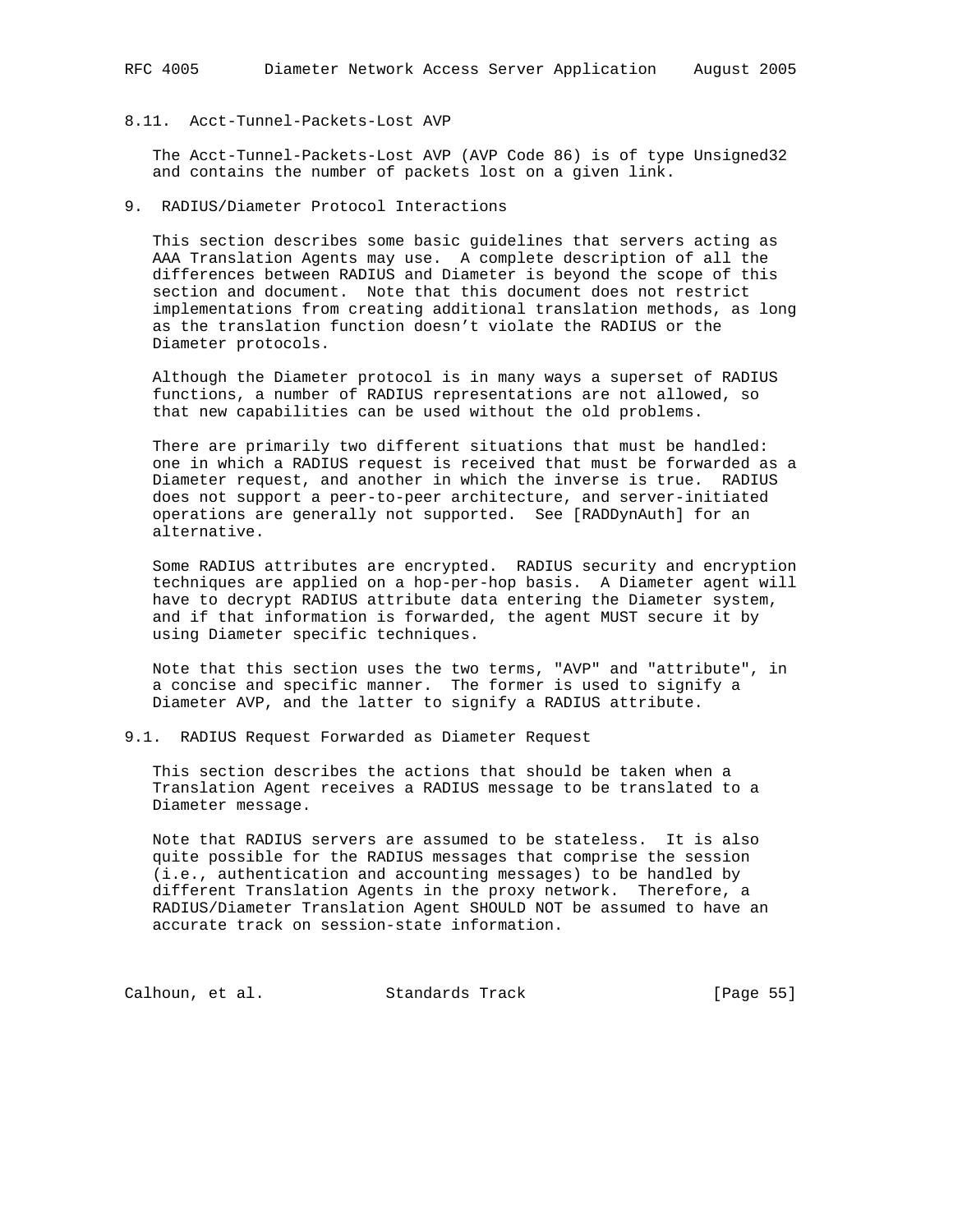When a Translation Agent receives a RADIUS message, the following steps should be taken:

- If a Message-Authenticator attribute is present, the value MUST be checked but not included in the Diameter message. If it is incorrect, the RADIUS message should be silently discarded. The gateway system SHOULD generate and include a Message- Authenticator in returned RADIUS responses.
- The transport address of the sender MUST be checked against the NAS identifying attributes. See the description of NAS- Identifier and NAS-IP-Address below.
- The Translation Agent must maintain transaction state information relevant to the RADIUS request, such as the Identifier field in the RADIUS header, any existing RADIUS Proxy-State attribute, and the source IP address and port number of the UDP packet. These may be maintained locally in a state table or saved in a Proxy-Info AVP group. A Diameter Session-Id AVP value must be created using a session state mapping mechanism.
- If the RADIUS request contained a State attribute and the prefix of the data is "Diameter/", the data following the prefix contains the Diameter Origin-Host/Origin-Realm/Session- Id. If no such attributes are present and the RADIUS command is an Access-Request, a new Session-Id is created. The Session-Id is included in the Session-Id AVP.
- The Diameter Origin-Host and Origin-Realm AVPs MUST be created and added by using the information from an FQDN corresponding to the NAS-IP-Address attribute (preferred if available), and/or to the NAS-Identifier attribute. (Note that the RADIUS NAS-Identifier is not required to be an FQDN.)
- The response MUST have an Origin-AAA-Protocol AVP added, indicating the protocol of origin of the message.
- The Proxy-Info group SHOULD be added, with the local server's identity specified in the Proxy-Host AVP. This should ensure that the response is returned to this system.
- The Destination-Realm AVP is created from the information found in the RADIUS User-Name attribute.

Calhoun, et al. Standards Track [Page 56]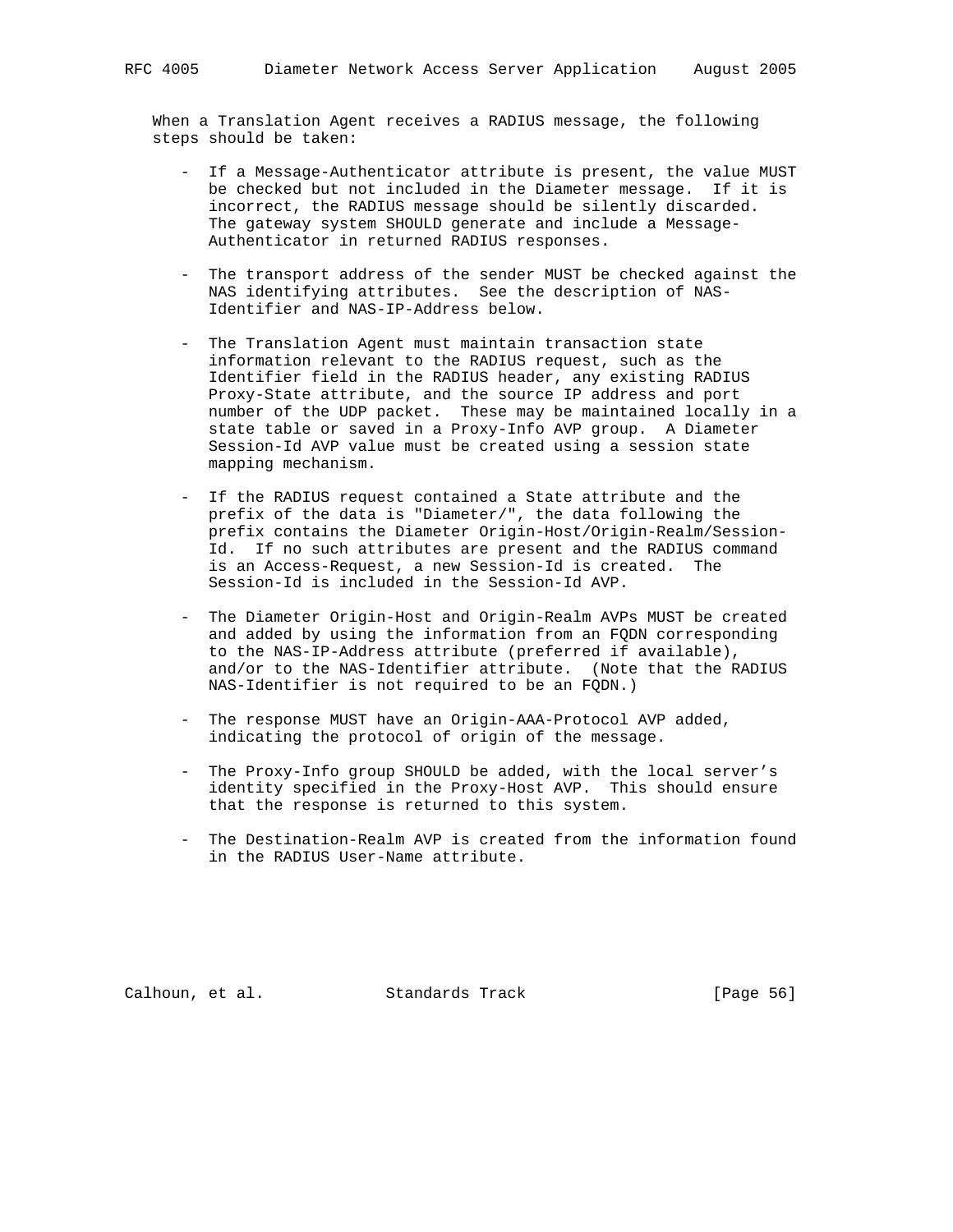- If the RADIUS User-Password attribute is present, the password must be unencrypted by using the link's RADIUS shared secret. The unencrypted value must be forwarded in a User-Password AVP using Diameter security.
- If the RADIUS CHAP-Password attribute is present, the Ident and Data portion of the attribute are used to create the CHAP-Auth grouped AVP.
- If the RADIUS message contains an address attribute, it MUST be converted to the appropriate Diameter AVP and type.
- If the RADIUS message contains Tunnel information [RADTunnels], the attributes or tagged groups should each be converted to a Diameter Tunneling Grouped AVP set. If the tunnel information contains a Tunnel-Password attribute, the RADIUS encryption must be resolved, and the password forwarded, by using Diameter security methods.
- If the RADIUS message received is an Accounting-Request, the Acct-Status-Type attribute value must be converted to a Accounting-Record-Type AVP value. If the Acct-Status-Type attribute value is STOP, the local server MUST issue a Session-Termination-Request message once the Diameter Accounting-Answer message has been received.
- If the Accounting message contains an Acct-Termination-Cause attribute, it should be translated to the equivalent Termination-Cause AVP value. (see below)
- If the RADIUS message contains the Accounting-Input-Octets, Accounting-Input-Packets, Accounting-Output-Octets, or Accounting-Output-Packets, these attributes must be converted to the Diameter equivalents. Further, if the Acct-Input- Gigawords or Acct-Output-Gigawords attributes are present, these must be used to properly compute the Diameter accounting AVPs.

 The corresponding Diameter response is always guaranteed to be received by the same Translation Agent that translated the original request, due to the contents of the Proxy-Info AVP group in the Diameter request. The following steps are applied to the response message during the Diameter-to-RADIUS translation:

 - If the Diameter Command-Code is set to AA-Answer and the Result-Code AVP is set to DIAMETER\_MULTI\_ROUND\_AUTH, the gateway must send a RADIUS Access-Challenge. This must have the Origin-Host, Origin-Realm, and Diameter Session-Id AVPs

Calhoun, et al. Standards Track [Page 57]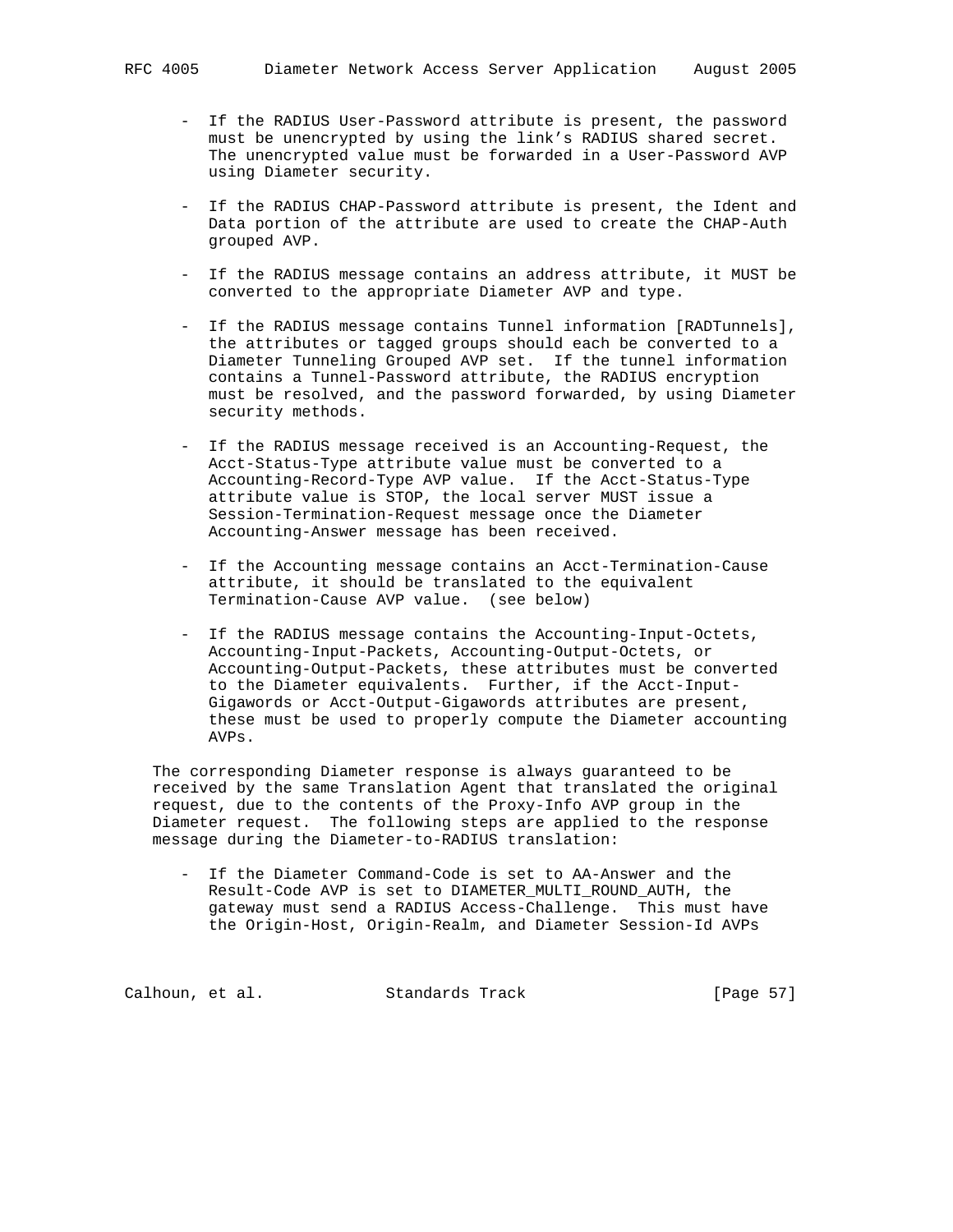encapsulated in the RADIUS State attribute, with the prefix "Diameter/", concatenated in the above order separated with "/" characters, in UTF-8 [UTF-8]. This is necessary to ensure that the Translation Agent receiving the subsequent RADIUS Access- Request will have access to the Session Identifier and be able to set the Destination-Host to the correct value. If the Multi-Round-Time-Out AVP is present, the value of the AVP MUST be inserted in the RADIUS Session-Timeout AVP.

- If the Command-Code is set to AA-Answer, the Diameter Session- Id AVP is saved in a new RADIUS Class attribute whose format consists of the string "Diameter/" followed by the Diameter Session Identifier. This will ensure that the subsequent Accounting messages, which could be received by any Translation Agent, would have access to the original Diameter Session Identifier.
- If a Proxy-State attribute was present in the RADIUS request, the same attribute is added in the response. This information may be found in the Proxy-Info AVP group, or in a local state table.
- If state information regarding the RADIUS request was saved in a Proxy-Info AVP or local state table, the RADIUS Identifier and UDP IP Address and port number are extracted and used in issuing the RADIUS reply.

 When translating a Diameter AA-Answer (with successful result code) to RADIUS Access-Accept that contains a Session-Timeout or Authorization-Lifetime AVP, take the following steps:

- If the Diameter message contains a Session-Timeout AVP but no Authorization-Lifetime AVP, translate it to a Session-Timeout attribute (not a Termination-Action).
- If the Diameter message contains an Authorization-Lifetime AVP but no Session-Timeout AVP, translate it to a Session-Timeout attribute and a Termination-Action set to AA-REQUEST. (Remove Authorization-Lifetime and Re-Auth-Request-Type.)
- If the Diameter message has both, the Session-Timeout must be greater than or equal to the Authorization-Lifetime (required by [BASE]). Translate it to a Session-Timeout value (with value from Authorization-Lifetime AVP, the smaller one) and with the Termination-Action set to AA-REQUEST. (Remove the Authorization-Lifetime and Re-Auth-Request-Type.)

Calhoun, et al. Standards Track [Page 58]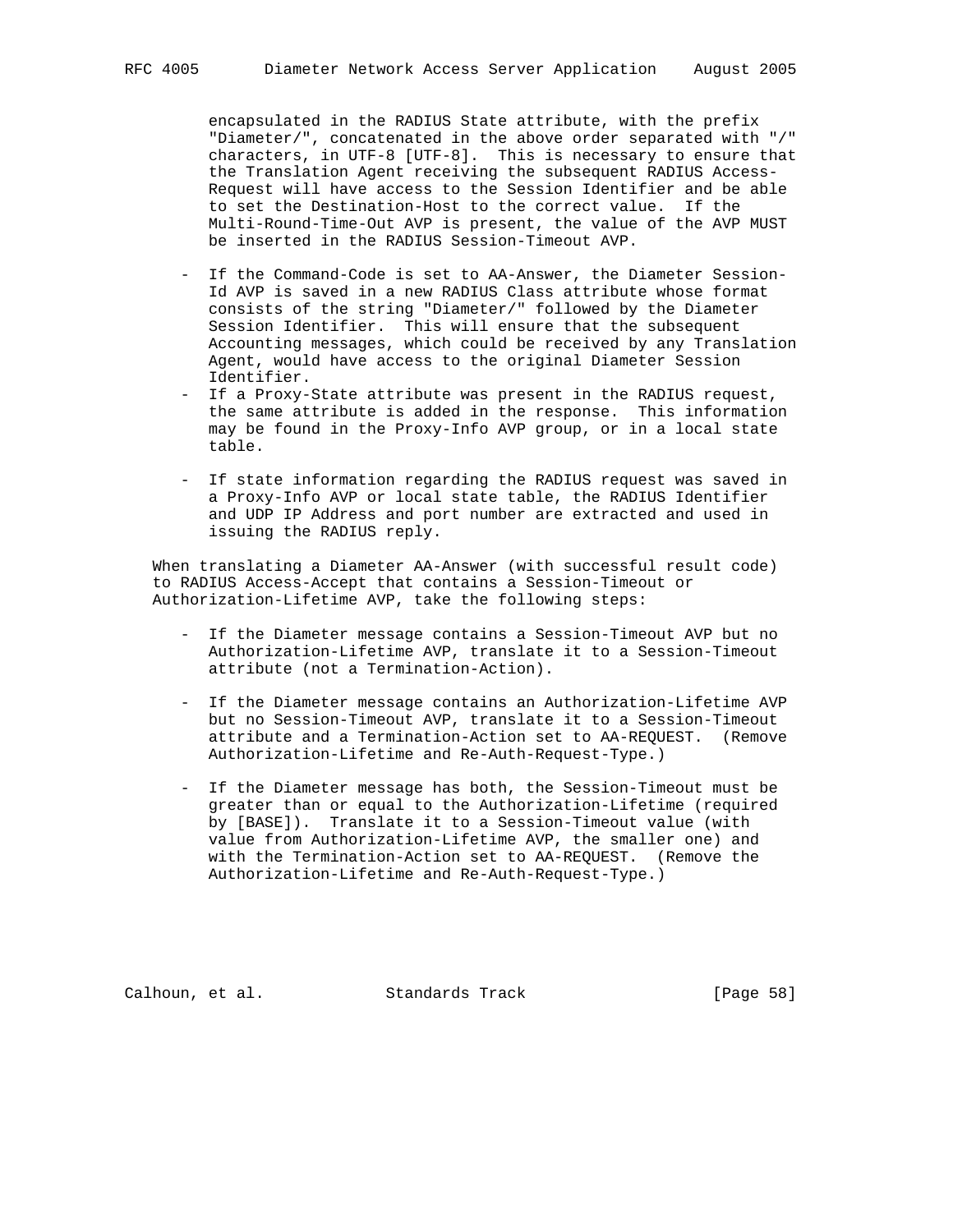## 9.1.1. RADIUS Dynamic Authorization Considerations

 A Diameter/RADIUS gateway may communicate with a server that implements RADIUS Dynamic Authorization [RADDynAuth]. If the server supports these functions, it MUST be listening on the assigned port and would receive RADIUS CoA-Request and Disconnect-Request messages. These can be mapped into the Diameter Re-Auth-Request (RAR) and Abort-Session-Request (ASR) message exchanges, respectively [BASE].

 If the [RADDynAuth] is not supported, the port would not be active and the RADIUS server would receive an ICMP Port Unreachable indication. Alternatively, if the messages are received but with an inappropriate Service-Type, the gateway can respond with the appropriate NAK message and an Error-Cause attribute with the value of 405, "Unsupported Service".

 The RADIUS CoA-Request and Disconnect-Request messages will not contain a Diameter Session-Id. Diameter requires that this value match an active session context. The gateway MUST have a session Id cache (or other means) to identify the sessions these functions pertain to. If unable to identify the session, the gateway (or NAS) should return an Error-Cause value 503, "Session Context Not Found".

 The RADIUS CoA-Request message only supports a change of authorization attributes, and the received CoA-Request SHOULD include a Service-Type of "Authorize-Only". This indicates an extended exchange request by the rules given in [RADDynAuth] section 3.2, note 6. This is the only type of exchange supported by Diameter [BASE].

 For the CoA-Request, the translated RAR message will have a Re-Auth- Type of AUTHORIZE\_ONLY. The returned RAA will be translated into a CoA-NAK with Error-Cause "Request Initiated". The gateway's Diameter client SHOULD also start a reauthorization sequence by sending an AAR message, which will be translated into an Access-Request message. The RADIUS server will use the Access-Accept (or Access-Reject) message to convey the new authorization attributes, which the gateway will pass back in an AAA message.

 Any attributes included in the COA-Request or Access-Accept message are to be considered mandatory in Diameter. If they cannot be supported, they MUST result in an error message return to the RADIUS server, with an Error-Cause of "Unsupported Attribute". The Diameter NAS will attempt to apply all the attributes supplied in the AA message to the session.

 A RADIUS Disconnect-Request message received by the gateway would be translated to a Diameter Abort-Session-Request (ASR) message [BASE]. The results will be returned by the Diameter client in an Abort-

Calhoun, et al. Standards Track [Page 59]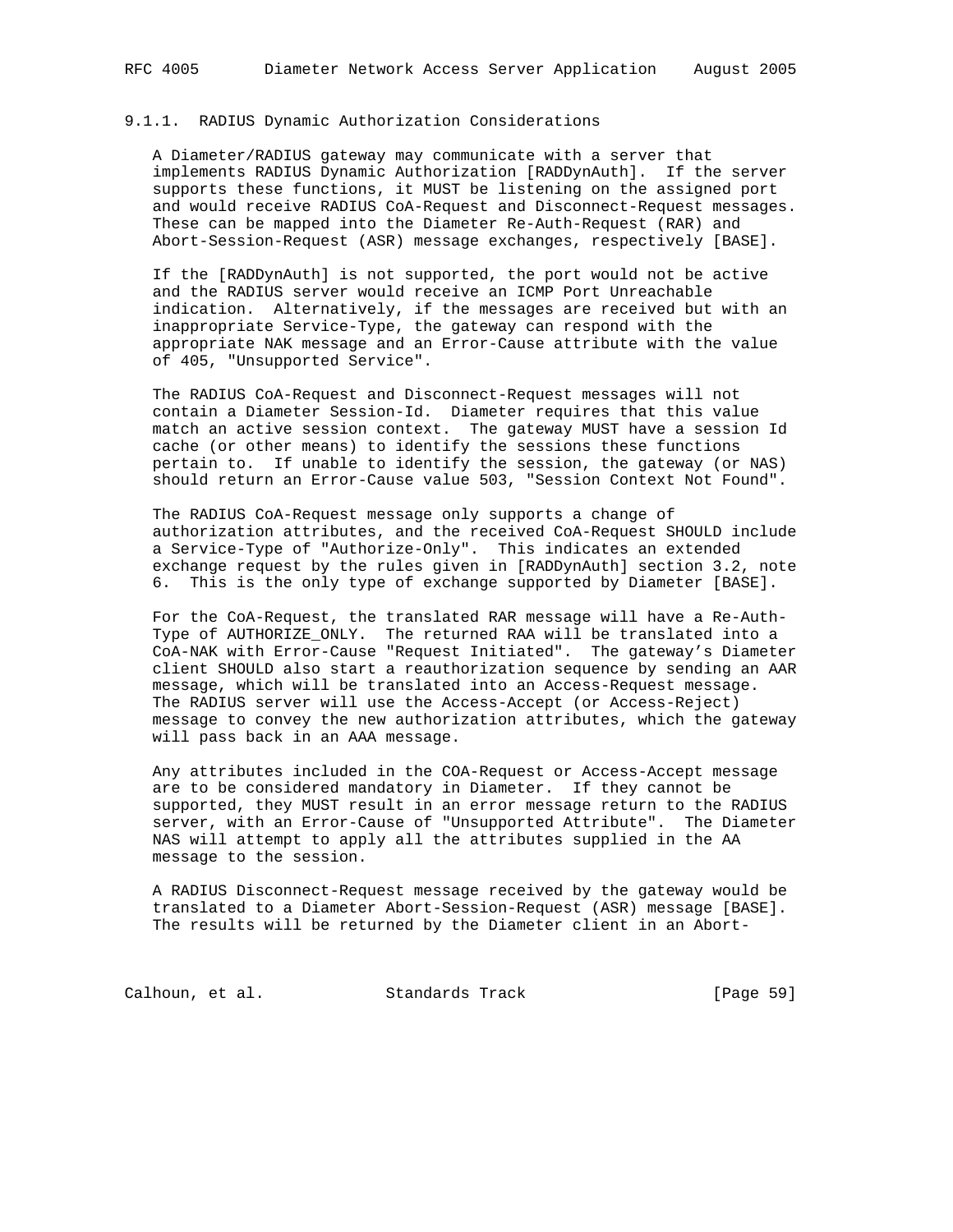Session-Answer (ASA) message. A success indication would translate to a RADIUS Disconnect-ACK, and a failure would generate a Disconnect-NAK.

9.2. Diameter Request Forwarded as RADIUS Request

 When a server receives a Diameter request to be forwarded to a RADIUS entity, the following are examples of the steps that may be taken:

- The Origin-Host AVP's value is inserted into the NAS-Identifier attribute.
- The following information MUST be present in the corresponding Diameter response and therefore MUST be saved, either in a local state table or encoded in a RADIUS Proxy-State attribute:
	- 1. Origin-Host AVP
	- 2. Session-Id AVP
	- 3. Proxy-Info AVP
	- 4. Any other AVP that MUST be present in the response and has no corresponding RADIUS attribute.
- If the CHAP-Auth AVP is present, the grouped AVPs are used to create the RADIUS CHAP-Password attribute data.
- If the User-Password AVP is present, the data should be encrypted and forwarded by using RADIUS rules. The same is true for any other RADIUS-encrypted attribute values.
- AVPs of the type Address must be translated to the corresponding RADIUS attribute.
- If the Accounting-Input-Octets, Accounting-Input-Packets, Accounting-Output-Octets, or Accounting-Output-Packets AVPs are present, they must be translated to the corresponding RADIUS attributes. If the value of the Diameter AVPs do not fit within a 32-bit RADIUS attribute, the RADIUS Acct-Input- Gigawords and Acct-Output-Gigawords must be used.
- If the RADIUS link supports the Message-Authenticator attribute [RADIUSExt], it SHOULD be generated and added to the request.

 When the corresponding response is received by the Translation Agent, which is guaranteed in the RADIUS protocol, the following steps may be taken:

Calhoun, et al. Standards Track [Page 60]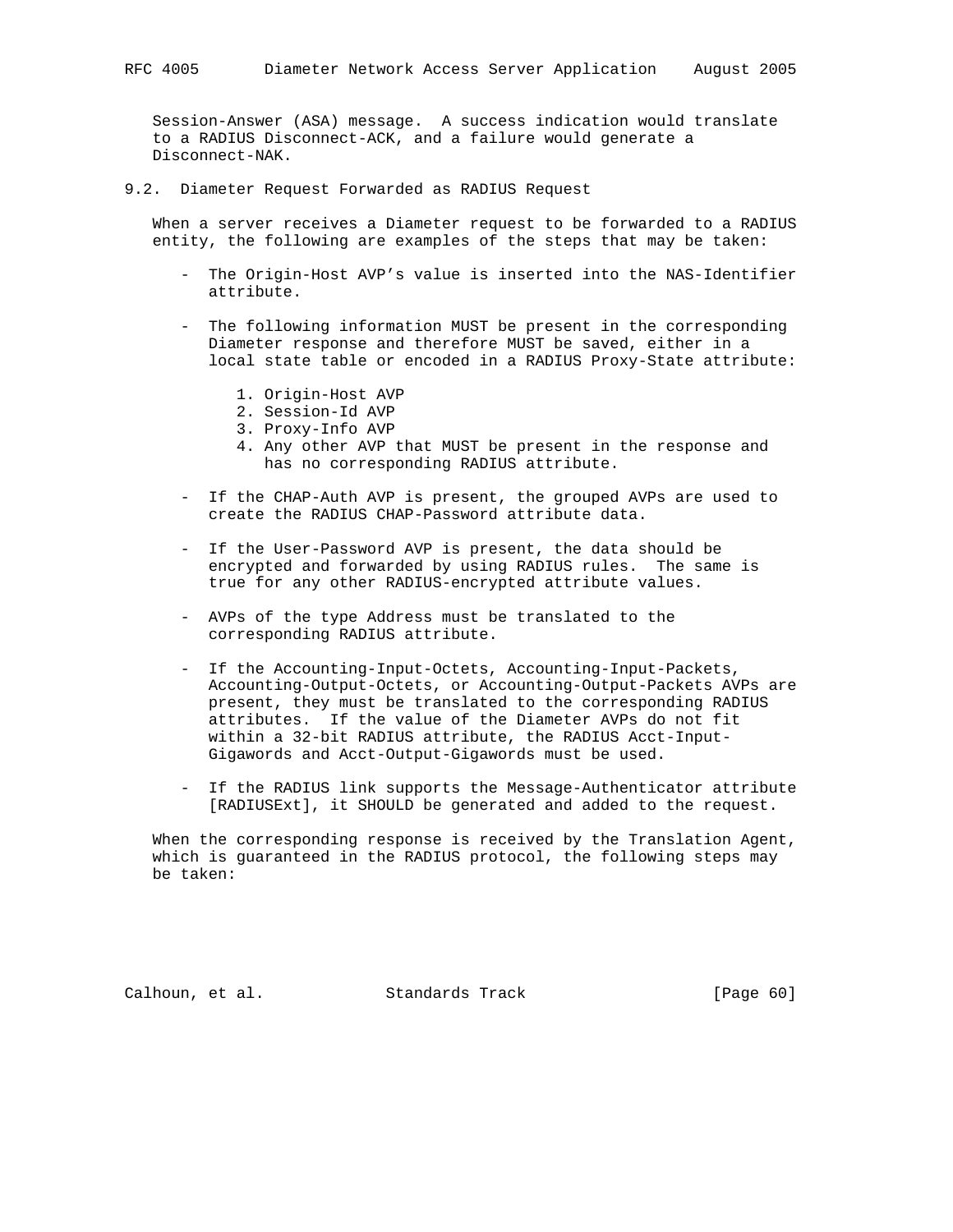- If the RADIUS code is set to Access-Challenge, a Diameter AA- Answer message is created with the Result-Code set to DIAMETER\_MULTI\_ROUND\_AUTH. If the Session-Timeout AVP is present in the RADIUS message, its value is inserted into the Multi-Round-Time-Out AVP.
- If a Proxy-State attribute is present, extract the encoded information; otherwise, retrieve the original Proxy-Info AVP group information from the local state table.
- The response's Origin-Host information is created from the FQDN of the RADIUS message's source IP address. The same FQDN is also stored to a Route-Record AVP.
- The response's Destination-Host AVP is copied from the saved request's Origin-Host information.
- The Session-Id information can be recovered from local state, or from the constructed State or Proxy-State attribute, as above.
- If a Proxy-Info AVP was present in the request, the same AVP MUST be added to the response.
- If the RADIUS State attributes are present, they must be present in the Diameter response, minus those added by the gateway.
- Any other AVPs that were saved at request time, and that MUST be present in the response, are added to the message.

 When translating a RADIUS Access-Accept to Diameter AA-Answer that contains a Session-Timeout attribute, do the following:

- If the RADIUS message contains a Session-Timeout attribute and a Termination-Action attribute set to DEFAULT (or no Termination-Action attribute at all), translate it to AA-Answer with a Session-Timeout AVP and remove the Termination-Action attribute.
- If the RADIUS message contains a Session-Timeout attribute and a Termination-Action attribute set to AA-REQUEST, translate it to AA-Answer with Authorization-Lifetime AVP and with Re-Auth- Request-Type set to AUTHORIZE\_AUTHENTICATE and remove the Session-Timeout attribute.

Calhoun, et al. Standards Track [Page 61]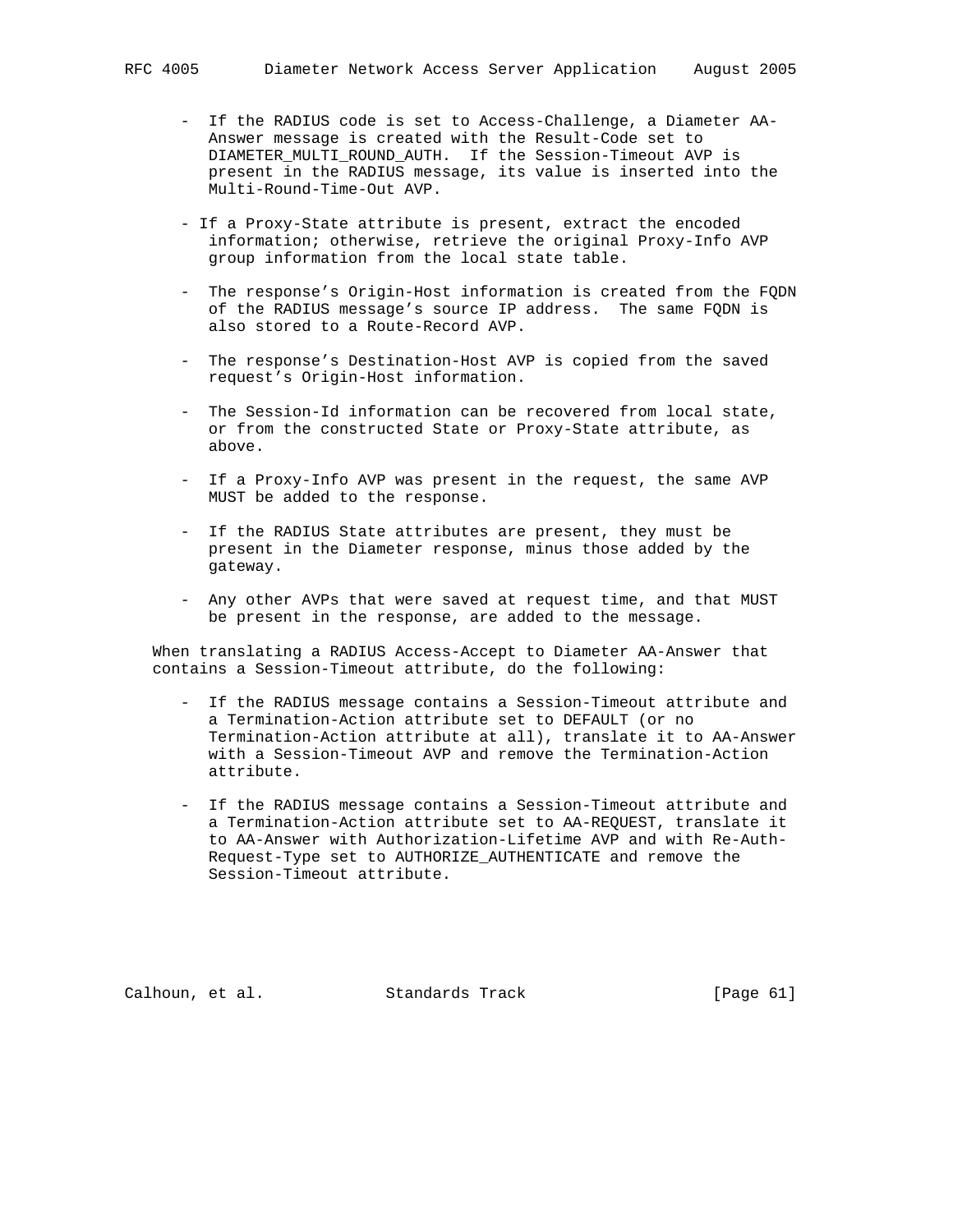#### 9.2.1. RADIUS Dynamic Authorization Considerations

 A RADIUS/Diameter gateway communicating with a RADIUS client that implements RADIUS Dynamic Authorization [RADDynAuth] may translate Diameter Re-Auth-Request (RAR) messages and Abort-Session-Request (ASR) messages [BASE] into RADIUS CoA-Request and Disconnect-Request messages respectively.

 If the RADIUS client does not support the capability, the gateway will receive an ICMP Port Unreachable indication when it transmits the RADIUS message. Even if the NAS supports [RADDynAuth], it may not support the Service-Type in the request message. In this case it will respond with a NAK message and (optionally) an Error-Cause attribute with value 405, "Unsupported Service". If the gateway encounters these error conditions, or if it does not support [RADDynAuth], it sends a Diameter Answer message with an Result-Code AVP of "DIAMETER\_COMMAND\_UNSUPPORTED" to the AAA server.

 When encoding the RADIUS messages, the gateway MUST include the Diameter Session-ID in the RADIUS State attribute value, as mentioned above. The RADIUS client should return it in the response.

 A Diameter Re-Auth-Request (RAR) message [BASE] received by the gateway will be translated into a RADIUS CoA-Request and sent to the RADIUS client. The RADIUS client should respond with a CoA-ACK or CoA-NAK message, which the gateway should translate into a Re-Auth- Answer (RAA) message.

 If the gateway receives a RADIUS CoA-NAK response containing a Service-Type Attribute with value "Authorize Only" and an Error-Cause Attribute with value "Request Initiated", this indicates an extended exchange request per [RADDynAuth] section 3.2, note 6.

 The response is translated to a Diameter Re-Auth-Answer (RAA) with a Result-Code AVP of "DIAMETER\_LIMITED\_SUCCESS" sent to the AAA server.

 Subsequently, the gateway should receive a RADIUS Access-Request from the NAS, with a Service-Type of "Authorize Only". This is translated into a Diameter AA-Request with an Auth-Request-Type AVP of AUTHORIZE\_ONLY and sent to the AAA server. The AAA server will then reply with a Diameter AA-Answer, which is translated into a RADIUS Access-Accept or Access-Reject, depending on the value of the Result-Code AVP.

 A Diameter Abort-Session-Request (ASR) message [BASE] received by the gateway will be translated into a RADIUS Disconnect-Request and sent to the RADIUS client. The RADIUS client should respond with a

Calhoun, et al. Standards Track [Page 62]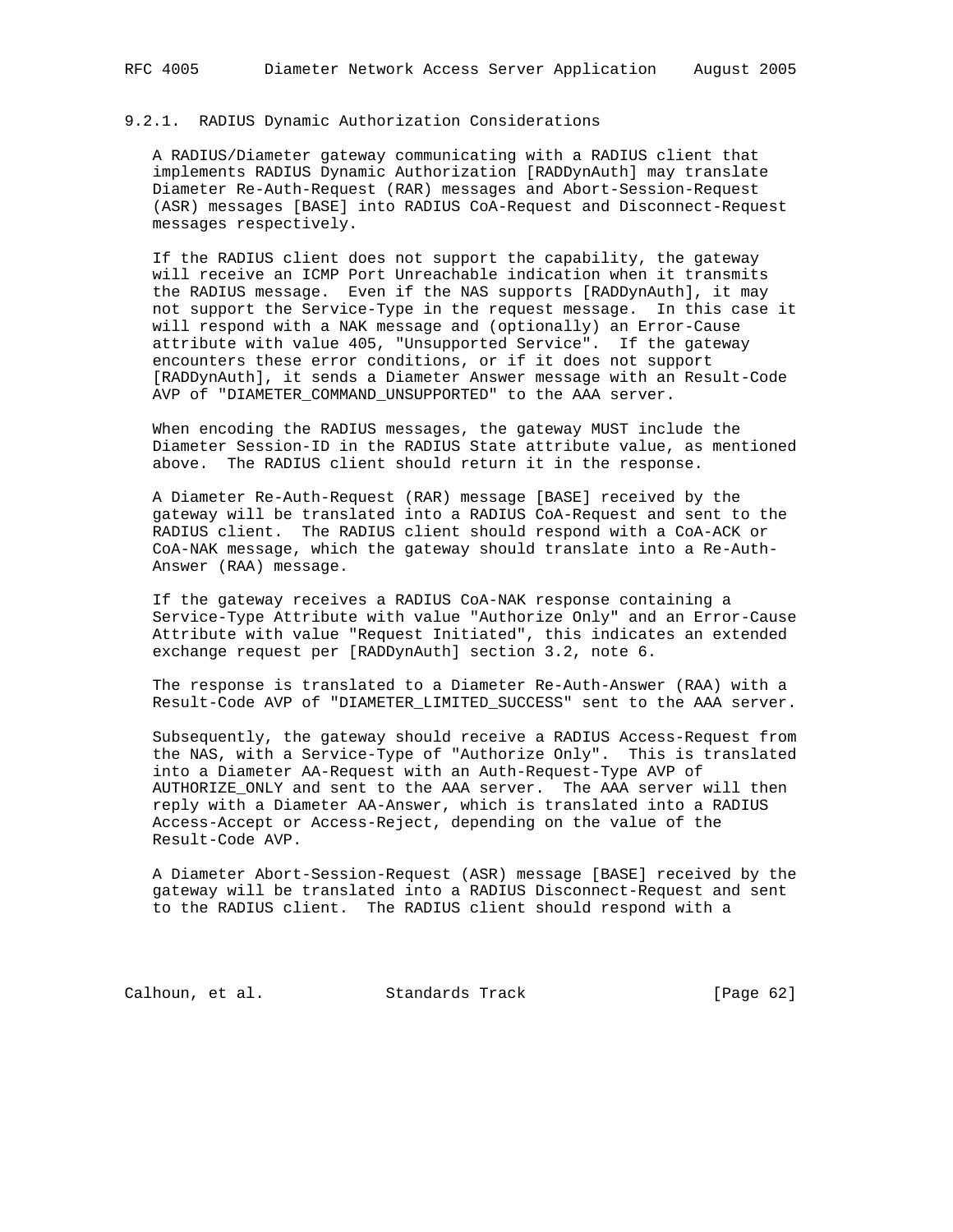Disconnect-ACK or Disconnect-NAK message, which the gateway should translate into an Abort-Session-Answer (ASA) message.

 If the gateway receives a RADIUS Disconnect-NAK response containing a Service-Type Attribute with value "Authorize Only" and an Error-Cause Attribute with value "Request Initiated", the Disconnect-NAK response is translated into a Diameter Abort-Session-Answer (ASA) with a Result-Code AVP of "DIAMETER\_LIMITED\_SUCCESS" sent to the AAA server.

 Subsequently, the gateway should receive a RADIUS Access-Request from the NAS, with a Service-Type of "Authorize Only". This is translated into a Diameter AA-Request with an Auth-Request-Type AVP of AUTHORIZE\_ONLY and sent to the AAA server. The AAA server will then reply with a Diameter AA-Answer, which is translated into a RADIUS Access-Accept or Access-Reject, depending on the value of the Result-Code AVP.

9.3. AVPs Used Only for Compatibility

 The AVPs defined in this section SHOULD only be used for backwards compatibility when a Diameter/RADIUS translation function is invoked and are not typically originated by Diameter systems during normal operations.

|                         |     |                         |             |      | AVP Flag rules |                    |                |      |  |
|-------------------------|-----|-------------------------|-------------|------|----------------|--------------------|----------------|------|--|
| Attribute Name          | AVP | Section<br>Code Defined | Value Type  | MUST | MAY            | <b>SHLD</b><br>NOT | MUST<br>NOT    | Encr |  |
| NAS-Identifier          | 32  | 9.3.1                   | UTF8String  | M    | Ρ              |                    | V              | Y    |  |
| NAS-IP-Address          | 4   | 9.3.2                   | OctetString | M    | P              |                    | V              | Y    |  |
| NAS-IPv6-Address        | 95  | 9.3.3                   | OctetString | M    | $\mathbf{P}$   |                    | V              | Y    |  |
| State                   | 24  | 9.3.4                   | OctetString | M    | $\mathbf{P}$   |                    | V              | Y    |  |
| Termination-<br>Cause   | 295 | 9.3.5                   | Enumerated  | М    | $\mathbf{P}$   |                    | $\overline{U}$ | Y    |  |
| Origin-AAA-<br>Protocol | 408 | 9.3.6                   | Enumerated  | M    | P              |                    | $\overline{V}$ | Y    |  |

#### 9.3.1. NAS-Identifier AVP

 The NAS-Identifier AVP (AVP Code 32) [RADIUS] is of type UTF8String and contains the identity of the NAS providing service to the user. This AVP SHOULD only be added by a RADIUS/Diameter Translation Agent. When this AVP is present, the Origin-Host AVP identifies the NAS providing service to the user.

Calhoun, et al. Standards Track [Page 63]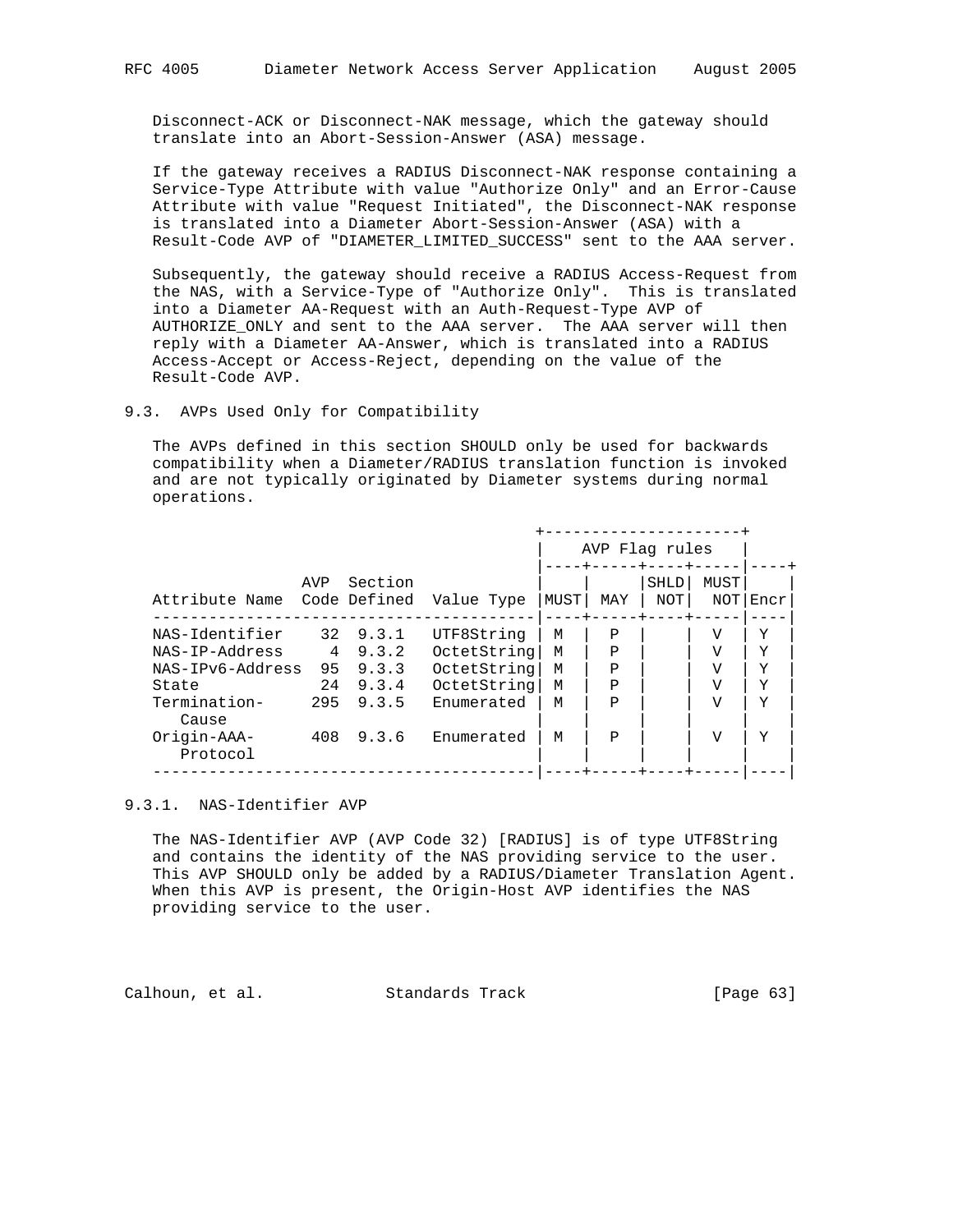In RADIUS it would be possible for a rogue NAS to forge the NAS- Identifier attribute. Diameter/RADIUS translation agents SHOULD attempt to check a received NAS-Identifier attribute against the source address of the RADIUS packet, by doing an A/AAAA RR query. If the NAS-Identifier attribute contains an FQDN, then such a query would resolve to an IP address matching the source address. However, the NAS-Identifier attribute is not required to contain an FQDN, so such a query could fail. If it fails, an error should be logged, but no action should be taken, other than a reverse lookup on the source address and insert the resulting FQDN into the Route-Record AVP.

 Diameter agents and servers SHOULD check whether a NAS-Identifier AVP corresponds to an entry in the Route-Record AVP. If no match is found, then an error is logged, but no other action is taken.

## 9.3.2. NAS-IP-Address AVP

 The NAS-IP-Address AVP (AVP Code 4) [RADIUS] is of type OctetString and contains the IP Address of the NAS providing service to the user. This AVP SHOULD only be added by a RADIUS/Diameter Translation Agent. When this AVP is present, the Origin-Host AVP identifies the NAS providing service to the user.

 In RADIUS it would be possible for a rogue NAS to forge the NAS-IP- Address attribute value. Diameter/RADIUS translation agents MUST check a received NAS-IP-Address or NAS-IPv6-Address attribute against the source address of the RADIUS packet. If they do not match and the Diameter/RADIUS translation agent does not know whether the packet was sent by a RADIUS proxy or NAS (e.g., no Proxy-State attribute), then by default it is assumed that the source address corresponds to a RADIUS proxy, and that the NAS Address is behind that proxy, potentially with some additional RADIUS proxies in between. The Diameter/RADIUS translation agent MUST insert entries in the Route-Record AVP corresponding to the apparent route. This implies doing a reverse lookup on the source address and NAS-IP- Address or NAS-IPv6-Address attributes to determine the corresponding FQDNs.

 If the source address and the NAS-IP-Address or NAS-IPv6-Address do not match, and the Diameter/RADIUS translation agent knows that it is talking directly to the NAS (e.g., there are no RADIUS proxies between it and the NAS), then the error should be logged, and the packet MUST be discarded.

 Diameter agents and servers MUST check whether the NAS-IP-Address AVP corresponds to an entry in the Route-Record AVP. This is done by doing a reverse lookup (PTR RR) for the NAS-IP-Address to retrieve the corresponding FQDN, and by checking for a match with the Route-

Calhoun, et al. Standards Track [Page 64]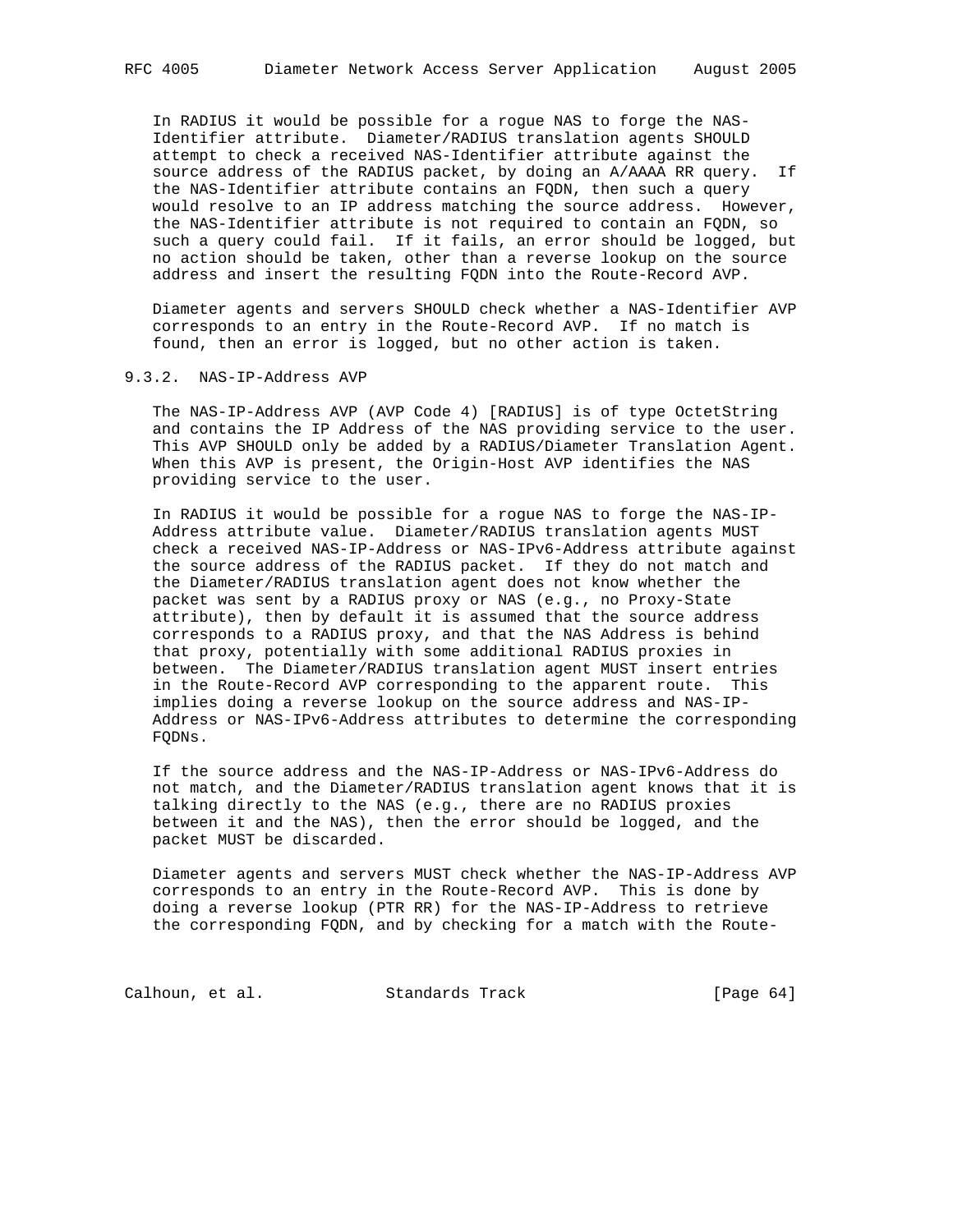Record AVP. If no match is found, then an error is logged, but no other action is taken.

# 9.3.3. NAS-IPv6-Address AVP

 The NAS-IPv6-Address AVP (AVP Code 95) [RADIUSIPv6] is of type OctetString and contains the IPv6 Address of the NAS providing service to the user. This AVP SHOULD only be added by a RADIUS/Diameter Translation Agent. When this AVP is present, the Origin-Host AVP identifies the NAS providing service to the user.

 In RADIUS it would be possible for a rogue NAS to forge the NAS- IPv6-Address attribute. Diameter/RADIUS translation agents MUST check a received NAS-IPv6-Address attribute against the source address of the RADIUS packet. If they do not match and the Diameter/RADIUS translation agent does not know whether the packet was sent by a RADIUS proxy or NAS (e.g., no Proxy-State attribute), then by default it is assumed that the source address corresponds to a RADIUS proxy, and that the NAS-IPv6-Address is behind that proxy, potentially with some additional RADIUS proxies in between. The Diameter/RADIUS translation agent MUST insert entries in the Route- Record AVP corresponding to the apparent route. This implies doing a reverse lookup on the source address and NAS-IPv6-Address attributes to determine the corresponding FQDNs.

 If the source address and the NAS-IPv6-Address do not match, and the Diameter/RADIUS translation agent knows that it is talking directly to the NAS (e.g., there are no RADIUS proxies between it and the NAS), then the error should be logged, and the packet MUST be discarded.

 Diameter agents and servers MUST check whether the NAS-IPv6-Address AVP corresponds to an entry in the Route-Record AVP. This is done by doing a reverse lookup (PTR RR) for the NAS-IPv6-Address to retrieve the corresponding FQDN, and by checking for a match with the Record- Route AVP. If no match is found, then an error is logged, but no other action is taken.

# 9.3.4. State AVP

 The State AVP (AVP Code 24) [RADIUS] is of type OctetString and has two uses in the Diameter NAS application.

 The State AVP MAY be sent by a Diameter Server to a NAS in an AA- Response command that contains a Result-Code of DIAMETER\_MULTI\_ROUND\_AUTH. If so, the NAS MUST return it unmodified in the subsequent AA-Request command.

Calhoun, et al. Standards Track [Page 65]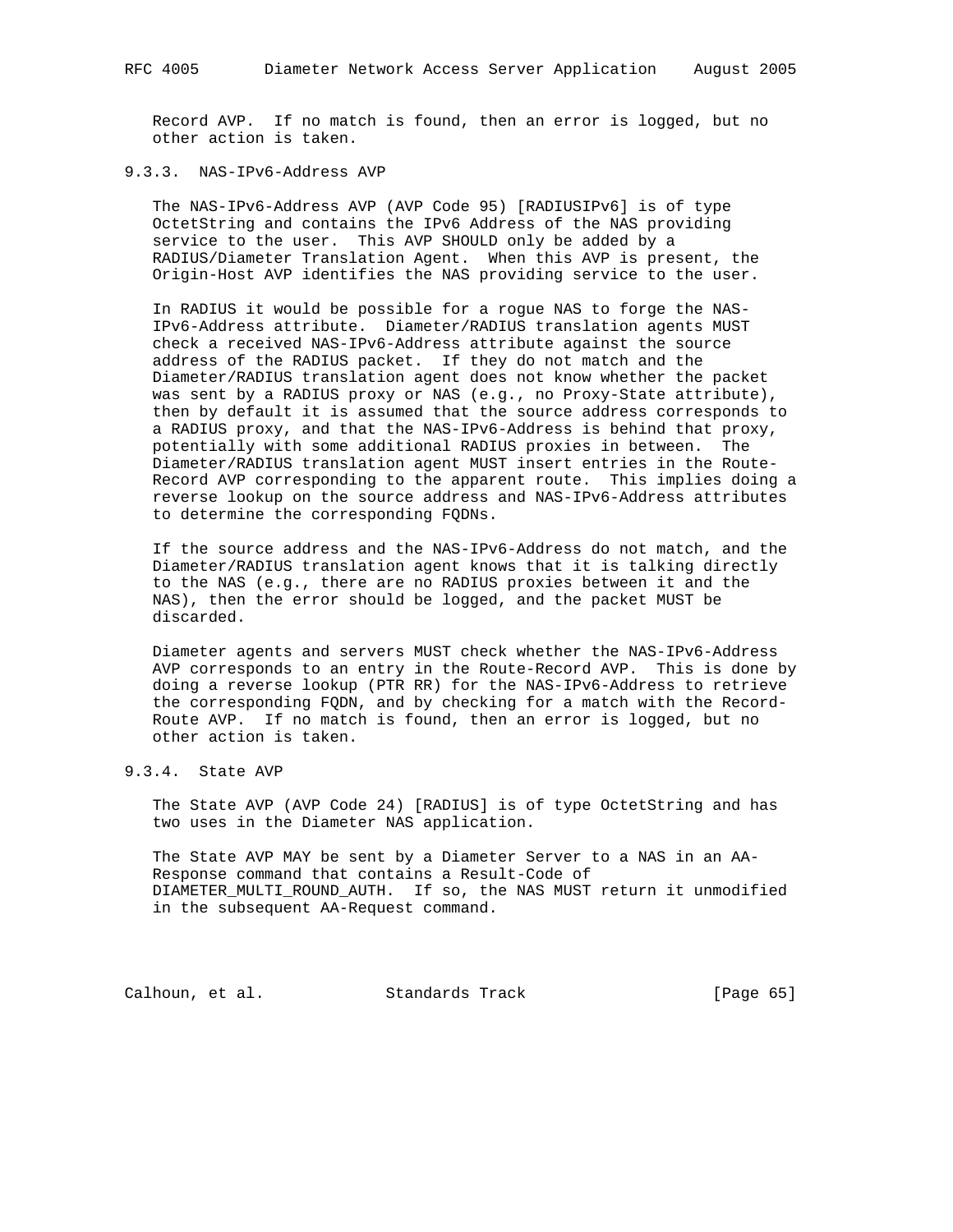The State AVP MAY also be sent by a Diameter Server to a NAS in an AA-Response command that also includes a Termination-Action AVP with the value of AA-REQUEST. If the NAS performs the Termination-Action by sending a new AA-Request command upon termination of the current service, it MUST return the State AVP unmodified in the new request command.

 In either usage, the NAS MUST NOT interpret the AVP locally. Usage of the State AVP is implementation dependent.

## 9.3.5. Termination-Cause AVP Code Values

 This section defines a mapping between Termination-Cause AVP code values and RADIUS Acct-Terminate-Cause attribute code values from RFC 2866 [RADIUSAcct] and [RADIUSTypes], thereby allowing a RADIUS/Diameter Translation Agent to convert between the attribute and AVP values. This section thus extends the definitions in the "Termination-Cause AVP" section of the Base Diameter specification.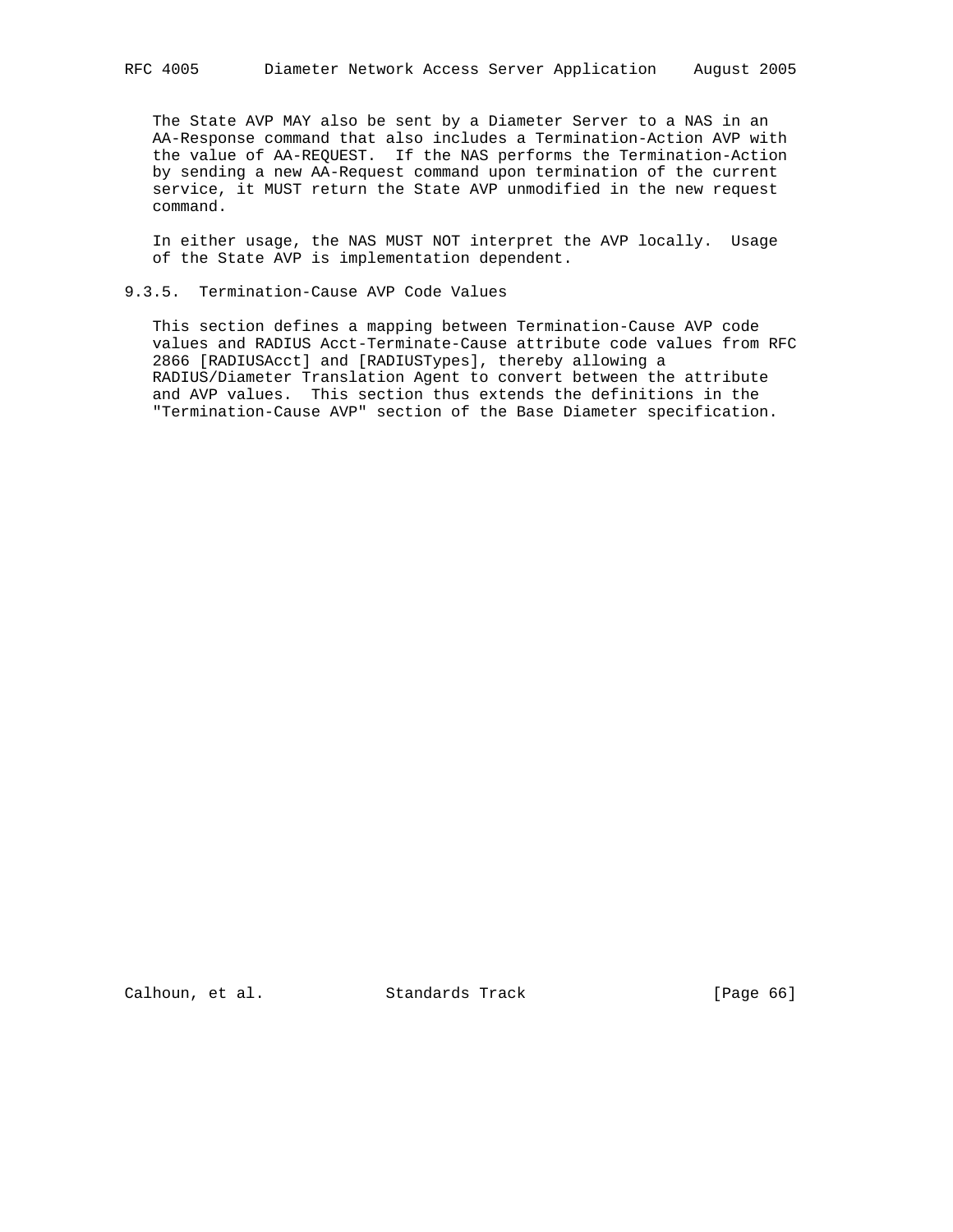The table in this section defines the mapping between Termination- Cause AVP and RADIUS Acct-Terminate-Cause causes.

|                          |                | Value    |             |
|--------------------------|----------------|----------|-------------|
| Cause Value Name         | RADIUS         | Diameter |             |
| User Request             | 1              | 11       |             |
| Lost Carrier             | $\overline{2}$ | 12       |             |
| Lost Service             | 3              | 13       |             |
| Idle Timeout             | 4              | 14       |             |
| Session Timeout          | 5              | 15       |             |
| Admin Reset              | 6              | 16       |             |
| Admin Reboot             | 7              | 17       |             |
| Port Error               | 8              | 18       |             |
| NAS Error                | 9              | 19       |             |
| NAS Request              | 10             | 20       |             |
| NAS Reboot               | 11             | 21       |             |
| Port Unneeded            | 12             | 22       |             |
| Port Preempted           | 13             | 23       |             |
| Port Suspended           | 14             | 24       |             |
| Service Unavailable      | 15             | 25       |             |
| Callback                 | 16             | 26       |             |
| User Error               | 17             | 27       |             |
| Host Request             | 18             | 28       |             |
| Supplicant Restart       | 19             | 29       | [RAD802.1X] |
| Reauthentication Failure | 20             | 30       | [RAD802.1X] |
| Port Reinit              | 2.1            | 31       | [RAD802.1X] |
| Port Disabled            | 22             | 32       | [RAD802.1X] |

From RFC 2866, the termination causes are as follows:

| User Request |  | User requested termination of service, for    |  |  |  |
|--------------|--|-----------------------------------------------|--|--|--|
|              |  | example with LCP Terminate or by logging out. |  |  |  |

- Lost Carrier **DCD** was dropped on the port.
- Lost Service Service can no longer be provided; for example, user's connection to a host was interrupted.
- Idle Timeout 1dle timer expired.

Session Timeout Maximum session length timer expired.

Admin Reset Administrator reset the port or session.

| Calhoun, et al. |  | Standards Track | [Page 67] |  |  |
|-----------------|--|-----------------|-----------|--|--|
|-----------------|--|-----------------|-----------|--|--|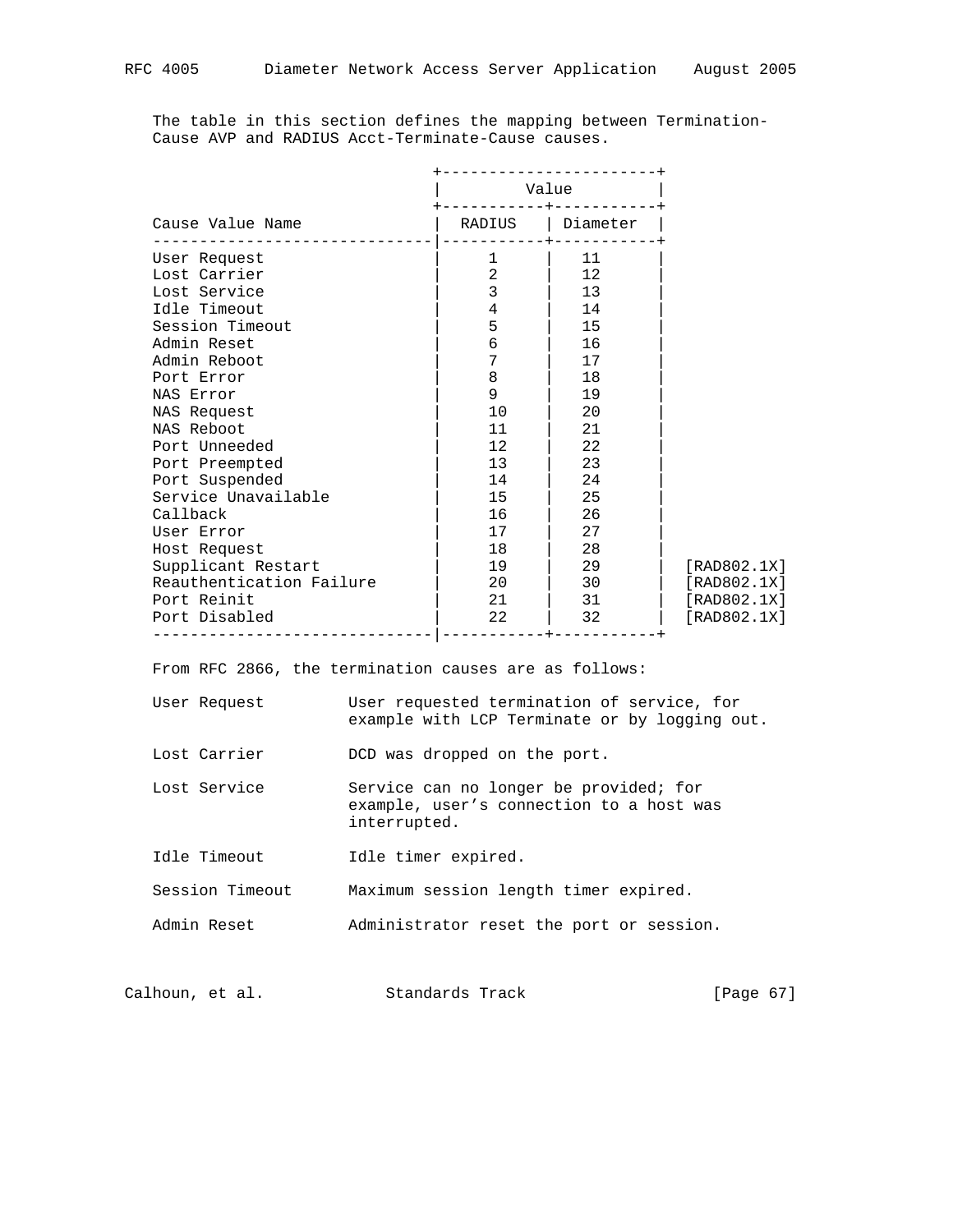| RFC 4005            |                              |  | Diameter Network Access Server Application                                                                                                                                      | August 2005 |  |
|---------------------|------------------------------|--|---------------------------------------------------------------------------------------------------------------------------------------------------------------------------------|-------------|--|
| Admin Reboot        |                              |  | Administrator is ending service on the NAS,<br>for example, prior to rebooting the NAS.                                                                                         |             |  |
| Port Error          | required ending the session. |  | NAS detected an error on the port that                                                                                                                                          |             |  |
| NAS Error           |                              |  | NAS detected an error (other than on the<br>port) that required ending the session.                                                                                             |             |  |
| NAS Request         | otherwise listed here.       |  | NAS ended the session for a non-error reason not                                                                                                                                |             |  |
| NAS Reboot          |                              |  | NAS ended the session to reboot<br>non-administratively ("crash").                                                                                                              |             |  |
| Port Unneeded       |                              |  | NAS ended the session because resource usage<br>fell below a low-water mark (for example, if<br>a bandwidth-on-demand algorithm decided that<br>the port was no longer needed). |             |  |
| Port Preempted      |                              |  | NAS ended the session to allocate the<br>port to a higher priority use.                                                                                                         |             |  |
| Port Suspended      | session.                     |  | NAS ended the session to suspend a virtual                                                                                                                                      |             |  |
| Service Unavailable |                              |  | NAS was unable to provide requested service.                                                                                                                                    |             |  |
| Callback            |                              |  | NAS is terminating the current session<br>to perform callback for a new session.                                                                                                |             |  |
| User Error          | session termination.         |  | Input from user is in error, causing                                                                                                                                            |             |  |
| Host Request        |                              |  | Login Host terminated session normally.                                                                                                                                         |             |  |

9.3.6. Origin-AAA-Protocol

 The Origin-AAA-Protocol AVP (AVP Code 408) is of the type Enumerated and should be inserted in a Diameter message translated by a gateway system from another AAA protocol, such as RADIUS. It identifies the source protocol of the message to the Diameter system receiving the message.

The supported values are:

1 RADIUS

Calhoun, et al. Standards Track [Page 68]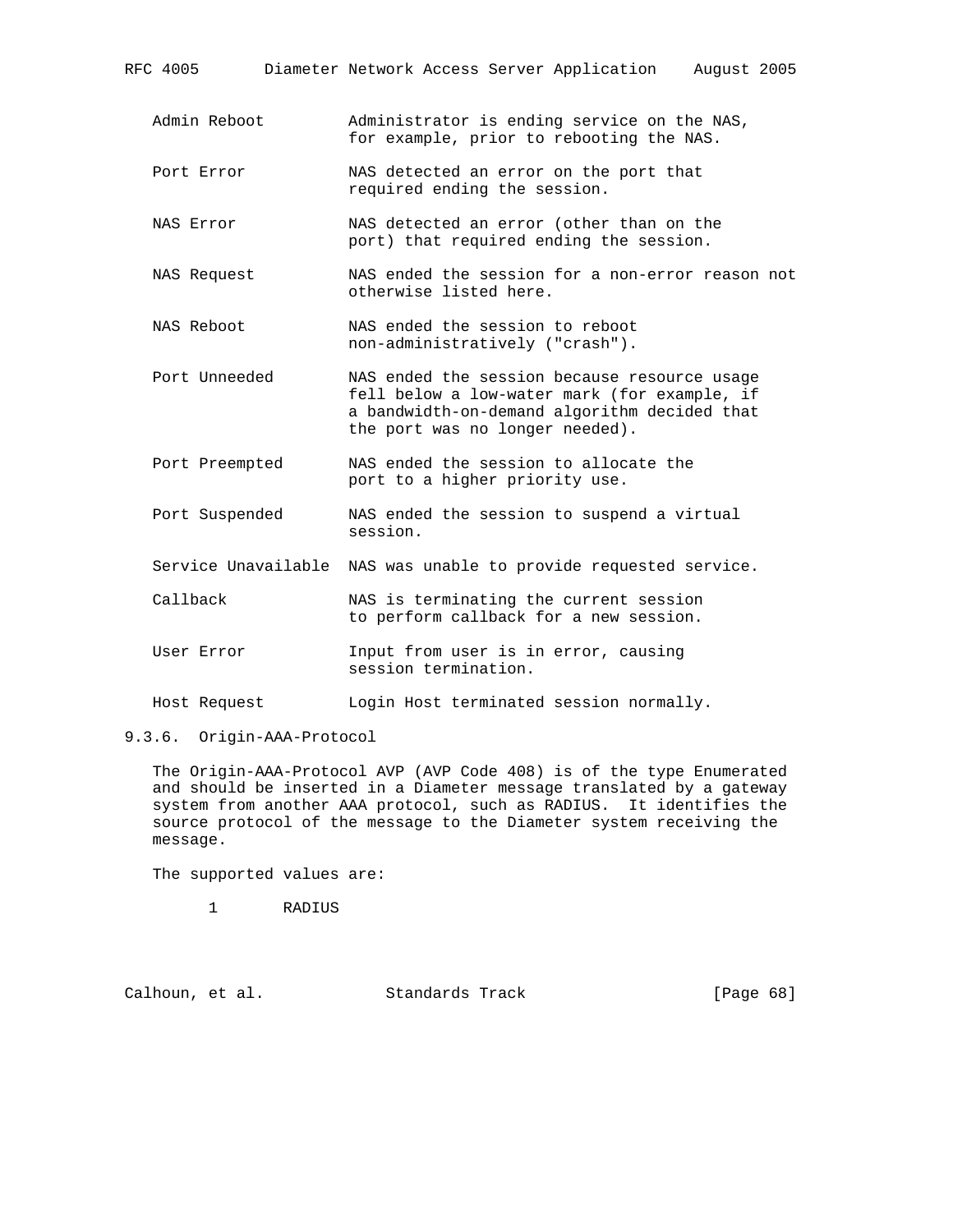# 9.4. Prohibited RADIUS Attributes

 The following RADIUS attributes MUST NOT appear in a Diameter message. Instead, they are translated to other Diameter AVPs or handled in some special manner. The rules for the treatment of the attributes are discussed in sections 9.1, 9.2, and 9.6.

| Attribute Description    | Defined  | Nearest Diameter AVP      |
|--------------------------|----------|---------------------------|
| 3 CHAP-Password          | RFC 2865 | CHAP-Auth Group           |
| 26 Vendor-Specific       | RFC 2865 | Vendor Specific AVP       |
| 29 Termination-Action    | RFC 2865 | Authorization-Lifetime    |
| 40 Acct-Status-Type      | RFC 2866 | Accounting-Record-Type    |
| 42 Acct-Input-Octets     | RFC 2866 | Accounting-Input-Octets   |
| 43 Acct-Output-Octets    | RFC 2866 | Accounting-Output-Octets  |
| 47 Acct-Input-Packets    | RFC 2866 | Accounting-Input-Packets  |
| 48 Acct-Output-Packets   | RFC 2866 | Accounting-Output-Packets |
| 49 Acct-Terminate-Cause  | RFC 2866 | Termination-Cause         |
| 52 Acct-Input-Gigawords  | RFC 2869 | Accounting-Input-Octets   |
| 53 Acct-Output-Gigawords | RFC 2869 | Accounting-Output-Octets  |
| 80 Message-Authenticator | RFC 2869 | none - check and discard  |

#### 9.5. Translatable Diameter AVPs

 In general, Diameter AVPs that are not RADIUS compatible have code values greater than 255. The table in the section above shows the AVPs that can be converted into RADIUS attributes.

 Another problem may occur with Diameter AVP values that may be more than 253 octets in length. Some RADIUS attributes (including but not limited to (8)Reply-Message, (79)EAP-Message, and (77)Connect-Info) allow concatenation of multiple instances to overcome this limitation. If this is not possible, a Result-Code of DIAMETER\_INVALID\_AVP\_LENGTH should be returned.

## 9.6. RADIUS Vendor Specific Attributes

 RADIUS supports the inclusion of Vendor Specific Attributes (VSAs) through the use of attribute 26. The recommended format [RADIUS] of the attribute data field includes a 4 octet vendor code followed by a one octet vendor type field and a one octet length field. The last two fields MAY be repeated.

 A system communicating between Diameter and RADIUS MAY have specific knowledge of vendor formats, and MAY be able to translate between the two formats. However, given the deployment of many RADIUS vendor formats that do not follow the example format in RFC 2865 [RADIUS], (e.g., those that use a longer vendor type code) the translations in

Calhoun, et al. Standards Track [Page 69]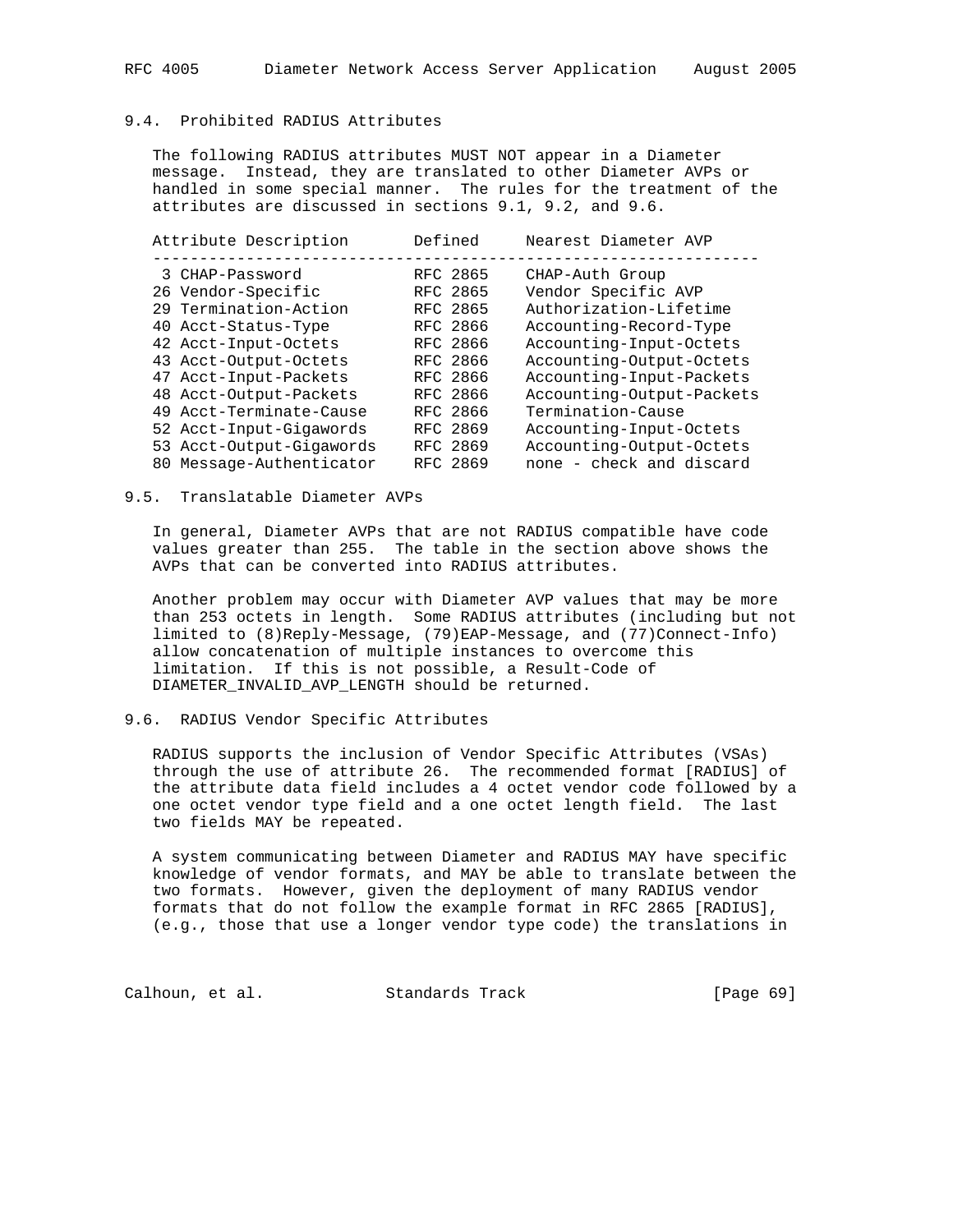the next two sections will not work in general for those VSAs. RFC 2865 states that a robust implementation SHOULD support the field as undistinguished octets.

 Systems that don't have vendor format knowledge MAY discard such attributes without knowing a suitable translation. An alternative format is under consideration [VSA], which proposes encodings that would preserve the native information and not require vendor knowledge in the gateway system.

 The following sections are an example for translating RADIUS VSAs that use the example RADIUS format, and Diameter VSAs that have type codes less than 255, and value field lengths less than 252.

9.6.1. Forwarding a Diameter Vendor Specific AVP as a RADIUS VSA

 For Type codes less than 255, the value field length MUST be less than 252 or the AVP will be discarded. The RADIUS VSA attribute should consist of the following fields;

 RADIUS Type = 26, Vendor Specific Attribute RADIUS Length = total length of attribute (header + data) RADIUS Vendor code = Diameter Vendor code RADIUS Vendor type code = low order byte of Diameter AVP code RADIUS Vendor data length = length of Diameter data

 If the Diameter AVP code is greater than 255, then the RADIUS speaking code may use a Vendor specific field coding, if it knows one for that vendor. Otherwise, the AVP will be ignored. If it is flagged as Mandatory, a "DIAMETER\_AVP\_UNSUPPORTED" Result-Code will be returned, and the RADIUS message will not be sent.

#### 9.6.2. Forwarding a RADIUS VSA as a Diameter Vendor Specific AVP

The Diameter AVP will consist of the following fields:

 Diameter Flags: V=1, M=0, P=0 Diameter Vendor code = RADIUS VSA Vendor code Diameter AVP code = RADIUS VSA Vendor type code Diameter AVP length = length of AVP (header + data) Diameter Data = RADIUS VSA vendor data

 Note that the VSAs are considered optional by RADIUS rules, and this specification does not set the Mandatory flag. If an implementor desires a VSA be made mandatory because it represents a required service policy, the RADIUS gateway should have a process to set the bit on the Diameter side.

Calhoun, et al. Standards Track [Page 70]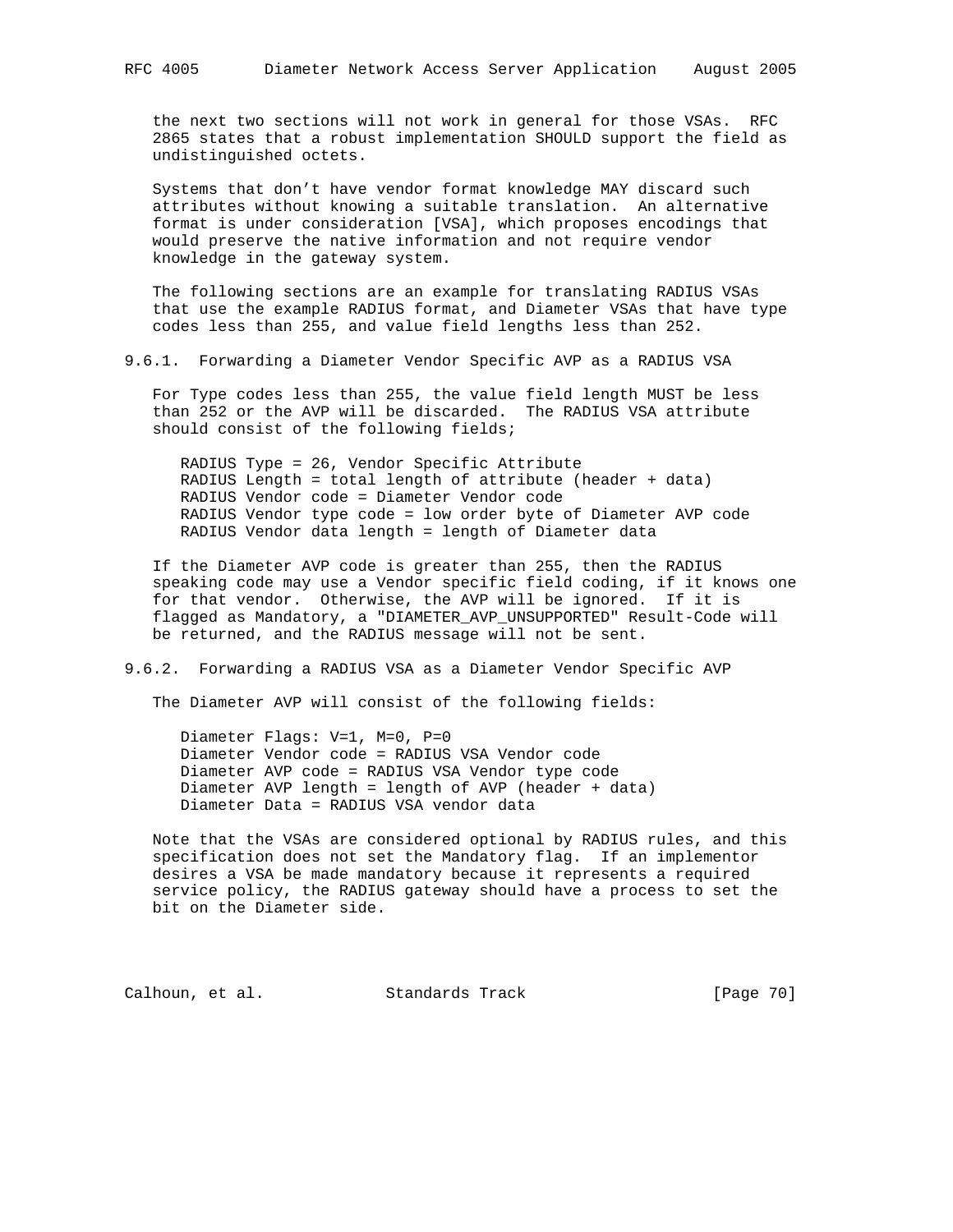If the RADIUS receiving code knows of vendor specific field interpretations for the specific vendor, it may employ them to parse an extended AVP code or data length. Otherwise the recommended standard fields will be used.

 Nested Multiple vendor data fields MUST be expanded into multiple Diameter AVPs.

## 10. AVP Occurrence Tables

 The following tables present the AVPs used by NAS applications in NAS messages and specify in which Diameter messages they MAY or MAY NOT be present. [BASE] messages and AVPs are not described in this document. Note that AVPs that can only be present within a Grouped AVP are not represented in this table.

The table uses the following symbols:

- 0 The AVP MUST NOT be present in the message.
- 0+ Zero or more instances of the AVP MAY be present in the message.
- 0-1 Zero or one instance of the AVP MAY be present in the message.
- 1 One instance of the AVP MUST be present in the message.

#### 10.1. AA-Request/Answer AVP Table

 The table in this section is limited to the Command Codes defined in this specification.

|                         |                  | Command   |
|-------------------------|------------------|-----------|
| Attribute Name          | AAR              | AAA       |
| Acct-Interim-Interval   | $\left( \right)$ | $0 - 1$   |
| ARAP-Challenge-Response |                  | $0 - 1$   |
| ARAP-Features           | O                | $0 - 1$   |
| ARAP-Password           | $0 - 1$          |           |
| ARAP-Security           | $0 - 1$          | $0 - 1$   |
| ARAP-Security-Data      | $0+$             | $0+$      |
| ARAP-Zone-Access        |                  | $0 - 1$   |
| Auth-Application-Id     |                  |           |
| Auth-Grace-Period       | $0 - 1$          | $0 - 1$   |
| Auth-Request-Type       |                  |           |
| Auth-Session-State      | $0 - 1$          | $0 - 1$   |
| Authorization-Lifetime  | 0 – 1            | $(1 - 1)$ |
|                         |                  |           |

Calhoun, et al. Standards Track [Page 71]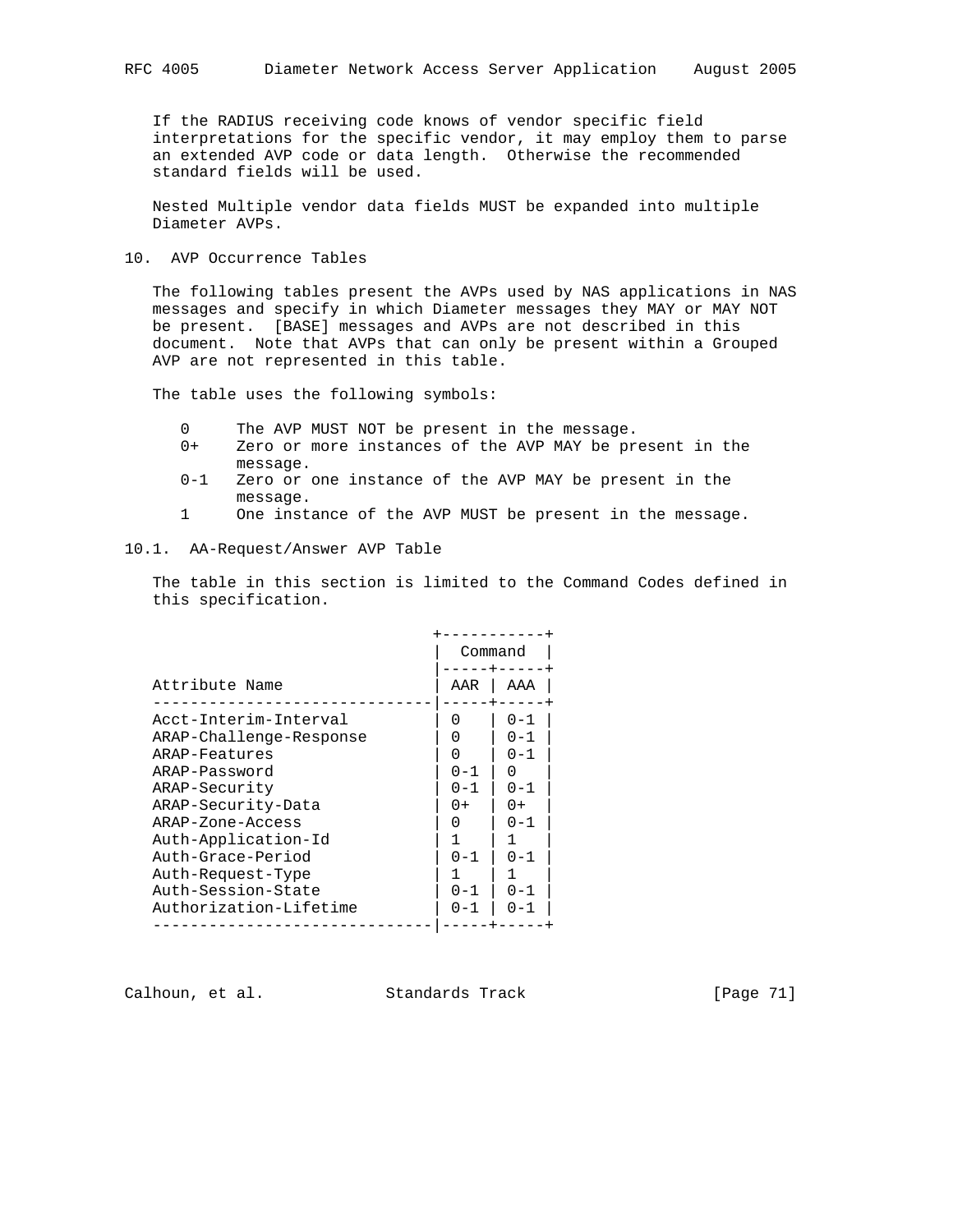|                                        |                  | Command            |
|----------------------------------------|------------------|--------------------|
| Attribute Name                         | $----+--$<br>AAR | AAA                |
| Callback-Id<br>Callback-Number         | 0<br>$0 - 1$     | $0 - 1$<br>$0 - 1$ |
| Called-Station-Id                      | $0 - 1$          | 0                  |
| Calling-Station-Id                     | $0 - 1$          | 0                  |
| CHAP-Auth                              | $0 - 1$          | 0                  |
| CHAP-Challenge                         | $0 - 1$          | 0                  |
| Class                                  | 0                | $0+$               |
| Configuration-Token                    | $\Omega$         | $0+$               |
| Connect-Info                           | $0+$             | 0                  |
| Destination-Host                       | $0 - 1$          | 0                  |
| Destination-Realm                      | 1                | 0                  |
| Error-Message                          | 0                | $0 - 1$            |
| Error-Reporting-Host                   | 0                | 0-1                |
| Failed-AVP                             | $0+$             | 0+                 |
| Filter-Id                              | 0                | 0+                 |
| Framed-Appletalk-Link                  | 0                | $0 - 1$            |
| Framed-Appletalk-Network               | 0                | $0+$               |
| Framed-Appletalk-Zone                  | 0                | $0 - 1$            |
| Framed-Compression                     | $0+$             | $0+$               |
| Framed-Interface-Id                    | $0 - 1$          | 0-1                |
| Framed-IP-Address                      | $0 - 1$          | 0-1                |
| Framed-IP-Netmask                      | $0 - 1$          | $0 - 1$            |
| Framed-IPv6-Prefix                     | $0+$             | $0+$               |
| Framed-IPv6-Pool                       | 0                | $0 - 1$            |
| Framed-IPv6-Route                      | 0                | $0+$               |
| Framed-IPX-Network                     | 0                | $0 - 1$            |
| Framed-MTU                             | $0 - 1$          | $0 - 1$            |
| Framed-Pool                            | 0                | $0 - 1$            |
| Framed-Protocol                        | $0 - 1$          | $0 - 1$            |
| Framed-Route                           | 0                | $0+$               |
| Framed-Routing                         | 0                | $0 - 1$            |
| Idle-Timeout                           | 0                | $0 - 1$            |
| Login-IP-Host                          | 0+               | 0+                 |
| Login-IPv6-Host                        | $0+$             | $0+$               |
| Login-LAT-Group                        | $0 - 1$          | 0-1                |
| Login-LAT-Node                         | $0 - 1$          | 0-1                |
| Login-LAT-Port                         | $0 - 1$          | $0 - 1$            |
| Login-LAT-Service                      | $0 - 1$          | $0 - 1$            |
| Login-Service                          | 0                | $0 - 1$            |
| Login-TCP-Port<br>Multi-Round-Time-Out | 0                | $0 - 1$            |
|                                        | 0                | $0 - 1$            |

Calhoun, et al. Standards Track [Page 72]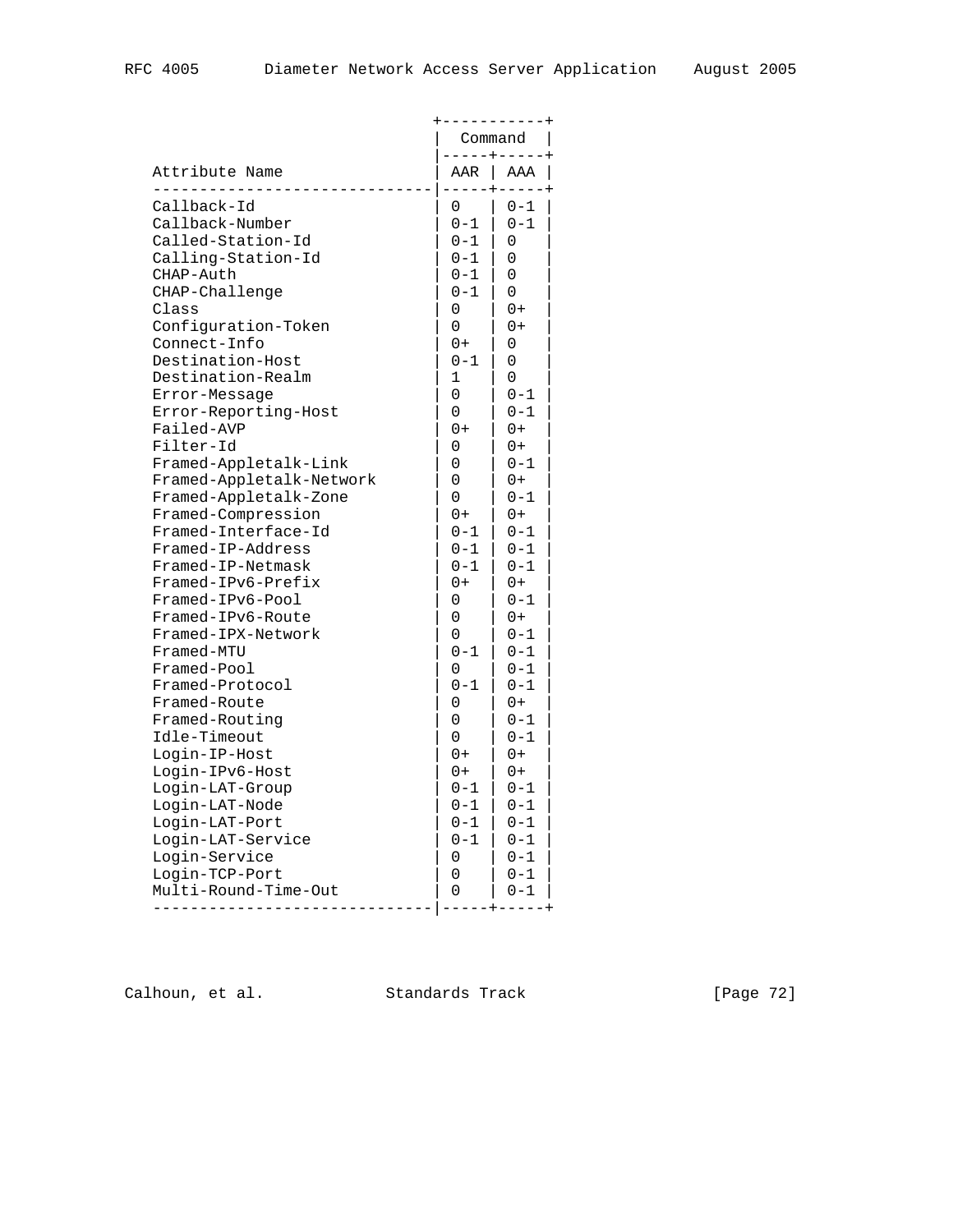|                         |              | Command      |  |
|-------------------------|--------------|--------------|--|
| Attribute Name          |              | AAR   AAA    |  |
| NAS-Filter-Rule         | 0            | $0+$         |  |
| NAS-Identifier          | $0 - 1$      | 0            |  |
| NAS-IP-Address          | $0 - 1$      | 0            |  |
| NAS-IPv6-Address        | $0 - 1$      | 0            |  |
| NAS-Port                | $0 - 1$      | 0            |  |
| NAS-Port-Id             | $0 - 1$      | $\Omega$     |  |
| NAS-Port-Type           | $0 - 1$      | $\Omega$     |  |
| Origin-AAA-Protocol     | 0-1          | $0 - 1$      |  |
| Origin-Host             | 1            | 1            |  |
| Origin-Realm            | $\mathbf{1}$ | $\mathbf{1}$ |  |
| Origin-State-Id         | $0 - 1$      | $0 - 1$      |  |
| Originating-Line-Info   | $0 - 1$      | 0            |  |
| Password-Retry          | 0            | $0 - 1$      |  |
| Port-Limit              | $0 - 1$      | $0 - 1$      |  |
| Prompt                  | 0            | $0 - 1$      |  |
| Proxy-Info              | $0+$         | $0+$         |  |
| QoS-Filter-Rule         | 0            | $0+$         |  |
| Re-Auth-Request-Type    | 0            | $0 - 1$      |  |
| Redirect-Host           | 0            | $0+$         |  |
| Redirect-Host-Usage     | 0            | $0 - 1$      |  |
| Redirect-Max-Cache-Time | 0            | $0 - 1$      |  |
| Reply-Message           | $\Omega$     | $0+$         |  |
| Result-Code             | 0            | 1            |  |
| Route-Record            | $0+$         | $0+$         |  |
| Service-Type            | $0 - 1$      | $0 - 1$      |  |
| Session-Id              | 1            | $\mathbf{1}$ |  |
| Session-Timeout         | 0            | $0 - 1$      |  |
| State                   | $0 - 1$      | $0 - 1$      |  |
| Tunneling               | $0+$         | $0+$         |  |
| User-Name               | $0 - 1$      | $0 - 1$      |  |
| User-Password           | $0 - 1$      | 0            |  |
|                         |              |              |  |

# 10.2. Accounting AVP Tables

 The tables in this section are used to show which AVPs defined in this document are to be present and used in NAS application Accounting messages. These AVPs are defined in this document, as well as in [BASE] and [RADIUSAcct].

Calhoun, et al. Standards Track [Page 73]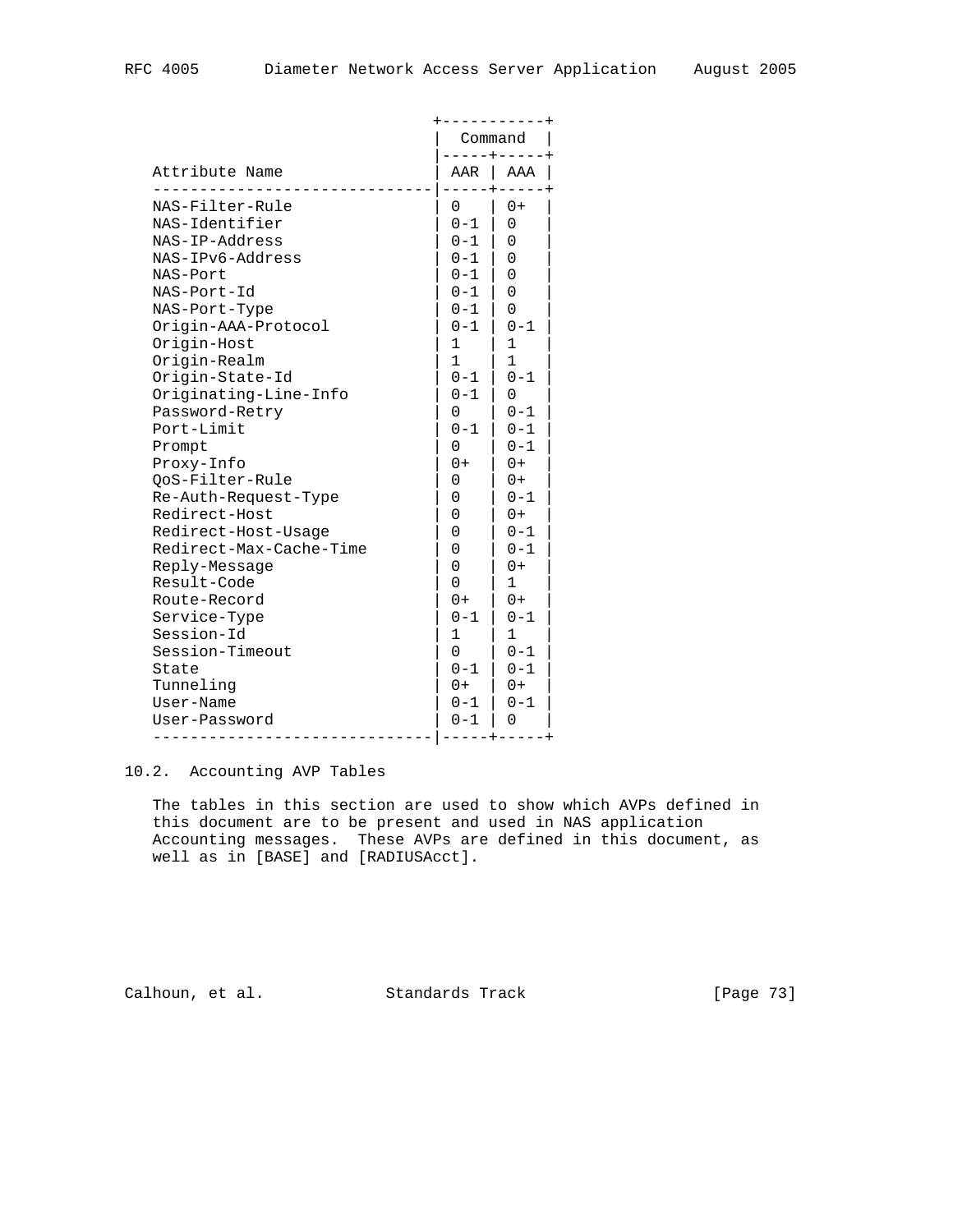## 10.2.1. Accounting Framed Access AVP Table

 The table in this section is used when the Service-Type specifies Framed Access.

| Attribute Name                                                                                                                                                                                                                                                                                                                                                                                                                                                                                                                                                                                                                                                                                                                                 | Command<br>-----+---                                                                                                                                                                                                                                                                                                       |                                                                                                                                                                                                                                                                                 |
|------------------------------------------------------------------------------------------------------------------------------------------------------------------------------------------------------------------------------------------------------------------------------------------------------------------------------------------------------------------------------------------------------------------------------------------------------------------------------------------------------------------------------------------------------------------------------------------------------------------------------------------------------------------------------------------------------------------------------------------------|----------------------------------------------------------------------------------------------------------------------------------------------------------------------------------------------------------------------------------------------------------------------------------------------------------------------------|---------------------------------------------------------------------------------------------------------------------------------------------------------------------------------------------------------------------------------------------------------------------------------|
|                                                                                                                                                                                                                                                                                                                                                                                                                                                                                                                                                                                                                                                                                                                                                | $ACR$                                                                                                                                                                                                                                                                                                                      | ACA                                                                                                                                                                                                                                                                             |
| Accounting-Auth-Method<br>Accounting-Input-Octets<br>Accounting-Input-Packets<br>Accounting-Output-Octets<br>Accounting-Output-Packets<br>Accounting-Record-Number<br>Accounting-Record-Type<br>Accounting-Realtime-Required<br>Accounting-Sub-Session-Id<br>Acct-Application-Id<br>Acct-Session-Id<br>Acct-Multi-Session-Id<br>Acct-Authentic<br>Acct-Delay-Time<br>Acct-Interim-Interval<br>Acct-Link-Count<br>Acct-Session-Time<br>Acct-Tunnel-Connection<br>Acct-Tunnel-Packets-Lost<br>Authorization-Lifetime<br>Callback-Id<br>Callback-Number<br>Called-Station-Id<br>Calling-Station-Id<br>Class<br>Connection-Info<br>Destination-Host<br>Destination-Realm<br>Event-Timestamp<br>Error-Message<br>Error-Reporting-Host<br>Failed-AVP | $0 - 1$<br>1<br>$\mathbf{1}$<br>$\mathbf{1}$<br>$\mathbf{1}$<br>$0 - 1$<br>1<br>$0 - 1$<br>$0 - 1$<br>$0 - 1$<br>$\mathbf 1$<br>$0 - 1$<br>1<br>$0 - 1$<br>$0 - 1$<br>$0 - 1$<br>1.<br>$0 - 1$<br>$0 - 1$<br>$0 - 1$<br>$0 - 1$<br>$0 - 1$<br>$0 - 1$<br>$0 - 1$<br>$0+$<br>$0+$<br>$0 - 1$<br>1<br>$0 - 1$<br>0<br>0<br>0 | 0<br>0<br>0<br>$\Omega$<br>0<br>$0 - 1$<br>1<br>$0 - 1$<br>$0 - 1$<br>$0 - 1$<br>$0 - 1$<br>$0 - 1$<br>0<br>0<br>$0 - 1$<br>0<br>0<br>0<br>$\Omega$<br>$\Omega$<br>$\Omega$<br>$\Omega$<br>$\Omega$<br>$\Omega$<br>$0+$<br>0<br>0<br>0<br>$0 - 1$<br>$0 - 1$<br>$0 - 1$<br>$0+$ |

Calhoun, et al. Standards Track [Page 74]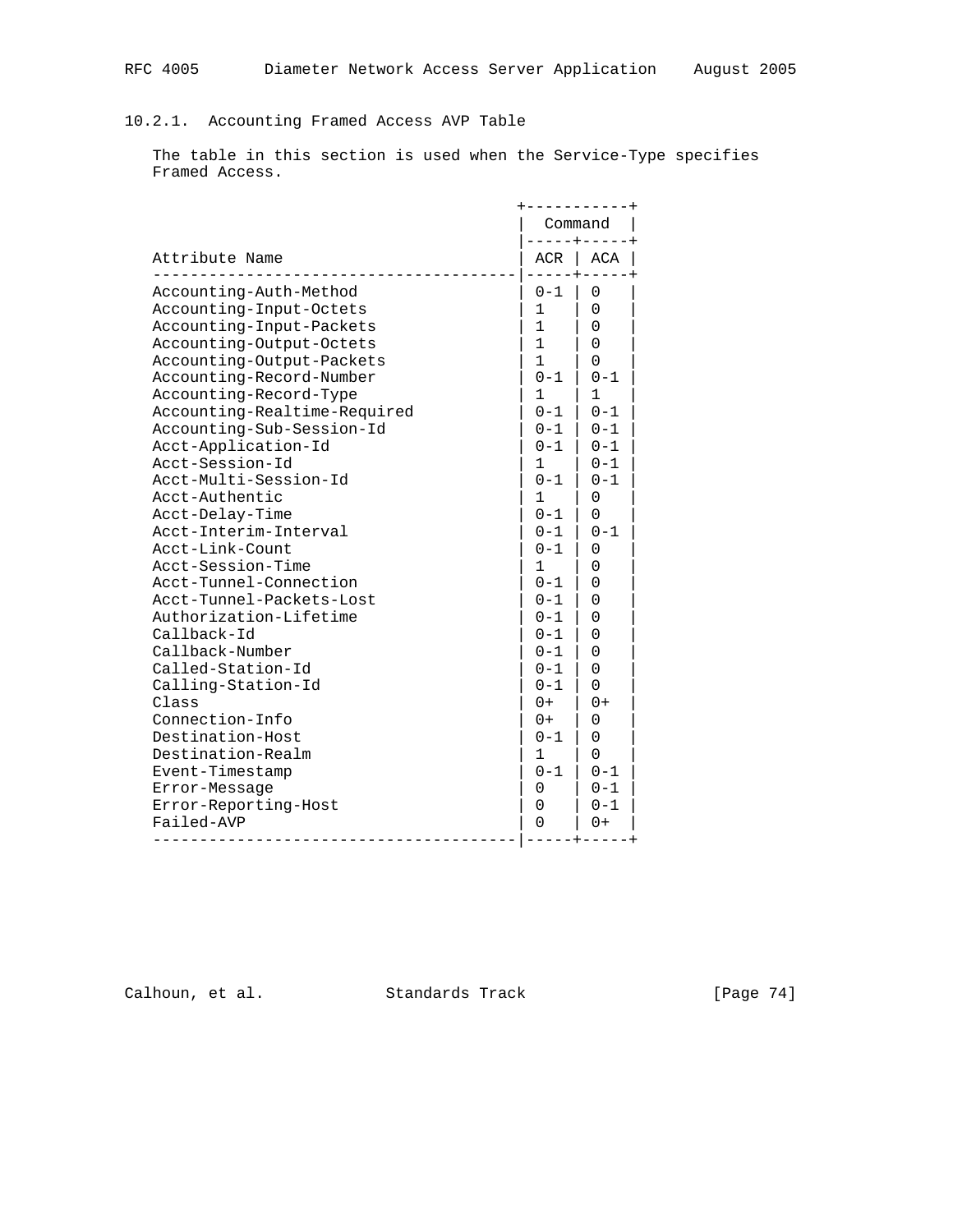| Attribute Name           |         | --------<br>Command       |  |
|--------------------------|---------|---------------------------|--|
|                          |         | -----+----<br>$ACR$ $ACA$ |  |
| Framed-AppleTalk-Link    | 0-1     | 0                         |  |
| Framed-AppleTalk-Network | $0 - 1$ | 0                         |  |
| Framed-AppleTalk-Zone    | $0 - 1$ | $\Omega$                  |  |
| Framed-Compression       | $0 - 1$ | $\Omega$                  |  |
| Framed-IP-Address        | $0 - 1$ | 0                         |  |
| Framed-IP-Netmask        | $0 - 1$ | 0                         |  |
| Framed-IPv6-Prefix       | $0+$    | 0                         |  |
| Framed-IPv6-Pool         | $0 - 1$ | 0                         |  |
| Framed-IPX-Network       | 0-1     | 0                         |  |
| Framed-MTU               | $0 - 1$ | 0                         |  |
| Framed-Pool              | $0 - 1$ | 0                         |  |
| Framed-Protocol          | $0 - 1$ | 0                         |  |
| Framed-Route             | $0 - 1$ | 0                         |  |
| Framed-Routing           | $0 - 1$ | $\Omega$                  |  |
| NAS-Filter-Rule          | $0+$    | $\Omega$                  |  |
| NAS-Identifier           | 0-1     | $0 - 1$                   |  |
| NAS-IP-Address           | $0 - 1$ | $0 - 1$                   |  |
| NAS-IPv6-Address         | $0 - 1$ | $0 - 1$                   |  |
| NAS-Port                 | $0-1$   | $0 - 1$                   |  |
| NAS-Port-Id              | $0 - 1$ | $0 - 1$                   |  |
| NAS-Port-Type            | $0 - 1$ | $0 - 1$                   |  |
| Origin-AAA-Protocol      | $0 - 1$ | $0 - 1$                   |  |
| Origin-Host              | 1       | 1                         |  |
| Origin-Realm             | 1       | $\mathbf{1}$              |  |
| Origin-State-Id          | $0 - 1$ | $0 - 1$                   |  |
| Originating-Line-Info    | 0-1     | 0                         |  |
| Proxy-Info               | $0+$    | $0+$                      |  |
| QoS-Filter-Rule          | $0+$    | $\Omega$                  |  |
| Route-Record             | 0+      | $0+$                      |  |
| Result-Code              | 0       | 1                         |  |
| Service-Type             | $0 - 1$ | $0 - 1$                   |  |
| Session-Id               | 1       | 1                         |  |
| Termination-Cause        | $0 - 1$ | $0 - 1$                   |  |
| Tunnel-Assignment-Id     | $0 - 1$ | 0                         |  |
| Tunnel-Client-Endpoint   | 0-1     | 0                         |  |
| Tunnel-Medium-Type       | $0 - 1$ | 0                         |  |
| Tunnel-Private-Group-Id  | $0 - 1$ | 0                         |  |
| Tunnel-Server-Endpoint   | $0 - 1$ | 0                         |  |
| Tunnel-Type              | $0-1$   | 0                         |  |
| User-Name                | $0 - 1$ | $0 - 1$                   |  |
|                          |         |                           |  |

Calhoun, et al. Standards Track [Page 75]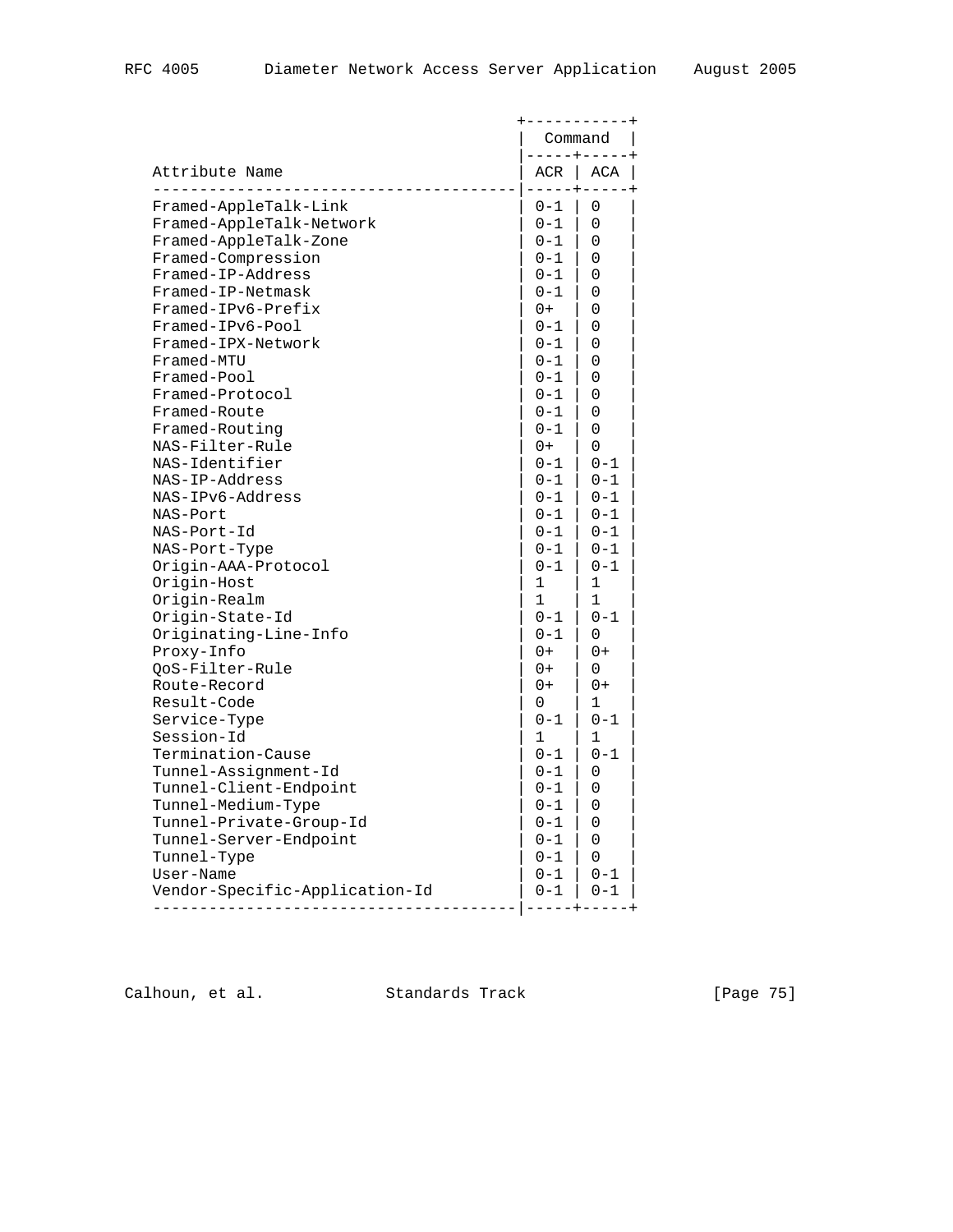## 10.2.2. Accounting Non-Framed Access AVP Table

 The table in this section is used when the Service-Type specifies Non-Framed Access.

| Attribute Name               | Command<br>$- - - - + - - - -$ |              |
|------------------------------|--------------------------------|--------------|
|                              | ACR                            | <b>ACA</b>   |
| Accounting-Auth-Method       | $0 - 1$                        | 0            |
| Accounting-Input-Octets      | 1                              | $\Omega$     |
| Accounting-Output-Octets     | 1                              | $\Omega$     |
| Accounting-Record-Type       | $\mathbf{1}$                   | $\mathbf{1}$ |
| Accounting-Record-Number     | $0 - 1$                        | $0 - 1$      |
| Accounting-Realtime-Required | $0 - 1$                        | $0 - 1$      |
| Accounting-Sub-Session-Id    | $0 - 1$                        | $0 - 1$      |
| Acct-Application-Id          | $0 - 1$                        | $0 - 1$      |
| Acct-Session-Id              | $1 \quad$                      | $0 - 1$      |
| Acct-Multi-Session-Id        | $0 - 1$                        | $0 - 1$      |
| Acct-Authentic               | 1                              | 0            |
| Acct-Delay-Time              | $0 - 1$                        | 0            |
| Acct-Interim-Interval        | $0 - 1$                        | $0 - 1$      |
| Acct-Link-Count              | $0 - 1$                        | 0            |
| Acct-Session-Time            | 1                              | $\Omega$     |
| Authorization-Lifetime       | $0 - 1$                        | 0            |
| Callback-Id                  | $0 - 1$                        | 0            |
| Callback-Number              | 0-1                            | 0            |
| Called-Station-Id            | $0 - 1$                        | $\Omega$     |
| Calling-Station-Id           | $0 - 1$                        | $\Omega$     |
| Class                        | $0+$                           | $0+$         |
| Connection-Info              | $0+$                           | 0            |
| Destination-Host             | $0 - 1$                        | $\Omega$     |
| Destination-Realm            | 1                              | 0            |
| Event-Timestamp              | $0 - 1$                        | $0 - 1$      |
| Error-Message                | 0                              | $0 - 1$      |
| Error-Reporting-Host         | 0                              | $0 - 1$      |
| Failed-AVP                   | $\Omega$                       | $0+$         |
| Login-IP-Host                | $0+$                           | 0            |
| Login-IPv6-Host              | $0+$                           | 0            |
| Login-LAT-Service            | $0 - 1$                        | 0            |
| Login-LAT-Node               | $0 - 1$                        | $\Omega$     |
| Login-LAT-Group              | $0 - 1$                        | $\Omega$     |
| Login-LAT-Port               | $0 - 1$                        | 0            |
| Login-Service                | $0 - 1$                        | 0            |
| Login-TCP-Port               | $0 - 1$                        | 0            |

Calhoun, et al. Standards Track [Page 76]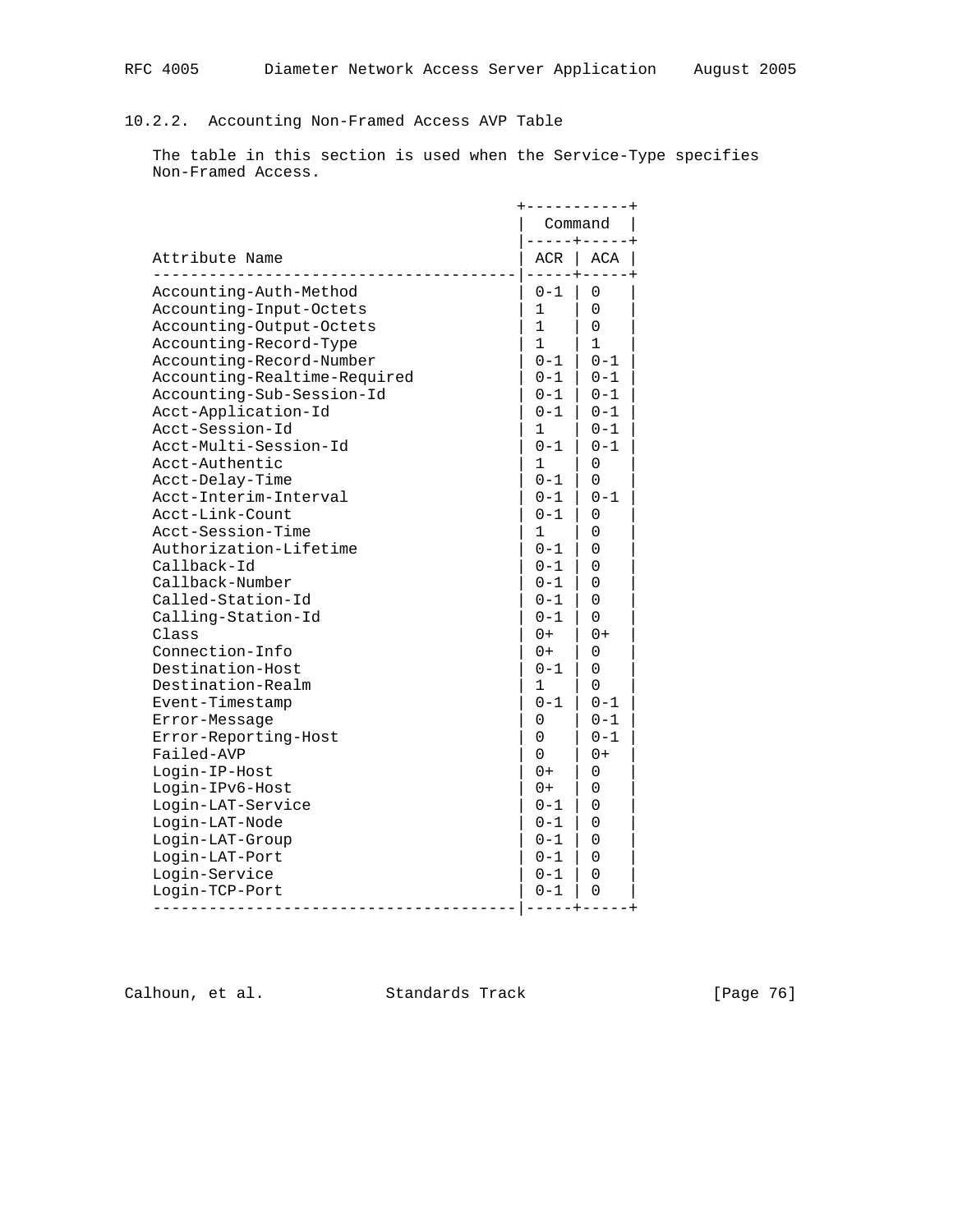|                                |         | Command |  |
|--------------------------------|---------|---------|--|
| Attribute Name                 | ACR     | ACA     |  |
| NAS-Identifier                 | $0 - 1$ | $0 - 1$ |  |
| NAS-IP-Address                 | $0 - 1$ | $0 - 1$ |  |
| NAS-IPv6-Address               | $0 - 1$ | $0 - 1$ |  |
| NAS-Port                       | $0 - 1$ | $0 - 1$ |  |
| NAS-Port-Id                    | $0 - 1$ | $0 - 1$ |  |
| NAS-Port-Type                  | $0 - 1$ | $0 - 1$ |  |
| Origin-AAA-Protocol            | $0 - 1$ | $0 - 1$ |  |
| Origin-Host                    | 1       | 1       |  |
| Origin-Realm                   | 1       | 1       |  |
| Origin-State-Id                | $0 - 1$ | $0 - 1$ |  |
| Originating-Line-Info          | $0 - 1$ | 0       |  |
| Proxy-Info                     | $0+$    | $0+$    |  |
| OoS-Filter-Rule                | $0+$    | 0       |  |
| Route-Record                   | $0+$    | $0+$    |  |
| Result-Code                    | 0       | 1       |  |
| Session-Id                     | 1       | 1       |  |
| Service-Type                   | $0 - 1$ | $0 - 1$ |  |
| Termination-Cause              | $0 - 1$ | $0 - 1$ |  |
| User-Name                      | $0 - 1$ | $0 - 1$ |  |
| Vendor-Specific-Application-Id | $0 - 1$ | $0 - 1$ |  |

### 11. IANA Considerations

 This section provides guidance to the Internet Assigned Numbers Authority (IANA) regarding registration of values related to the Diameter protocol, in accordance with BCP 26 [IANAConsid].

 This document defines values in the namespaces that have been created and defined in the Diameter Base [BASE]. The IANA Considerations section of that document details the assignment criteria. Values assigned in this document, or by future IANA action, must be coordinated within this shared namespace.

#### 11.1. Command Codes

 This specification assigns the value 265 from the Command Code namespace defined in [BASE]. See sections 3.1 and 3.2 for the assignment of the namespace in this specification.

Calhoun, et al. Standards Track [Page 77]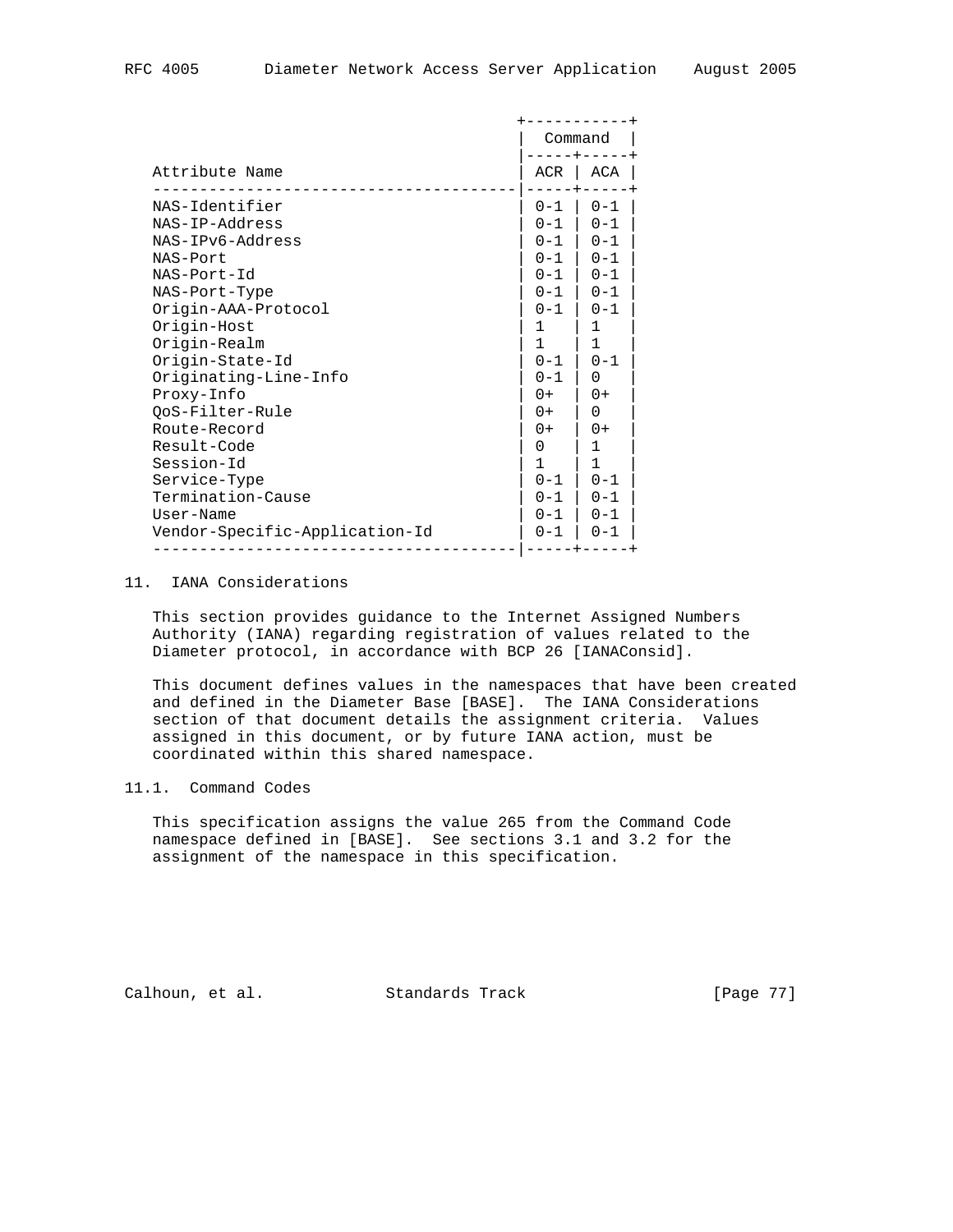### 11.2. AVP Codes

 This specification assigns the values 363 - 366 and 400 - 408 from the AVP Code namespace defined in [BASE]. See sections 4 and 5 for the assignment of the namespace in this specification. Note that the values 363 - 366 are jointly, but consistently, assigned in [DiamMIP]. This document also creates one new namespace to be managed by IANA, as described in section 11.5.

 This specification also specifies the use of AVPs in the 0 - 255 range, which are defined in [RADIUSTypes]. These values are assigned by the policy in RFC 2865 section 6 [RADIUS] and are amended by RFC 3575 [RADIUSIANA].

11.3. Application Identifier

 This specification uses the value one (1) in the Application Identifier namespace as assigned in [BASE]. See section 1.2 above for more information.

11.4. CHAP-Algorithm AVP Values

 As defined in section 5.5, the CHAP-Algorithm AVP (AVP Code 403) uses the values of the "PPP AUTHENTICATION ALGORITHMS" namespace defined in [PPPCHAP].

11.5. Accounting-Auth-Method AVP Values

 As defined in section 8.6, the Accounting-Auth-Method AVP (AVP Code 406) defines the values 1 - 5. All remaining values are available for assignment via IETF Consensus [IANA].

11.6. Origin-AAA-Protocol AVP Values

 As defined in section 9.3.6, the Origin-AAA-Protocol AVP (AVP Code 408) defines the value 1. All remaining values are available for assignment with a "Specification Required" policy [IANAConsid].

12. Security Considerations

 This document describes the extension of Diameter for the NAS application. The security considerations of the Diameter protocol itself have been discussed in [BASE]. Use of this application of Diameter MUST take into consideration the security issues and requirements of the Base protocol.

Calhoun, et al. Standards Track [Page 78]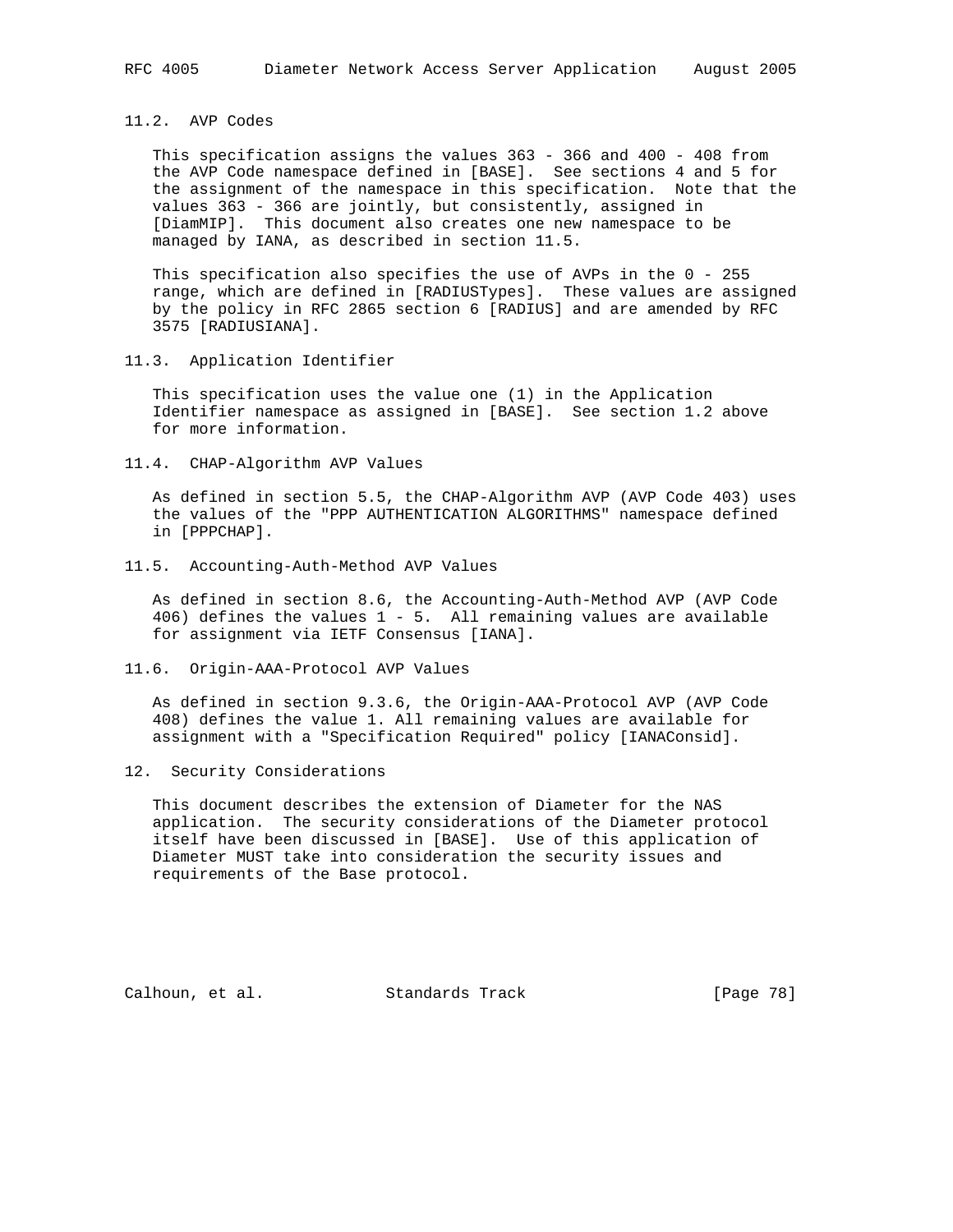This document does not contain a security protocol but does discuss how PPP authentication protocols can be carried within the Diameter protocol. The PPP authentication protocols described are PAP and CHAP.

 The use of PAP SHOULD be discouraged, as it exposes users' passwords to possibly non-trusted entities. However, PAP is also frequently used for use with One-Time Passwords, which do not expose a security risk.

 This document also describes how CHAP can be carried within the Diameter protocol, which is required for RADIUS backward compatibility. The CHAP protocol, as used in a RADIUS environment, facilitates authentication replay attacks.

 The use of the EAP authentication protocols described in [DiamEAP] can offer better security, given a method suitable for the circumstances.

- 13. References
- 13.1. Normative References
	- [BASE] Calhoun, P., Loughney, J., Guttman, E., Zorn, G., and J. Arkko, "Diameter Base Protocol", RFC 3588, September 2003.
	- [DiamTrans] Aboba, B. and J. Wood, "Authentication, Authorization and Accounting (AAA) Transport Profile", RFC 3539, June 2003.
	- [RADIUS] Rigney, C., Willens, S., Rubens, A., and W. Simpson, "Remote Authentication Dial In User Service (RADIUS)", RFC 2865, June 2000.
	- [RADIUSTypes] IANA, "RADIUS Types", URL: <http://www.iana.org/assignments/radius-types>
	- [RADIUSIPv6] Aboba, B., Zorn, G., and D. Mitton, "RADIUS and IPv6", RFC 3162, August 2001.
	- [IPv6Addr] Nerenberg, L., "IMAP4 Binary Content Extension", RFC 3516, April 2003.
	- [PPPCHAP] Simpson, W., "PPP Challenge Handshake Authentication Protocol (CHAP)", RFC 1994, August 1996.

| [Page 79]<br>Calhoun, et al.<br>Standards Track |  |
|-------------------------------------------------|--|
|-------------------------------------------------|--|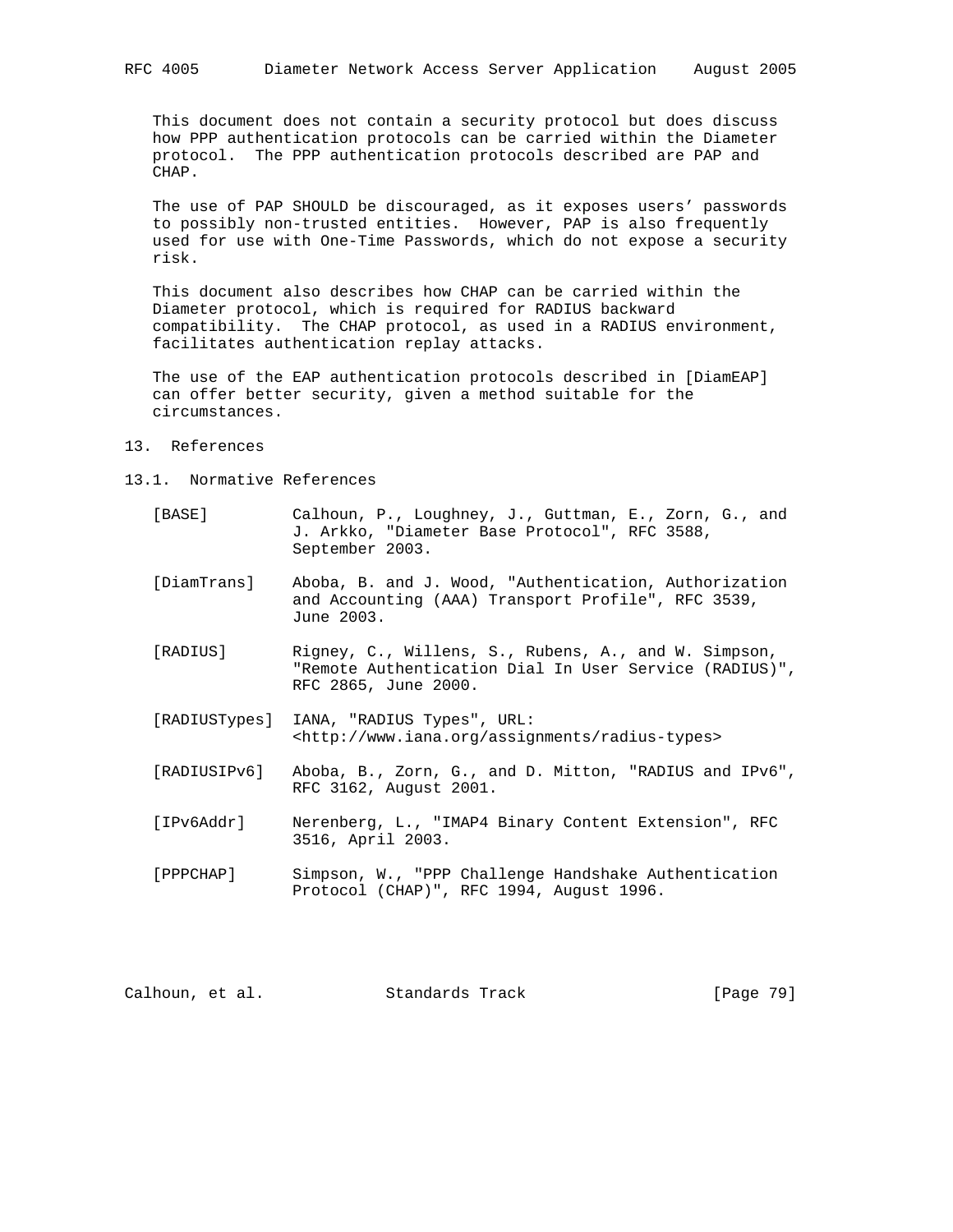- [IANAConsid] Narten, T. and H. Alvestrand, "Guidelines for Writing an IANA Considerations Section in RFCs", BCP 26, RFC 2434, October 1998.
- [IANA] IANA Assigned Numbers Database, URL: <http://www.iana.org/numbers.html>
- [Keywords] Bradner, S., "Key words for use in RFCs to Indicate Requirement Levels", BCP 14, RFC 2119, March 1997.
- [ANITypes] NANPA Number Resource Info, ANI Assignments, URL: <http://www.nanpa.com/number\_resource\_info/ ani\_ii\_assignments.html>
- 13.2. Informative References
	- [RADIUSAcct] Rigney, C., "RADIUS Accounting", RFC 2866, June 2000.
	- [RADIUSExt] Rigney, C., Willats, W., and P. Calhoun, "RADIUS Extensions", RFC 2869, June 2000.
	- [RADTunnels] Zorn, G., Leifer, D., Rubens, A., Shriver, J., Holdrege, M., and I. Goyret, "RADIUS Attributes for Tunnel Protocol Support", RFC 2868, June 2000.
	- [RADTunlAcct] Zorn, G., Aboba, B., and D. Mitton, "RADIUS Accounting Modifications for Tunnel Protocol Support", RFC 2867, June 2000.
	- [RADDynAuth] Chiba, M., Dommety, G., Eklund, M., Mitton, D., and B. Aboba, "Dynamic Authorization Extensions to Remote Authentication Dial In User Service (RADIUS)", RFC 3576, July 2003.
	- [RADIUSIANA] Aboba, B., "IANA Considerations for RADIUS (Remote Authentication Dial In User Service)", RFC 3575, July 2003.
	- [NASModel] Mitton, D. and M. Beadles, "Network Access Server Requirements Next Generation (NASREQNG) NAS Model", RFC 2881, July 2000.
	- [NASCriteria] Beadles, M. and D. Mitton, "Criteria for Evaluating Network Access Server Protocols", RFC 3169, September 2001.

Calhoun, et al. Standards Track [Page 80]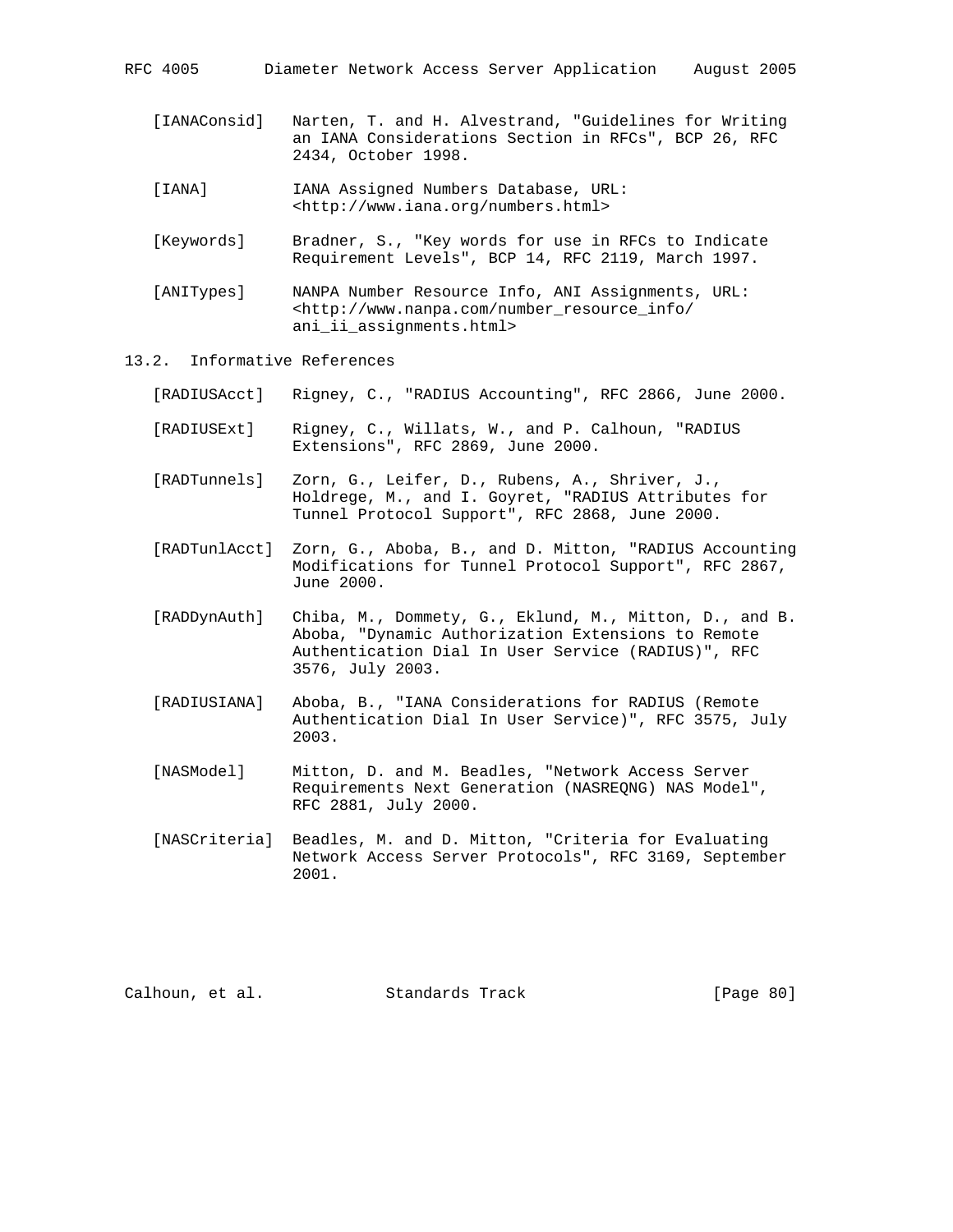- [AAACriteria] Aboba, B., Calhoun, P., Glass, S., Hiller, T., McCann, P., Shiino, H., Zorn, G., Dommety, G., Perkins, C., Patil, B., Mitton, D., Manning, S., Beadles, M., Walsh, P., Chen, X., Sivalingham, S., Hameed, A., Munson, M., Jacobs, S., Lim, B., Hirschman, B., Hsu, R., Xu, Y., Campbell, E., Baba, S., and E. Jaques, "Criteria for Evaluating AAA Protocols for Network Access", RFC 2989, November 2000.
- [DiamEAP] Eronen, P., "Diameter EAP Application", Work in Progress, May 2004.
- [DiamCMS] Calhoun, P., Bulley, W., and S. Farrell, "Diameter CMS Security Application", Work in Progress, March 2002.
- [DiamMIP] Calhoun, P., Johansson, T., Perkins, C., Hiller, T., and P. McCann "Diameter Mobile IPv4 Application", RFC 4004, August 2005.
- [VSA] Mitton, D., "Diameter/RADIUS Vendor Specific AVP Translation", Work in Progress, April 2005.
- [RAD802.1X] Congdon, P., Aboba, B., Smith, A., Zorn, G., and J. Roese, "IEEE 802.1X Remote Authentication Dial In User Service (RADIUS) Usage Guidelines", RFC 3580, September 2003.
- [CDMA2000] 3GPP2 "P.S0001-B", Wireless IP Network Standard, October 2002. http://www.3gpp2.com/Public\_html/specs/P.S0001- B\_v1.0.pdf
- [AppleTalk] Sidhu, Gursharan; Andrews, Richard F. & Oppenheimer, Alan B. "Inside AppleTalk", Second Edition, Apple Computer., 1990
- [ARAP] Apple Remote Access Protocol (ARAP) Version 2.0 External Reference Specification", Apple Computer, September 1994, R0612LL/B
- [IPX] Novell, Inc., "NetWare System Technical Interface Overview", June 1989, # 883-000780-001
- [LAT] Local Area Transport (LAT) Specification V5.0, Digital Equipment Corp., AA-NL26A-TE, June 1989

Calhoun, et al. Standards Track [Page 81]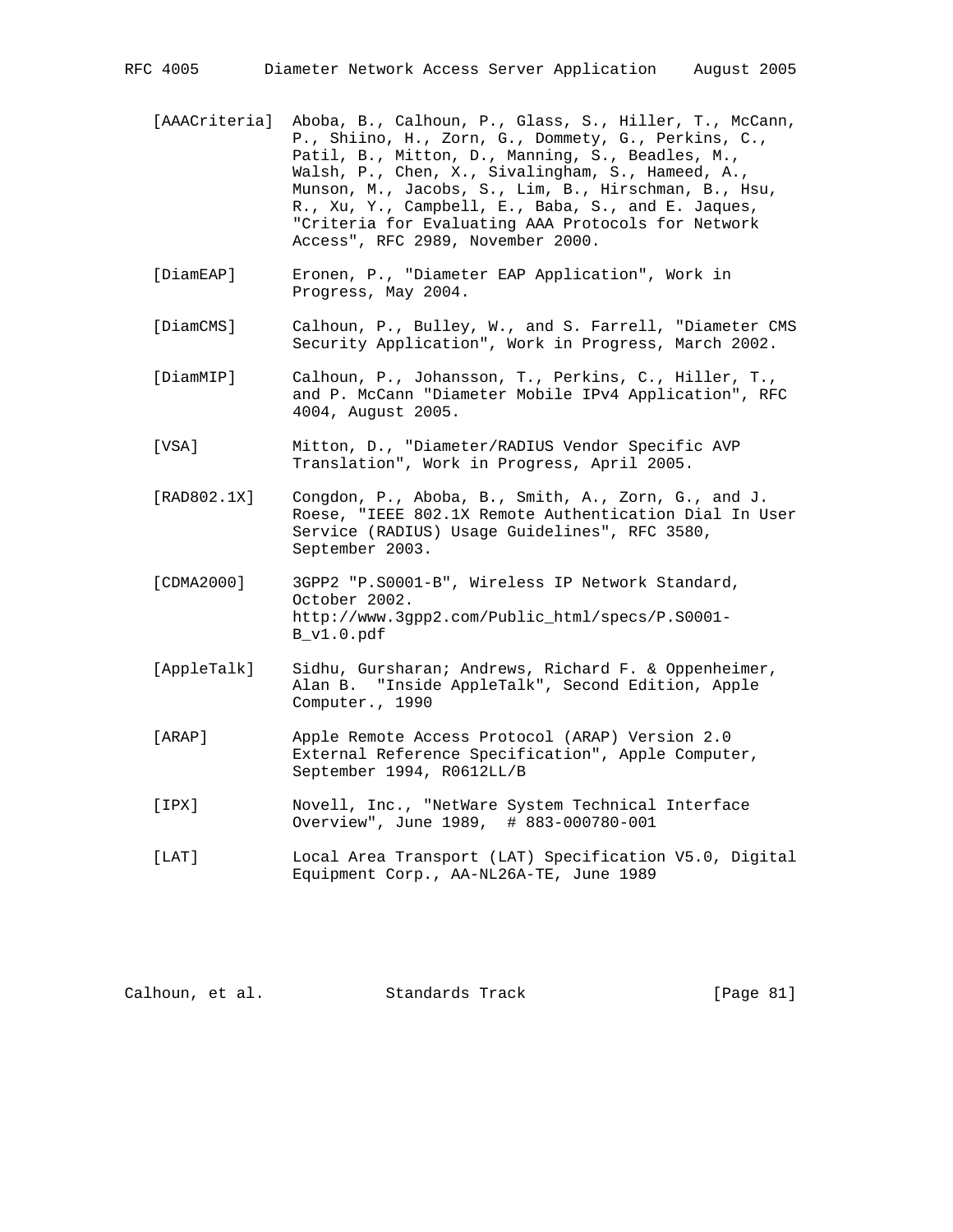- [DIFFSERV] Nichols, K., Blake, S., Baker, F., and D. Black, "Definition of the Differentiated Services Field (DS Field) in the IPv4 and IPv6 Headers", RFC 2474, December 1998.
- [DIFFSERVAF] Heinanen, J., Baker, F., Weiss, W., and J. Wroclawski, "Assured Forwarding PHB Group", RFC 2597, June 1999.
- [DIFFSERVEF] Davie, B., Charny, A., Bennet, J.C., Benson, K., Le Boudec, J., Courtney, W., Davari, S., Firoiu, V., and D. Stiliadis, "An Expedited Forwarding PHB (Per-Hop Behavior)", RFC 3246, March 2002.
- [UTF-8] Yergeau, F., "UTF-8, a transformation format of ISO 10646", STD 63, RFC 3629, November 2003.
- [ISOLatin] ISO 8859. International Standard -- Information Processing -- 8-bit Single-Byte Coded Graphic Character Sets -- Part 1: Latin Alphabet No. 1, ISO 8859-1:1987. URL: <http://www.iso.ch/cate/d16338.html>
- [PPP] Simpson, W., "The Point-to-Point Protocol (PPP)", STD 51, RFC 1661, July 1994.
- [PAP] Lloyd, B. and W. Simpson, "PPP Authentication Protocols", RFC 1334, October 1992.
- [L2TP] Townsley, W., Valencia, A., Rubens, A., Pall, G., Zorn, G., and B. Palter, "Layer Two Tunneling Protocol "L2TP"", RFC 2661, August 1999.
- [PPPMP] Sklower, K., Lloyd, B., McGregor, G., Carr, D., and T. Coradetti, "The PPP Multilink Protocol (MP)", RFC 1990, August 1996.
- [PPTP] Hamzeh, K., Pall, G., Verthein, W., Taarud, J., Little, W., and G. Zorn, "Point-to-Point Tunneling Protocol", RFC 2637, July 1999.
- [IEEE 802.11F] IEEE, "Trial-Use Recommended Practice for Multi-Vendor Access Point Interoperability via an Inter-Access Point Protocol Across Distribution Systems Supporting IEEE 802.11 Operation", IEEE 802.11F-2003, June 2003.

Calhoun, et al. Standards Track [Page 82]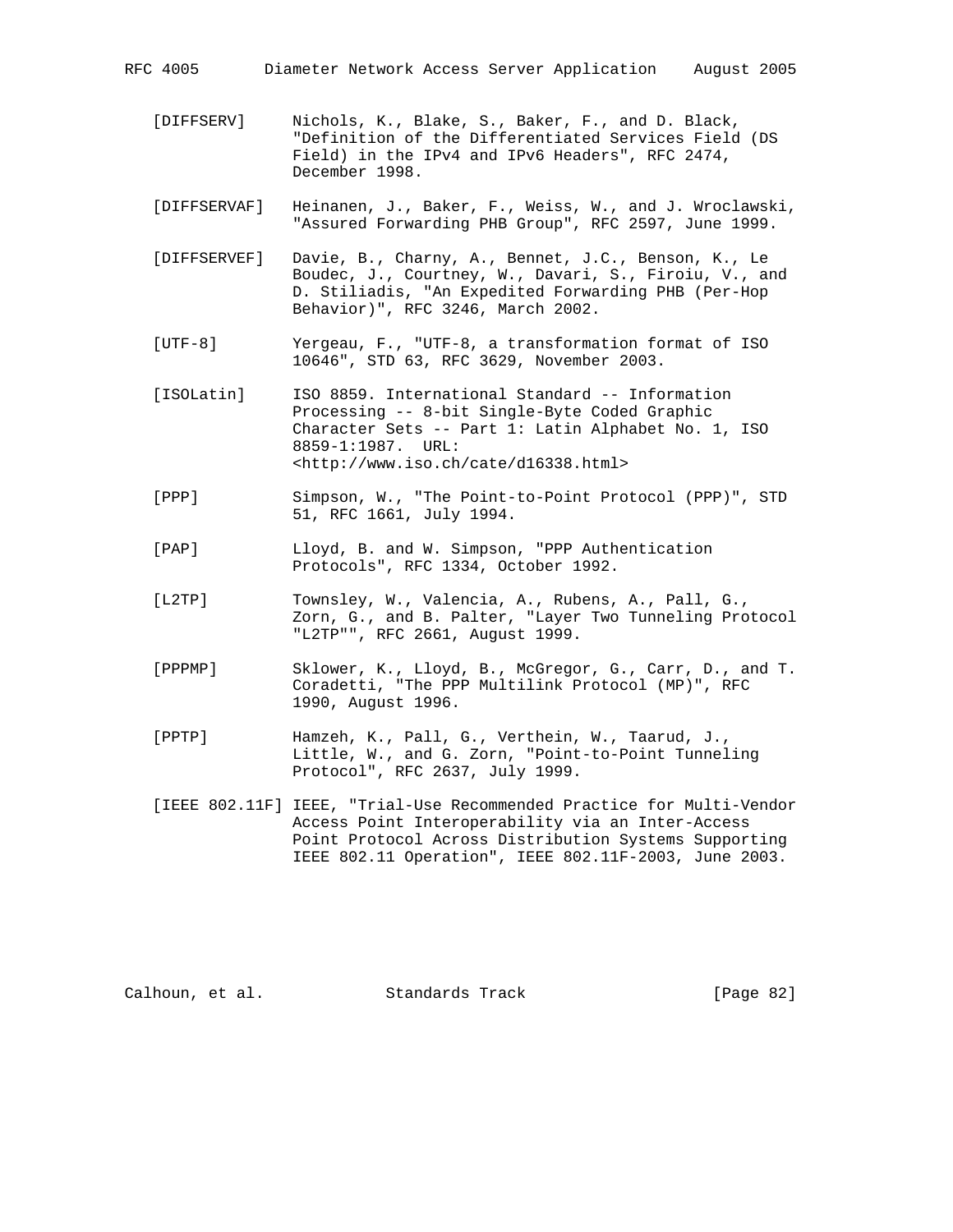#### 14. Acknowledgements

 The authors would like to thank Carl Rigney, Allan C. Rubens, William Allen Simpson, and Steve Willens for their work on the original RADIUS [RADIUS], from which many of the concepts in this specification were derived. Thanks, also, to Carl Rigney for [RADIUSAcct] and [RADIUSExt]; Ward Willats for [RADIUSExt]; Glen Zorn, Bernard Aboba, and Dave Mitton for [RADTunlAcct] and [RADIUSIPv6]; and Dory Leifer, John Shriver, Matt Holdrege, and Ignacio Goyret for their work on [RADTunnels]. This document stole text and concepts from both [RADTunnels] and [RADIUSExt]. Thanks go to Carl Williams for providing IPv6-specific text.

 The authors would also like to acknowledge the following people for their contributions in the development of the Diameter protocol: Bernard Aboba, Jari Arkko, William Bulley, Kuntal Chowdhury, Daniel C. Fox, Lol Grant, Nancy Greene, Jeff Hagg, Peter Heitman, Paul Krumviede, Fergal Ladley, Ryan Moats, Victor Muslin, Kenneth Peirce, Sumit Vakil, John R. Vollbrecht, and Jeff Weisberg.

 Finally, Pat Calhoun would like to thank Sun Microsystems, as most of the effort put into this document was done while he was in their employ.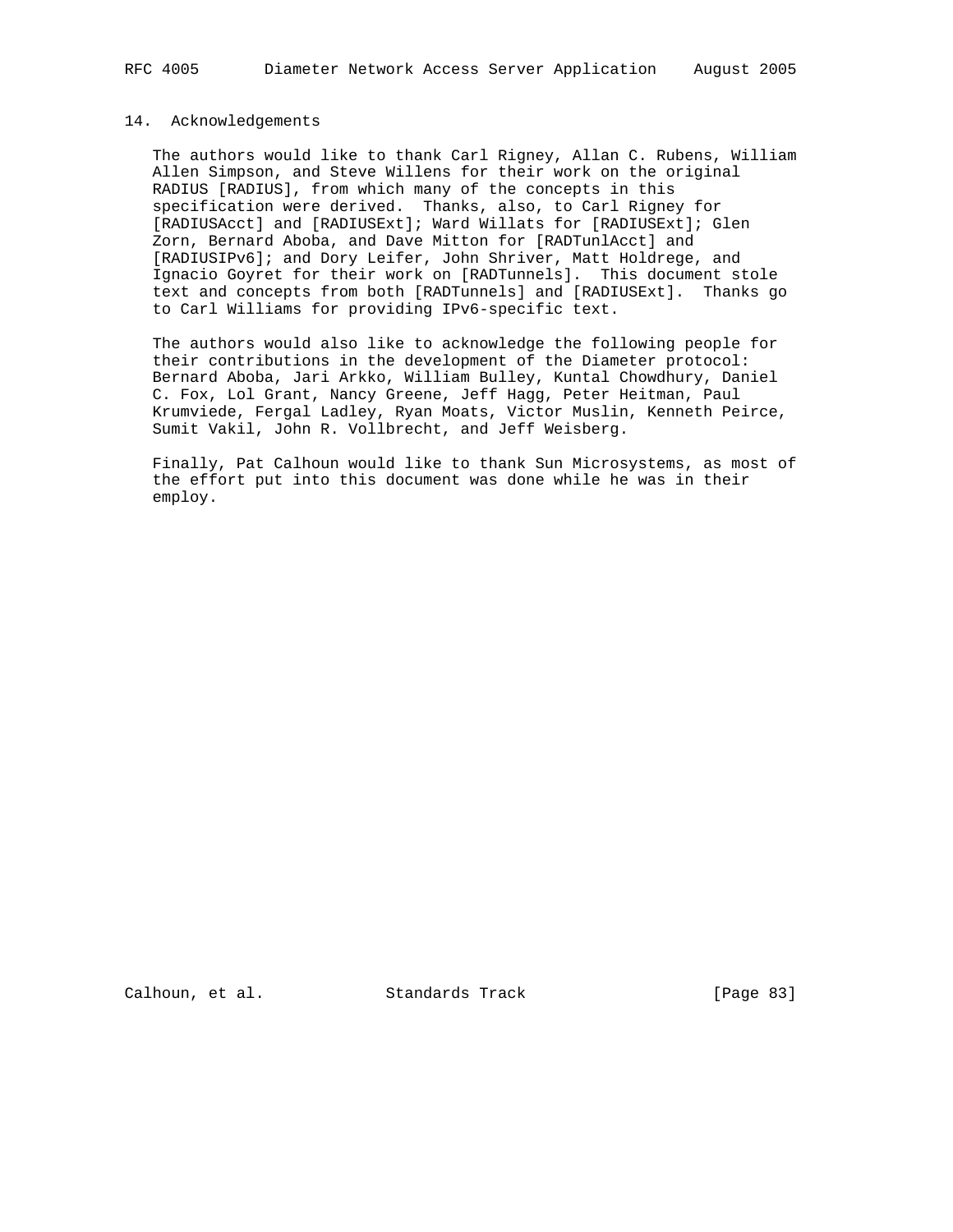Authors' Addresses Pat Calhoun Cisco Systems, Inc. 170 West Tasman Drive San Jose, CA 95134 USA Phone: +1 408-853-5269 EMail: pcalhoun@cisco.com Glen Zorn Cisco Systems, Inc. 500 108th Avenue N.E., Suite 500 Bellevue, WA 98004 USA Phone: 1 425-471-4861 EMail: gwz@cisco.com David Spence 3259 Bluett Rd. Ann Arbor, MI 48105 USA Phone: +1 734 834 6481 EMail: dspence@computer.org David Mitton

 Circular Networks 733 Turnpike St #154 North Andover, MA 01845

EMail: dmitton@circularnetworks.com

Calhoun, et al. Standards Track [Page 84]